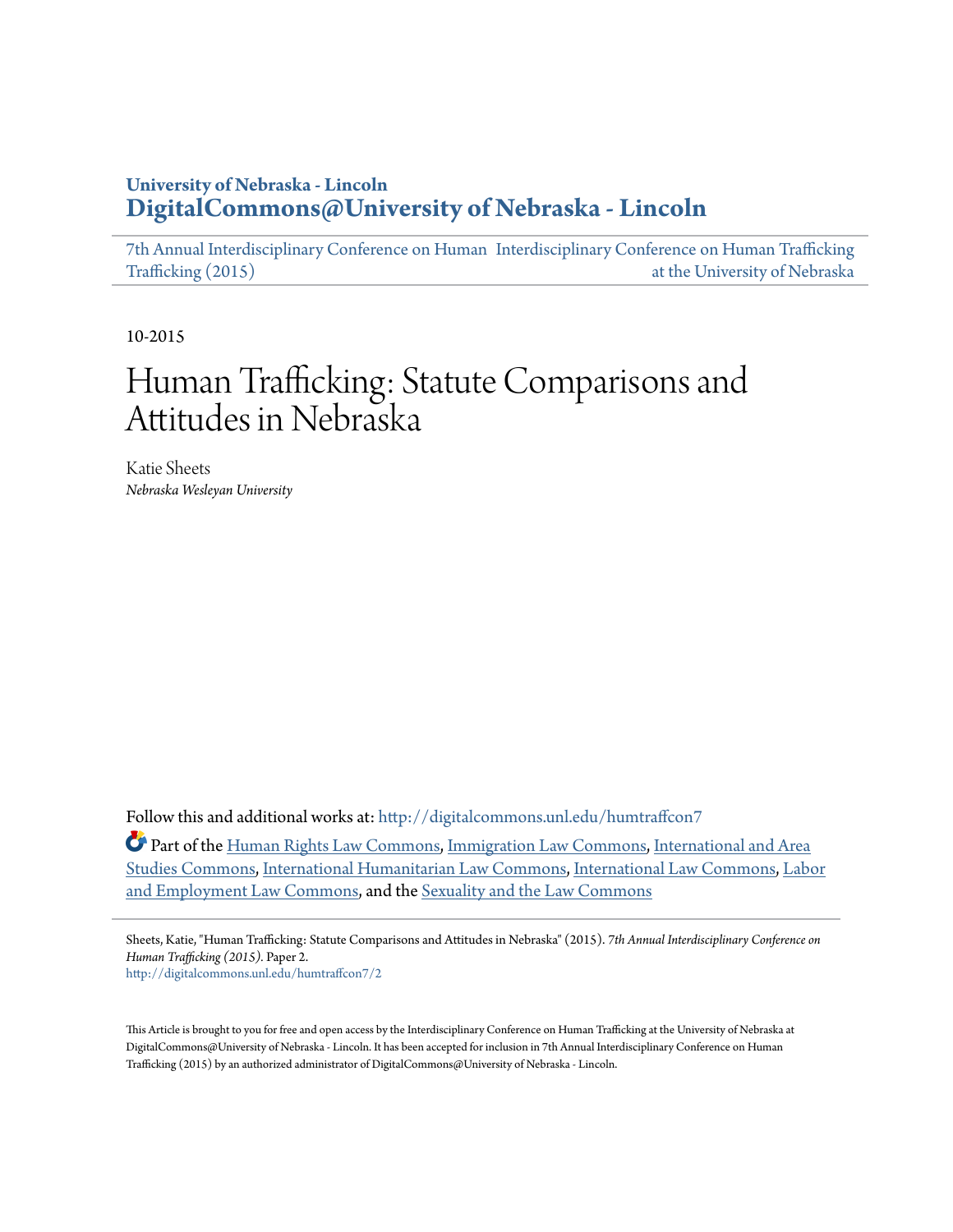Human Trafficking: Statute Comparisons and Attitudes in Nebraska

Nebraska Wesleyan University

Katie Sheets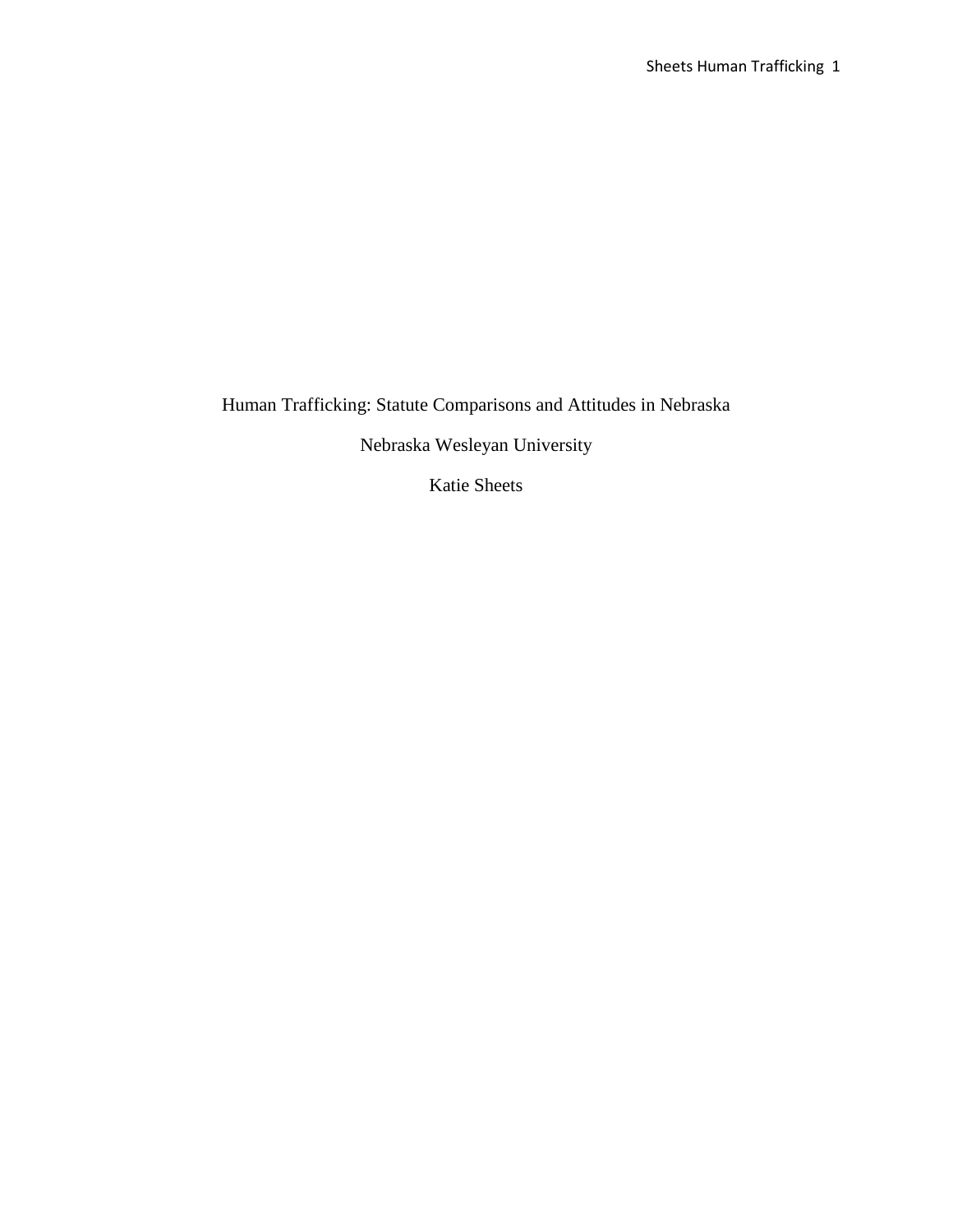#### Abstract

Human trafficking has become an issue for global concern. Here in the United States, the Federal government and all fifty states are taking steps to combat the pervasive problem. This study looks at the anti-human trafficking statutes of all fifty states and compares them with each other to see how each state stacks up against the other. Nebraska was the focus of the study as the unicameral has recently been enacting changes to the state's laws against human trafficking. Nebraska was expected to at least be with the majority of states with their human trafficking provisions. The study then looked at the attitudes of Nebraska's law enforcement and the general public towards the issue of human trafficking. Both were expected to believe that human trafficking is not a problem in Nebraska. The statute comparison was accomplished using state law databases, especially the one compiled by the Polaris Project. The language was then entered into excel datasheets for six major categories which are sex trafficking, labor trafficking, tools used by the prosecution, tools used by law enforcement, juvenile provisions, and victim centered provisions. The part of the study designed to look at attitudes was accomplished by an online survey that was distributed by Facebook and e-mail to the public and law enforcement personnel. A total of 150 responses to the survey was collected. The results for both parts of the study were as expected. Nebraska's anti-human trafficking statute was with the majority of states and the public and law enforcement did not view human trafficking as a problem for Nebraska.

*Keywords:* human trafficking, sex trafficking, labor trafficking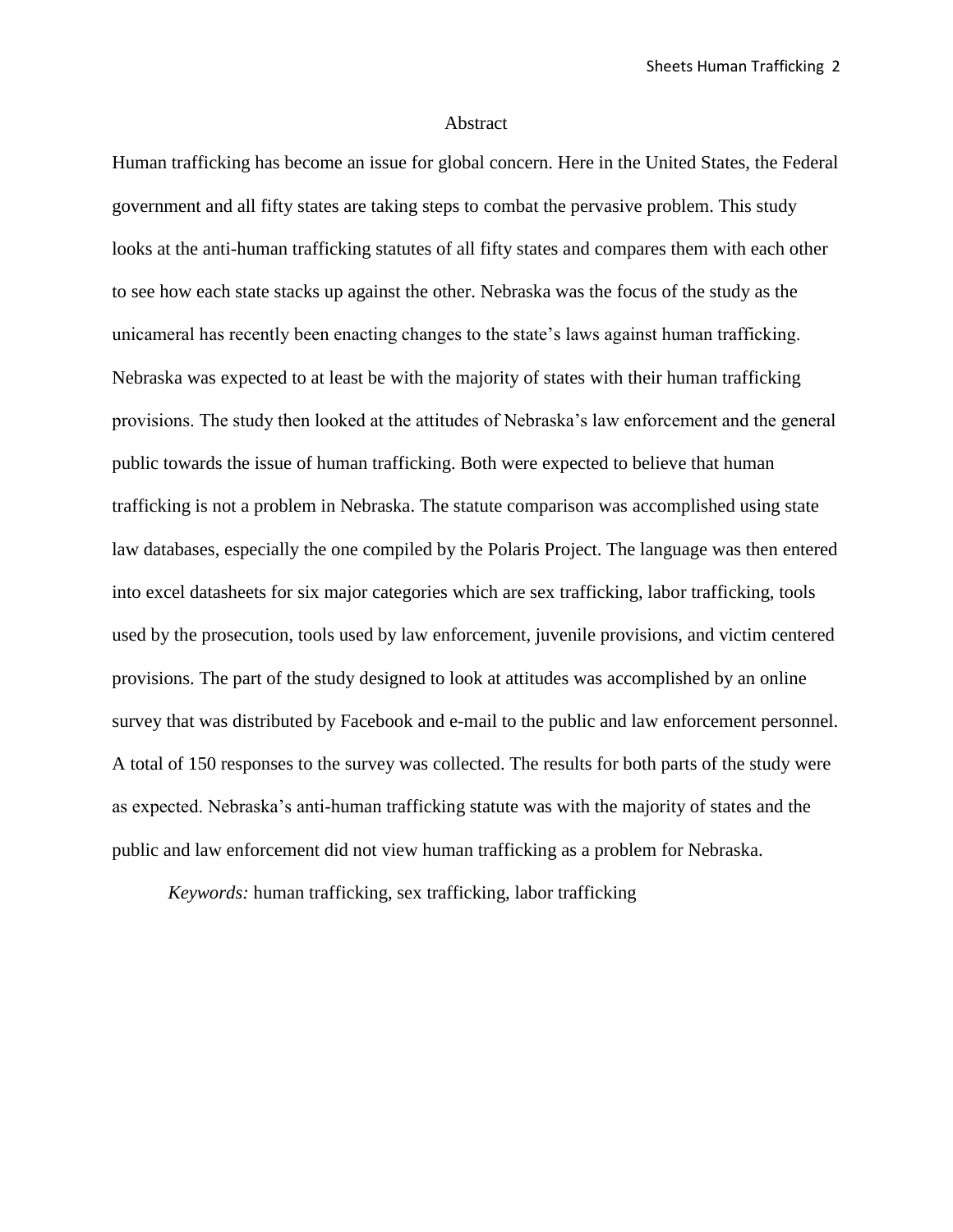#### **Introduction**

Human trafficking is a pervasive problem. It has been identified in almost every country and the United States is no exception. Human trafficking has been identified in all fifty states. Within Nebraska human trafficking has been identified along its major highway systems and in such cities as Omaha, Lincoln, and Kearney. The Nebraska state government has taken steps to combat the problem. The Unicameral established a task force to address human trafficking in 2012 and revised the state's human trafficking statutes in 2013. Human trafficking statutes and definitions vary from state to state. So how does Nebraska's revised statute compare to the other forty-nine states? Public education is essential to combat human trafficking and law enforcement serve as the front line in identifying cases of it within Nebraska. So what does Nebraska's public and law enforcement think about the issue of human trafficking? This research project sets out to answer those questions.

#### **Literature Review**

# **Defining human trafficking**

The United Nations defined human trafficking in their Protocol to Prevent, Suppress, and Punish Trafficking in Persons, Especially Women and Children which is also known as the Palermo Protocol (Parrenas, Hwang, and Lee, 2012). The protocol states that human trafficking in persons is the "recruitment, transportation, transfer, harbouring or receipt of persons, by means of the threat or use of force or other forms of coercion, of abduction, of fraud, of deception, of abuse of power or of a position of vulnerability or of the giving or receiving of payments or benefits to achieve the consent of a person having control over another person, for the purpose of exploitation" (as cited in Gozdziak & Collett, 2005, p. 104). "Exploitation shall include, at a minimum, the exploitation of the prostitution of others or other forms of sexual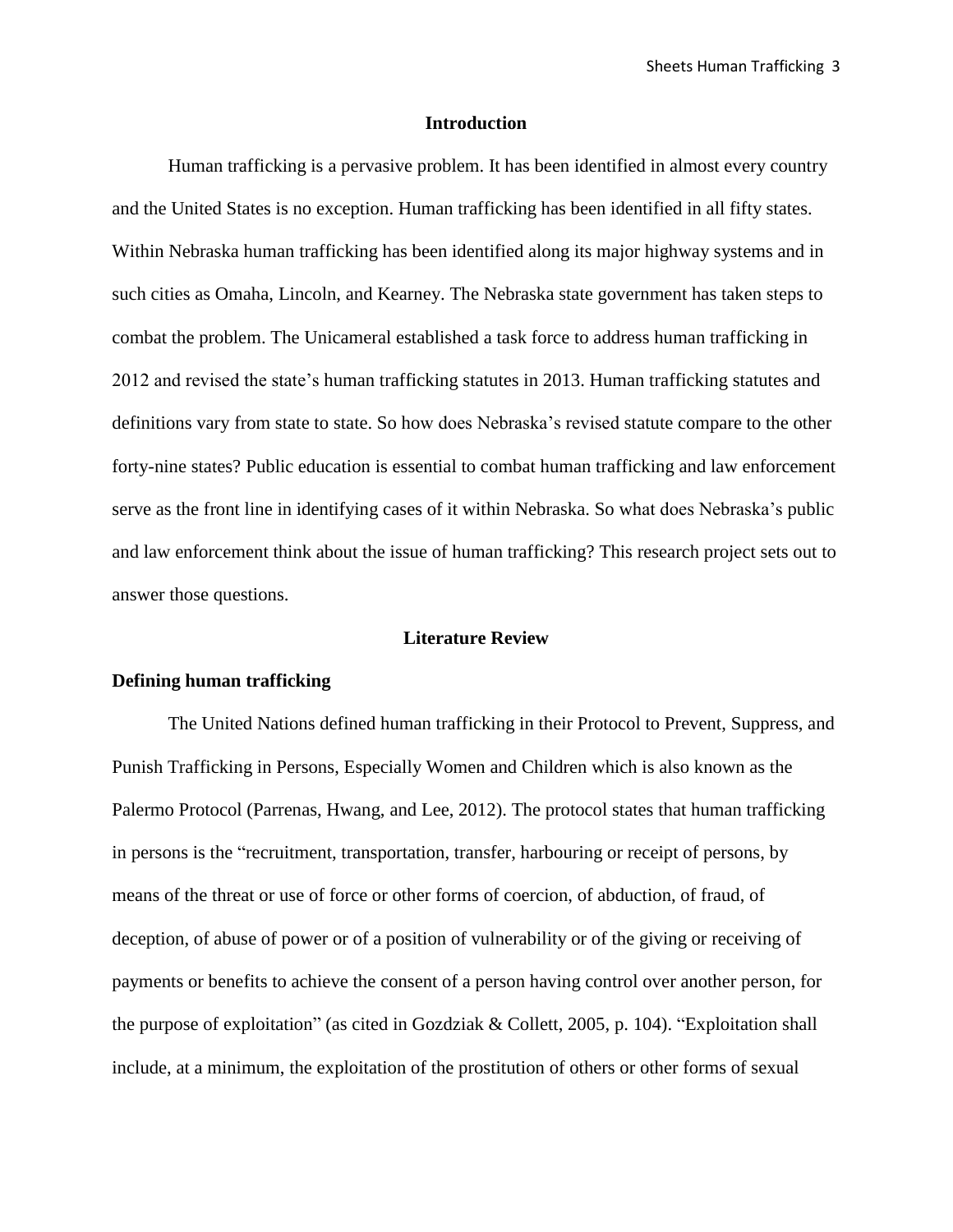exploitation, forced labour or services, slavery or practices similar to slavery, servitude or the removal of organs" (as cited in Gozdziak & Collett, 2005, p.104). The key points of the Protocol are the transportation of a person, the need for force, fraud or coercion, and lastly exploitation (Perrenas, Hwang, and Lee, 2012). Not all definitions agree completely with the United Nations definition of human trafficking.

The European Union defines human trafficking as "the recruitment, transportation, transfer, harbouring, subsequent reception of a person including exchange or transfer of control over that person, where: (a) use is made of coercion, force or threat, including abduction, or (b) use is made of deceit or fraud, or (c) there is an abuse of authority or of a position of vulnerability, which is such that the person has no real and acceptable alternative but to submit to the abuse involved, or (d) payments or benefits are given or received to achieve the consent of the person having control over another person, for the purposes of exploitation of that person's labour or services, including at least forced or compulsory labour or services, slavery or practices similar to slavery or servitude, or for the purpose of the exploitation of the prostitution of others or other forms of sexual exploitation, including in pornography" (as cited in Munro, 2008, p. 257). The European Union definition mostly agrees with the United Nations definition. The United States also has a similar definition.

In the United States the federal definition of human trafficking is stated in the Trafficking Victims Protection Act (TVPA). This definition differs from the United Nations definition in that sever trafficking requires physical abuse or restraint or threat of serious harm (Wilson, Walsh, & Kleuber, 2008). The act defines severe trafficking as " (a) sex trafficking in which a commercial sex act is induced by force, fraud, or coercion, or in which the person induced to perform such act has not attained 18 years of age; or (b) the recruitment, harboring, transportation, provision,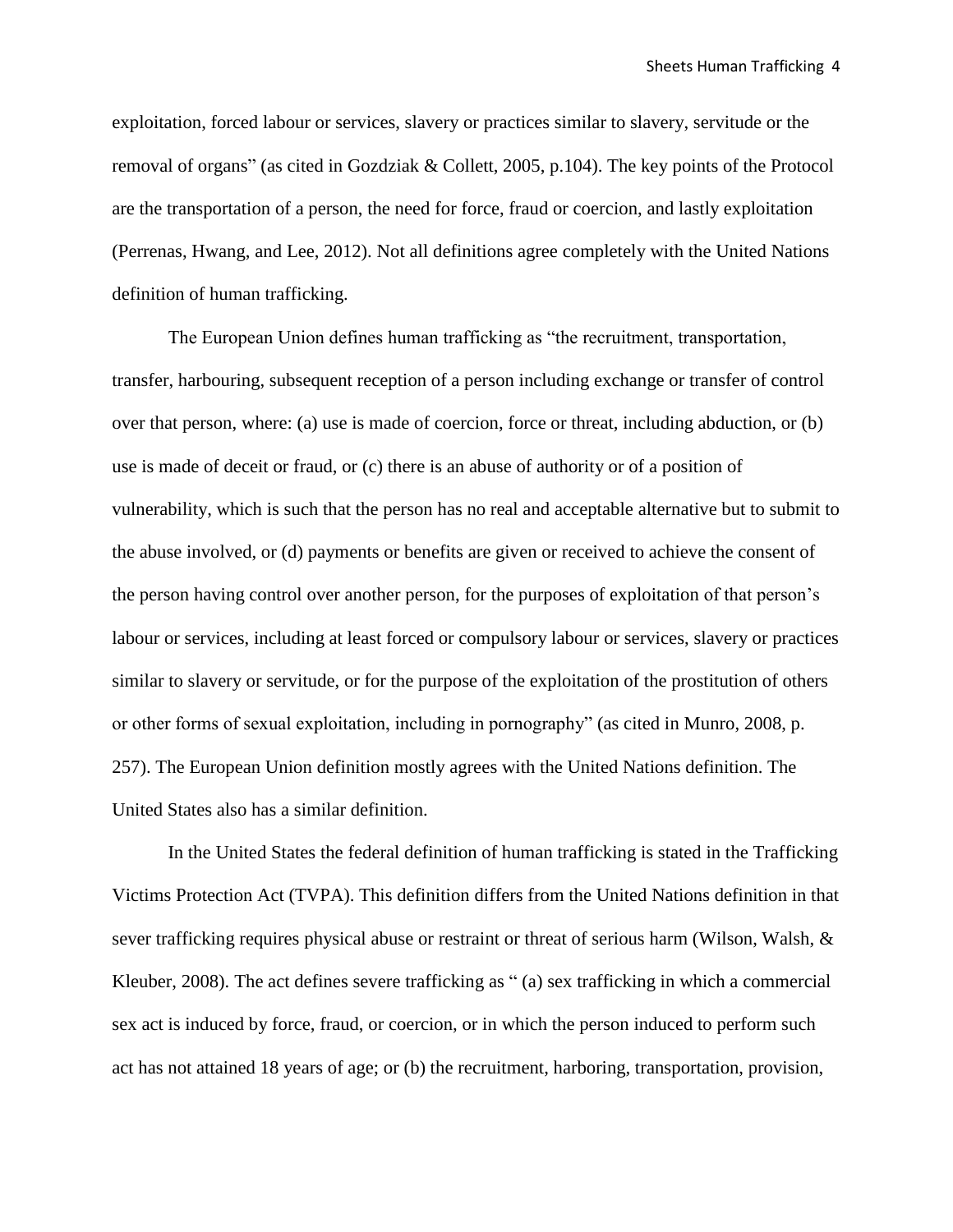or obtaining of a person for labor or services, through the use of force, fraud, or coercion for the purpose of subjection to involuntary servitude, peonage, debt bondage, or slavery" (8 U. S. C. 1101 as cited in Clawson, Dutch, Solomon & Grace, 2009, p. 1). Coercion does not just mean physical, it can also be psychological as well (Logan, Walker, & Hunt, 2009). Types of sex trafficking listed in the TVPA include: prostitution, pornography, stripping, live-sex shows, mail-order brides, military prostitution, and sex tourism (Clawson, Dutch, Solomon, & Grace, 2009). Lastly, the types of labor industries that trafficking can occur in that the TVPA lists include: domestic servitude, restaurants, janitorial work, sweatshop factory work, migrant agricultural work, construction and peddling (Clawson, Dutch, Solomon, & Grace, 2009). All these situations do not become trafficking until the presence of exploitation is present whether in force, fraud, or coercion (Clawson, Dutch, Solomon, & Grace, 2009).

The U. S. Department of State has published a Trafficking in Persons (TIP) Report every year since 2001 since it was mandated by the TVPA. The TIP Report lists a number of instances that are human trafficking such as forced labor of adults, sex trafficking of adults, bonded labor or debt bondage, debt bondage among migrant laborers, involuntary domestic servitude, forced child labor, unlawful recruitment and use of child soldiers, and child sex trafficking (U. S. Department of State, 2010a, 2011a, 2012a & 2013a). Illegal adoptions, human organ trade, forced or child marriages are not human trafficking unless they involve the use of force, fraud, or coercion in order to compel the services of a person (U. S. Department of State, 2010a).

What all of the definitions agree on is that there are at least two different types of human trafficking. The two types are sex and labor trafficking. The United Nations includes organ trafficking as a form of human trafficking as well. Internationally, the initial consent of a person is not relevant after threats, coercion, or the use of force has been applied to exploit someone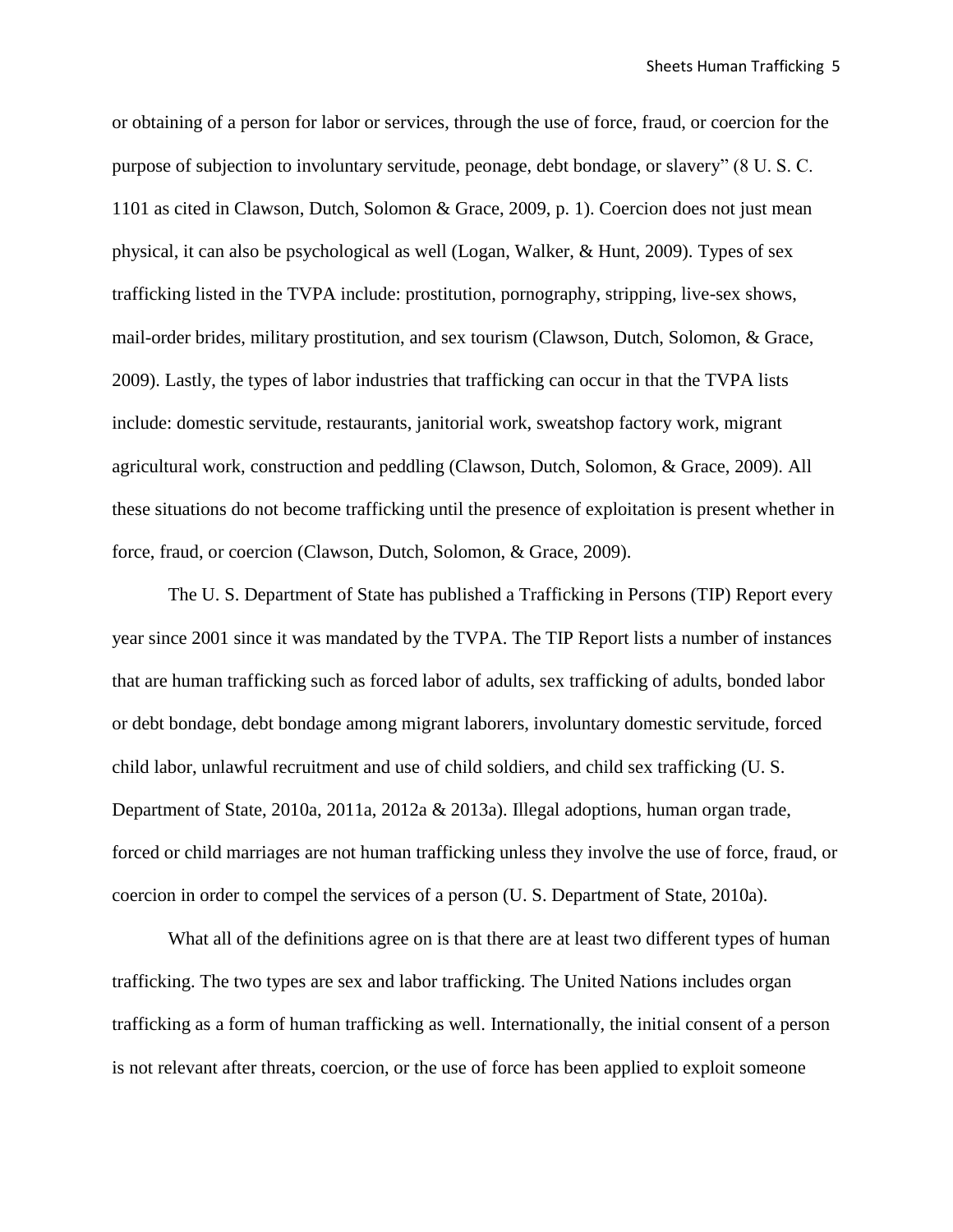while in the United States it is not explicit but implied (Logan, Walker, & Hunt, 2009). All of them agree that trafficking in persons are a set of acts, means, and purposes that use force, fraud, or coercion to obtain the services of another person. All acknowledge that movement is not required and instead focus on the extreme exploitation that characterizes human trafficking (U. S. State Department, 2011a). Overall, the definitions are very similar with only a few differences in wording.

Human trafficking is not to be confused with human smuggling because they are not the same thing. Human smuggling requires the movement of persons across international borders and this movement is performed with the consent of the person. Once in the destination country the relationship of the smuggler to the smuggled ends. Human trafficking may start out the same but once the person is in the country, they would then be entrapped in a human trafficking situation (Logan, Walker, & Hunt, 2009). Overall, smuggling is a short term situation while human trafficking is a long term one.

# **Causes**

Poverty has been listed as a major factor in why human trafficking occurs. Poverty drives parents to sell their children and often this situation ends in the child being taken advantage of. Poverty is also why people decide to migrate illegally putting themselves at risk of being taken advantage of by a human trafficker (Rao & Presenti, 2012). Poverty generally sets people to seek out ways of bettering their situation and opens them up to risky situations.

Strict immigration laws in destination countries are also a key factor in forcing people to seek other means to enter that country which leaves them vulnerable to traffickers (Munro, 2008). People may be willing to risk paying a person to smuggle them into a country but sadly some of those people will end up in human trafficking situations. Along with this situation comes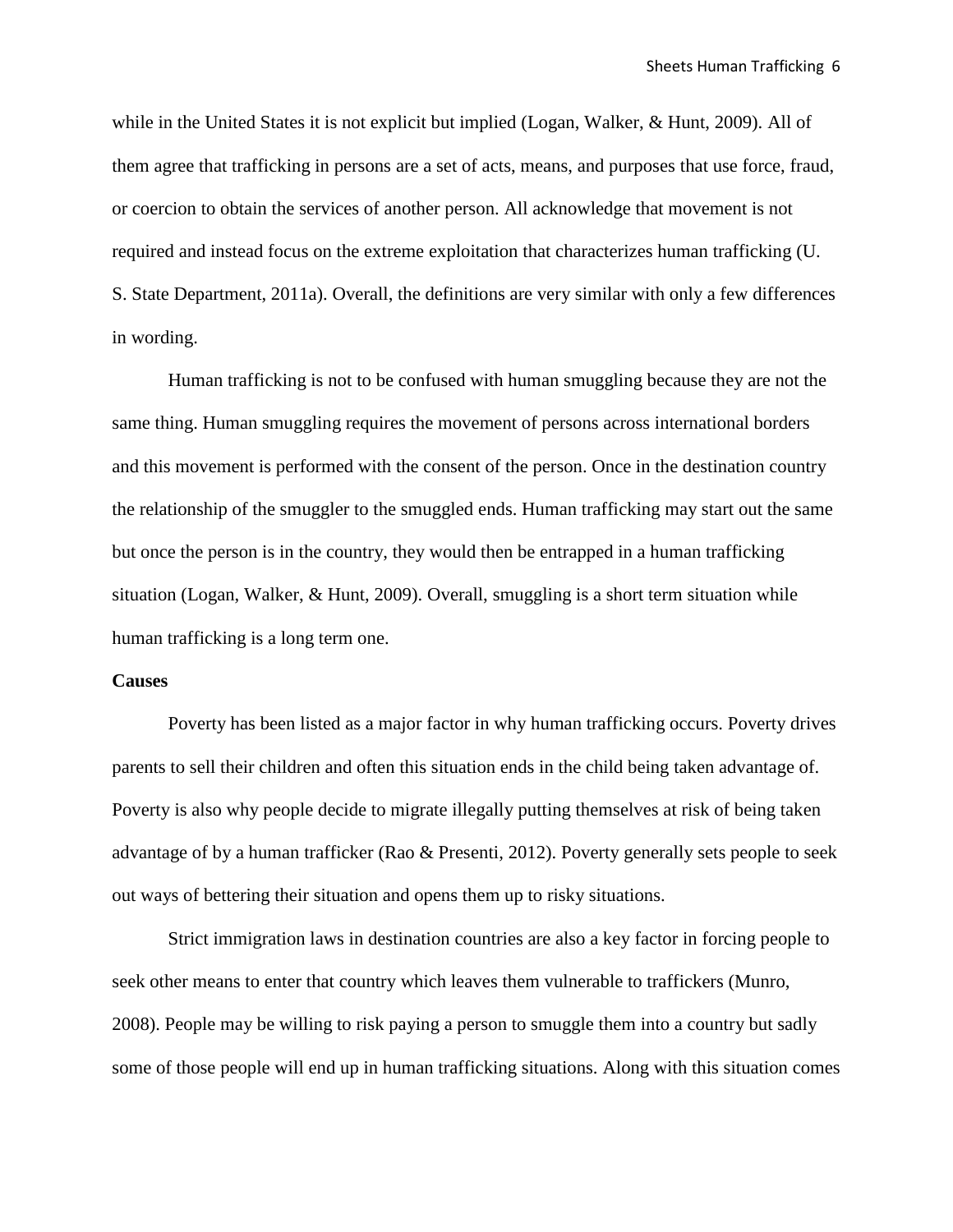the need for workers of a certain sort whether skilled or unskilled in a country. Those countries create ways that workers that are needed may enter the country. The guest worker visa programs are often ripe for unscrupulous persons to take advantage of the program and the people that sign up for the visas (Hepburn & Simon, 2013a). The United States is one of the countries that offers guest worker visa program such as the H2 program (Hepburn & Simon, 2013b).

People may be escaping a variety of situations and take a risk that may end up with them in a trafficking situation. Situations that people may seek to escape include wars, economic crises, sexist and ethnic cultural regimes, and political corruption (Clawson, Dutch, Solomon, & Grace, 2009, Shelley 2010). All the previous factors are push factors that send people seeking a way out of their home country (Shelley, 2010).

Globalization is another factor that has impacted human trafficking. It has caused increased economic demographic disparities between developed and developing countries. Tourism has also grown due to globalization. One form of tourism encourages human trafficking and that is sex tourism. Usually men travel from their home country to an Asian country in order to indulge themselves sexually. Pedophiles take advantage of globalization and ease of travel. The United States is one of the countries that prosecutes their citizens for sex tourism with minors. Globalization also increased immigration as well which means that traffickers can hide their activity in amongst the large movement of people that is occurring. International shipping by boat, train, or truck has increased and this can also facilitate trafficking. It also resulted in low-cost, fast, and anonymous communication which traffickers have taken full advantage of. They use the internet to advertise and set up transactions as well as to facilitate movement of their product, their victims. Cell phones have also aided traffickers in their business (Shelley, 2010).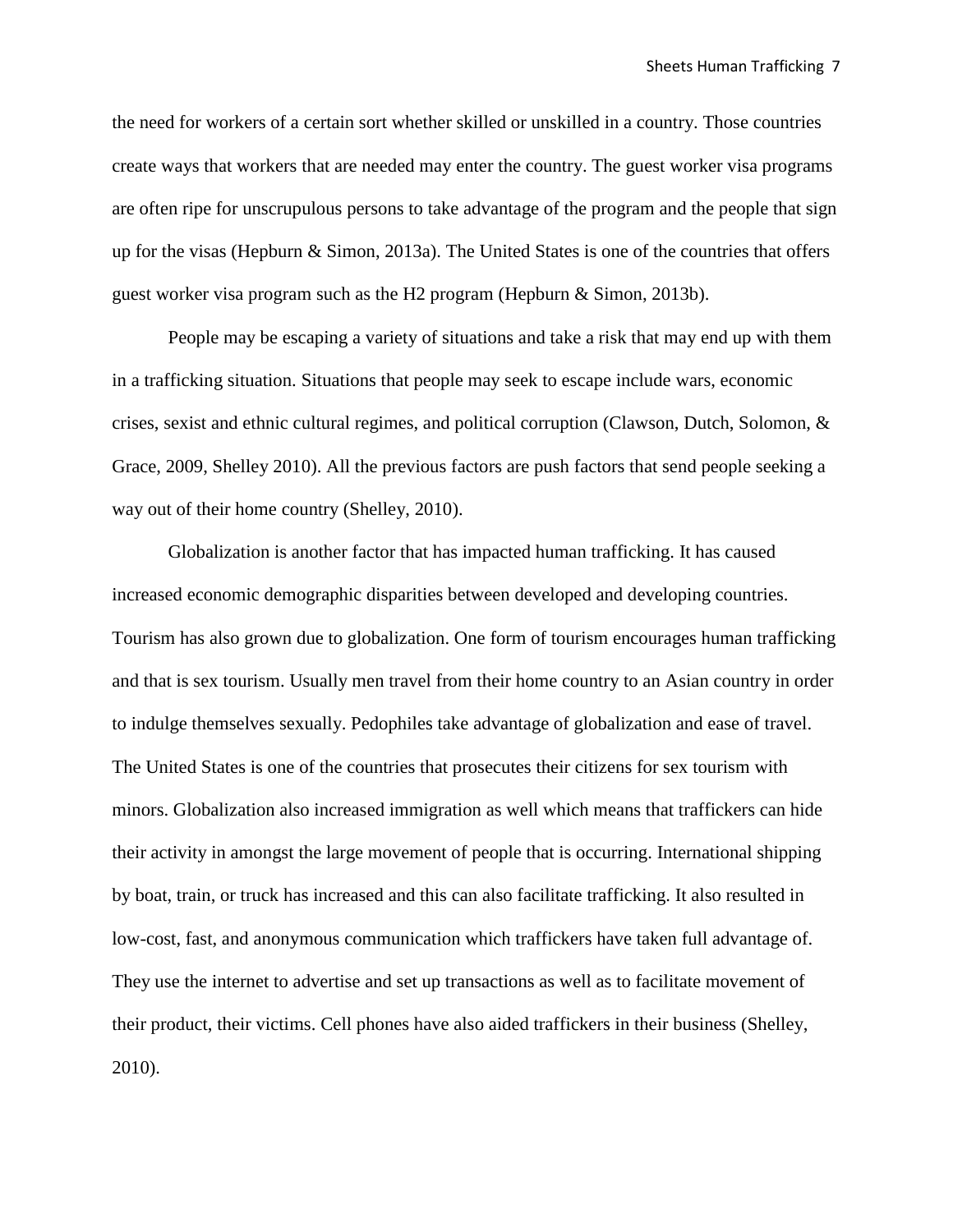The demand for cheap labor is another cause. Where there is a demand there will be those that will meet that demand and that means in this instance that a person will take advantage of another. Sometimes it is a person seeking a domestic servant who then decides to not pay them and physically abuses them as well. Other times it is a factory owner looking for cheap labor, slave labor in essence. This is a pull factor that pulls people into a country (Shelley, 2010).

So why would someone traffick another person? One of the main reasons is that it is a high profit, low risk crime. There is little chance of the crime being discovered and if it is, the penalties for human trafficking are often minimal (Hepburn & Simon, 2013b). The traffickers can also sell their product over and over again, unlike drugs or guns (Logan, Walker, & Hunt, 2009). They can also minimize costs and maximize profits by not paying victims, housing them in unsanitary and crowded conditions, and making the person work for many hours (Logan, Walker, & Hunt, 2009). In a struggling world economy, human trafficking is a crime that pays well. This is why it is the second largest criminal industry, the fastest growing, and generates billions of dollars each year (Payne, 2009). It involves individuals as well as international criminal organizations. Some organizations are loosely held together, others operate in a hierarchical manner. Traffickers come from every social hierarchy and a variety of professions. Both males and females are capable of becoming traffickers. At the end of the day it's all about the profit to be made (Shelley, 2010).

#### **Problems and issues that arise due to human trafficking**

The consequences of human trafficking result in all of society suffering because it undermines the principles of a democratic society and the respect for human rights. Human trafficking destroys the central tenets of democracy by denying individuals' right to protection under the law and their guarantee of freedom. Human rights are violated with each human that is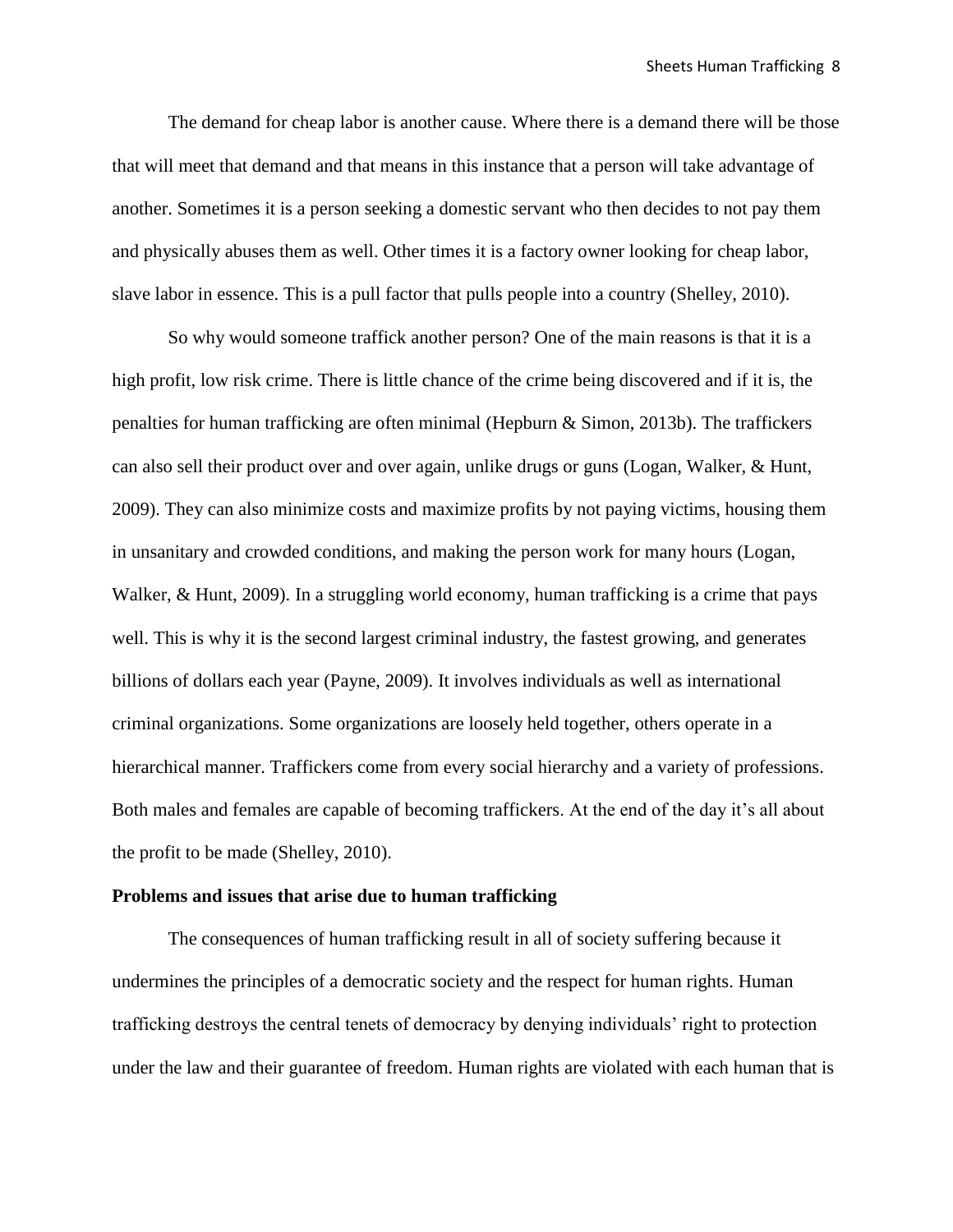trafficked, their freedom is taken away and they are abused physically, psychologically and often sexually (Shelley, 2010).

"Human trafficking undermines international security, state control of borders, and the integrity and success of international peacekeeping operations" (Shelley, 2010, p. 301). Traffickers move their victims through international borders, sometimes with impunity due to corruption in the immigration system. In a world dealing with terrorism, the thought of people walking across international borders with impunity is a threat to national security that no country can ignore. Often traffickers take advantage of turmoil in an area, profiteering on both sides of the conflict. The activities of traffickers may result in a backlash against immigrants resulting in the previously aforementioned strict immigration laws.

The spread of AIDS has encouraged trafficking as well as being one of the problems resulting from it. In some cultures, it is believed that if a man sleeps with a virgin he will rid himself of the disease. Really what is occurring is the further spread of the disease. Younger and younger girls are being taken to supply the demand of these men. Once the girls start showing signs of the disease, they are gotten rid of, either by being released or killed. Other sexually transmitted diseases are being spread in this manner as well (Shelley, 2010). Women and girls that find themselves in sex trafficking will usually always end up with one or more sexually transmitted disease.

Trafficking victims may spread other diseases as well since traffickers would not often allow them to be treated or wait for a long time before treating the victim. If these victims are around others then the disease is allowed to spread. This in turn leads to increased health care costs (Shelley, 2010).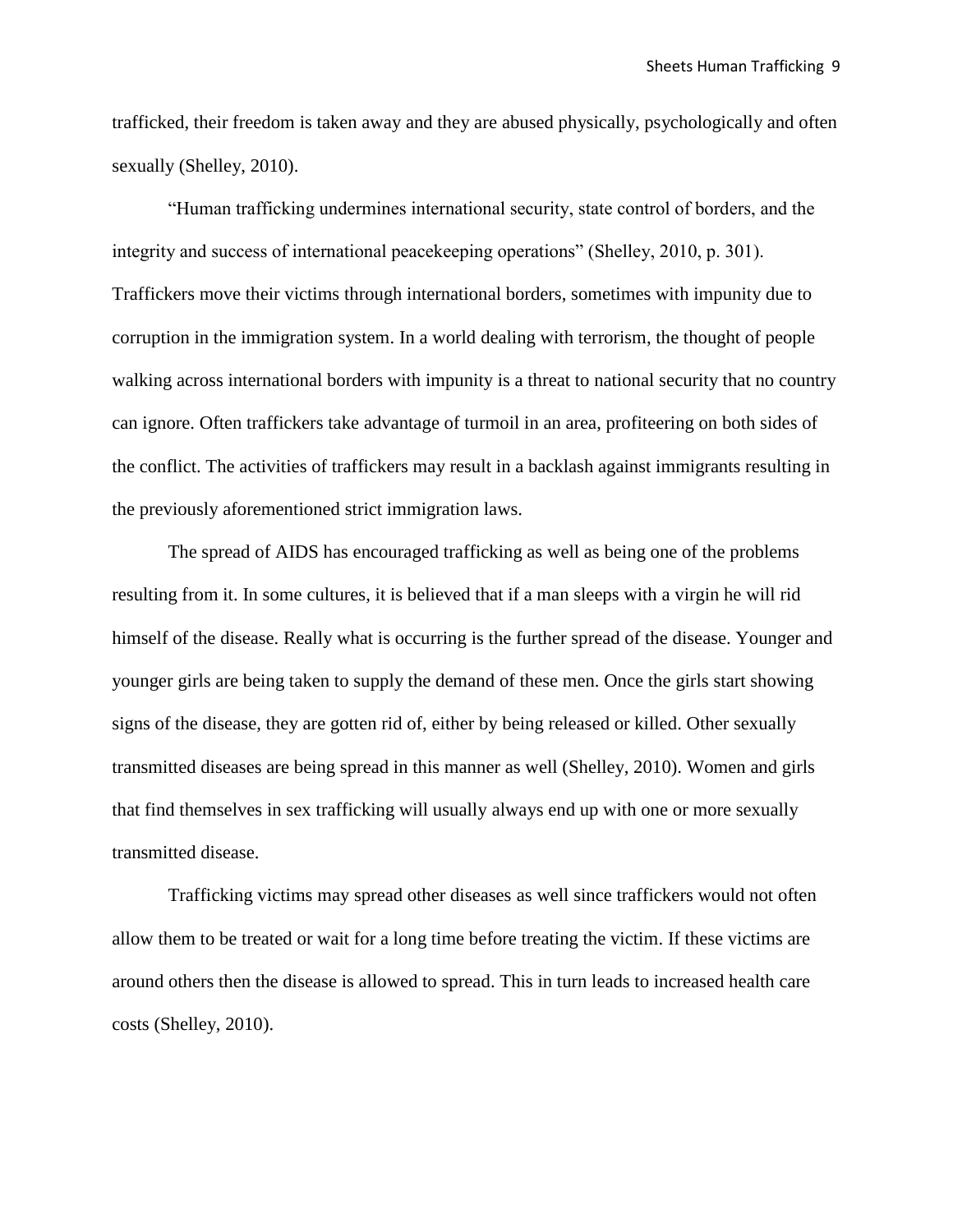Wages in certain areas and industries become depressed due to trafficking as well. Trafficking victims are either not paid or paid very little. Since the products that are made by trafficked persons or the services that they provide can be sold for cheap, competitors must cut wages to be able to compete in the same field, resulting in depressed wages for non-trafficked workers (Shelley, 2010).

Corruption in government officials can be a problem stemming from human trafficking activities as well as a cause of it. Some officials might be a part of the human trafficking ring or they may only be complicit with the activity. International crime groups are more likely to groom officials in positions that will help facilitate their illegal activities such as immigration officers and officials, labor inspectors, and law enforcement. These government officials then help the traffickers to move their product or protect them from prosecution and receive compensation for the corrupt officials' participation. Overall, corruption allows traffickers to act with impunity. It prohibits countries from effectively combating human trafficking, both the country dealing with the corrupt officials and non-corrupt countries (Shelley, 2010).

#### **Combating human trafficking**

The TVPA and Palermo Protocol both set out to establish the '3 P' approach to combating human trafficking. The '3 P' approach involves prevention, prosecution of the perpetrators, and protection for victims. "Through prevention measures, governments can work to forestall the violation of rights. Prosecution efforts seek to punish those whose actions have subjugated the lives of their victims through enslavement. Protection efforts seek to provide appropriate services to the survivors, maximizing their opportunity for comprehensive recovery" (U. S. State Department, 2012a, p. 9). According to experts, the '3 P' philosophy is the best way to approach human trafficking, one that is victim centered, but there is a competing philosophy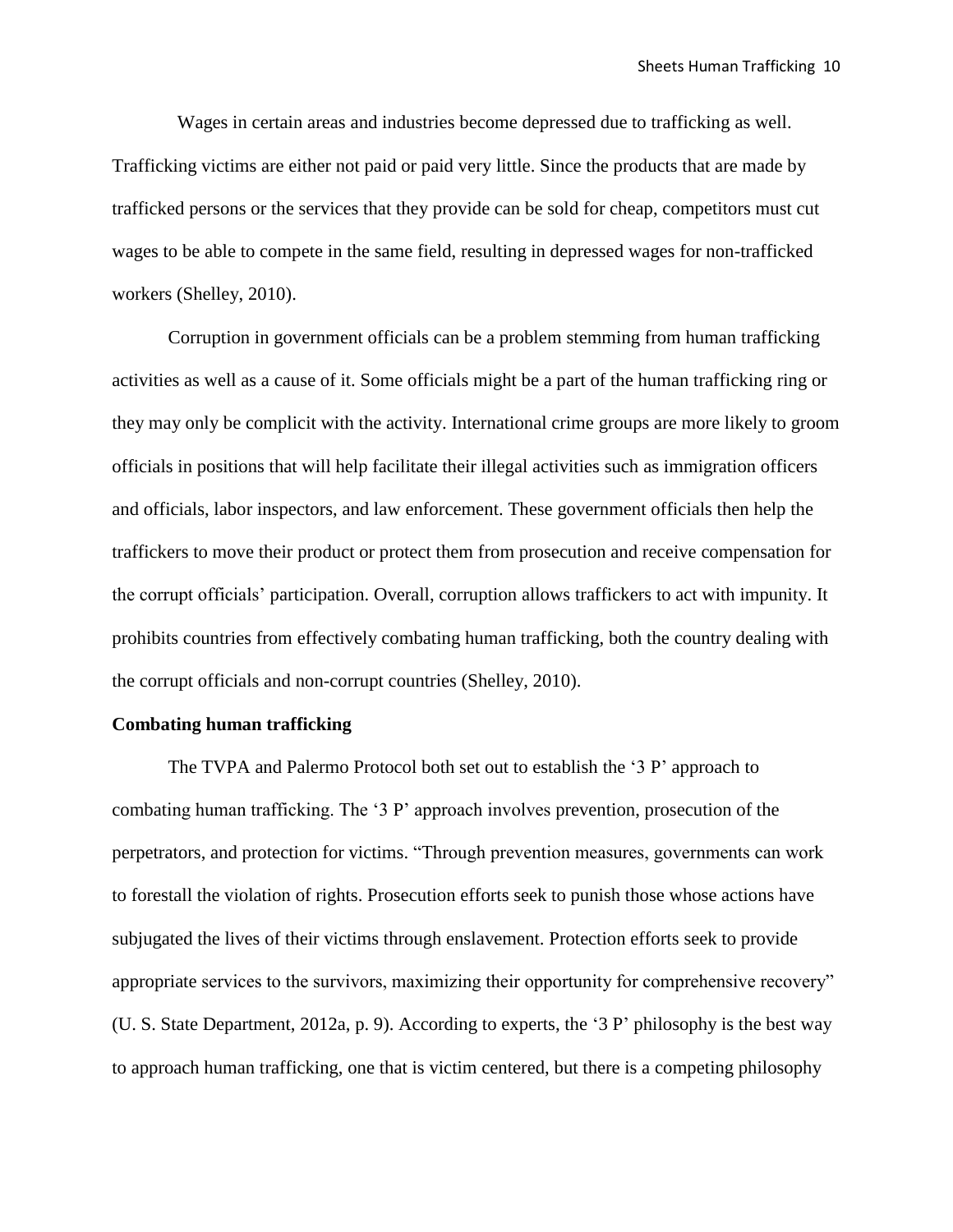out there that hinders the effort to end human trafficking. The '3 D' approach is one of detention, deportation, and disempowerment. The approach affects victims and hinders the country applying this philosophy from effectively dealing with the issue. The three D approach is often the result of immigration policies or other archaic laws that don't take into account the phenomenon that is human trafficking. Governments are either acting in self interest in order to rid themselves of the burden of dealing with victims of human trafficking or acting in the disillusioned belief that they are acting in the best interest of foreign victims. The first two D's lead to the third where detention and deportation often leads to victims feeling disempowered and not willing to work with the government in any further actions against their trafficker. Often sending a foreign victim back to their country of origin leads to retraumatization due to the social stigma of having been a human trafficking victim and exposing them to the risk of being trafficked again. Also nongovernmental organizations are deterred from bringing their clients forward when a government treats victims in this manner. In order to effectively fight human trafficking, governments need to form partnerships with nongovernmental agencies (U. S. Department of State, 2010a).

Governments can also partner with businesses to ensure that products are not produced by victims of human trafficking in any stage of production (U. S. Department of State, 2011a). Products that have had human trafficking victims used to produce the product in some step of the manufacturing process include iron, seafood, lumber, precious gems, rugs, and clothing (Bales & Soodalter, 2009). In this way there is really a fourth P or partnership that is integral to successful anti-trafficking efforts. Governments should partner with the public, businesses, and nongovernmental agencies in order to have the most effective response to trafficking (U. S. State Department of State, 2012a).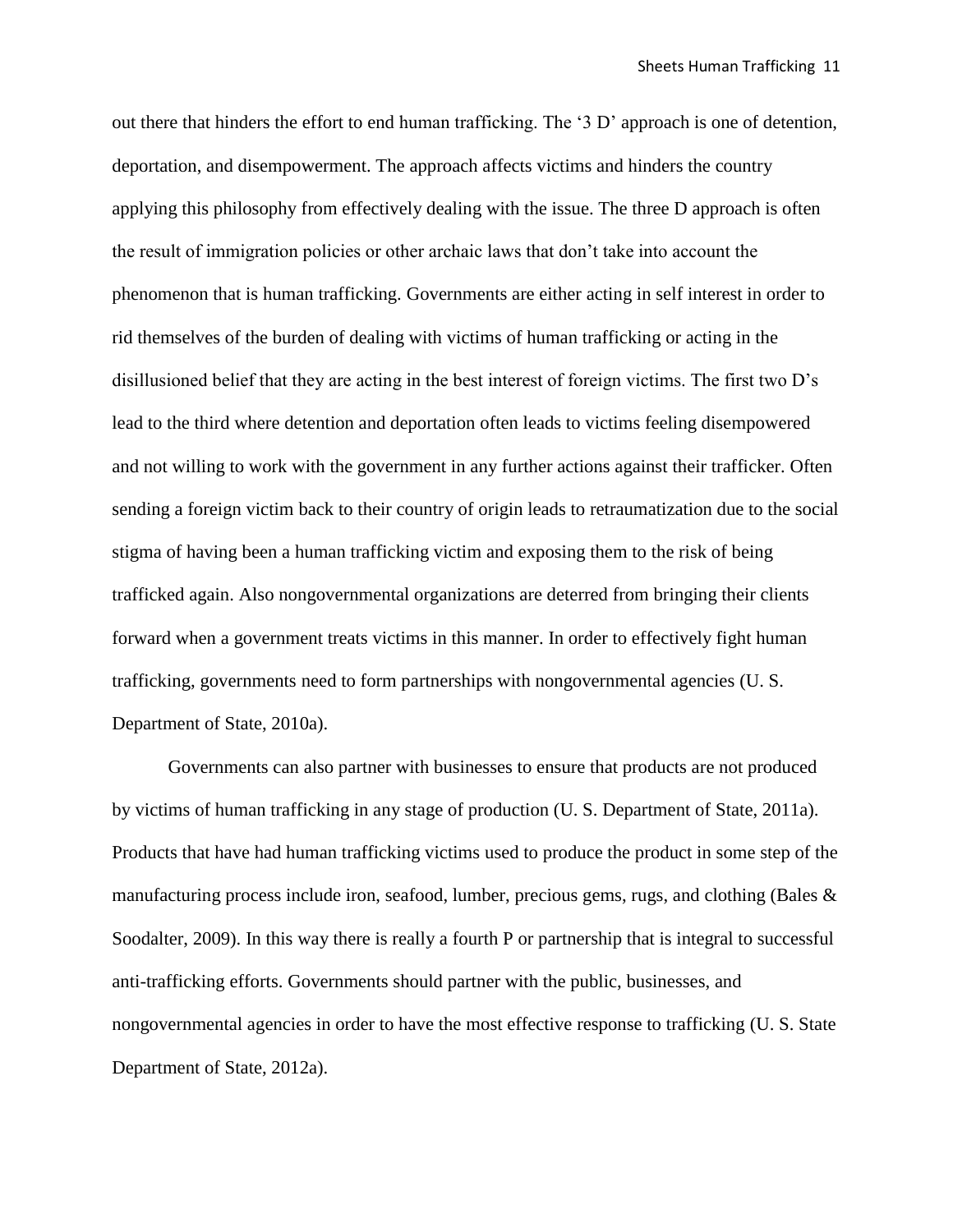# **Human trafficking process**

There are three stages that a person can be in with relation to human trafficking. A person can be at risk of becoming trafficked, be a current victim of trafficking, or a former victim of trafficking (Tyldum & Brunovskis, 2005). People at risk are those that are likely to end up in trafficking situations such as marginalized ethnic minorities, undocumented immigrants, the poor, and persons with disabilities (U. S. Department of State, 2013a). The other three stages are self explanatory where the person is being exploited in a trafficking situation and then after they have been rescued or escaped. Sadly, some never make it to the last stage. Some victims die during their trafficking experience – sometimes from outright violence at the hands of their traffickers or because of illness and neglect.

There seem to be three ways that people end up being trafficked and that is through being born into the trafficking situation; being kidnapped, sold, or physically forced; or being tricked. In some countries, the family debt is passed down to each subsequent generation, resulting in current family members having to work to pay off their grandparents' debt, for example. Some Asian countries still have quite a lot of trouble with traditional debt cultures. The situations of being kidnapped or physically forced are often the situation portrayed in the media such as the movies *Taken* and *The Abduction of Eden*. The situation of being sold into a trafficking situation is one in where the parent or guardian sells the child, usually, to a trafficker in order to pay bills or in the hope of the child going to a better life (Logan, Walker, & Hunt, 2009).

The last way to end up as a victim of human trafficking is to be tricked into the situation. The victim may be offered a lucrative job and then once in the place they are to work, they are actually put into an exploitive environment (Clawson, Dutch, Solomon & Grace, 2009). Some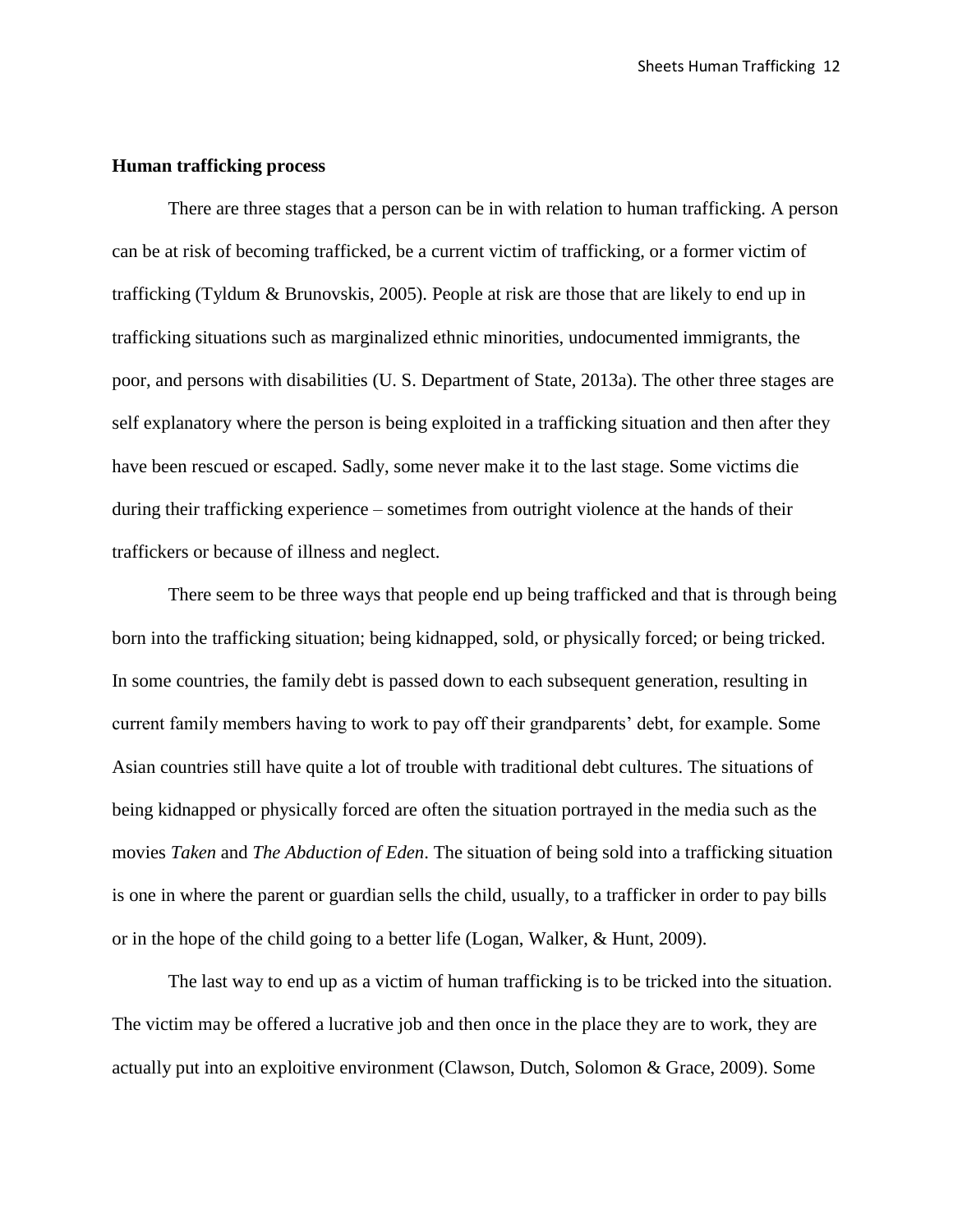may even sign contracts which can allow the trafficker to exert more psychological control over the victim (Logan, Walker, & Hunt, 2009). Some victims may be in the destination country legally on visas, such as the H2 visas in the United States or student visas. Once in the country the victims travel documents are seized and the person is exploited. Often a trafficker will allow the victim's documents to expire and make them susceptible to immigration enforcement (Logan, Walker, & Hunt, 2009). Another way to be tricked is that a person offers to get the victim into the destination country but once there the victim is instead trafficked. Pimps offer another way to trick a person into a trafficking situation which is that they either act as a love interest to the victim or as a benefactor (Polaris, 2013b). Then once the pimp has gained the victims trust, he then forces them into trafficking, usually sexual in nature. "Pimps use a variety of psychological methods, sometimes referred to as 'seasoning' or 'grooming' to gain full control. They recruit vulnerable women or girls, pretend to be in love with them, ply them with alcohol or drugs, build their dependencies for basic needs or chemical escapes, place other women in supervisory roles over them and encourage them to compete for affection and favor, use an interlocking system of reward and punishment reminiscent of a battering relationship, and threaten their recruits with the shame of their families and a punitive, rather than protective, law enforcement response" (U. S. Department of State, 2011a, p. 25).

There are a number of ways that a victim can end up at their destination, the place where they are to be trafficked. If they are coming from a foreign country, they may be smuggled in by boats and shipping containers via water. They may also be smuggled by van or truck over land boundaries. Another transportation method is by plane but this requires the trafficker to make more of an effort. The traffickers may use corrupt officials to help them get past immigration checkpoints or fake passports and other traveling documents. As discussed previously, the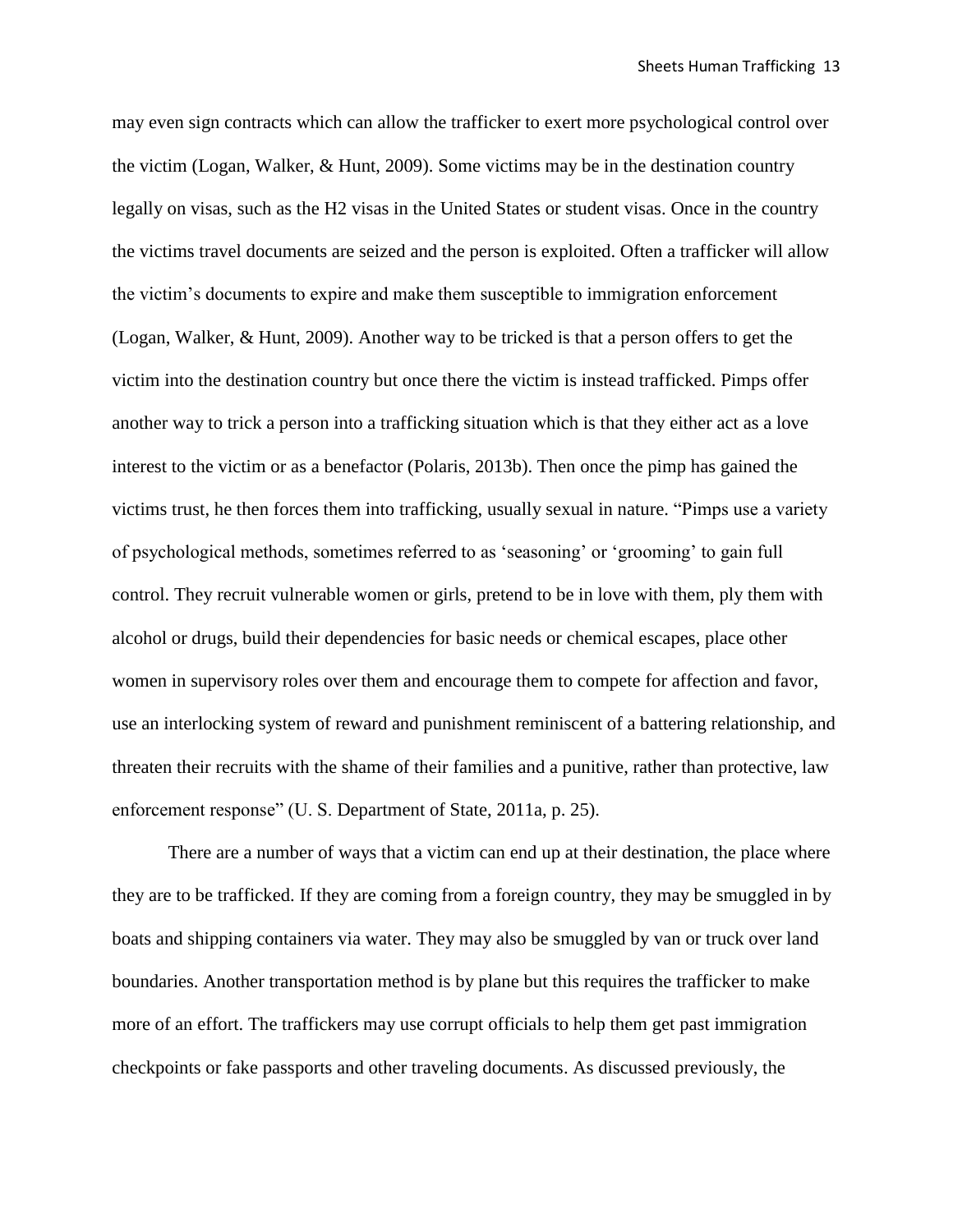victims may facilitate their own passage into the country with legal documents or the traffickers may provide legal papers (Shelley, 2010). Locally, traffickers gain control over their victims then move them by car, van, plane, or truck to their final destination. Overall, there are many ways for victims to be transported to their final destination.

There are four main themes that keep people entrapped in a trafficking situation and those are fear, lack of knowledge about alternatives, isolation, and physical and psychological confinement (Logan, Walker, & Hunt, 2009). The fear a victim feels can be of many different things. Physical violence is a part of keeping the victim in check. Traffickers may beat one of the victims as an example to the others and this ensures that the other victims as well as the one that was physically abused will cooperate. Sometimes death can be an example that traffickers expose their victims to (Bales & Soodalter, 2009). So fear can be of being physically and/or sexually abused. The fear can be for family members that have been threatened by the trafficker (Logan, Walker, & Hunt, 2009). Fear of authorities will be instilled into them, if it's not already present, by their traffickers in order to prevent them from turning to the authorities. In some countries, the police are corrupt and working with traffickers so some foreign victims are already fearful of police (Logan, Walker, & Hunt, 2009). There have even been reported incidents of law enforcement in the United States being complicit in human trafficking rings (U. S. Department of State, 2012b & 2013b). Being compelled to commit crimes, thus the fear of being incarcerated for those crimes, also limits their trust of law enforcement. For those illegally in the country, fear of being deported is another factor that will keep the victim in the trafficking situation and help keep their presence hidden (Logan Walker, & Hunt, 2009).

The second theme provided is that victims lack essential knowledge that could help them escape their situation. This can be that they have no idea that what is being done to them is a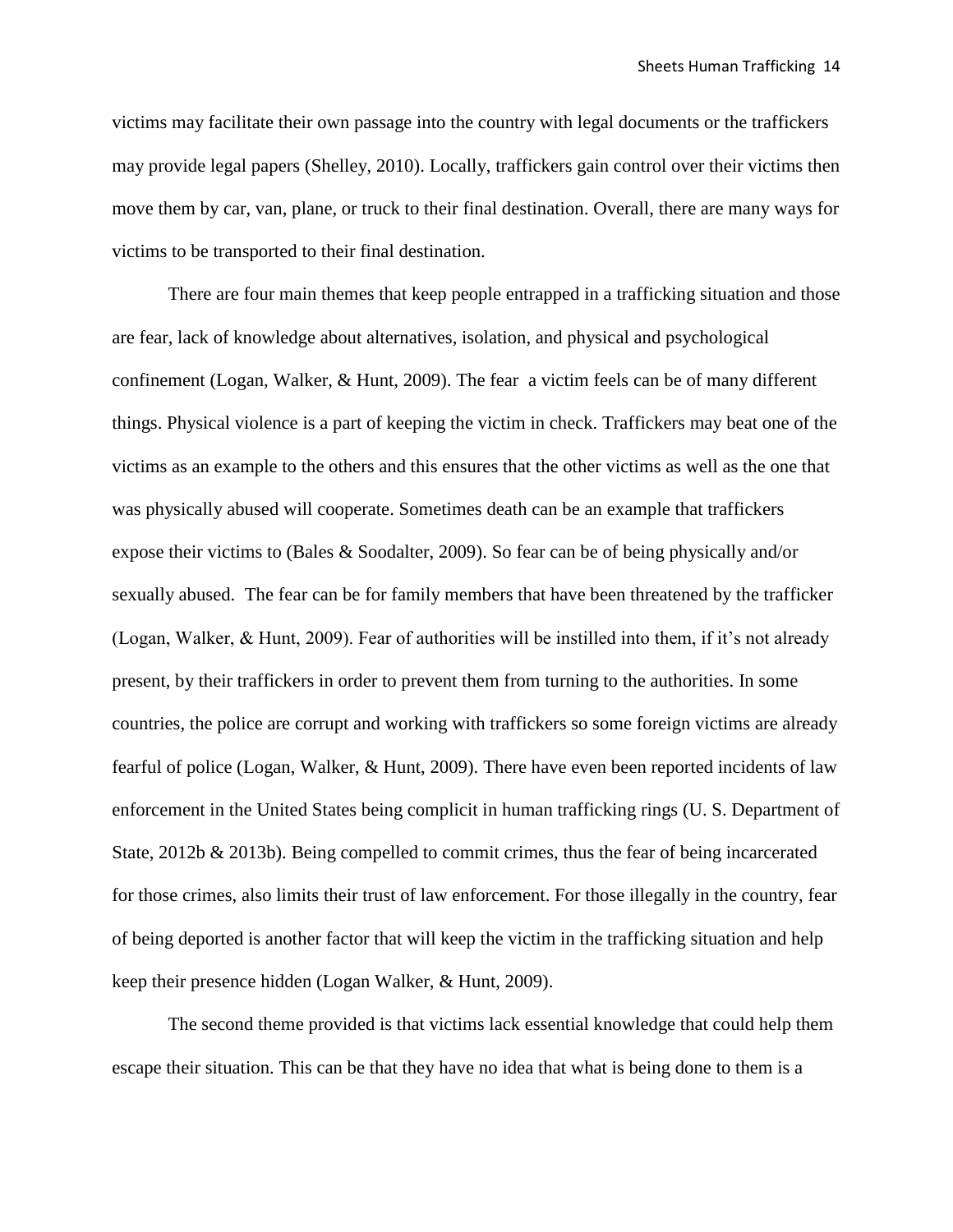crime, that they have rights in a specific situation such as with the H2 visa violations by employers, or that there are places that they can go to that will help them (Logan, Walker,  $\&$ Hunt, 2009). This knowledge can be exasperated by the person not being able to speak the language of the destination country or that they lack the ability to read.

Once in the trafficking situation, a person will be isolated from the rest of society and this is the most frequently noted way that people are kept entrapped. It is a vulnerability factor as well as a tactic used by traffickers to control victims. Isolation is accomplished by traffickers limiting the contact the victims have with outsiders and especially monitoring any potential contact to ensure that victims do not try to discuss their situation (Logan, Walker, & Hunt, 2009). Isolation also means keeping family and friends away from victims as well as those from the same culture, religion or ethnicity (Payne, 2009). By doing this, the victim will have no one that they feel comfortable enough to confide in. An important aspect of isolation is that the person cannot speak the native language of those around them, limiting their abilities to communicate with others. Isolation leaves the victim feeling like they have no option but to continue in the trafficking situation.

Lastly, physical and/or psychological confinement relates to some of the previously mentioned themes. Physical confinement involves being chained to a room, being watched by traffickers, or locked in a room (Logan, Walker, & Hunt, 2009). Another part of physical confinement includes malnutrition, sleep deprivation, and injury. If the person is too weak, then they will not be able to escape (Bales & Soodalter, 2009). Psychological confinement is more likely and very powerful. It can come by way of threats to the victim's family; controlling the victim's money, identification, and travel documents; or through the idea of debt bondage (Logan, Walker, & Hunt, 2009). Debt bondage is another psychological way to control their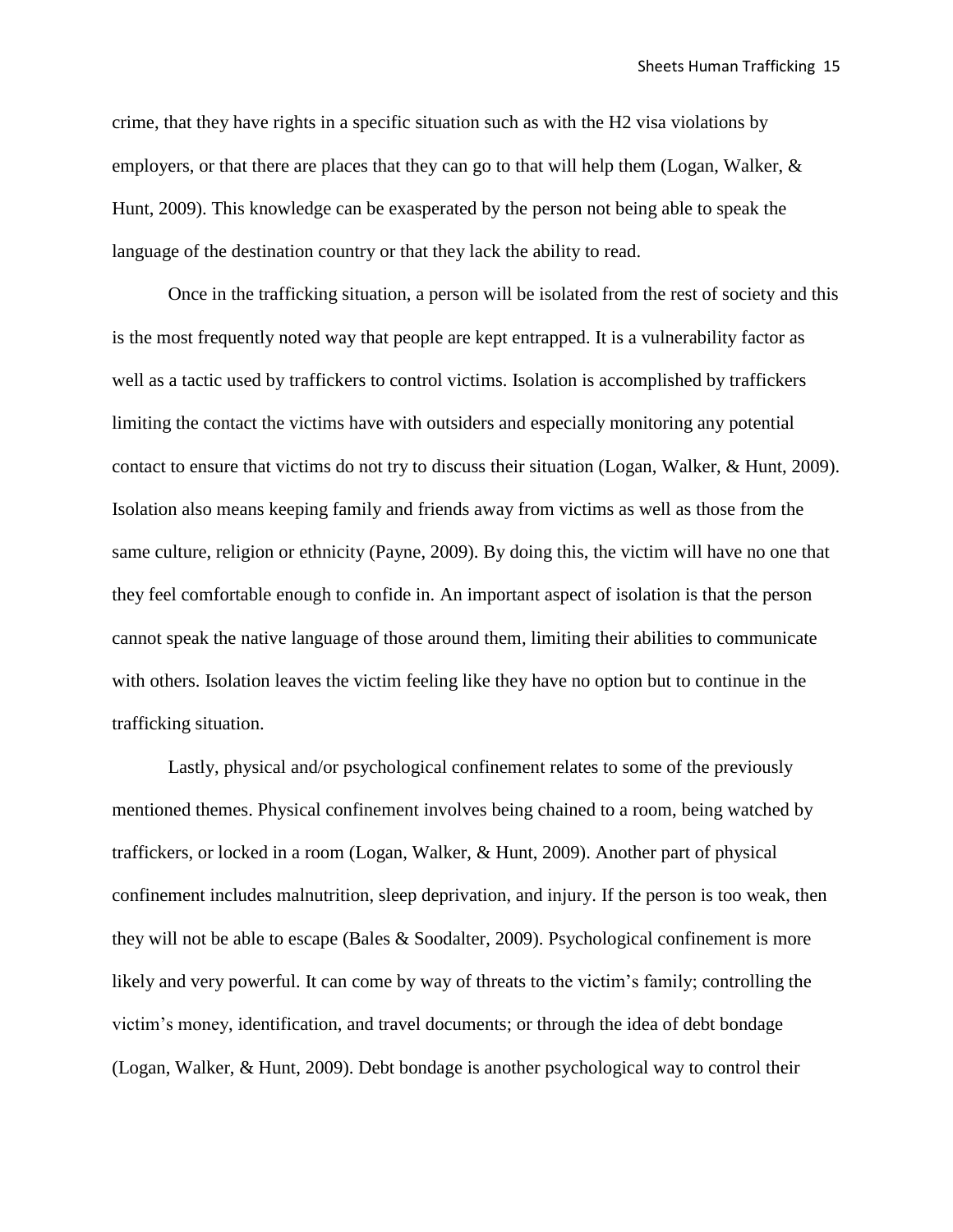victims. It deals with when a person feels like they must pay off their debt but their trafficker just keeps increasing the debt for every little thing such as food, lodging, and travel expenses. Soon the person is working for little to nothing for years (Hepburn  $\&$  Simon, 2013b). Shaming victims is another way traffickers can keep their victims in confinement (Payne, 2009). Another psychological element is that of substance abuse whether of alcohol or drugs. It can be used as a controller by traffickers or put a person at risk of being trafficked. "It is much more efficient for the controllers to subordinate people psychologically rather than having to keep them continually chained up or continually using physical violence" (Logan, Walker, & Hunt, 2009, p. 14). With psychological control, a trafficker can allow his victims some freedom of movement and trust that they will not leave because the victim is too psychologically intimidated to attempt to escape. Sometimes a victim gains loyalty to the trafficker due to the psychological effects of the trafficking situation (Bales & Soodalter, 2009). Overall, psychological and physical confinement are effective at keeping a victim trapped in their situation.

Sadly, all four of the themes will have a person not willing or unable to leave their trafficking situation. So even if a victim gains an opportunity to escape, they often will not take it due to one or all of the main themes of control at work. Overall, it is rare for a victim to escape a trafficking situation under their own power.

The last stage is where the victim has moved beyond the trafficking event and has become a former victim. This means that they have been rescued from their situation and are attempting to move on with their lives. There are multiple ways that they could have been rescued: they themselves came forward to law enforcement, Good Samaritans take them out of the situation or identify them to law enforcement, or law enforcement themselves discover them (Bales & Soodalter, 2009). Good Samaritans include fellow non-trafficked employees, health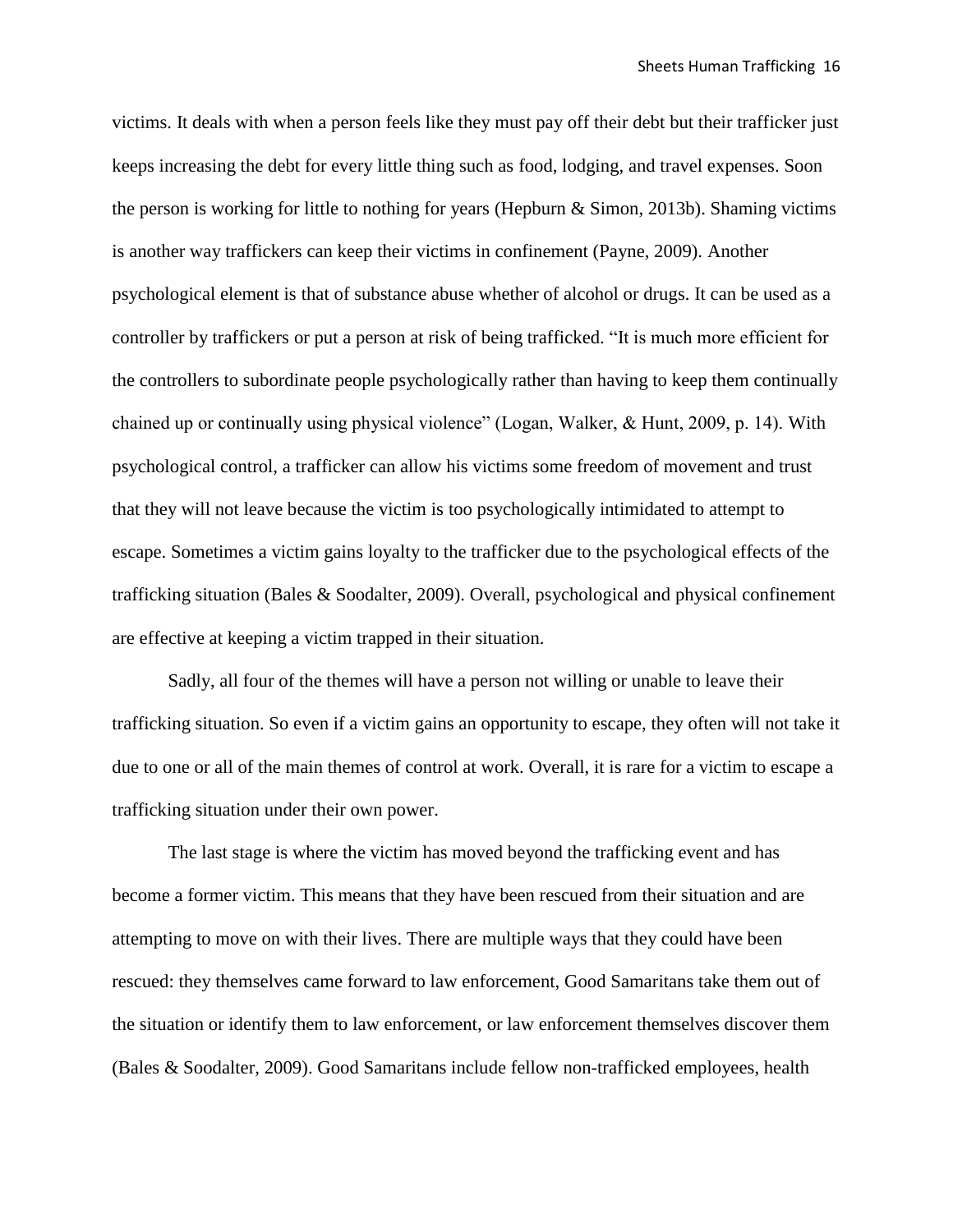care professionals, transportation professionals, education officials, and other government department employees such as labor, immigration, and social services (U. S. Department of State, 2013a). Then once the victim is removed from the trafficking situation, they start the long process of healing from their experiences. Human trafficking victims will often have long lasting physical and psychological ailments from their experiences. Services that all victims will need access to include advocacy, legal, medical, dental, psychological, safety, housing, food, clothing, job training, education, life skills therapy, substance abuse treatment, reunification and transportation services. Foreign victims may also need translation and repatriation services (Clawson, Dutch, Solomon, & Grace, 2009).

# **Human trafficking in the United States**

The United States has been listed as a primary destination country for traffickers and has taken steps to combat it domestically and internationally. A destination country is one that is the final place that the trafficked person is taken to after having been taken through a number of other countries. The U. S. has also been identified as a source country, where citizens from that country are taken and trafficked, as well as a transit country, where citizens from another country are trafficked through the country in order to reach another nation (Wight, 2011). Human trafficking in the United States includes both labor and sex trafficking and affects both U. S. and foreign citizens. Victims in the U. S. include men, women, and children of all ages. It has also been identified in all fifty states and almost all of the US territories. Human trafficking has also been identified in rural, suburban and urban settings as well as along the nation's highways (Shelley, 2010).

Guest worker programs in the United States offer ways for unscrupulous sorts to take advantage of people, especially the H2-B visa. The H2-B visa is one offered "for the hire of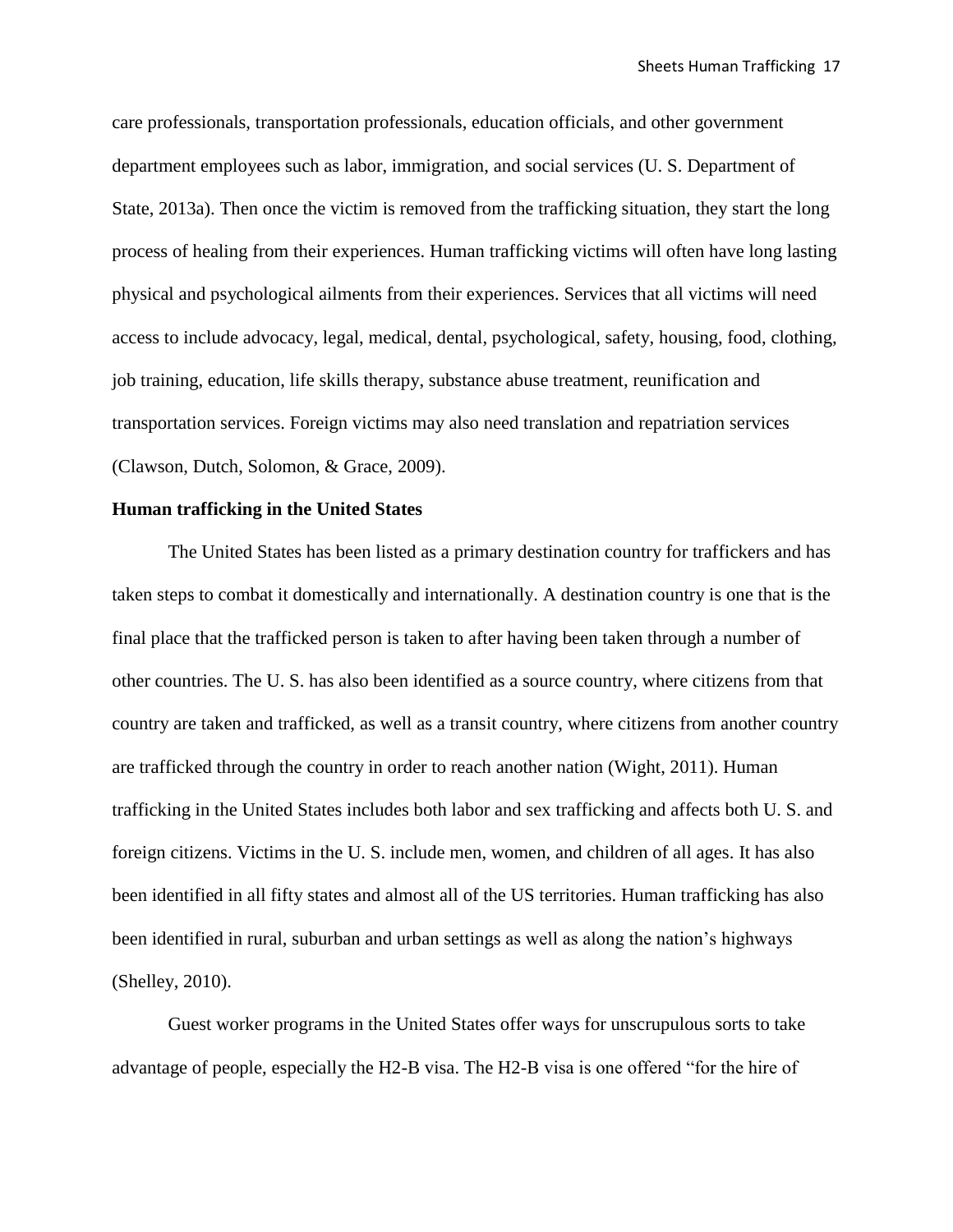temporary nonimmigrant workers to perform nonagricultural labor on a onetime, seasonal, peakload, or intermittent basis" (as cited in Hepburn & Simon, 2013b). A victim is brought into the United States on the visa and then is subjected to harsh labor conditions with little to no compensation. Often victims feel they have no way to escape this situation because their visa is sponsored by their trafficker, so they cannot seek other employment without violating the terms of their visa. Other visas are taken advantage of as well such as the student visas, nanny visas, other labor visas, and domesticated servants for foreign consulate personnel (Hepburn & Simon, 2013b).

It is difficult to identify victims in the United States. Law enforcement are on the frontline in identifying victims. Many times victims are not identified as having been trafficked until a police investigation is already underway (Wight, 2011). Trafficked persons are often involved in illegal activities while they are being trafficked such as prostitution while other victims are illegally in the country that they are being trafficked in (Clawson, Dutch, Solomon, & Grace, 2009). There is an issue in the U. S. in that often victims are charged with crimes that they are forced to commit due to their trafficking circumstances, especially prostitution, or deported back to their home country without them being identified as victims (U. S. Department of State, 2013b, 2012b, 2011b & 2010b). This is one reason why it is so hard to identify victims because, often, they do not want to come forward since they may be illegally in the country or are being forced to commit crimes. In essence this makes victims and traffickers collude in order to keep the crime hidden. Often police do not look past the obvious crimes to see the more complex crime behind it (Logan, Walker, &Hunt, 2009). That is why training for law enforcement to recognize the signs of human trafficking is very important. Victims need to be identified and traffickers prosecuted (Payne, 2009).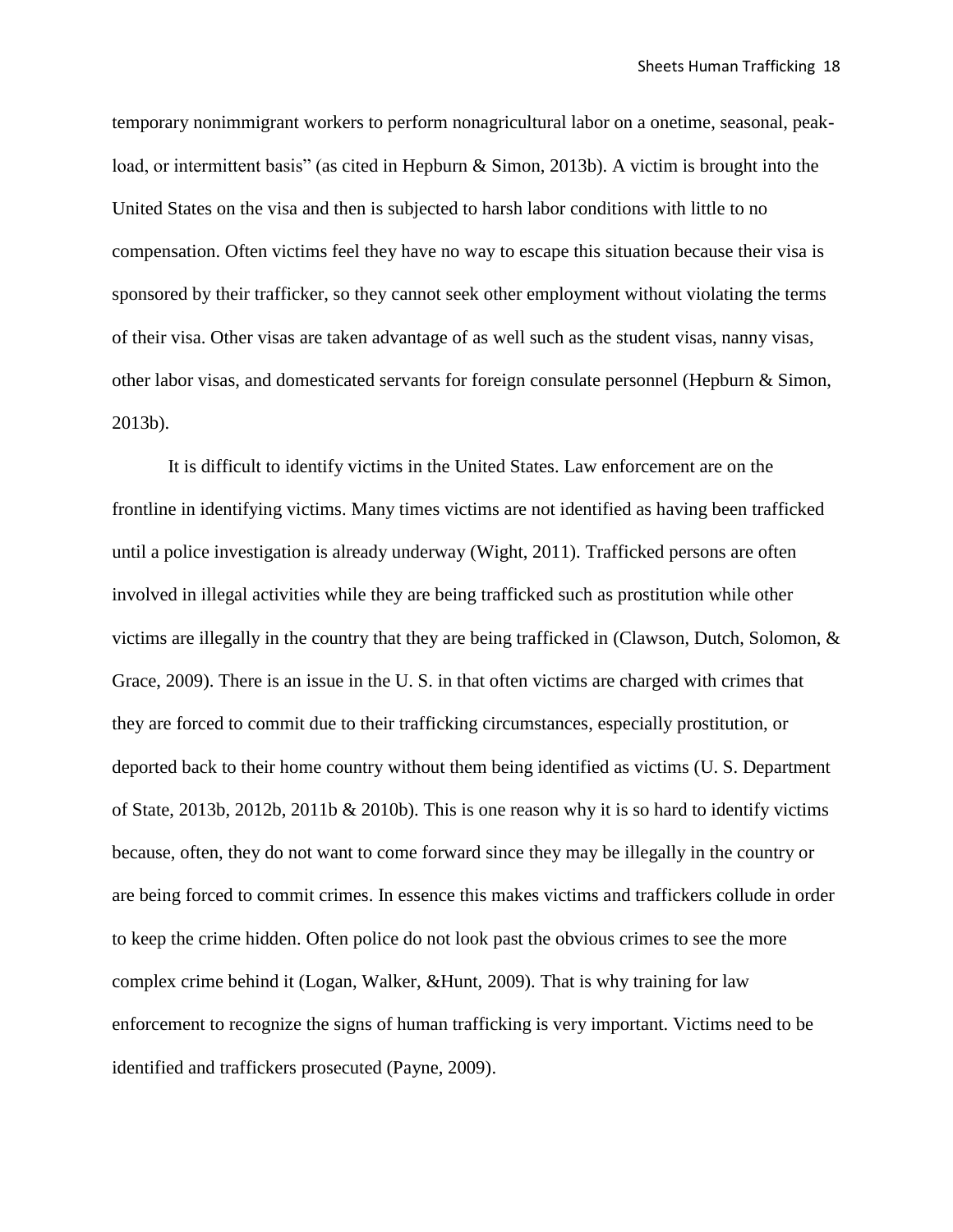Victims in the United States are also identified by regular citizens such as neighbors, customers, coworkers, or other community members. Since the public will often interact with human trafficking victims it is important that they are educated about the signs of human trafficking as well. Victims have been identified when they sought social, medical, or employment dispute services and subsequently identified as being victims of human trafficking. It is rare when victims self-identify as human trafficking victims but there are some indicators that can help others to identify them (Logan, Walker, & Hunt, 2009).

The indicators fall into three categories: situational, story, and demeanor. Situational includes lots of individuals living in a private residence, someone seeming to watch the person, or people living where they work. Listening to an individual's story may also give away that they are in a trafficking situation. Asking about how they got to the United States, how they are treated by their employers, whether there is any form of abuse, are they free to do what they want, and other questions could cue a person listening that the story teller is a human trafficking victim. Lastly, is the person's demeanor which can indicate that they are in a human trafficking situation. Signs that they may be victims of human trafficking include nervousness, fearfulness, and evasiveness in answering questions (Logan, Walker, & Hunt, 2009). Once a victim has been identified then they need access to services to help them move on from their experiences.

Services in the United States for victims have been growing and these services have also learned through the years since the TVPA was implemented and federal funding was first received. Federally funded services include "case management and referrals, medical care, dental care, mental health treatment, sustenance and shelter, translation and interpretation services, substance abuse treatment, immigration and legal assistance, employment and training services, transportation assistance, and other essential services" (U. S. Department of State, 2013b). Yet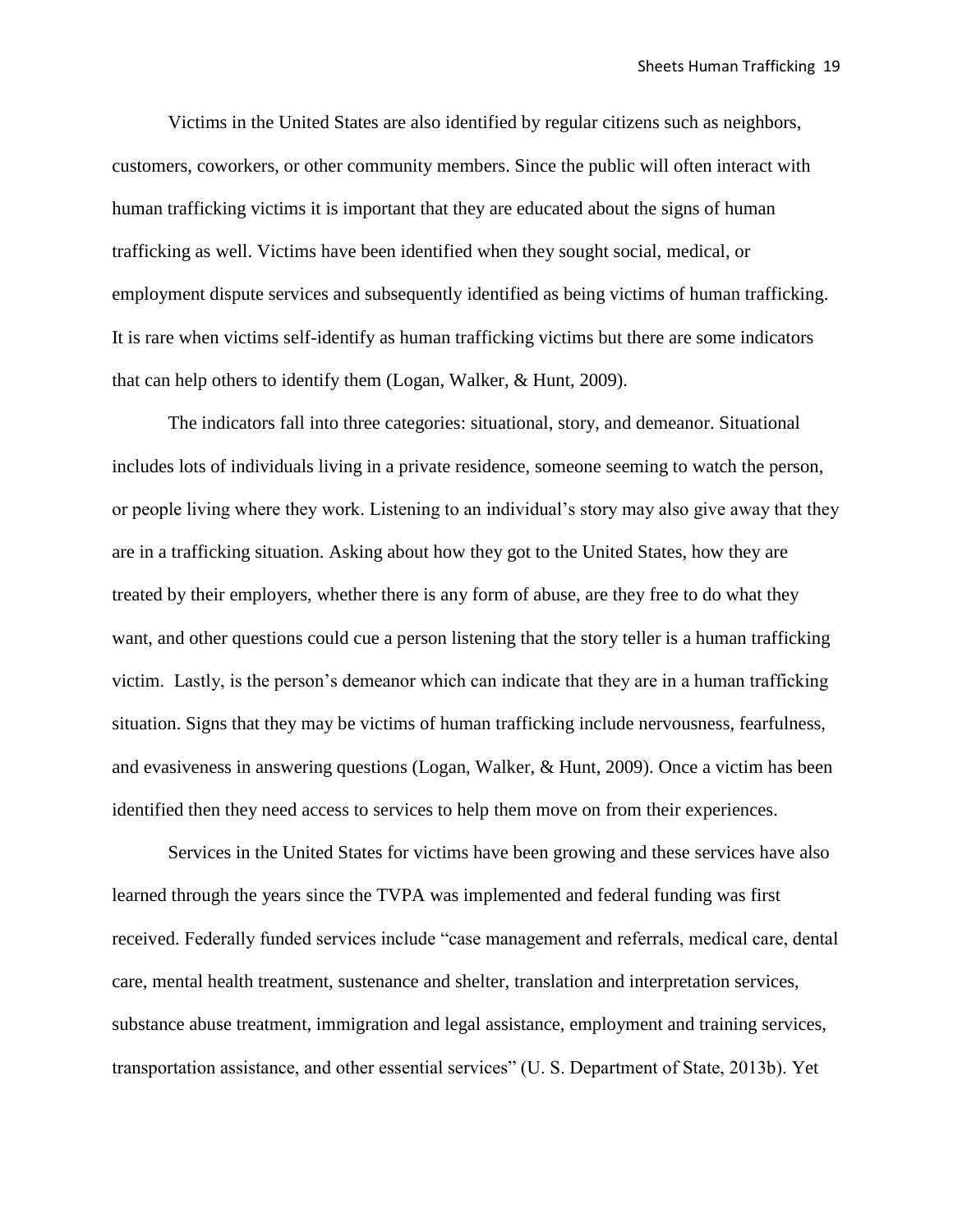there are still a number of issues with the services offered to victims. Some issues are that the T and U visa programs offered to foreign victims are underutilized, the need for victims to aid in law enforcement investigations, and victims are being detained while decisions are made. There also may be a stumbling stone between state law language and federal language that would prevent victims from getting access to services that they need such as services mentioned earlier (Hepburn & Simon, 2013b). There are other issues with human trafficking in the Unites States which include: funding issues for victim services; training needed in not only the law enforcement sector but other aspects of state and federal government programs such as labor, immigration, and social services; victims not understanding what services are available to them; restrictions on services; and reluctance of government officials to identify people as victims of human trafficking (U. S. Department of State, 2010b, 2011b, 2012b & 2013b). Overall, the United States has made great strides to combat human trafficking but there are still areas that need to be worked on.

Even with these difficulties in identifying human trafficking there has been some research done about the issue in the United States. Sex trafficking victims have been identified in pimpcontrolled rings which are often street prostitution, commercial front or residential brothels, escort services, strip clubs, and pornography. Labor trafficking victims have been found in domestic servitude, food service, agriculture, construction, hotels, sweatshop factory work, and health and beauty salons (Polaris, 2013b). Sex trafficking is identified more often than labor trafficking and this could be due to a number of issues. These include that sex workers are more interactive with the public and more media attention has focused on it (Logan, Walker, & Hunt, 2009). Another reason may be that law enforcement are relying on pre-existing vice units to handle human trafficking cases (U. S. Department of State, 2010b). Vice squads will more easily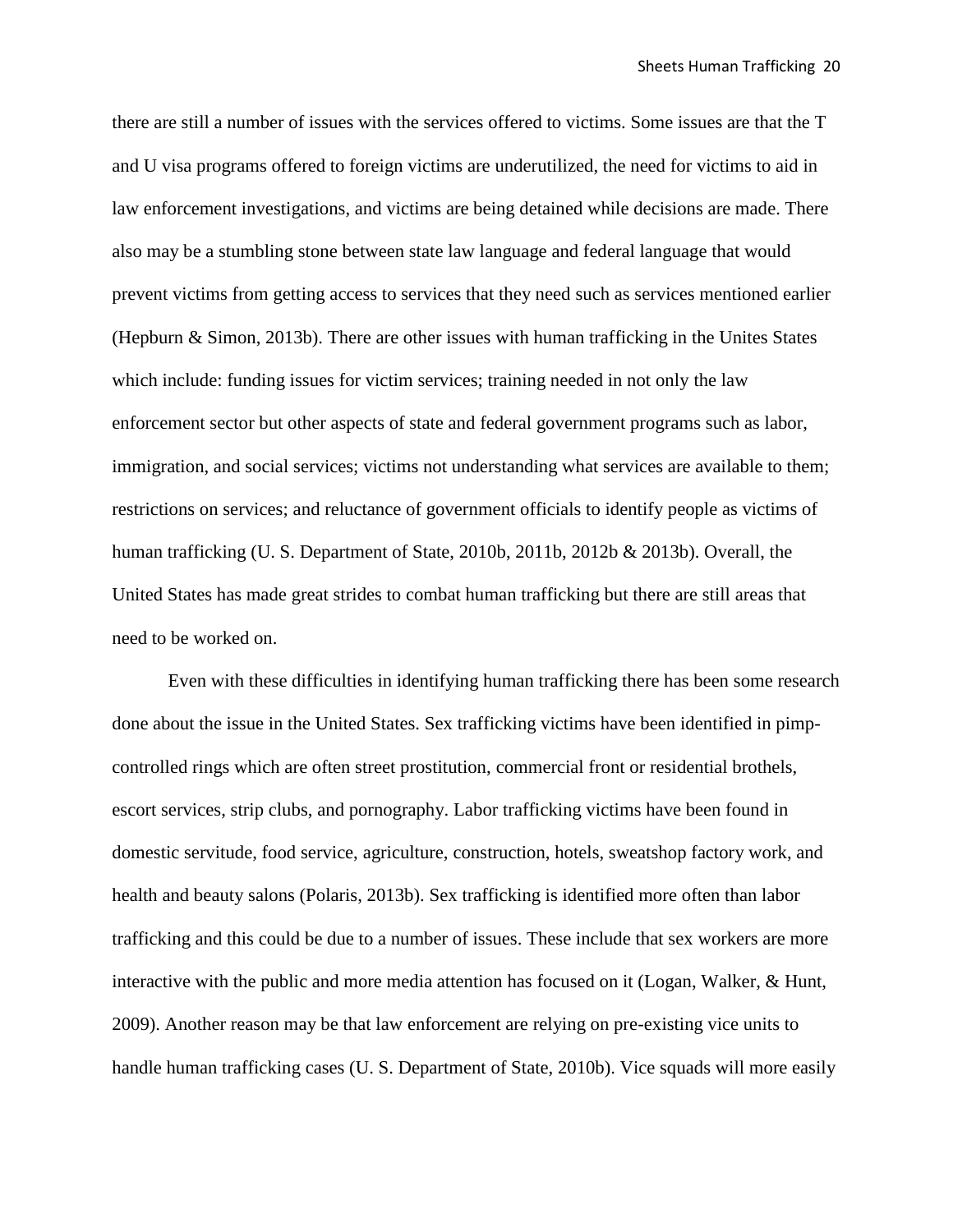identify sexual trafficking than labor because they are more familiar with the related offenses. There are a number of factors that put people at risk in the United States to becoming victims of human trafficking and this includes runaways, being homeless, having been sexually or physically abused, substance abuse, and having a broken family (Clawson, Dutch, Solomon, & Grace, 2009).

Sex trafficking in the United States is dominated by pimp controlled operations. Most victims of sex trafficking in the US are women with a few men and transgender victims. Labor trafficking most often involves men and foreign nationals. Overall, there have been more female victims identified. Victims are a variety of ages from children to adults (Polaris, 2013b). Labor trafficking often involves more victims than sex trafficking cases (U. S. Department of State, 2010b & 2011b). These are the traits most often observed in human trafficking in the United States. All of the ways listed before for how people end up victims of trafficking and how they are kept in the situation also apply to the United States with the exception of being born into the situation. Overall, this is the state of human trafficking in the U. S. today.

#### **TVPA and other relevant federal laws**

In 2000, the United States defined and criminalized human trafficking with the passage of the TVPA (Torg, 2006). The TVPA declared the assistance that foreign victims had access to as well as raising the maximum sentence for criminals, criminalizing the confiscation of travel documents, allowing victims to sue their traffickers, allowing those that facilitated the trafficking to be charged, a charge for conspiracy to commit human trafficking, charging those that obstructed human trafficking enforcement, and putting in aggravating circumstance to the crime (Bales & Soodalter 2009, Payne 2009, Torg 2006, Wight 2011, Wilson, Walsh, & Kleuber 2008). The aggravating circumstance include if the victim was under fourteen or where force,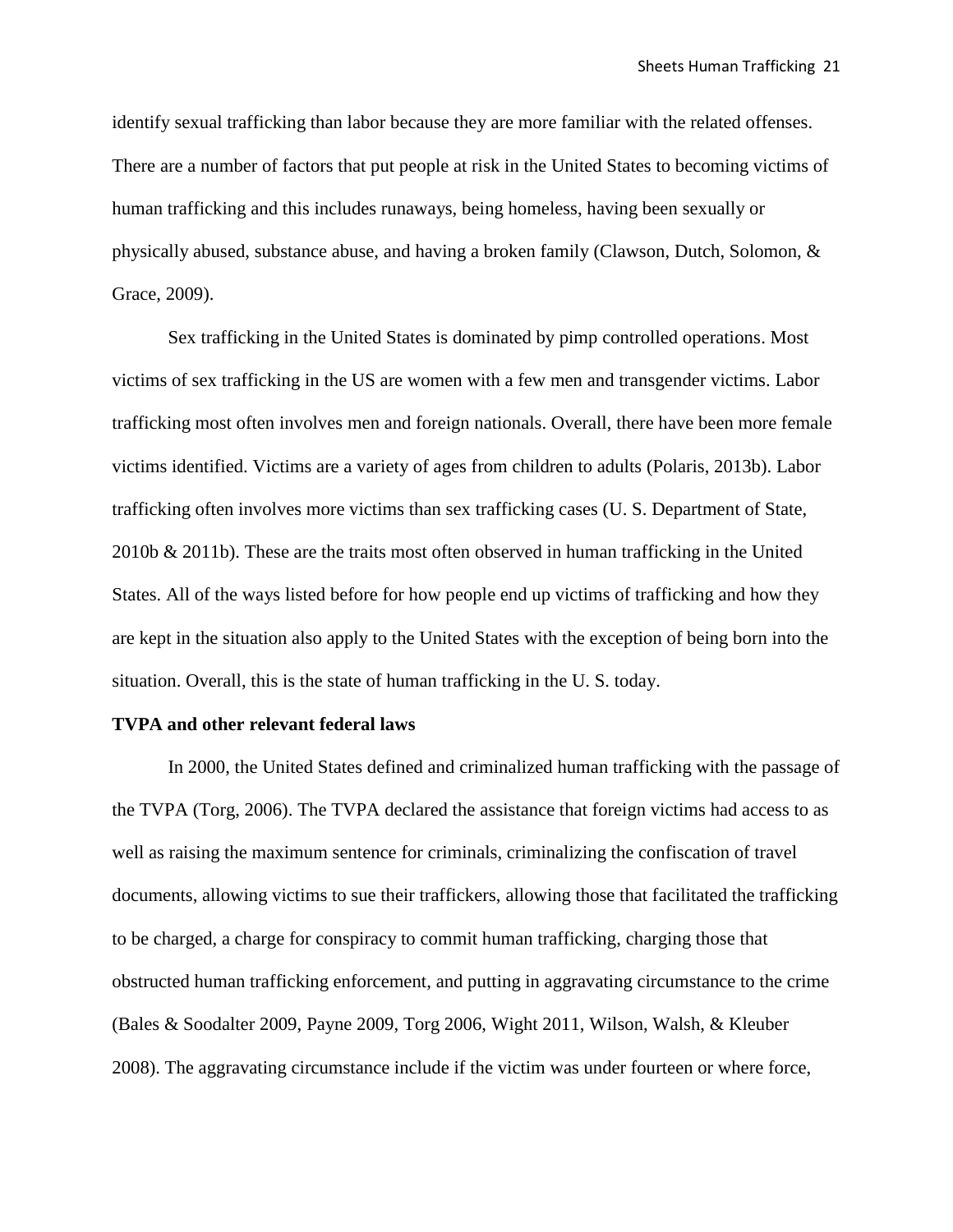fraud or coercion were used (Torg, 2006). It established the T visa program which allows foreign victims to eventually become citizens of the United States. Victims also don't have to aid the investigation, if they are deemed unable to do so due to trauma, in order to receive benefits. Foreign victims may apply to have family brought over to the United States as well (Payne, 2009). The act was reauthorized in 2003, 2005, 2008, and 2013 showing that the United States government has committed to combat human trafficking.

There are a number of other federal laws that help take on the problem of human trafficking. The prohibition against sex trafficking can be found in 18 United States Code (U. S. C.) 1591 while labor trafficking is prohibited in 18 U. S. C. 1589. 1589 expands the definition of coercion to include psychological forms and asset forfeiture. 18 U. S. C. 1584 prohibits involuntary servitude perpetrated by force – actual or threat or threat of legal coercion. 18 U. S. C. 1589 proscribes that peonage or holding someone in debt bondage, is illegal as well (Torg, 2006).

To combat sex trafficking there are a number of tools that federal prosecutors can take advantage of including 18 U. S. C. 1591. The Mann Act prohibits the transportation of individuals across state lines for the purpose of prostitution. 18 U. S. C. 2423 criminalizes the interstate or international transportation of minors, those under 18, for the purpose of illegal sexual activity. This statute was amended by the Prosecutorial Remedies and Other Tools to End the Exploitation of Children Today (PROTECT) Act (Torg, 2006). The PROTECT Act allows US law enforcement and prosecutors to charge US citizens when they travel abroad to engage in illicit sexual conduct or sex tourism (Wight, 2011). The act also gives law enforcement and prosecutors tools to combat sexual trafficking of children (Torg, 2006).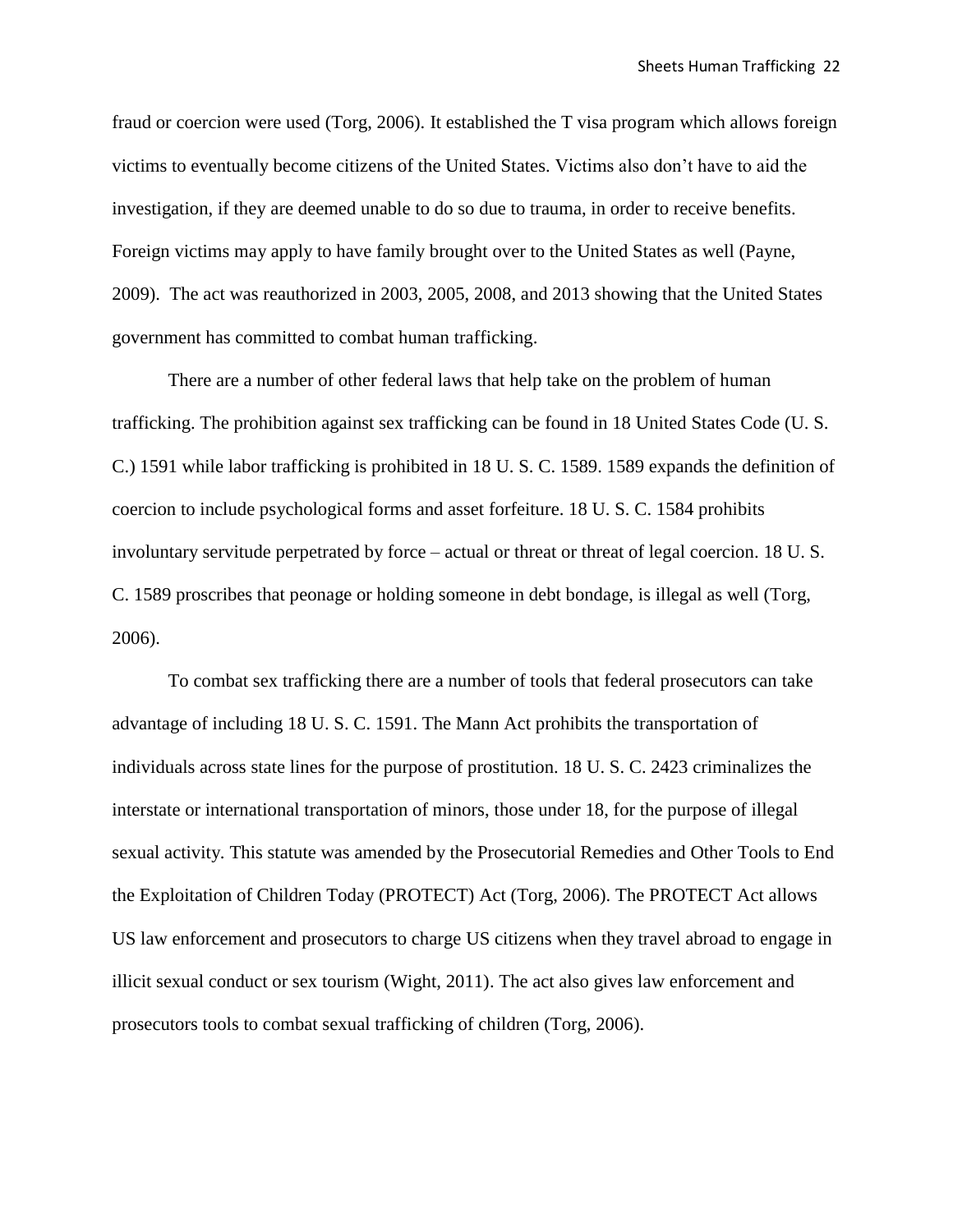Racketeer Influenced and Corrupt Organizations Act (RICO) can also be utilized to take down a human trafficking organization. Money laundering and other conspiracy statues may be utilized as well (Torg, 2006). All of these statutes allow the federal government to fight human trafficking to the fullest extent possible.

#### **State laws**

The Department of Justice in 2004 created a model anti-trafficking statute in order to aid states in passing their own laws (Payne, 2009). Polaris and the Freedom Network also published model anti-trafficking statutes that year (Bales & Soodalter, 2009). The state of Washington was the first state to pass anti-trafficking legislation (Gozdziak & Collett, 2005). Now all fifty states have laws that outlaw human trafficking (Polaris, 2013a). Sadly, there are issues with this. Not all fifty states have the same level of the '3 Ps' applied. Not all definitions are the same for defining what human trafficking is and is not and labor and sex trafficking are treated differently. Services for victims also vary greatly from state to state (Bales & Soodalter, 2009). This can be a problem when forming a multi-state task force. Definitional issues plague many other law enforcement centered issues such as organized crime and gangs, as well. Basically some state laws are incompatible with each other and worse yet with the federal law (Bales & Soodalter, 2009). That leads to the research questions of how different are the state laws and where does Nebraska fit on the sliding scale of meeting the standards set by the TVPA. These are two questions the research project sets out to answer.

#### **Research**

Human trafficking is a phenomenon hidden by nature. First, it is a crime which means that those perpetuating the crime will try to keep it hidden using any means necessary to do so. It is really hard for reliable studies, especially empirical studies to establish reliable statistics and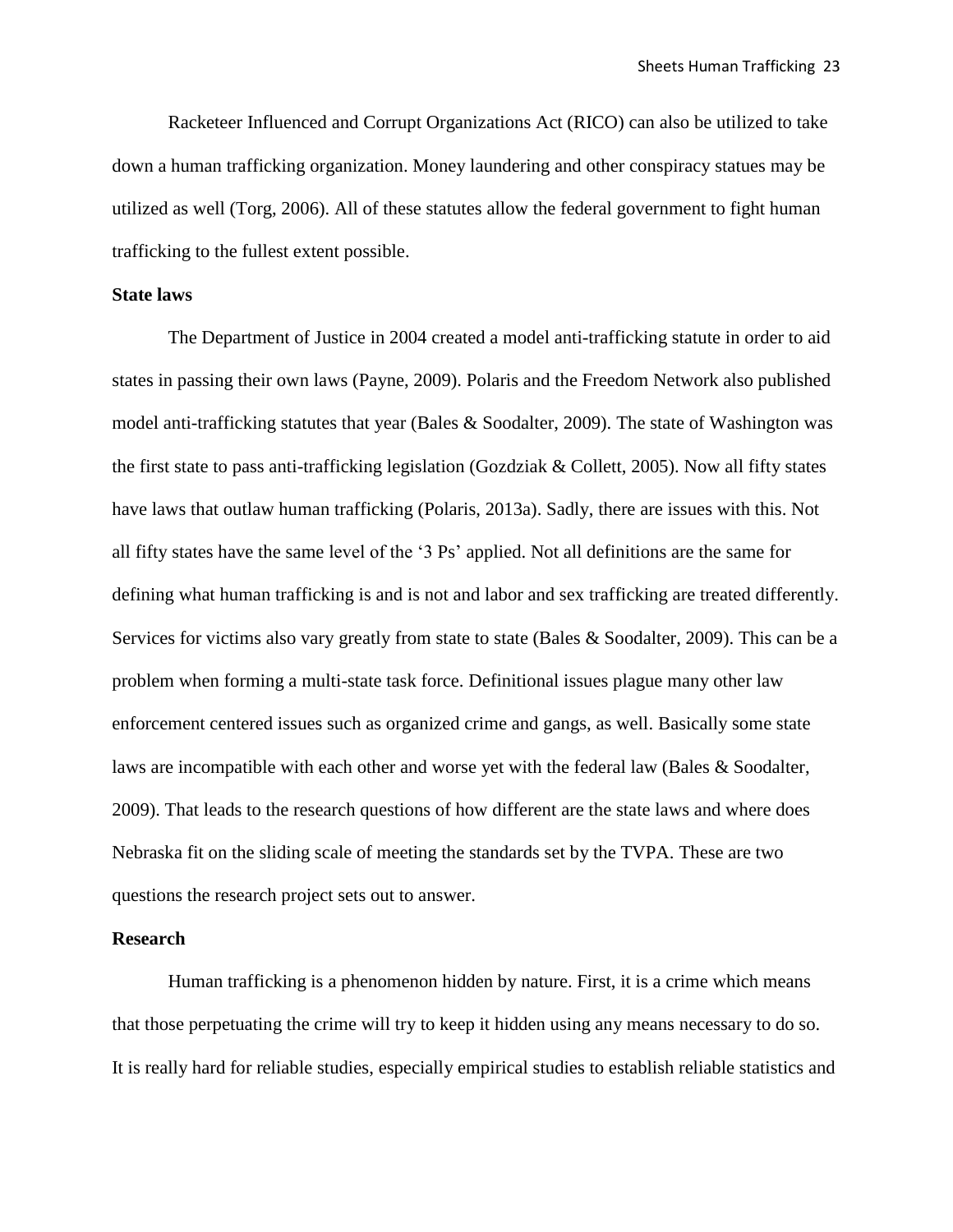this is due to the hidden population that is to be counted (Tyldum & Brunovskis, 2005). Some studies look at just one aspect whether sex trafficking or labor while others attempt to find why human trafficking is occurring (Parrenas, Hwang, & Lee, 2012). Each step of the human trafficking process needs to be studied in order to understand the phenomenon fully but yet again this is difficult due to the nature of the crime (Tyldum & Brunovskis, 2005). More research is needed, especially research that stays up to date with what is happening with human trafficking. This study seeks to do just that, look at similar yet different aspects of the human trafficking issue and to keep the information up to date.

#### **Similar studies**

One related study is the one that Vanessa Bouche and Dana Wittmer performed. The study looked at some of the same variables that this study will examine. Bouche and Wittmer (2009) looked at the factors that affect the comprehensiveness of human trafficking legislation at the state level (p.1). The factors they focused on were (1) gender makeup of the state legislature, (2) the partisan makeup of the legislature, and (3) policy diffusion based on geographic proximity. The study found that the increased presence of women in legislatures increased the comprehensiveness of anti-trafficking laws. Bi-partisanship also increased comprehensiveness along with diffusion which relates to states influencing each other. To determine comprehensiveness of human trafficking legislation they looked at three different areas. The areas were (1) state investment, (2) civil penalties and (3) criminalization. State investment was broken down into the presence of victim assistance, the creation of a task force, mandatory training for law enforcement, and commissioned reports of human trafficking. Civil penalties were restitution for victims, asset forfeiture, civil action available to victims, and affirmative defense for victims. Lastly, the criminalization area dealt with if both labor and sex trafficking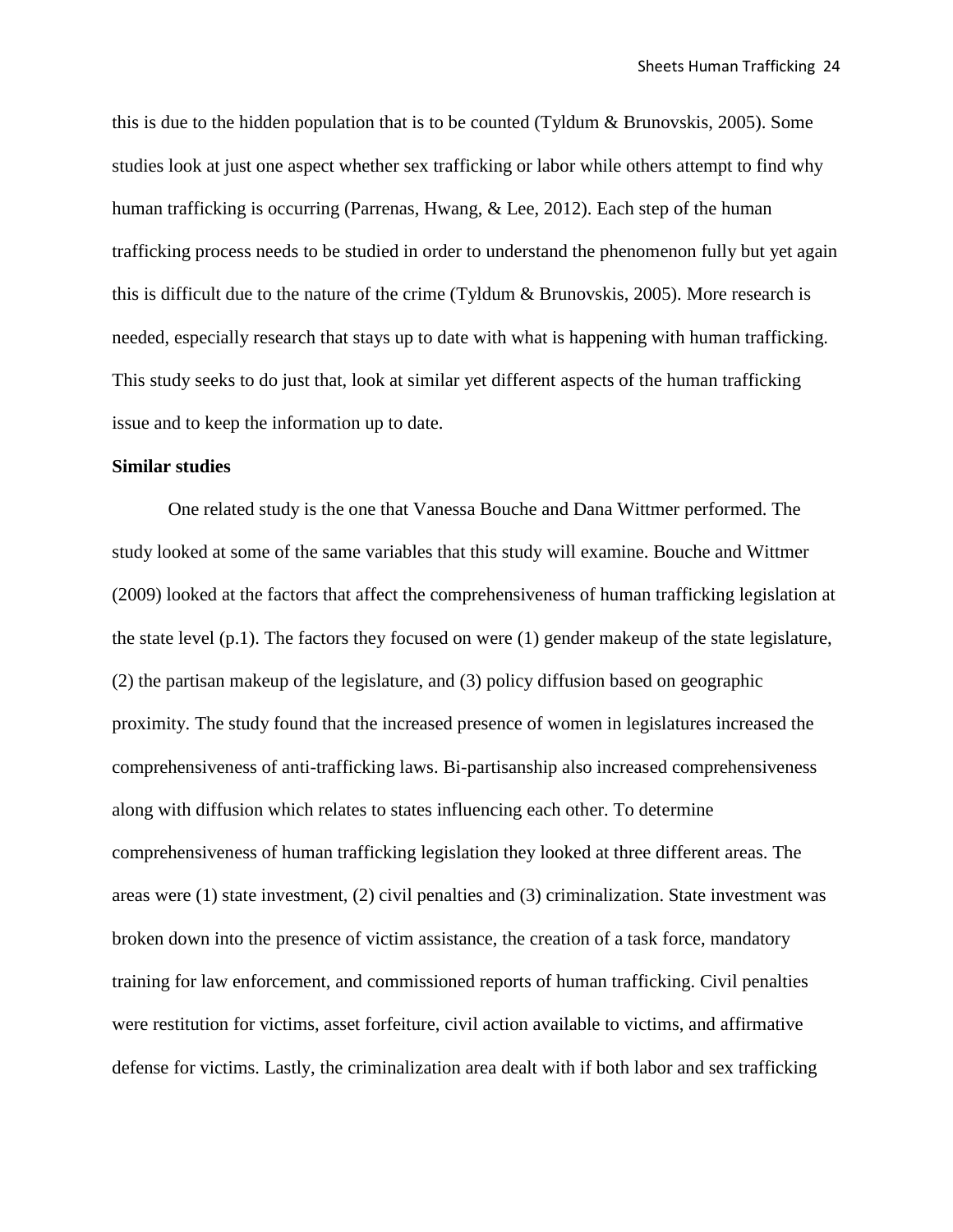were criminalized, maximum and minimum sentences, and if there was an increase for having trafficked a minor. Bouche and Wittmer looked at all of those areas and assessed all 50 states based on them. Their results were entered into a table evaluating each area (Bouche & Wittmer, 2009). Many of the areas of comprehensiveness that Bouche and Wittmer looked at are also variables that will be considered in this study.

Polaris Project completed a related study as well. The research analyzed the 50 state's human trafficking laws in 12 categories. The 12 categories include: statutes for (1) sex trafficking and (2) labor trafficking, (3) asset forfeiture, (4) investigative tools, (5) mandatory/encouraging law enforcement training, (6) creating a task force, (7) posting a human trafficking hotline, (8) safe harbor for sexually exploited minors, (9) a lower burden of proof for sex trafficking of minors, (10) victim assistance, (11) access to civil damages, and (12) vacating convictions for sex trafficking victims. The study looked at each of the 50 states statutory laws and gave them points depending on whether or not they had the 12 categories listed within their law which resulted in a total of 10 points. The study placed asset forfeiture and investigative tools into the same point category. Law enforcement training and creating a task force were also placed in the same point pool. Then based on the amount of points that the states received they were placed into tiers. Nebraska received nine points and was placed in Tier One (Polaris, 2013a). Many of the categories that the Polaris study looked at will also be looked at in this study.

The Center for Women Policy Studies published research that is similar to the study to be undertaken here. The five main areas that they looked at in the study was at (1) whether trafficking was criminalized, (2) whether protections and assistance for trafficking victims was provided, (3) creation of a statewide interagency task force, (4) regulation of international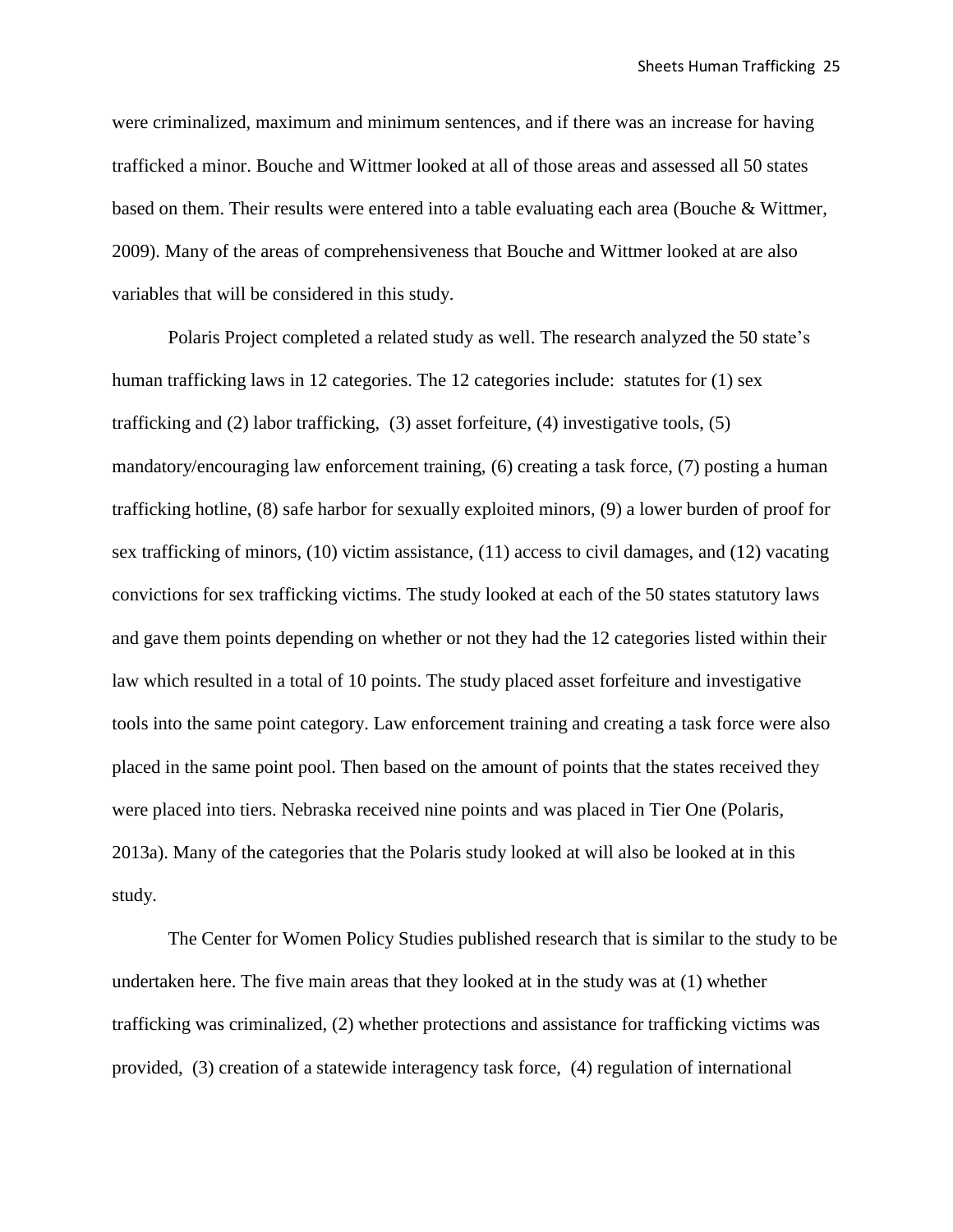marriage brokers, and (5) regulation of travel agencies that facilitate sex tourism. Letter grades were then assigned to each of these areas for each state. Nebraska received a B-, F, B, F, and F for each category respectively (Center for Women Policy Studies, 2007). This study will look at the first three variables as well.

A study conducted by Heather J. Clawson, Nicole Dutch, and Megan Cummings relates to the research to be completed. In this study, they examined the understanding of human trafficking among law enforcement who had worked on cases as well as their response to the crime. The study discovered this by phone surveys as well as reviews of human trafficking cases and discussion forums. A total of 121 phone surveys were completed and 9 cases were reviewed. They found that 36% indicated that human trafficking was a serious or very serious problem and 58% indicated that human trafficking was a priority for their department. Also 71% indicated that they had formal protocols in place or were creating protocols to address human trafficking. The study learned that there needed to be increases in understanding of human trafficking and the role that law enforcement has in those cases. Protocols also needed to be created for human trafficking and increase collaboration between law enforcement, service providers, and prosecutors (Clawson, Dutch, & Cummings, 2006). Other studies to follow would find that the majority of respondents indicated that human trafficking wasn't a serious problem, while they would disagree with how many had protocols. The research to be completed will look at some of the same variables as this one such as what law enforcement think about human trafficking and whether they have protocols in place.

Another study that relates is the one conducted by Deborah G. Wilson, William F. Walsh, and Sherilyn Kleuber. The study was looking at local law enforcement responses to trafficking in the United States. It was meant to raise awareness of any issues and to prompt future research.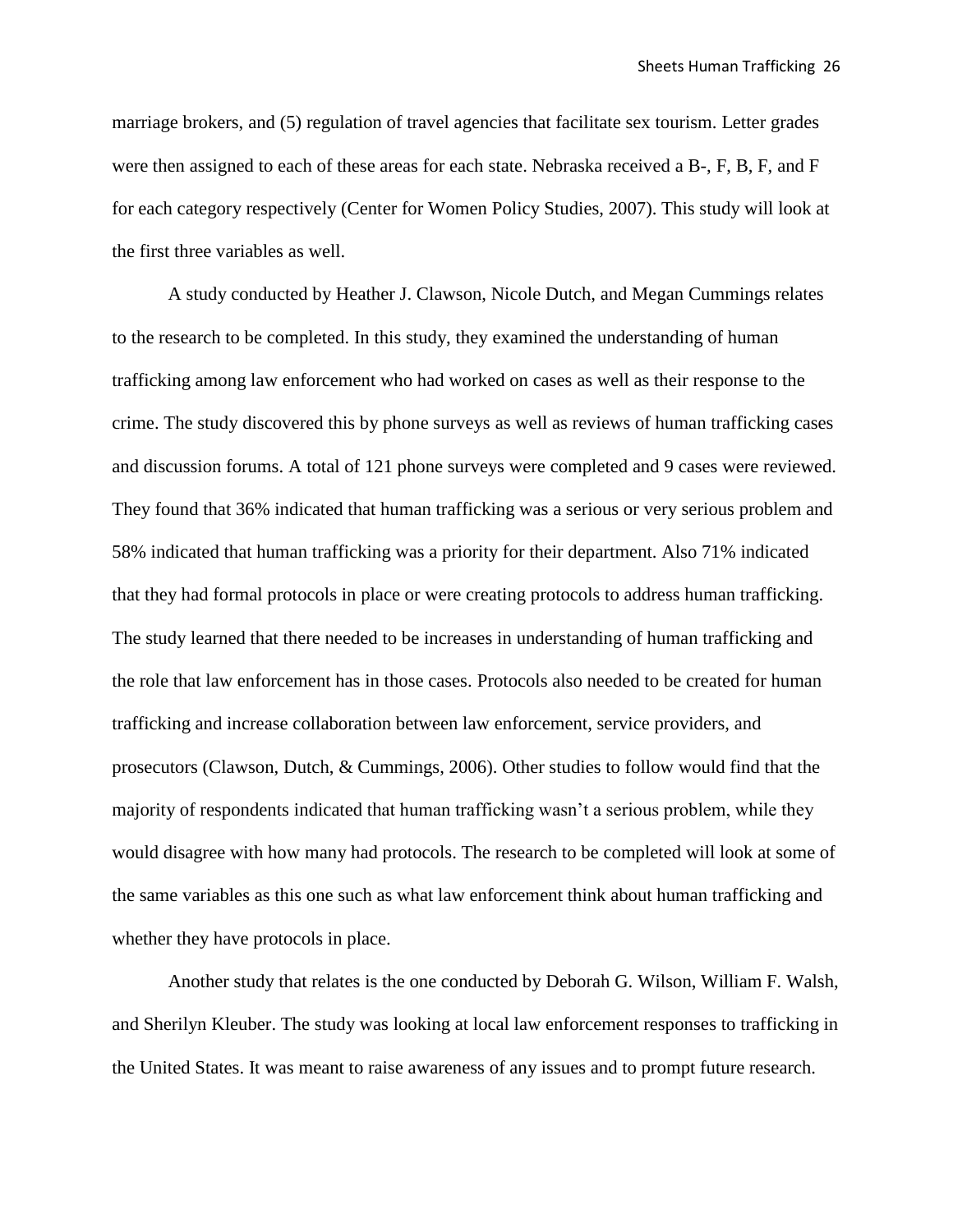The study wanted to look at attitudes and perceptions of trafficking in human beings in the U. S. by law enforcement as well as training and investigative activities of law enforcement. The information was collected by way of a mailed survey to select law enforcement agencies in the U. S. followed up by a phone interview to those agencies that indicated they were open to one. Selected agencies were drawn from municipal and county police departments with a jurisdiction population of 150,000 or more which were listed in the National Public Safety Information Bureau Directory Data Set for 2001-2002. A total of 163 agencies were included in the sample. Of those 163 agencies that were contacted, 85 responded to the surveys. Of those 85, 63 (76%) were municipal, 16 (19%) county agencies, and 6 (5%) were merged city/county agencies. Of the 85 agencies that responded, 19 indicated they would be open to a follow-up interview. Of those 19, 11 were surveyed. The findings of the survey and interviews were that most police agencies believed that human trafficking was not a problem in their area and that such crimes were best handled by federal law enforcement agencies. The respondents also believed that most human trafficking was committed by transnational organized criminal groups rather than those without organized crime connections. Very few of the departments reported having human trafficking training while 23% reported having investigated human trafficking crimes in the last 3 years. Most agencies also responded to not having a dedicated unit to investigate human trafficking crimes and there was no written policy on how to investigate said crimes. The study also found that training increased the awareness of the crime. Another factor that increased the awareness of human trafficking was having participated in investigations and arrests related to it (Wilson, Walsh, and Kleuber, 2008). Wilson, Walsh, and Kleuber's research closely relates to some of the goals of this research project which are the attitude of law enforcement towards the crime of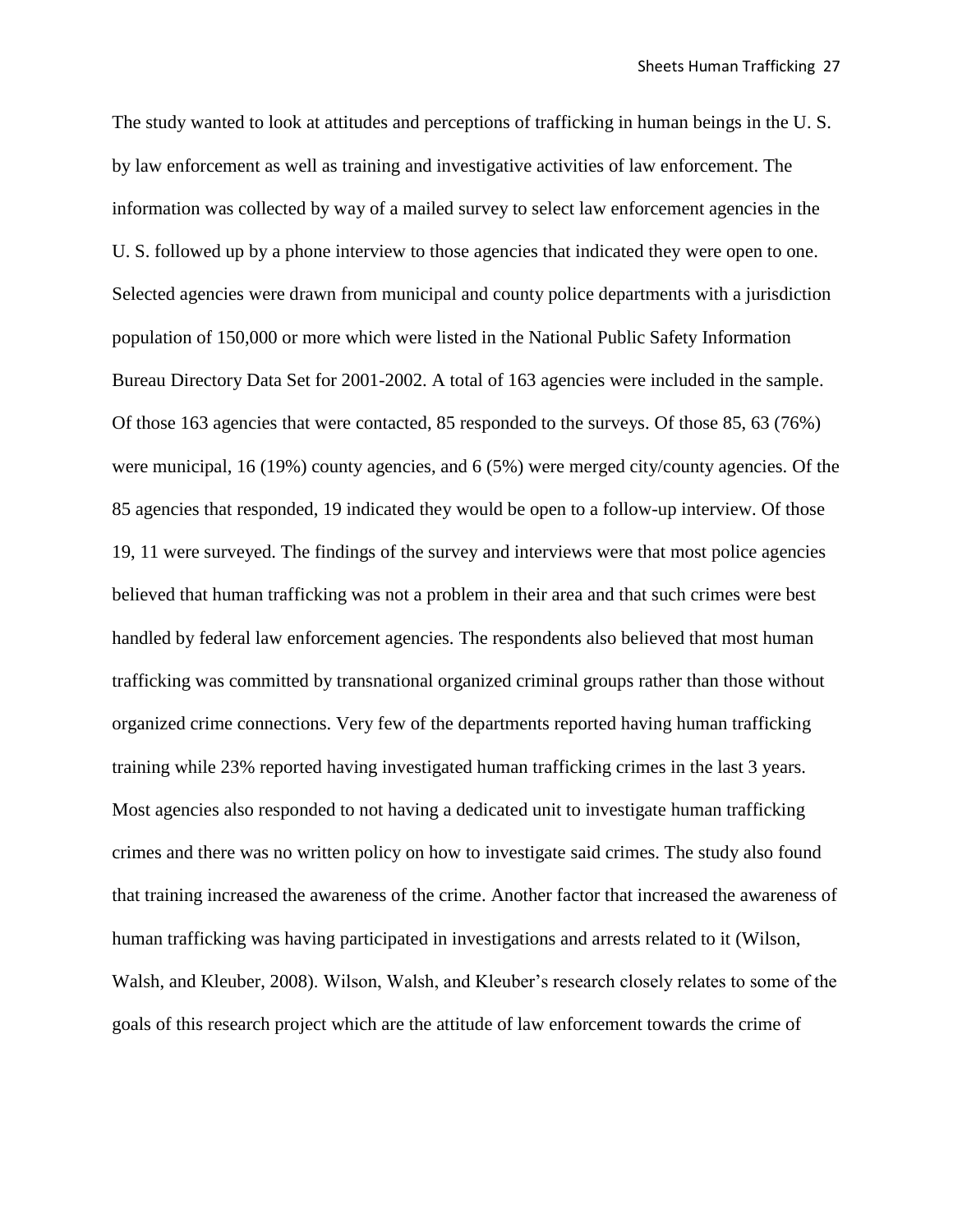human trafficking. The survey questions of their survey will be used as a starting point for the survey used in this research project.

Amy Farrell, Jack McDevitt, and Stephanie Fahy undertook research that covers similar ground to this research project. Farrell, McDevitt, and Fahy (2008) set out to look at four main areas: (1) the perceptions of trafficking held by law enforcement and the preparation agencies have taken to address the problem, (2) the frequency in which law enforcement identifies and investigates cases of human trafficking, (3) the characteristics of those cases investigated by law enforcement, and (4) the investigation and prosecution of human trafficking cases (p. 2). A random sample of 2,891 law enforcement agencies was generated from all of the agencies in the United States. Then that number was supplemented with all of the remaining agencies that serve populations over 75,000 and all law enforcement agencies serving in federally funded human trafficking task forces. The total number of surveys sent out was 3,191 and had a total of 1,903 responses returned which is a 60% response rate. The study had very similar results to the Wilson, Walsh, and Kleuber study. They found that "local law enforcement perceive human trafficking as rare or nonexistent in their local communities" (Farrell, McDevitt, &Fahy, 2008, p. 2). Larger agencies are more likely to identify human trafficking as a problem, especially sex trafficking. Large and task force agencies also perceive foreign victims to be more often exploited over domestic ones. A significant indicator of whether an agency identified and investigated a human trafficking case was how well prepared law enforcement was for instances of human trafficking. Preparedness includes (1) training, (2) the presence of a specialized unit or personnel, and (3) having a policy or protocol in place to deal with human trafficking cases. Though preparedness aids in identifying the presence of human trafficking, very few agencies actually have implemented any of the preparedness areas. The study also found that human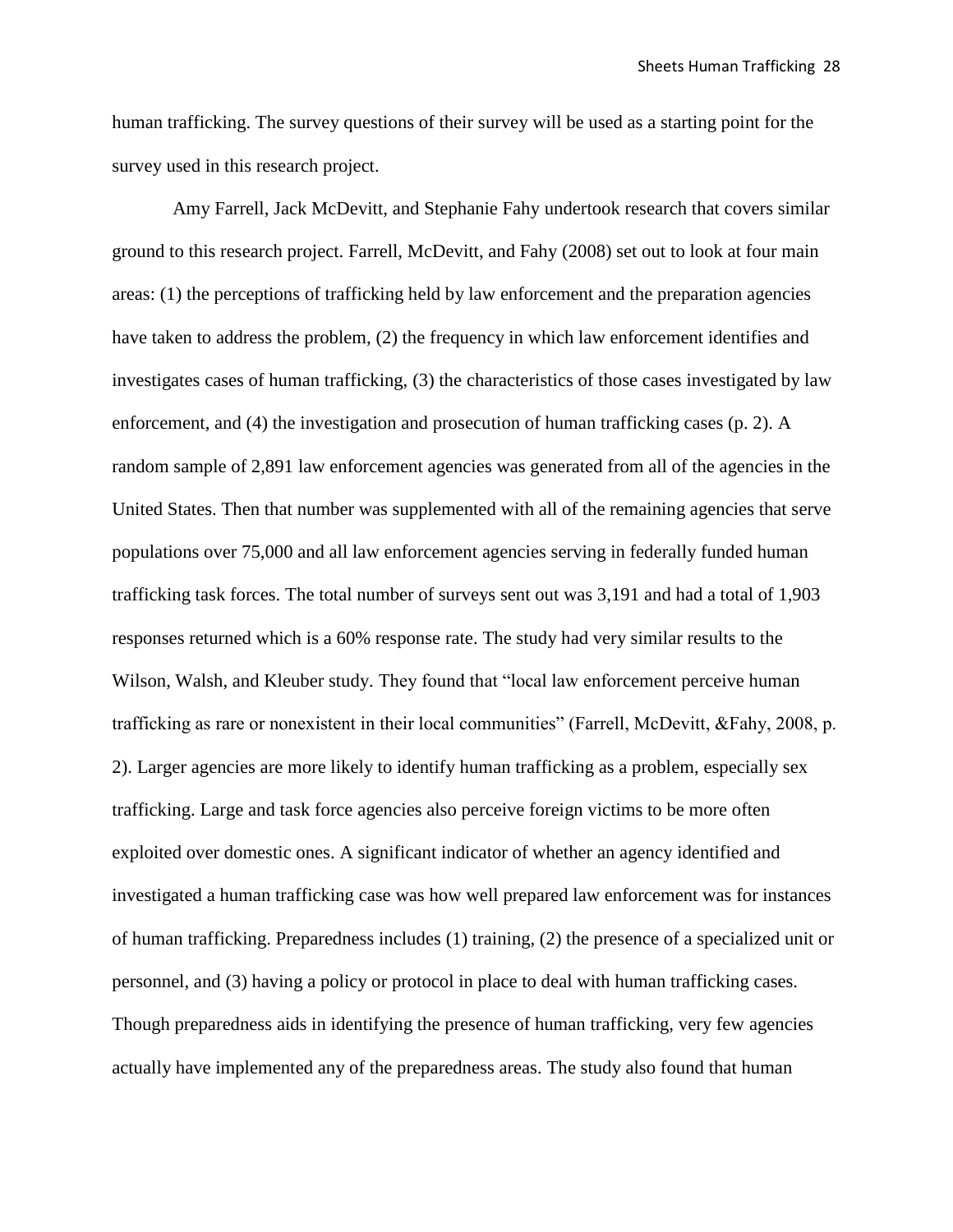trafficking cases are increasingly being identified by law enforcement. Many of the other results from the study support previous studies such as that the majority of victims are female and the perpetrators are male (Farrell, McDevitt, &Fahy, 2008). This study is another that will be used as a starting point for the study to be undertaken. The research to be completed hopes to identify law enforcement attitudes in Nebraska about this issue along with the public's view.

# **Methodology**

In order to evaluate the anti-human trafficking statues of all 50 states, they were first found using online resources such as Polaris' database and other state law databases such as LAW.com. The language of the statutes were assessed and entered into Excel spreadsheets, the template of which can be found in Appendix A. Looking at language was broken down into language dealing with (1) sex trafficking, (2) labor trafficking, (3) tools used by the prosecution, (4) tools used by law enforcement, (5) provisions made for juvenile victims, and lastly (6) provisions that focus on helping victims. The language dealing with sex trafficking was further broken down into the following categories: (1) whether a sex trafficking provision is present, (2) the words used in a sex trafficking definition, (4) the minimum sentence for sex trafficking, and (5) the maximum sentence for sex trafficking. The language dealing with labor trafficking was broken down into the following categories: (1) whether a labor trafficking provision was present, (2) the words used in a labor trafficking definition, (3) the minimum sentence for labor trafficking, and (4) the maximum sentence for labor trafficking. The tools for prosecutors include: (1) the presence of aggravating circumstances denoted by what they are, (2) if asset forfeiture provisions are in place for when criminals are convicted of human trafficking, (3) where the asset forfeiture funds go to, (4) whether benefitting from human trafficking is a crime, (5) whether participating in any stage of human trafficking is a crime, (6) what is forfeited if an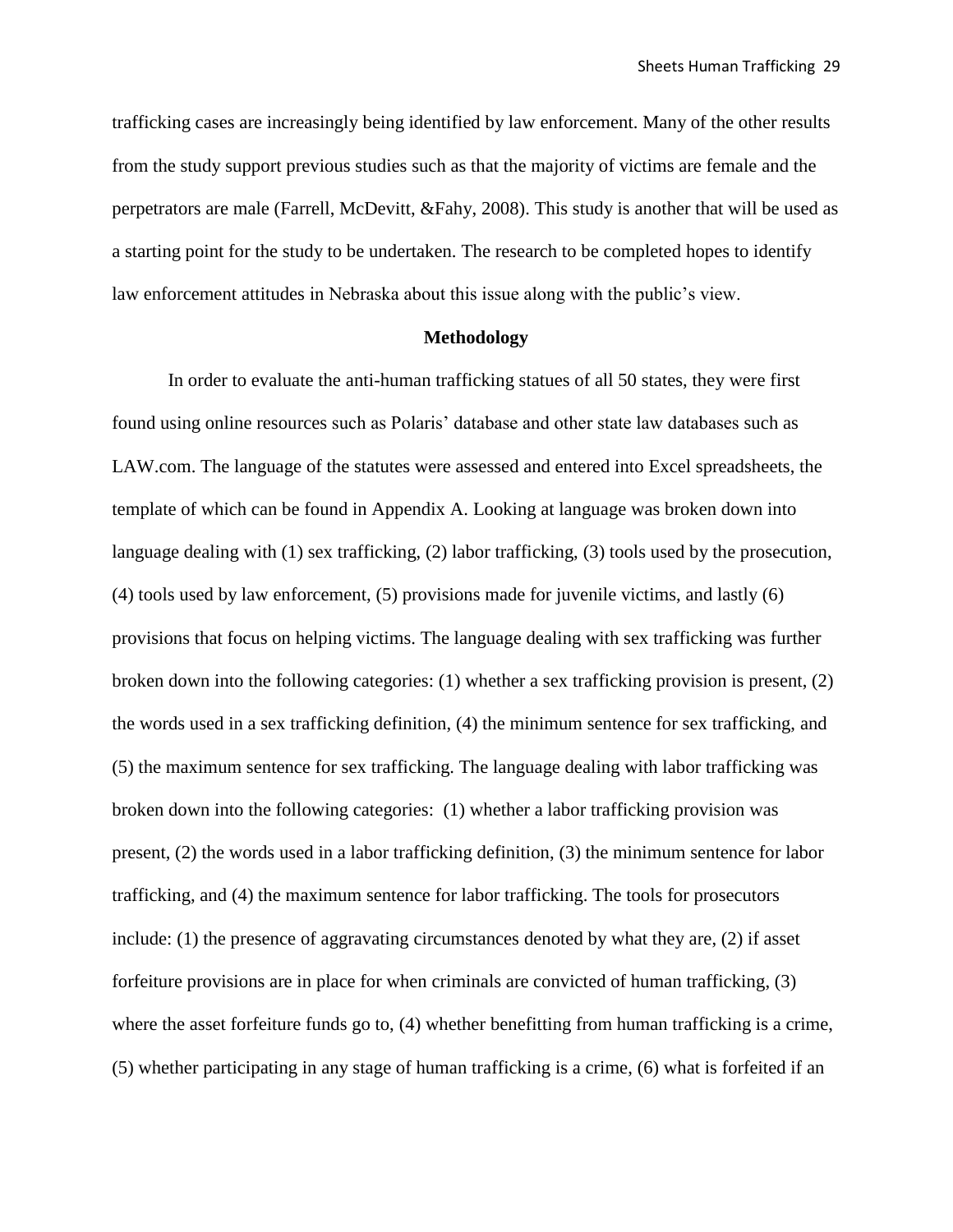asset forfeiture provision is present, (7) whether the forfeiture provision applies to both labor or sex or just one, and lastly (8) if the taking away of legal identification papers is a crime or a part of the definition of human trafficking. The tools for law enforcement are (1) the available investigative tools for human trafficking investigations, (2) whether mandatory training is required for law enforcement, (3) whether a task force was established, (4) whether that task force was a multi-agency one, and (5) whether a state has a state-wide coordinator for human trafficking cases. The juvenile provisions include: (1) the state's definition of what a juvenile/minor is; (2) if there is a 'safe harbor' provision in place for minors; (3) if trafficking a juvenile is an aggravating circumstance; and (4) whether a state has no requirement for force, fraud, or coercion when a juvenile is subjected to sex trafficking. The victim centered provisions are (1) whether victim assistance is available in the state, (2) whether there is restitution set out for victims, (3) whether victims have access to civil law to sue their traffickers, (4) whether victims have access to an affirmative defense for their activities during the trafficking event, (4) whether previous convictions that occurred during the trafficking event can be vacated, (5) whether police are required to notify the victim about services that are available to them, (6) whether there is language requiring that the victim not be detained by law enforcement, and (7) whether the confidentiality between a caseworker and the victim is legally protected. All 50 states were compared based on the language of their laws. Nebraska was compared to the other 49 states to determine if it was on par with the rest of the United States in their anti-trafficking effort.

The public and law enforcement view of human trafficking was assessed through an online survey. The questions for law enforcement were based off of the surveys conducted by Clawson, Dutch, and Cummings as well as Wilson, Walsh, and Kleuber and Farrell, McDevitt,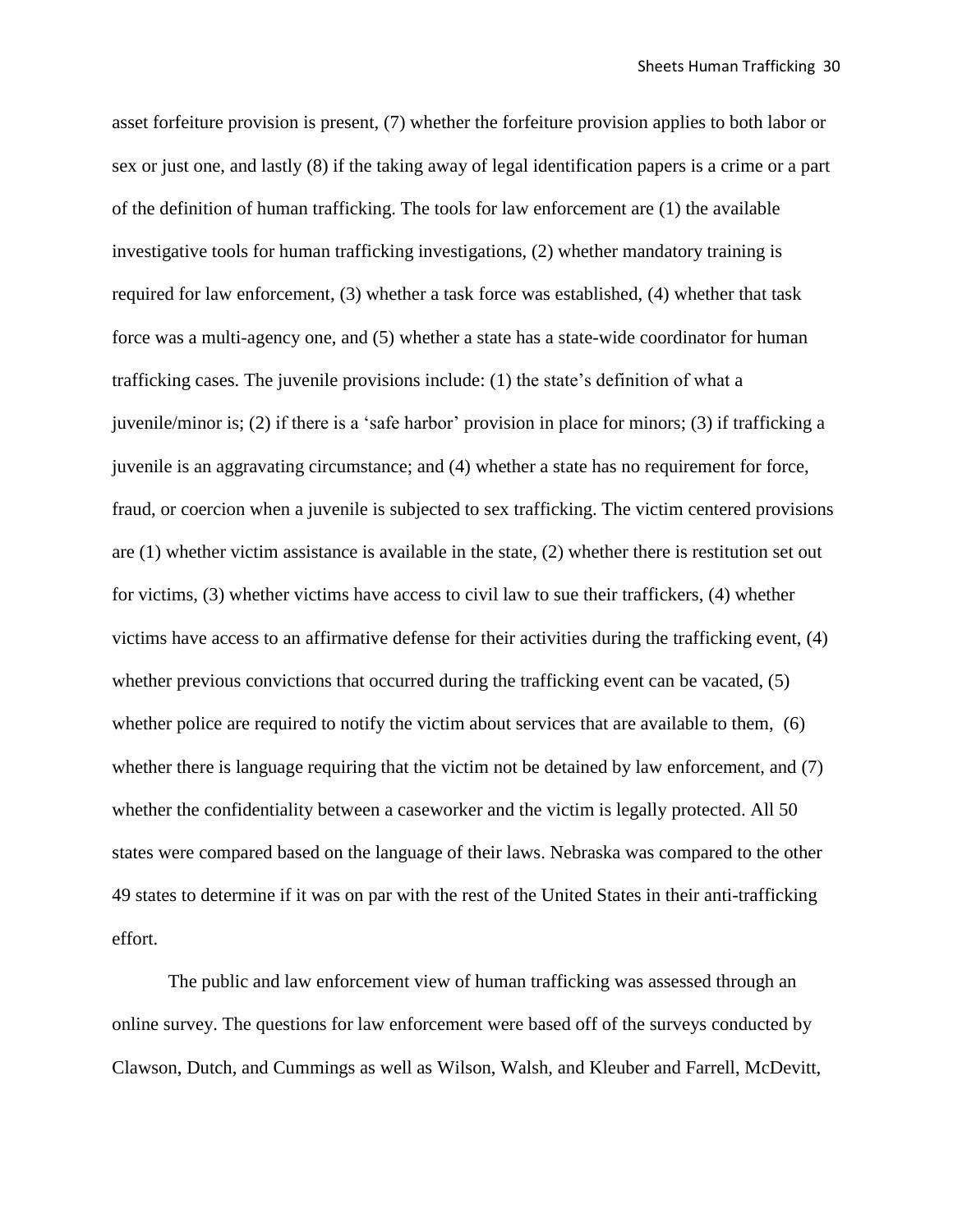and Fahy. The information page that was at the beginning of the survey is located in Appendix B. The survey questions can be found in Appendix C. The survey was created online using the online survey site, SurveyMonkey. The first four questions of the survey were shared. Then after a respondent selected whether they were a civilian or law enforcement, the survey split into two based on the response given. The next 10 questions were shared between both survey paths, civilians were then done with the survey while law enforcement had 8 more questions to complete in order to finish it. The survey was distributed through e-mail to law enforcement personnel by contacting the public relations officer of the agency who then forwarded it to the officers. A total of 13 local agencies were contacted as well as most county agencies and the Nebraska State Patrol. Social media and e-mail was used to distribute the survey to the public of Nebraska. E-mail addresses from the researcher's address book were utilized to send out the survey. The survey was then placed online for a period of one month after which time the results were analyzed.

#### **Results and Discussion**

The statutory review showed that the state of anti-human trafficking laws in the United States needs some uniformity. A couple states lack anything that can be called a statute concerning sex trafficking and others don't even refer to it as human, sex, or labor trafficking. Overall, Nebraska is with the majority of states in its language and other provisions. The completed tables can be found in Appendix D.

Anti-sex trafficking statutes were not present in all 50 states. Colorado and Pennsylvania both lack any form of language that could be construed as anti-sex trafficking. Virginia placed sex trafficking under abduction, which means that for statistics purposes the crime would not show as human or sex trafficking. A number of states grouped sex and labor trafficking together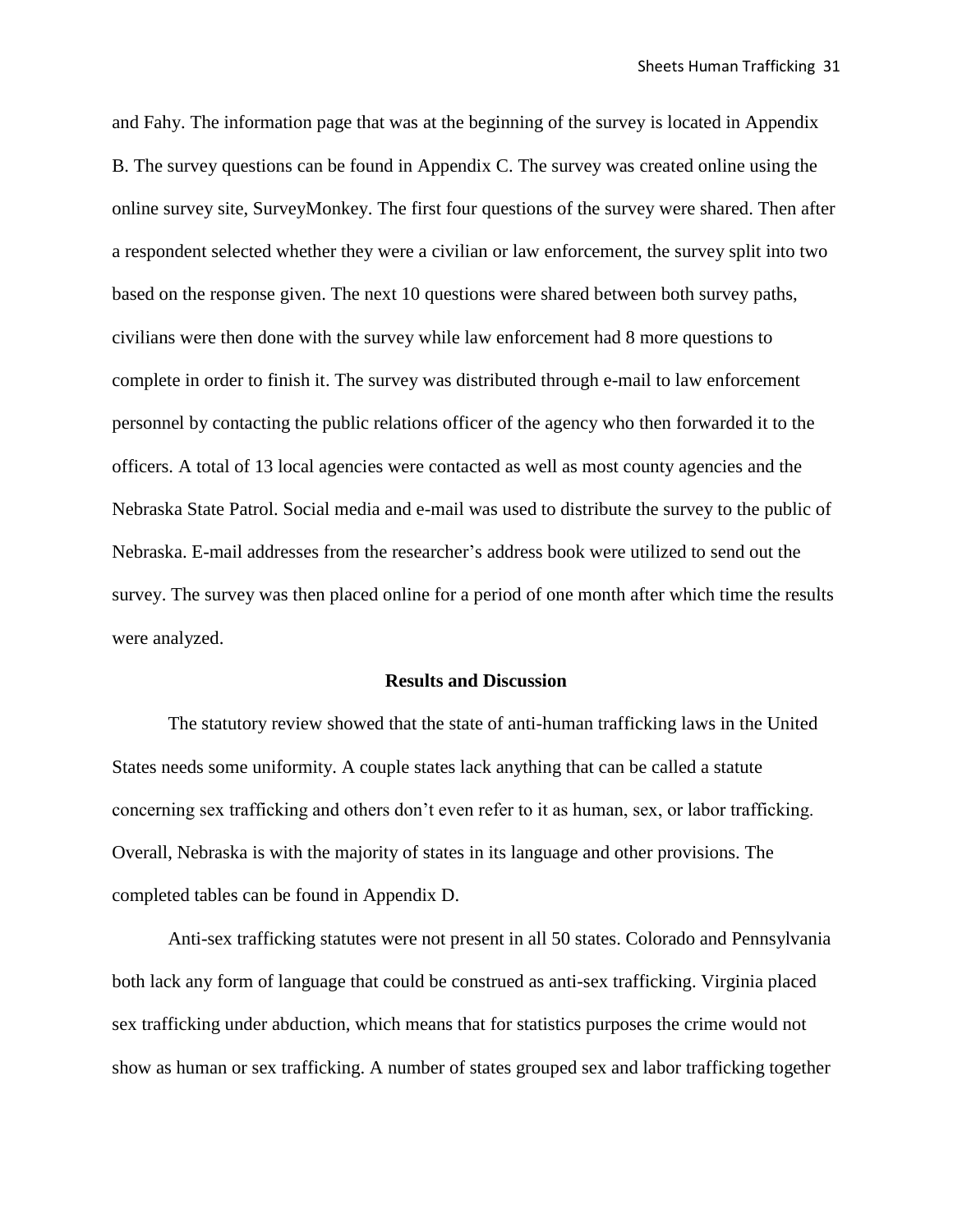under the general term human trafficking. Nine states subsumed sex as being a part of services. Nebraska is one of those states. Arizona and New Hampshire both placed sex trafficking under involuntary servitude. Texas placed it under forced labor or services. As for the language itself a number of words were used. The most common words were a variation on 'commercial sexual conduct' including 'commercial sexual activity', 'commercial sex act', or 'commercial sex acts'. A total of 24 states used some form of these words. Nebraska is one of them. A reference to prostitution was the next most common language and included 21 states. 'Sexually explicit performance' was used by 17 states and Washington used 'sexually explicit act'. 'Sex trafficking' was used by eight states. 'Production of pornography' was used by five states while four states used 'sexual servitude'. Two states used 'performance in strip clubs, exotic dancing, or display' while Iowa used 'performance in strip clubs'. Kansas used the language of 'sexual gratification of defendant or another'. Connecticut used 'sexual contact with one or more third persons' while Missouri used 'sexual exploitation which included sexual conduct, sexual performance, and production of explicit sexual material'. New Jersey used just 'sexual activity' and Ohio used 'sexual activity' as well as 'performance that is obscene, sexually oriented, or nudity oriented and model or participant in the production of material that is obscene, sexually oriented, or nudity oriented'. Virginia was one of the states that used the word prostitution as well as 'cocubinage and the manufacture of any obscene material or child pornography'. Many states used more than one of the words listed in their definition of anti-sex trafficking statutes.

As for the sentences for committing the crime of sex trafficking, there is a wide variability between states. Some punish offenders harshly and others do not. The lowest minimum sentence is that the offender serves no time for the crime and in a total of six states that is a possibility. Nebraska is one of those states. Most states do have a fine in place if someone is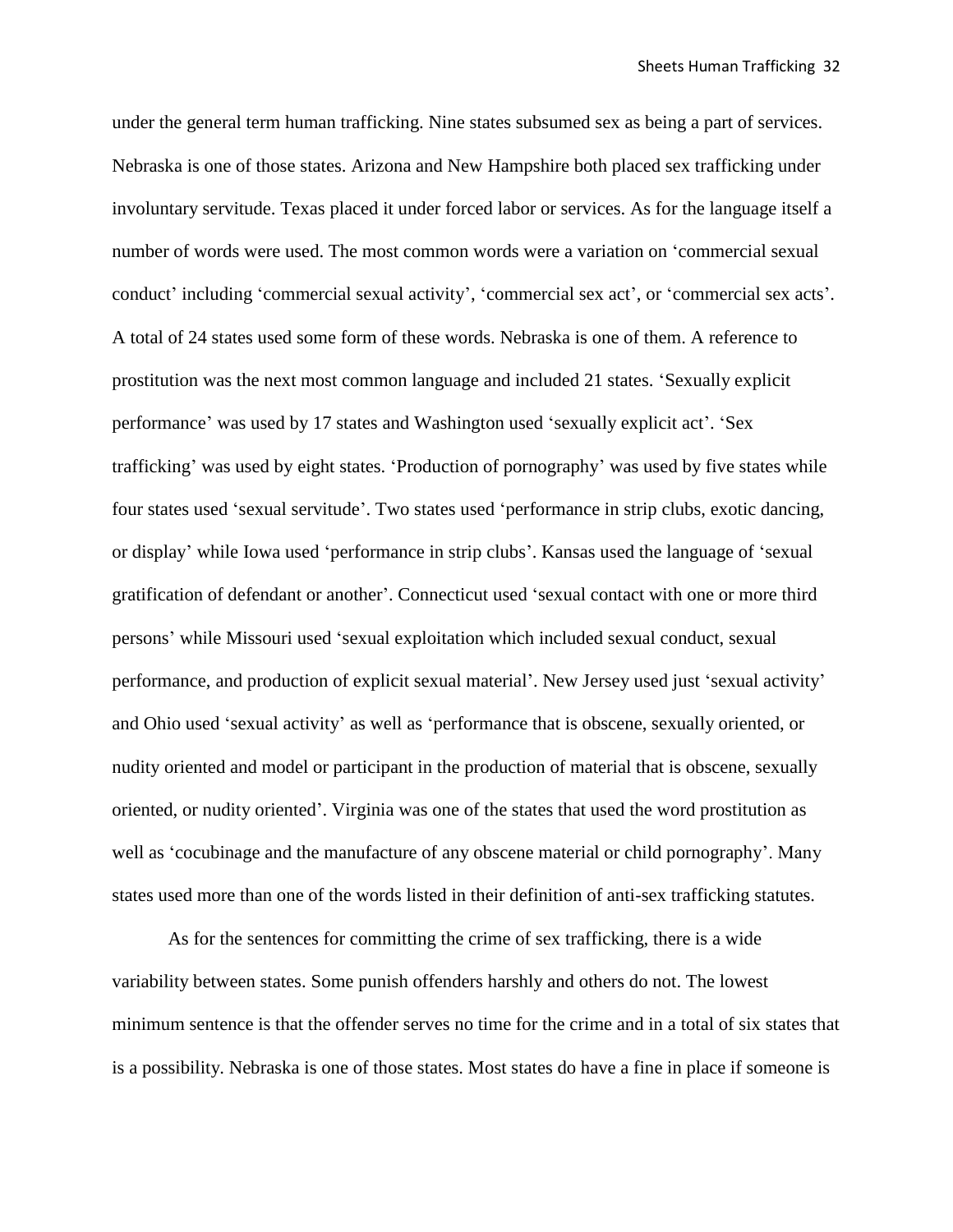convicted of the crime which means the offender would face some form of punishment. The most common minimum was 1 year in prison with a total of 21 states having this minimum. The range of minimum for sex trafficking was from 0 time spent in prison to 20 years in prison. Only two states, Virginia and New Jersey, have the highest minimum. The average minimum sentence was 3.40 years. In this instance, Nebraska's minimum sentence is below the majority of states and less than the average. The maximum sentences for sex trafficking also vary widely. Oklahoma has no maximum sentence in its statute. The lowest maximum is that of New Mexico with only 3 years. The highest is life in prison and five states has this as their maximum sentence. The most common maximum sentence for sex trafficking was 20 years in prison with 14 states having this sentence. Nebraska was one of these states. In order to determine the average sentence, life was considered to be a 100 year sentence. The average maximum sentence for sex trafficking is 27.29 years to be served in prison. In the instance of maximum sentences, Nebraska is with the majority of states but under the average sentence. Overall, sentences for sex trafficking vary by state.

Anti-labor trafficking statutes were present in all 50 states. There are three states that placed labor trafficking under different crimes. Again, this complicates collecting statistics on the crime because the crime isn't called human or labor trafficking. Virginia placed it under abduction, Maryland placed is under extortion and Maine placed it under kidnapping or criminal restraint. Maine further complicated the issue by having not just one crime qualify but two. The language used, though, was relatively consistent with 33 states using some form of language dealing with 'labor or services' or 'forced labor or services'. Nebraska is one of the states. A total of 19 states used 'involuntary servitude while 14 states used 'labor' or 'forced labor'. Six states used 'debt bondage' and six used 'slavery'. Four states each used 'services' or 'forced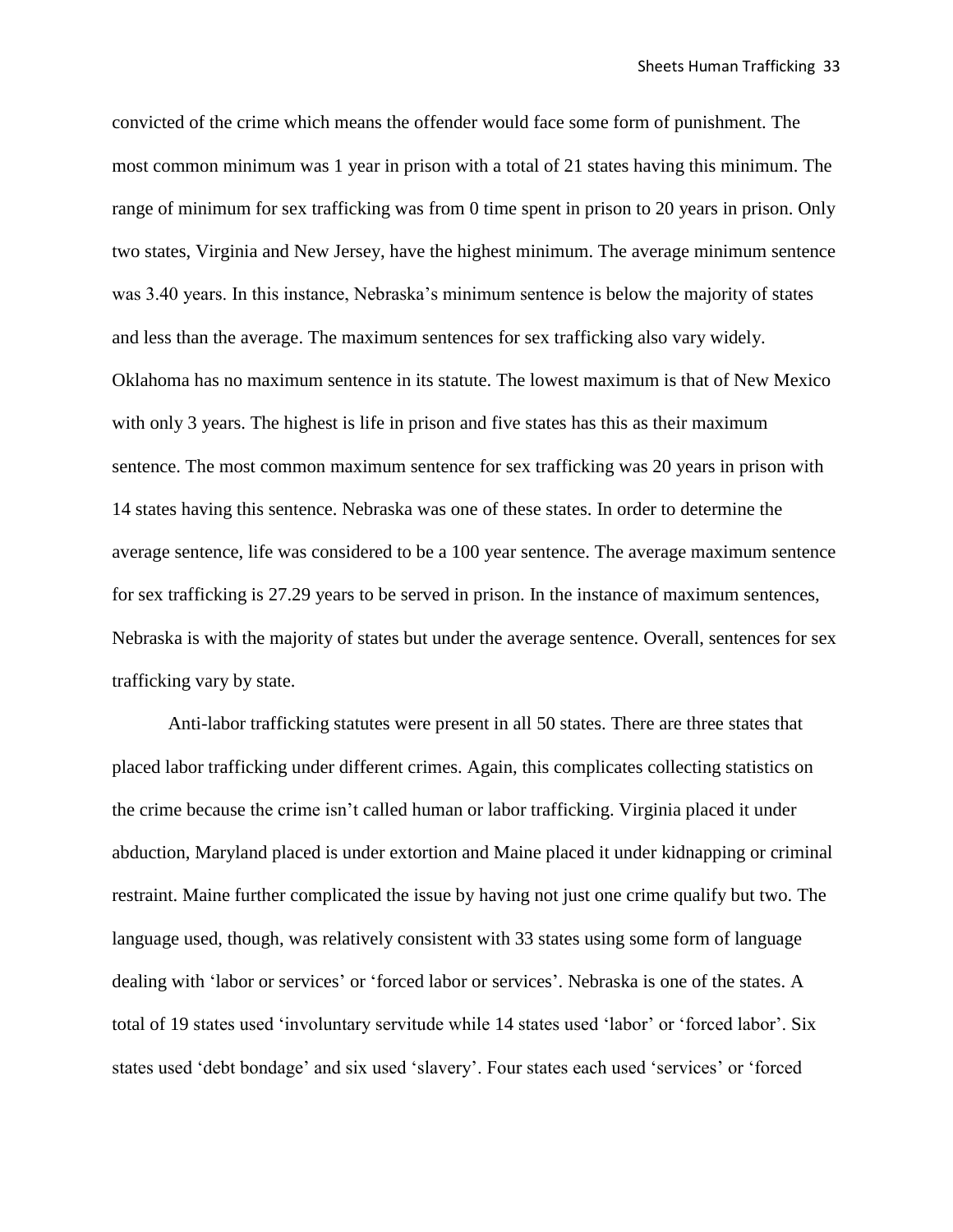services', 'labor trafficking', and 'peonage'. Three states used 'labor servitude' and two used 'removal of organs'. Alaska used 'labor' as well as 'sexual conduct' and 'adult entertainment' which include definitions of stripping and sex shows. Florida had 'labor' and 'services' which included 'forced marriage', 'servitude' and 'removal of organs' under it. Utah used 'forced labor' in its definition and included a list of places that it could be found at such as 'facilities, sweatshops, households, agricultural enterprises, and any other workplace'.

The sentences for being convicted of labor trafficking vary widely just like sex trafficking. Much like sex trafficking the lowest minimum is zero time spent in prison, a total of seven states have this minimum. Nebraska is one of those states. The most common low is again, 1 year in prison with a total of 21 states having this minimum. The highest minimum is 20 years in prison and the only state to have this minimum is New Jersey. The average for the minimum for labor trafficking is lower than sex trafficking at 2.74 years in prison. Again, Nebraska is under the majority and average when dealing with the minimum sentence. The maximum sentence is similar to sex trafficking again. Oklahoma doesn't have a maximum sentence given in the statutes. The most common is a 20 year prison term and 12 states have this particular one. Nebraska is one of those states. The lowest maximum is lower than sex trafficking, at a 1 year prison term. The highest is life with four states having this maximum sentence. To figure out the average sentence, a life sentence was considered to be 100 years. The average maximum sentence is lower than for sex trafficking at 22.99 years in prison. Nebraska had the same maximum sentence as the majority but was slightly under the average sentence. Overall, again the sentences vary from state to state.

Tools that the prosecution can use against human trafficking offenders vary widely from state to state, at least when it comes to minute details. Thirty-two states have made benefiting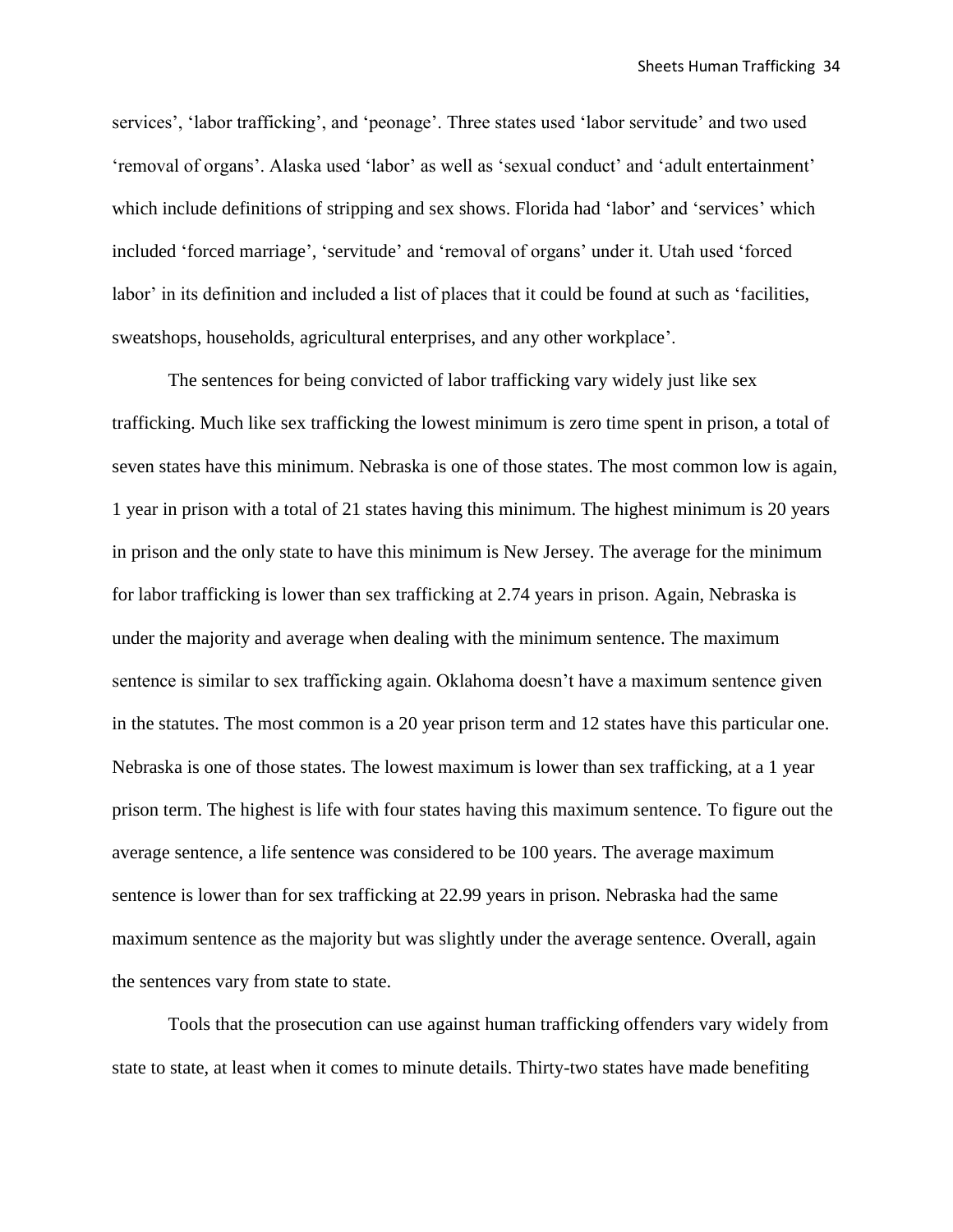from trafficking of human beings a crime. This means that even if you don't participate but receive money from the crime then you could still be charged with human trafficking. In some states benefitting is considered to be a lesser crime with a lesser sentence ascribed to it but in other states it is the same as being the trafficker. Nebraska has criminalized benefiting from human trafficking. A total of 36 states have made participating in the chain of human trafficking a crime. This includes those that recruit, transport, and harbor victims. Again, like benefiting, some states consider it a lesser crime and others consider it the same. Nebraska is one of the states that has criminalized participating in human trafficking. A total of 40 states have criminalized, in some form, the taking of government issued identification papers. Some states include it in their definition of human trafficking, others use it as a form of coercion or duress, and lastly some made it a crime of its own accord. Nebraska is one of the states that made the taking of identification papers a separate crime. Some states only apply these crimes, of benefiting or participating, to either sex or labor trafficking while others apply it to both. Fourteen states have aggravating circumstances that increase the sentence that the convicted trafficker will serve. Aggravating circumstances include whether the victim was a minor, if the trafficking resulted in server injury or death to the victim, or if the victim was held for longer than a certain time. Aggravating circumstances may also apply to only labor or sex trafficking. In the case of Nebraska, a minor under 15 years of age and when the threat of force is used on a minor, are aggravating circumstances only when applied to sex trafficking. A total of 35 states have asset forfeiture available for when an offender is convicted of human trafficking. This means that the assets of the offender are seized and if they are convicted then those assets are sold. The money from the sale is used in a variety of ways. Three states only apply asset forfeiture to labor and three apply it to only sex. The 29 others apply it to both. Nebraska has no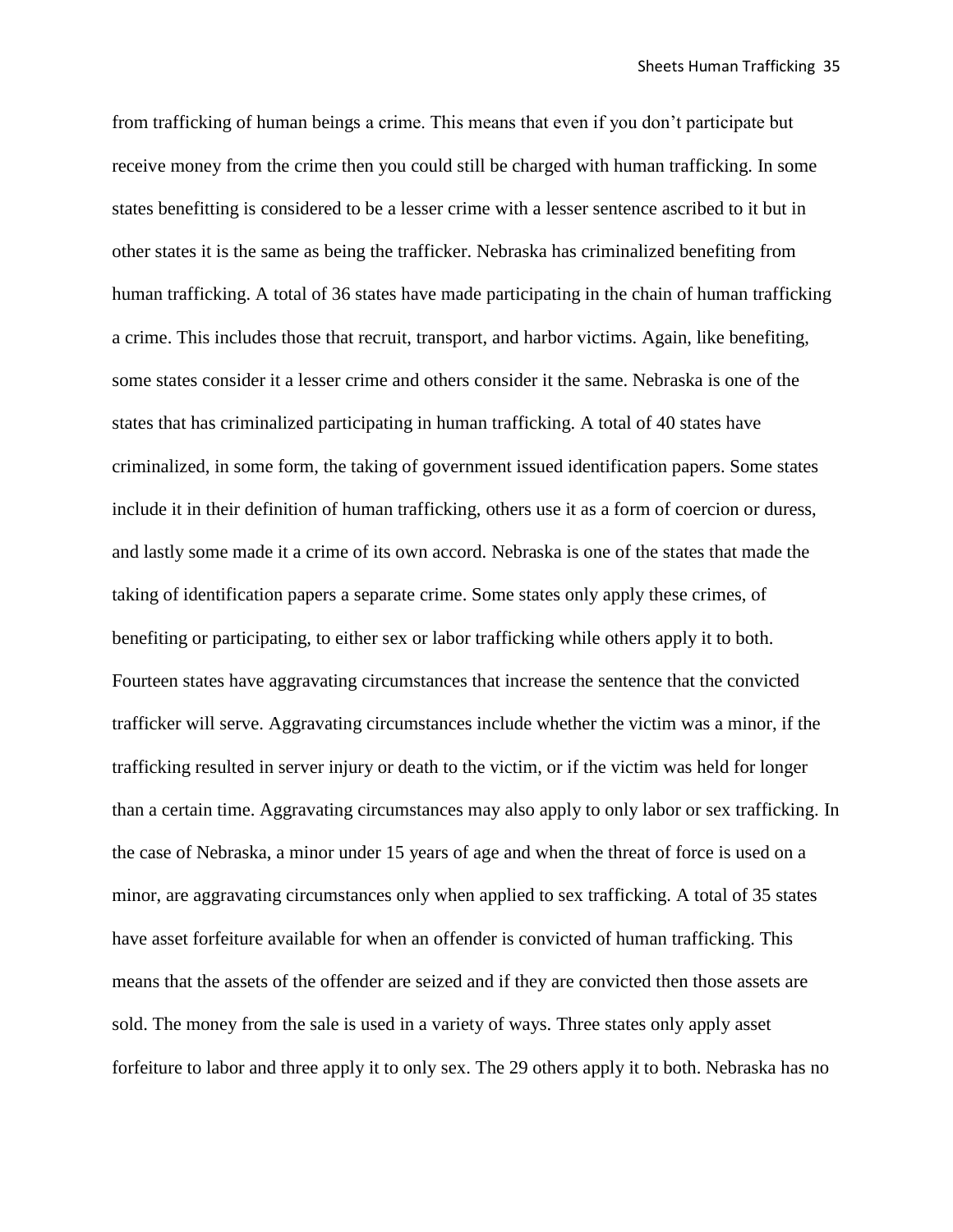asset forfeiture for human trafficking crimes. As for what is seized, it varies by state. All of the states that have asset forfeiture specify what can be seized. Most states allow seizure of property such as real estate: land and buildings. As well as personal property which is pretty much anything other than property listed above. Some states list other personal property to be seized such as conveyances, computers, and money. Only 13 of the 35 states specify where the money that is made from the sale of the assets is to go. Some go to a human trafficking or general victims fund while others go to fund the law enforcement agency or county attorney's office. Overall, prosecutorial tools vary between states when looking at the finer details but in the general view they are pretty consistent.

The tools for law enforcement are generally consistent across the states, consistently not present. Thirty-six states have no investigative tools available for law enforcement to utilize in a human trafficking investigation. The tools were the ability to intercept communications such as e-mail or phone made by and to the trafficker. Nebraska is one of the states that does not have a statute allowing police to intercept communications. A total of 38 states do not have mandatory training for law enforcement. The training would be how to identify and investigate cases of human trafficking. Nebraska does have mandatory training for law enforcement. Thirty-four states do not have a human trafficking task force in place. Nebraska is one of the states that do have a task force in place and it is multi-agency, meaning that it not only has law enforcement on it but include other agencies such as non-profits and Health and Human Services. All the states that do have a task force have a multi-agency one. Overall, the states have not initiated many law enforcement tools within their anti-human trafficking statutes.

Juvenile provisions are either present or not. A total of 46 states define a juvenile or minor as a person under the age of 18. Colorado and Connecticut do not have the word juvenile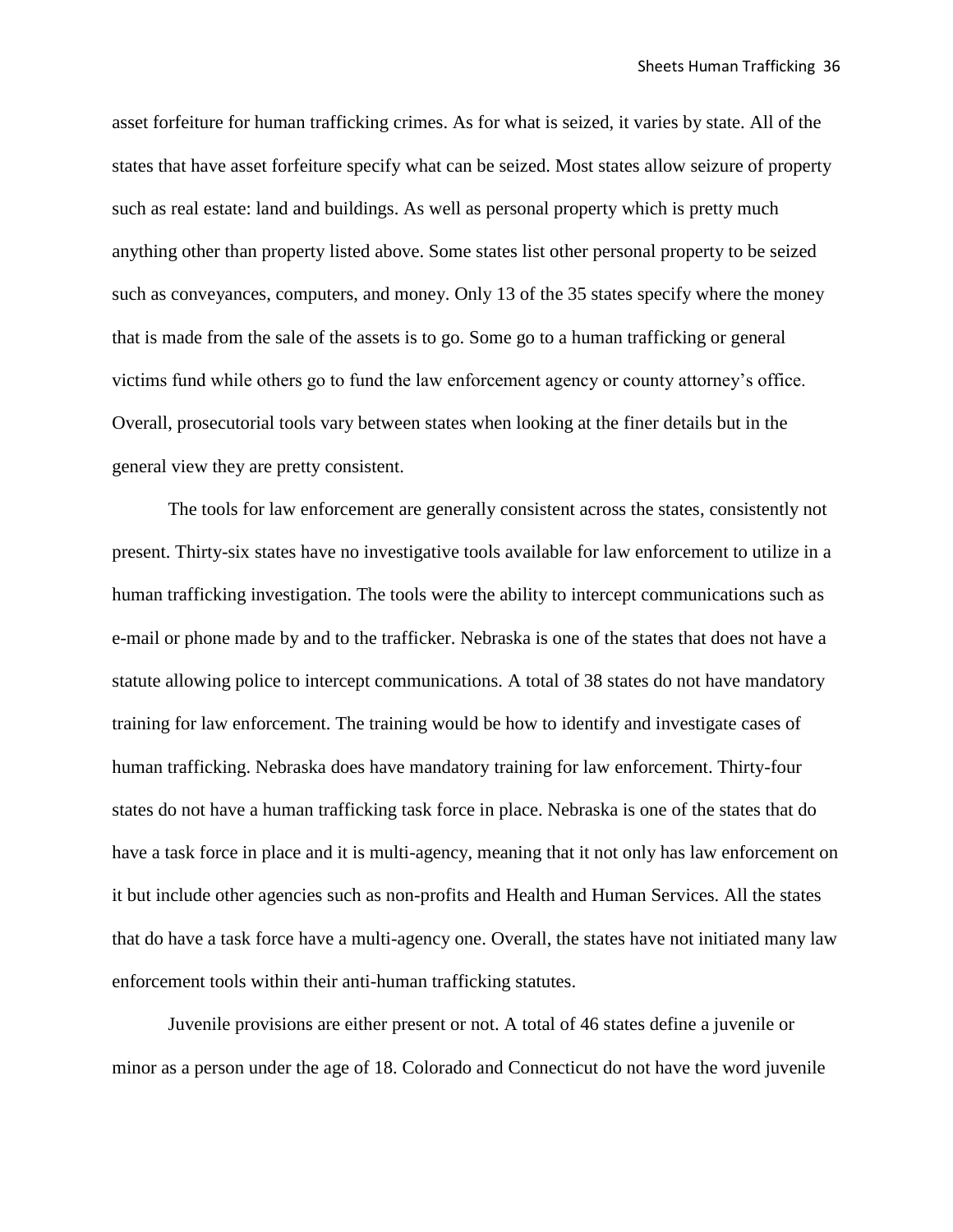in their definitions of human trafficking. South Dakota defines it as under 16 and Alaska defines it as under 20. Thirty states have no form of safe harbor for juveniles. Safe harbor allows juveniles to not be charged with prostitution when they are caught up in a sex trafficking situation. Nebraska is one of these states. Some states instead send the juvenile into rehabilitation programs. Some states limit the scope of safe harbor and apply it to juveniles under a certain age. Thirty-four states have the requirement that a crime that involves a minor victim results in a harsher sentence, thusly thirty-four states have it as an aggravating circumstance. A total of 42 states have in their definition of human trafficking that there is no requirement of force, fraud, or coercion for sex trafficking. Nebraska is one of these states. Overall, juvenile provisions are present in the majority of states except for safe harbor.

Of the seven victim centered provisions looked at, most are not present in the majority of states. A total of 32 states have some form of victim assistance in their statutes. Nebraska is one of those states and they are currently working on establishing the program. Thirty-five states have no required restitution to be paid to the victim by the trafficker in their statute. Nebraska is one of those states. One state that requires restitution be paid to the victim applies it to only labor trafficking and that is Tennessee. There are 21 states with no civil action available to victims in order to sue their traffickers to try to recover monetary compensation. Nebraska is again, one of the states that has no civil action in their statute. Colorado and Minnesota apply it to victims of labor trafficking and Hawaii and Illinois only apply it to victims of sex trafficking. There are a total of 46 states that do not have an affirmative defense available for victims for crimes that they may be charged with. Nebraska does not have an affirmative defense available for victims. Two states, Vermont and Oklahoma, apply affirmative defense to all crimes while two states, New Jersey and Connecticut, only apply the affirmative defense to prostitution. Thirty-six states do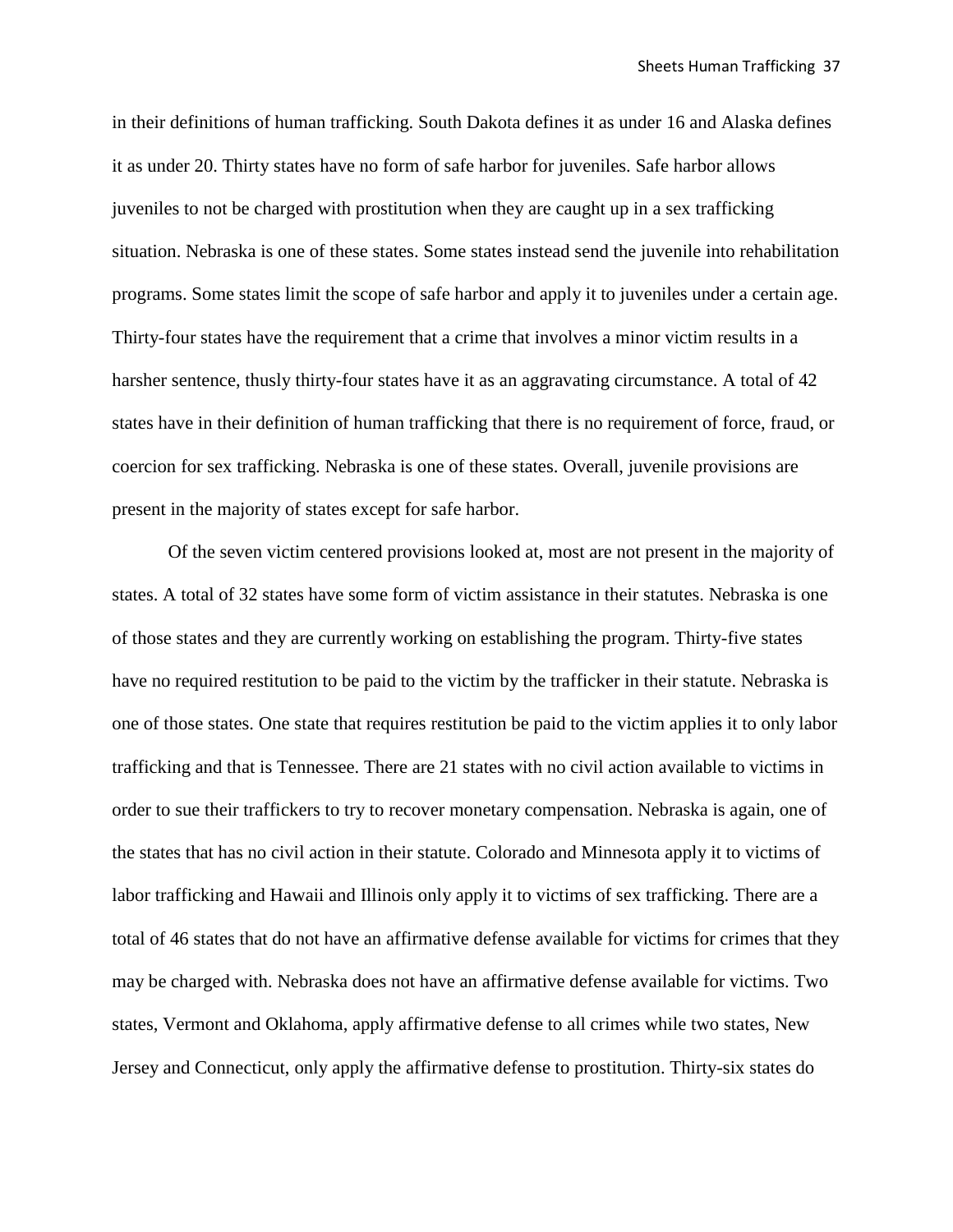not have a provision in their statute that allows for victims of human trafficking to have their conviction vacated. Nebraska does not allow victims to vacate their convictions. Eleven of the fourteen states that do allow vacating of convictions, only apply it to prostitution convictions. Florida applies it to all but violent crimes, while Mississippi and Wyoming apply it to all crimes. Six states only vacate a conviction for a victim of human trafficking while Maryland allows the judge to decide whether to vacate, grant a new trail, or modify the sentence. North Carolina, Nevada, and Illinois allow a judge to take further action if they deem necessary as well as vacating the conviction. Vermont, New Jersey, and Florida vacate and expunge, meaning that the record of the victim is cleared of any conviction. Montana vacates as well as seals the records of the conviction so that only law enforcement and those with court mandated permission may see the convictions. Only nine states require that police notify the victim about services that are available to them. Nebraska is not one of them. Oklahoma, Kentucky, and Indiana are the only states that require that victims not be detained by law enforcement but sent to an appropriate facility. Kentucky is the only state that legally protects the confidentiality between a human trafficking case worker and victim. The most common amount of victim centered provisions is just 1 with 17 states having this. The average number of provisions is 2. The most victim centered state is Oklahoma with six provisions present in their human trafficking statute. Overall, victim centered provisions have not been consistently applied across the 50 states.

For the statute review, Nebraska stacks up pretty well compared to the rest of the United States. There are a few areas that Nebraska could work on in order to improve their human trafficking response. First, Nebraska could raise their minimum to be more in line with the majority of states. Second, they could implement a statute addendum to allow for asset forfeiture for when a person is convicted of human trafficking. Third, the Nebraska unicameral could also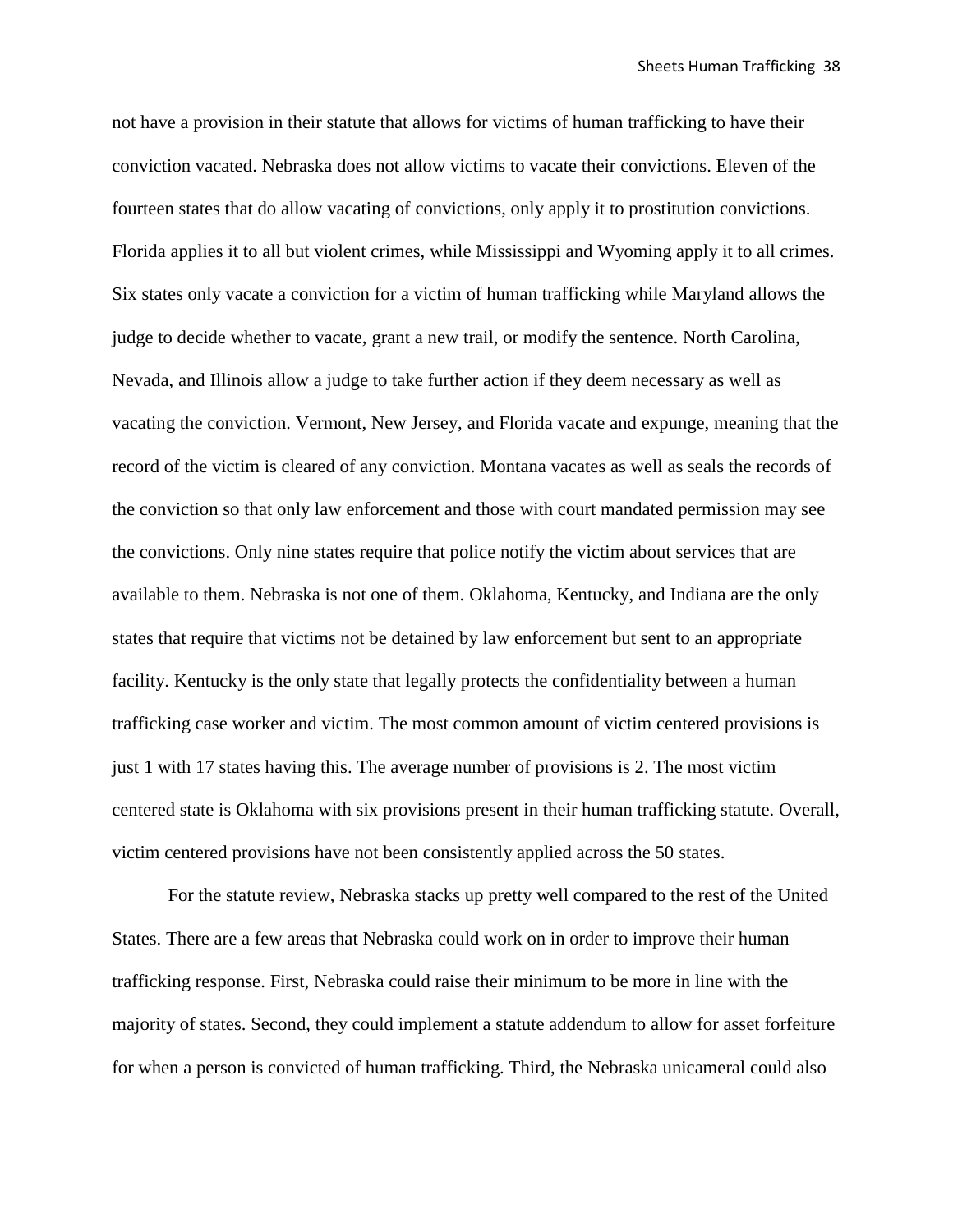put into the statute at least one more victim centered provision in order to match the average, though they are with the majority of states in that area. Really the entire 50 states could add more victim centered provisions except for perhaps Oklahoma, who has six, and Illinois, New Jersey, and Vermont, who have five. Arizona, Delaware, Rhode Island, South Dakota, and Utah do not have any victim centered provisions in their statute. Overall, Nebraska's anti-human trafficking statute is on par with the majority of states except for in a few areas.

The survey had a total of 155 responses, some of which were incomplete. The incomplete surveys were removed and that left a total of 150 survey responses. The first question dealt with the gender of the responders: 71 were male and 78 were female. One respondent skipped the question. The second question asked the age range of the respondent: four were 19 to 24, 42 were 25 to 34, 39 were 35 to 44, 35 were 45 to 54, and 29 were 55 and over. One respondent skipped the question. The next question dealt with what area of Nebraska the person lived in. A total of 3 were from the Northeast (1) section, 104 were from the Southeast (2), 7 were from Central Nebraska (3), 32 were from the West section of the state (4), and 4 were from the Panhandle (5). The map can be found in Appendix C Question 3. The fourth question asked whether the survey taker was a civilian or law enforcement personnel. Out of 150 responses, 65 were civilian and 85 were law enforcement. The survey then split into civilian and law enforcement, they shared questions and only the law enforcement had specific questions to answer.

The next section of questions will be out of a possible 65 civilian responses. The first question asked whether civilian respondents had served in the military and only four responded that yes they had. Of those four, three had been stationed or deployed overseas. The next question asked if they had traveled outside of the United States and 45 said that they had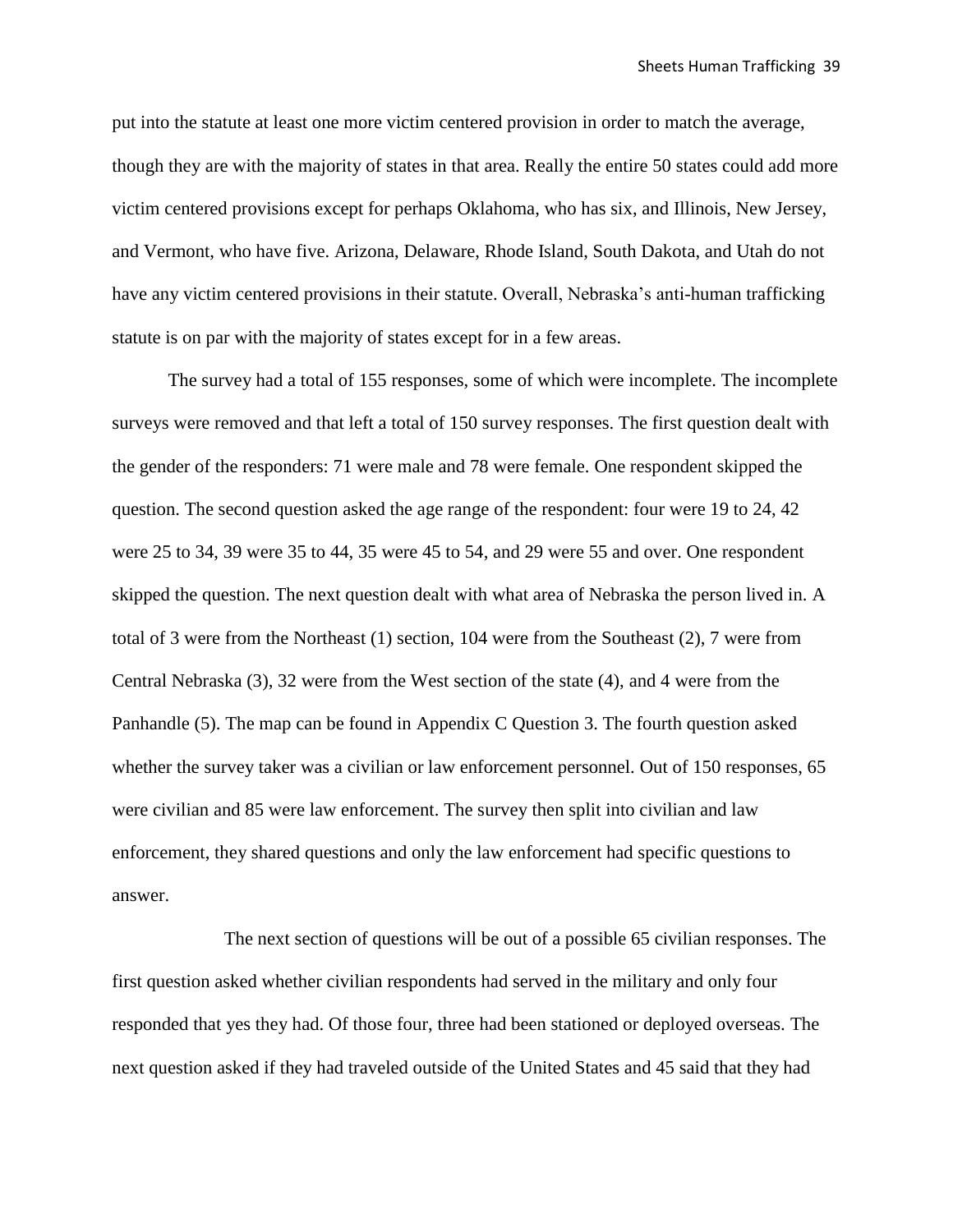while 20 said that they had not. Of the 45 that had been overseas, only 2 had traveled outside of the United States as a part of a humanitarian group. All 65 of the civilian survey takers had heard the term human trafficking. A total of 45 of them learned the term from the news whether television, newspaper, or online. Six of the respondents learned about human trafficking from a college course. One of them learned about it from classes given as part of military training. Five of them received training at work where they learned about human trafficking and the last eight learned about it from random sources. Six of the other responses indicated that they learned about human trafficking in a religious setting such as at a class given at church. One researched the subject to teach a lesson and the other learned about it from friends. The next question asked how the respondent would rate the problem of human trafficking in the United States: 15 said very serious, 35 said serious, 14 said somewhat serious, and 1 said not serious. The next asked how they would rate the problem of human trafficking in Nebraska: 4 said very serious, 22 said serious, 28 said somewhat serious, and 11 said not serious. As for the issue of human trafficking in their area respondents stated that: 2 said that it is very serious, 12 said serious, 28 said somewhat serious, and 23 said not serious. The last question asked if the respondent knew if Nebraska had an anti-human trafficking law and 13 said yes they did, 9 said no, and 43 said they did not know.

The next set of questions will be from the law enforcement responses and be out of a total of 85 responses. The first question asked the law enforcement personnel if they had served in the military. A total of 13 said yes they had while the other 72 said no. Of the 13 that had served in the military 10 indicated that they had been deployed or stationed overseas. The next question asked if the personnel had traveled outside of the United States and 72 indicated that yes they had while 13 said no. Of the 72 that traveled outside of the US, only 4 had traveled as part of a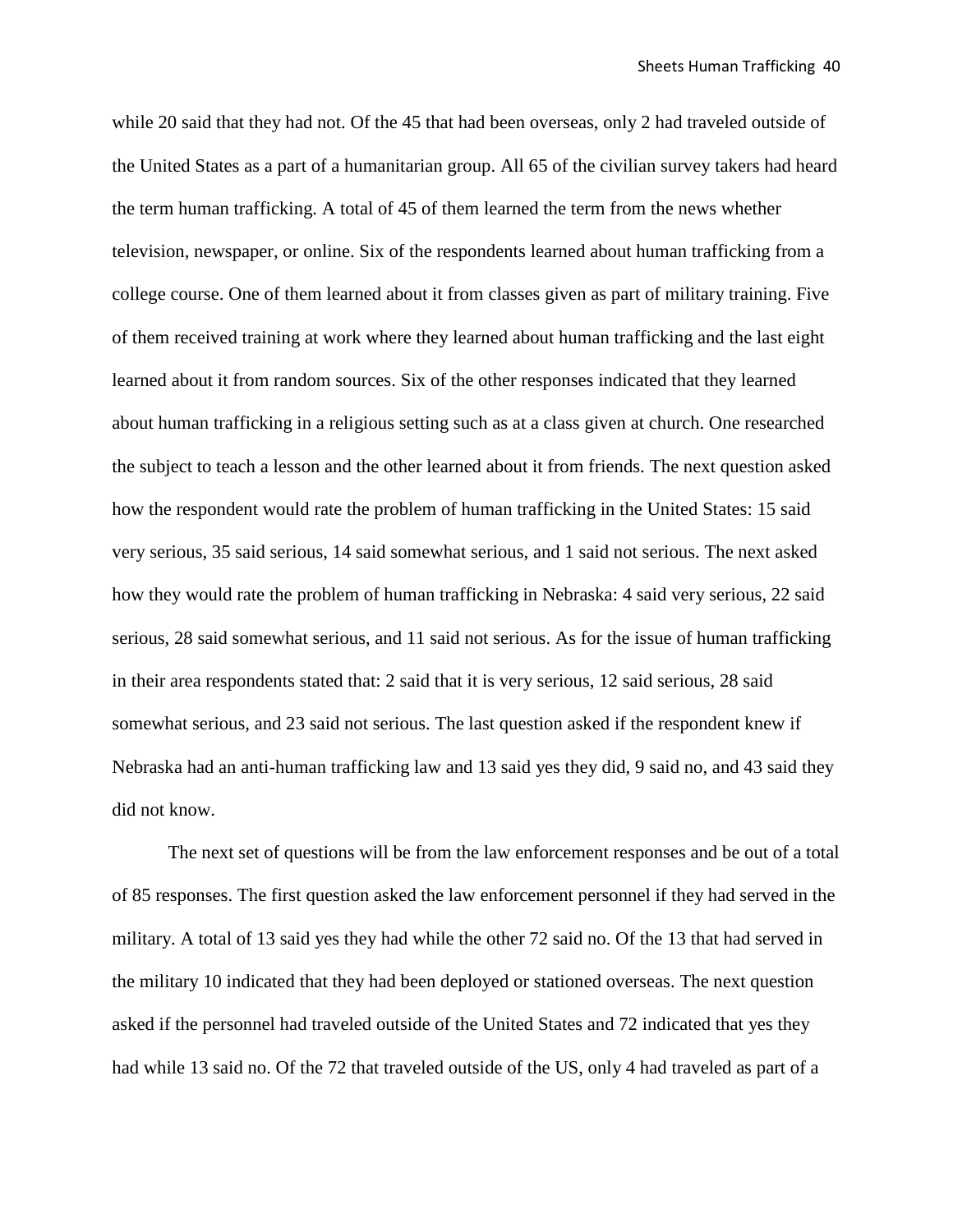humanitarian organization. The next question asked if the respondent had heard the term human trafficking. A total of 84 responded yes they had heard the term and 1 skipped the question. The question that followed asked where they had heard the term and 33 indicated that it was from a news piece whether TV, newspaper, or online. Another 5 indicated that they heard of human trafficking in a college course, 3 as part of the military, 38 as training at work and 6 indicated other sources. Of the other sources: two indicated their church, one during work, another heard the term from several sources, one interned for an anti-trafficking non-profit organization, and the last one stated firsthand knowledge from Argentina. The next question asked how the law enforcement personnel would rate the problem of human trafficking in the United States. A total of 8 respondents indicated very serious, 39 serious, 32 somewhat serious, and 6 not serious. The question that followed asked how they would rate the problem of human trafficking in Nebraska. A total of 3 respondents indicated very serious, 16 serious, 39 somewhat serious and 27 not serious. The next question asked how they would rate the problem of human trafficking in their area. Only 2 indicated very serious while 10 serious, 32 somewhat serious, and 41 not serious. The last shared question asked if they knew if Nebraska had an anti-human trafficking legislation. A total of 51 responded yes Nebraska has one, 9 said no, and 25 did not know if Nebraska had anti-human trafficking legislation.

The following questions were specifically for law enforcement personnel and will again be only out of 85 respondents. The first question asked what law enforcement level the respondent worked in and all 85 responded that they worked at the local level. The second question asked what the size of the population was that the law enforcement agency served. Two respondents indicated 5,000 and under as their population, eight stated 5,001 to 25,000 and ten indicated 25,001 to 50,000. The majority of respondents indicated 100,000 and above as their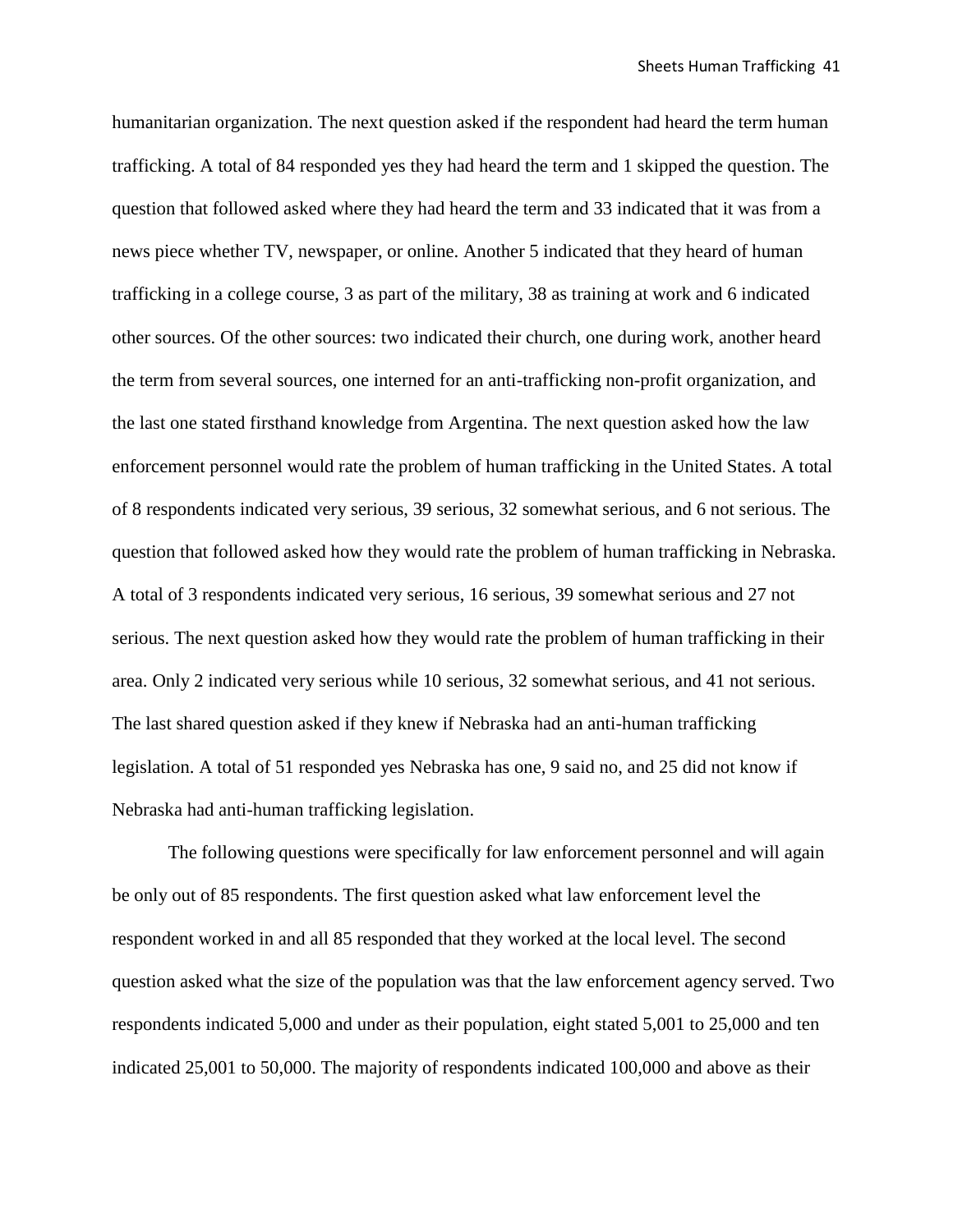population size with a total of 65 indicating this. The next question asked if the personnel had received training in how to identify and respond to human trafficking cases. A total of 37 indicated that they had while 47 said no and 1 skipped the question. The fourth question asked if there was a specialized human trafficking unit or individual that oversees human trafficking cases. Of the 85 respondents, 10 said that yes there was one present in their department, 55 said no there was not, and 20 did not know if there was one present in their department. The next question asked whether the law enforcement personnel knew if there was a standard operating procedure in place in their department on how to identify and respond to human trafficking cases as well as who to contact for victim assistance. A total of 14 said yes there was a standard operating procedure in place, 48 said no and 23 did not know if there was one in place. The question that followed asked how much of a priority human trafficking is for the respondent's agency. Only 1 indicated that it is a high priority while 12 indicated a priority, 20 somewhat a priority, and 52 indicated that human trafficking was not a priority for their department. The next question asked if they had taken part in a human trafficking investigation. Of the 85 respondents, 7 responded yes they had, 77 said they had not, and 1 skipped the question. The last question asked if they knew if their agency had undertaken a human trafficking investigation. A total of 26 said yes their agency had undertaken a human trafficking investigation, 14 indicated no it had not, and 45 did not know if their agency had or not.

Overall, the responses were as expected. All 150 of the survey takers have heard of human trafficking which is good since it will help them be aware and able to identify it easier. The education of everyone is a tool that research has shown increases the identification of the crime and it is a goal of Nebraska's task force. Over the next couple of years, as the requirement for training is furthered, more and more law enforcement personnel will be trained in how to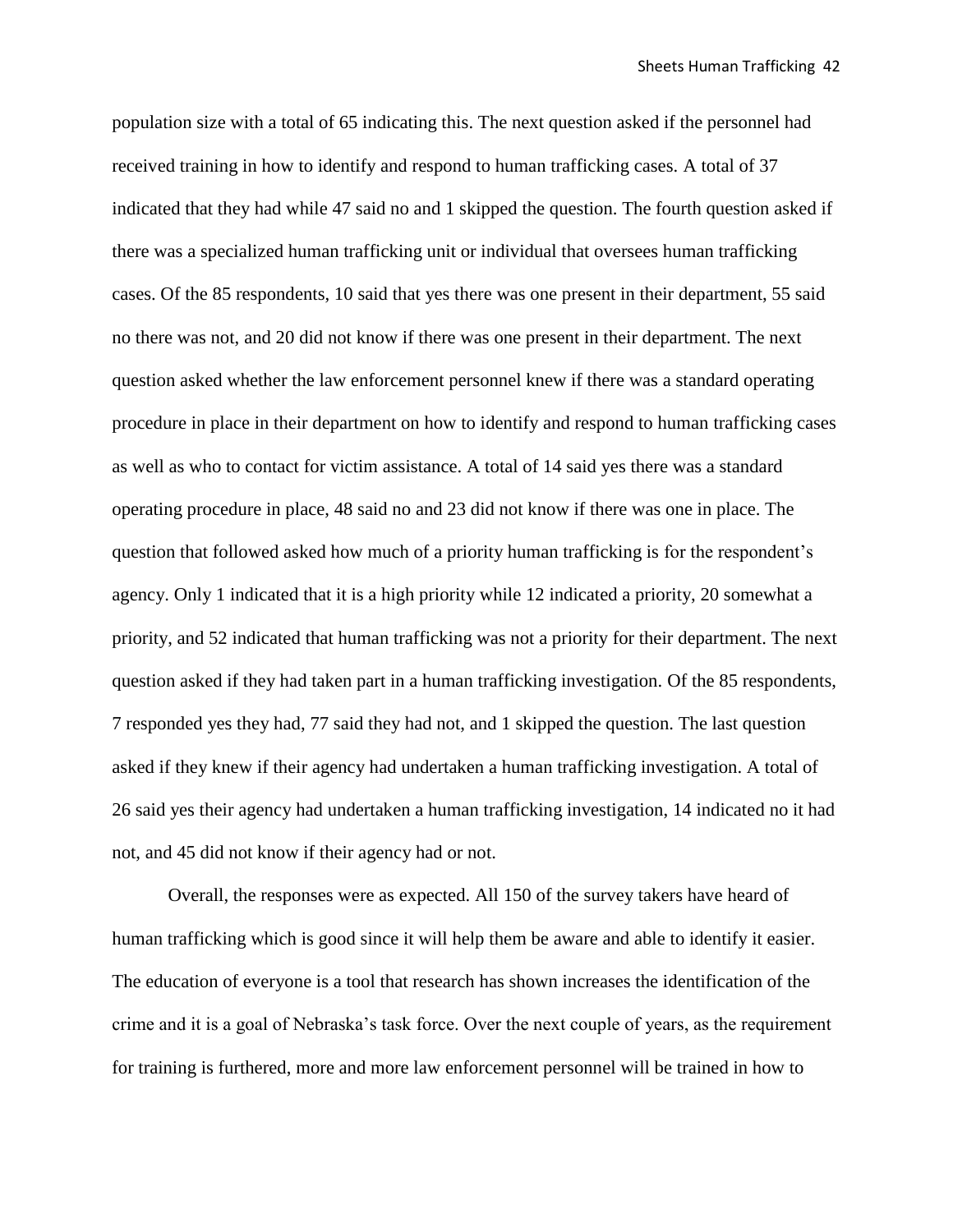identify and investigate such a crime. The survey shows that almost half of the personnel had training, 43.5%, which should increase over the years to come. The responses to the problem of human trafficking were higher than what was excepted for the national level. Civilians stated that they thought it was a serious problem or very serious with 50 out of 65 or 77%. The expectation was for the percentage to be closer to 50%. The law enforcement personnel response of 47 responses of serious or very serious or 55% were much more in line with what was expected. The expectation for identifying the problem as serious or very serious at the state and local areas were to be lower than 50%. At the state level, 26 or 40% of civilians believed it to be a serious or very serious problem for Nebraska. Law enforcement personnel only believe it is, 19 or 22% of the time. As for their local area and it being a serious or very serious problem, only 14 or 21.5% of civilians thought it was and 12 or 14% of law enforcement personnel. Overall, the pattern expected was that as the survey got closer to the respondent's area that recognition of human trafficking as a serious or very serious problem would decrease is seen in the previous numbers. It was expected that more law enforcement personnel would know about Nebraska's antitrafficking law than civilians would. The percentages do agree: with only 20% of civilians aware of the law and 60% of law enforcement aware of it. Overall, the results were as expected.

In comparing the law enforcement personnel responses with previous studies, varying results of similarity were found with the current study. The response to the crime in Nebraska was smaller than Wilson, Walsh, and Kleuber's finding of 40% for the state level. Only 22% identified it as serious or very serious in the current study. The response for in their area was even lower, 14% indicated serious or very serious, very similar to Wilson, Walsh, and Kleuber findings of 18% and the study by Farrell, McDevitt, and Fahy. The response about standard operating procedures was lower than indicated by Clawson, Dutch, and Cummings' 71% at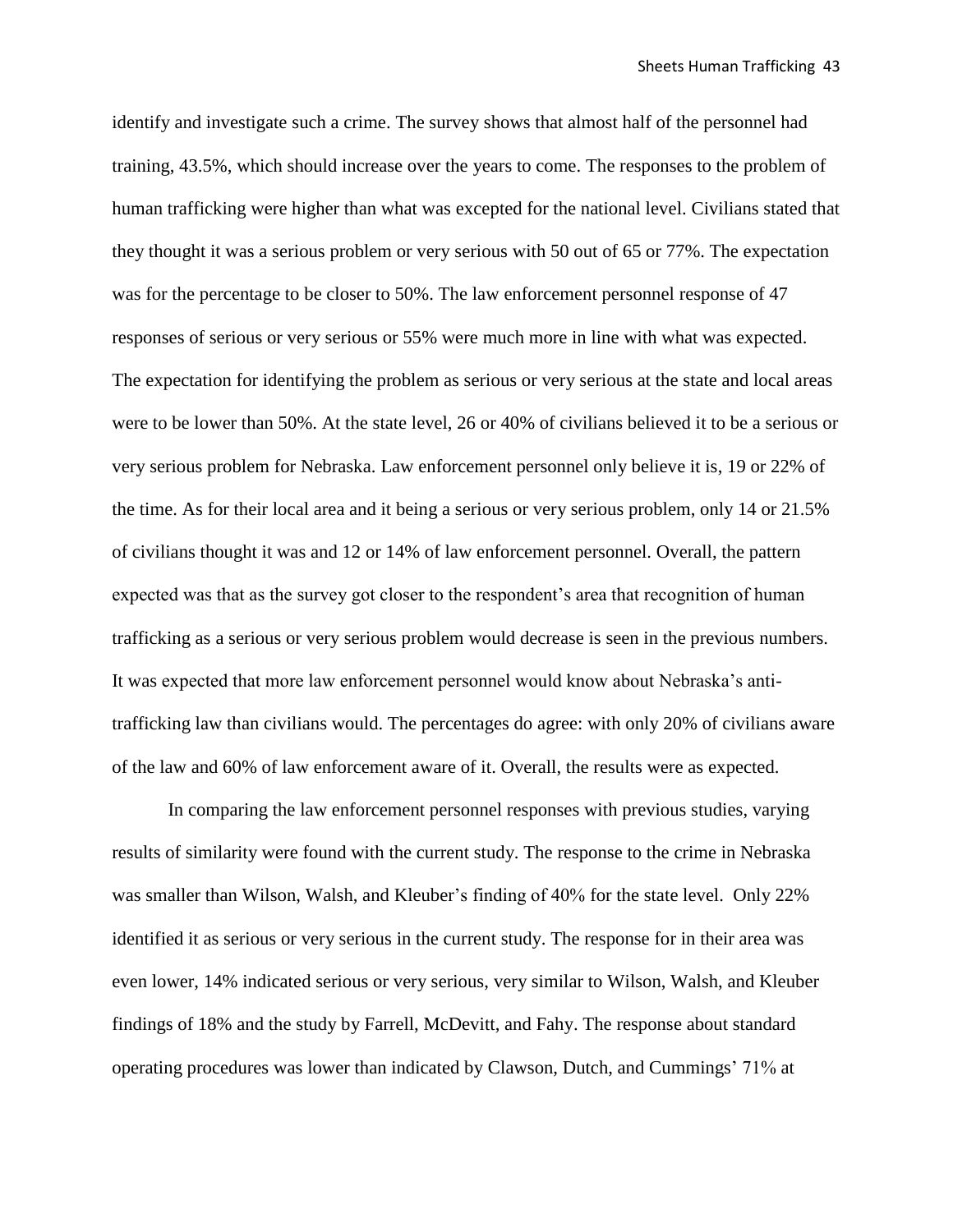16.5% saying that they did have one in place. The differences can be attributed to that Clawson, Dutch, and Cummings focused on agencies that had investigated human trafficking crimes. It was higher than what Wilson, Walsh, and Kleuber found at only 2% and Ferrell, McDevitt, and Fahy at 9%. Another difference was that only 13 or 15% indicated that human trafficking was very high priority or a priority for their department while in Clawson, Dutch, and Cummings found that 58% indicated that it was a priority. Again this could be due to the difference in the respondents; in the current study 26 or 30.5% stated that their agency had investigated a human trafficking case while Clawson, Dutch and Cummings focused on agencies that had investigated a case. In Wilson, Walsh, and Kleuber's study they found only 8% and in Farrell, McDevitt, and Fahy found 9% had training in human trafficking while the current study had 37 or 43.5% indicated they had received training on human trafficking. The difference could be due to Nebraska having a clause in their statute that requires training in human trafficking crimes for law enforcement. It could be also that Wilson, Walsh, and Kleuber and Farrell, McDevitt, and Fahy asked departments rather than individual officers. As for having investigated a human trafficking case 30.5% or 26 indicated that their agency had investigated a case while in Wilson, Walsh, and Kleuber's study 23% indicated that their agency had. A similar finding though the current study does not differentiate between agencies. Farrell, McDevitt, and Fahy report an even smaller number with 7%. The findings on having a dedicated person or unit were lower at 10 or 12% while Wilson, Walsh, and Kleuber found that 37% indicated they did but higher than Farrell, McDevitt, and Fahy's 4%. Though the methods to collect information were different, the studies do show some similar results.

#### **Summary**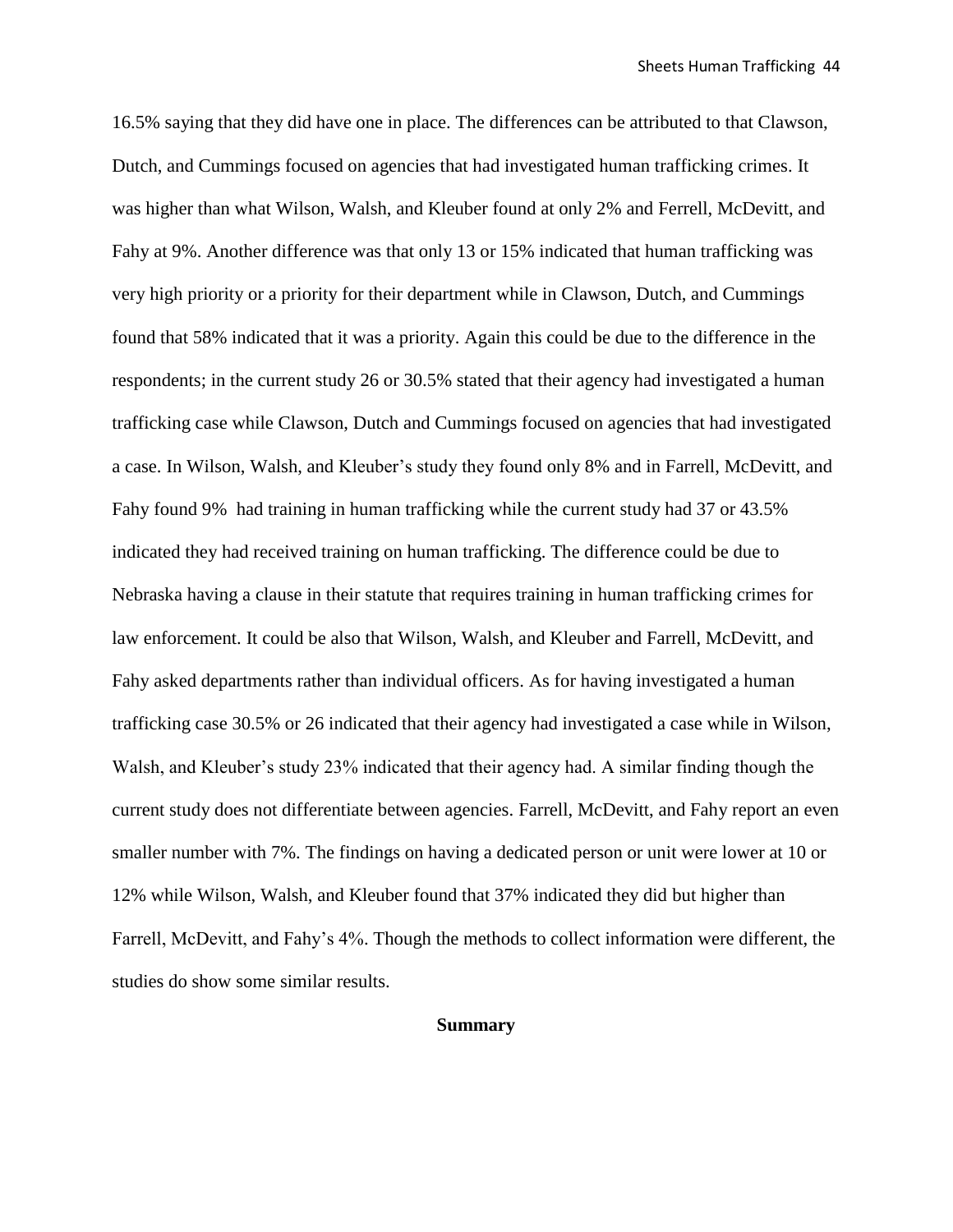Human trafficking occurs in Nebraska just like every other state in the United States. Recently the Nebraska unicameral took steps to combat this pervasive problem. The current research project sets out to see how the new law compares to the rest of the states as well as how law enforcement and the public view the problem. Nebraska is on the same level as the majority of states though it is not a trendsetter. The views of human trafficking were as expected with under 50% saying it was a serious or very serious problem for Nebraska and their area. Just as Nebraska has responsibilities to learn about human trafficking, researchers have a responsibility to continue doing research.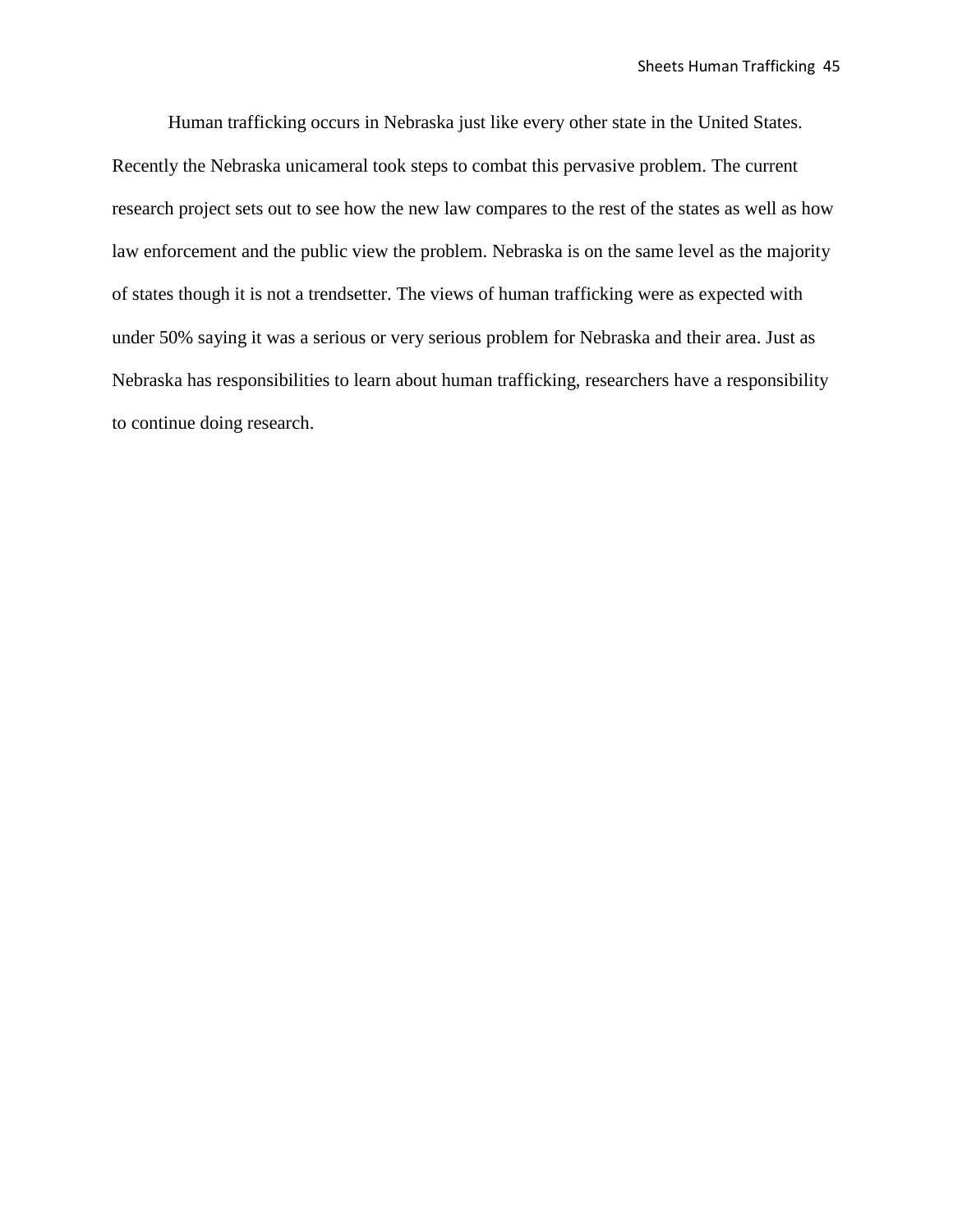#### **References Cited**

- Bales, K. , & Soodalter, R. (2009). *The slave next door: Human trafficking and slavery in America today*. Berkeley, CA: University of California Press.
- Bouche, V. , & Wittmer, D. ( 2009). Human trafficking legislation across the states: The determinants of comprehensiveness. *First Annual Interdisciplinary Conference on Human Trafficking*. Retrieved from http://digitalcommons.unl.edu/humtraffconf/6
- Center for Women Policy Studies. (2007). Report card on state action to combat international trafficking. *Documents*. Retrieved from http://www.centerwomenpolicy.org/documents/ ReportCardonStateActiontoCombatInternationalTrafficking.pdf
- Clawson, H. J. , Dutch, N. , & Cummings, M. (2006). Law enforcement response to human trafficking and the implications for victims: Current practices and lessons learned. *Library*. Retrieved from https://www.ncjrs.gov/App/abstractdb/AbstractDBDetails.aspx ?id=238165
- Clawson, H. J. , Ducth, N. , Solomon, A. , & Grace, L. G. (2009). Human trafficking into and within the United States: A review of the literature. *Human Services Policy*. Retrieved from http://aspe.hhs.gov/hsp/07/HumanTrafficking/LitRev/
- Farrell, A. , McDevitt, J. , & Fahy, S. (2008). Understanding and improving law enforcement response to human trafficking: Final report. *Institute of Race and Justice*. Retrieved from http://iris.lib.neu.edu/human\_traff\_res\_tech\_rep/1/
- Gozdziak, E. M. , & Collett, E. A. (2005) Research on human trafficking in North America: A review of literature. In *Data and research on human trafficking: A global survey*, special issue of *International Migration*, 43(1/2), 99-128.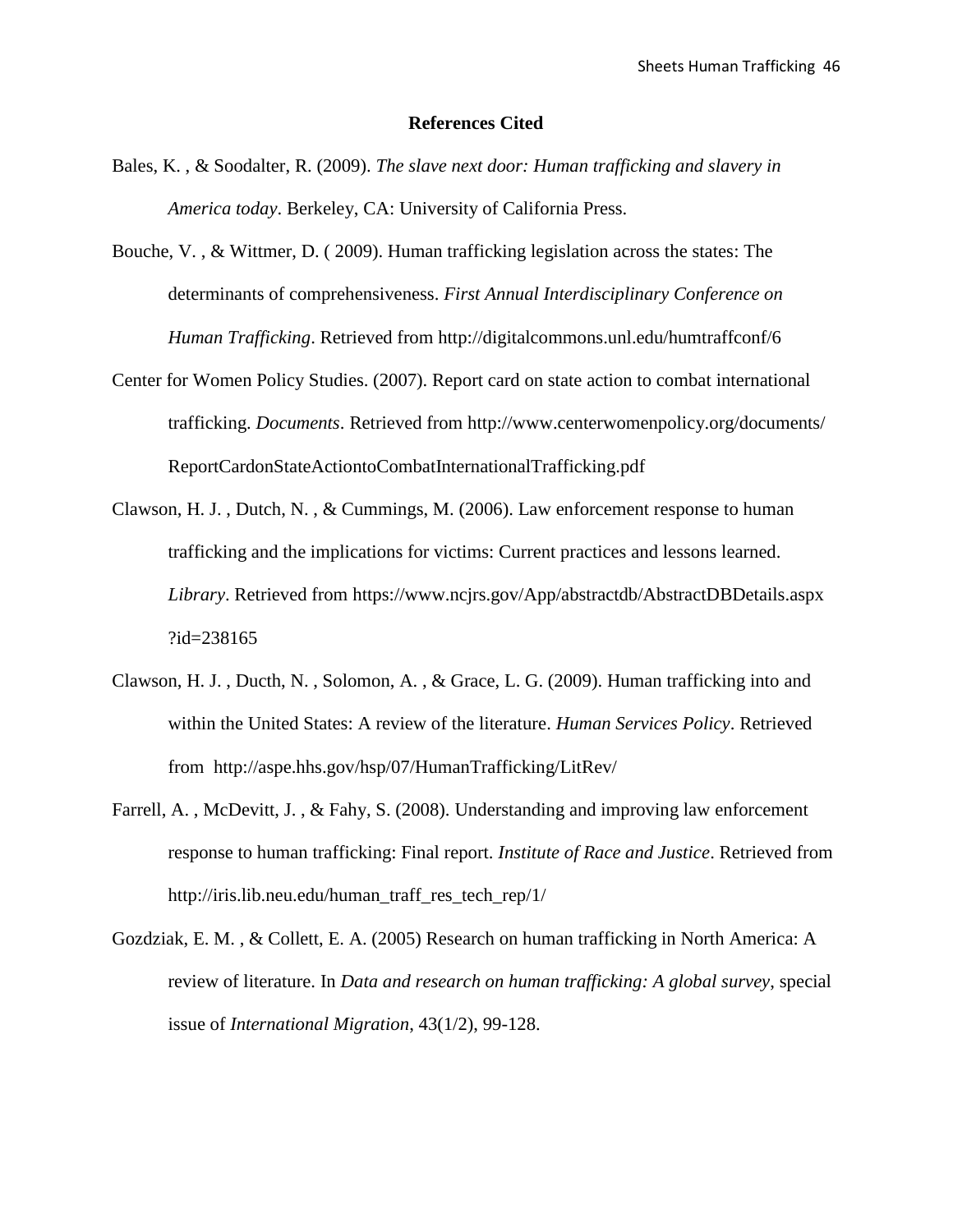- Hepburn, S. , & Simon, R. J. (2013a). Introduction. In *Human trafficking around the world: Hidden in plain sight* (1-10). New York: Columbia University Press.
- Hepburn, S. , & Simon, R. J. (2013b). United States. In *Human trafficking around the world: Hidden in plain sight* (13-43). New York: Columbia University Press.
- Logan, T. K. , Walker, R. , & Hunt, G. (2009). Understanding human trafficking in the United States. *Trauma, Violence, & Abuse*, 10(1), 3-30.
- Munro, V. E. (2008). Of rights and rhetoric: Discourses of degradation and exploitation in the context of sex trafficking. *Journal of Law and Society*, 35(2), 240-264.
- Parrenas, R. S. , Hwang, M. C. , & Lee, H. R. (2012). What is human trafficking? A review essay. *Signs*, 37(4), 1015-1029.
- Payne, V. (2009). On the road to victory in America's war on human trafficking: Landmarks, landmines, and the need for centralized strategy. *First Annual Interdisciplinary Conference on Human Trafficking*. Retrieved from http://digitalcommons.unl.edu/ humtraffconf/10
- Polaris Project. (2013a). An analysis of twelve categories of state laws that are critical to a basic legal framework that combats human trafficking. *Analysis of State Human Trafficking Laws*. Retrieved from http://www.polarisproject.org/what-we-do/policyadvocacy/ national-policy/state-ratings-on-human-trafficking-laws/2013-state-ratings-on-humantrafficking-laws
- Polaris Project. (2013b). Human trafficking in the United States: National human trafficking resource center 2007 – 2012. *Hotline Statistics*. Retrieved from http://www.polaris project.org/resources/hotline-statistics/human-trafficking-trends-in-the-united-states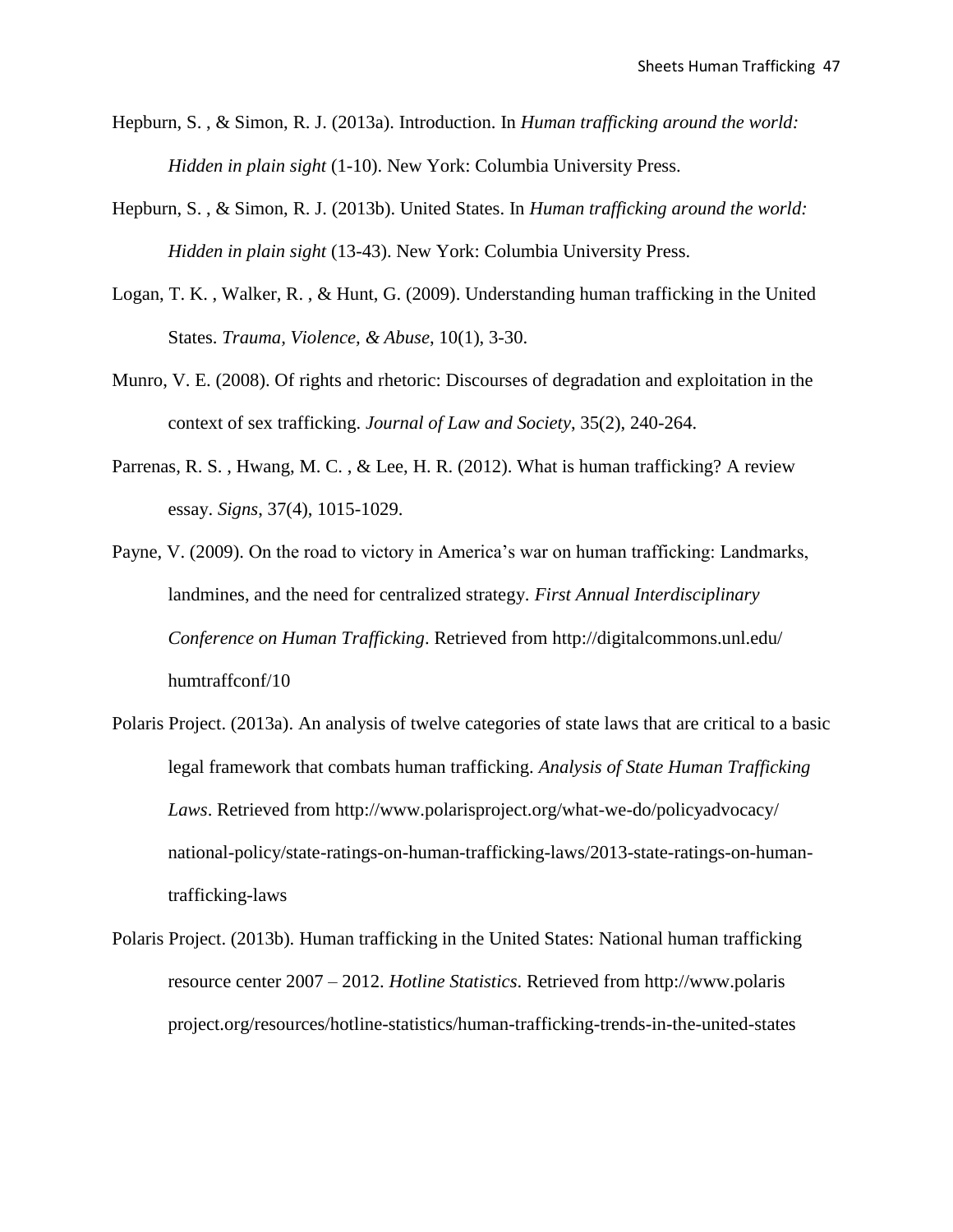- Rao, S. , & Presenti, C. (2012). Understanding human trafficking origin: A cross-country empirical analysis. *Feminist Economics*, 18(2), 231-263.
- Shelley, L. (2010). *Human trafficking: A global perspective*. New York: Cambridge University Press.
- Torg, C. S. (2006). Human trafficking enforcement in the United States. *Tulane Journal of International and Comparative Law*, 14, 503-520.
- Tyldum, G. , & Brunovskis, A. (2005). Describing the unobserved: Methodological challenges in empirical studies on human trafficking. In *Data and research on human trafficking: A global survey*, special issue of *International Migration*, 43(1/2), 99-128.
- U. S. Department of State (2010a) Introduction. In *The 2010 trafficking in persons report*. Retrieved from http://www.state.gov/j/tip/rls/tiprpt/2010/index.htm
- U. S. Department of State (2010b) United States of America. In *The 2010 trafficking in persons report*. Retrieved from http://www.state.gov/j/tip/rls/tiprpt/2010/index.htm
- U. S. Department of State (2011a) Introduction. In *The 2011 trafficking in persons report*. Retrieved from http://www.state.gov/j/tip/rls/tiprpt/2011/index.htm
- U. S. Department of State (2011b) United States of America. In *The 2011 trafficking in persons report*. Retrieved from http://www.state.gov/j/tip/rls/tiprpt/2011/index.htm
- U. S. Department of State (2012a) Introduction. In *The 2012 trafficking in persons report*. Retrieved from http://www.state.gov/j/tip/rls/tiprpt/2012/index.htm
- U. S. Department of State (2012b) United States of America. In *The 2012 trafficking in persons report*. Retrieved from http://www.state.gov/j/tip/rls/tiprpt/2012/index.htm
- U. S. Department of State (2013a) Introduction. In *The 2013 trafficking in persons report*. Retrieved from http://www.state.gov/j/tip/rls/tiprpt/2013/index.htm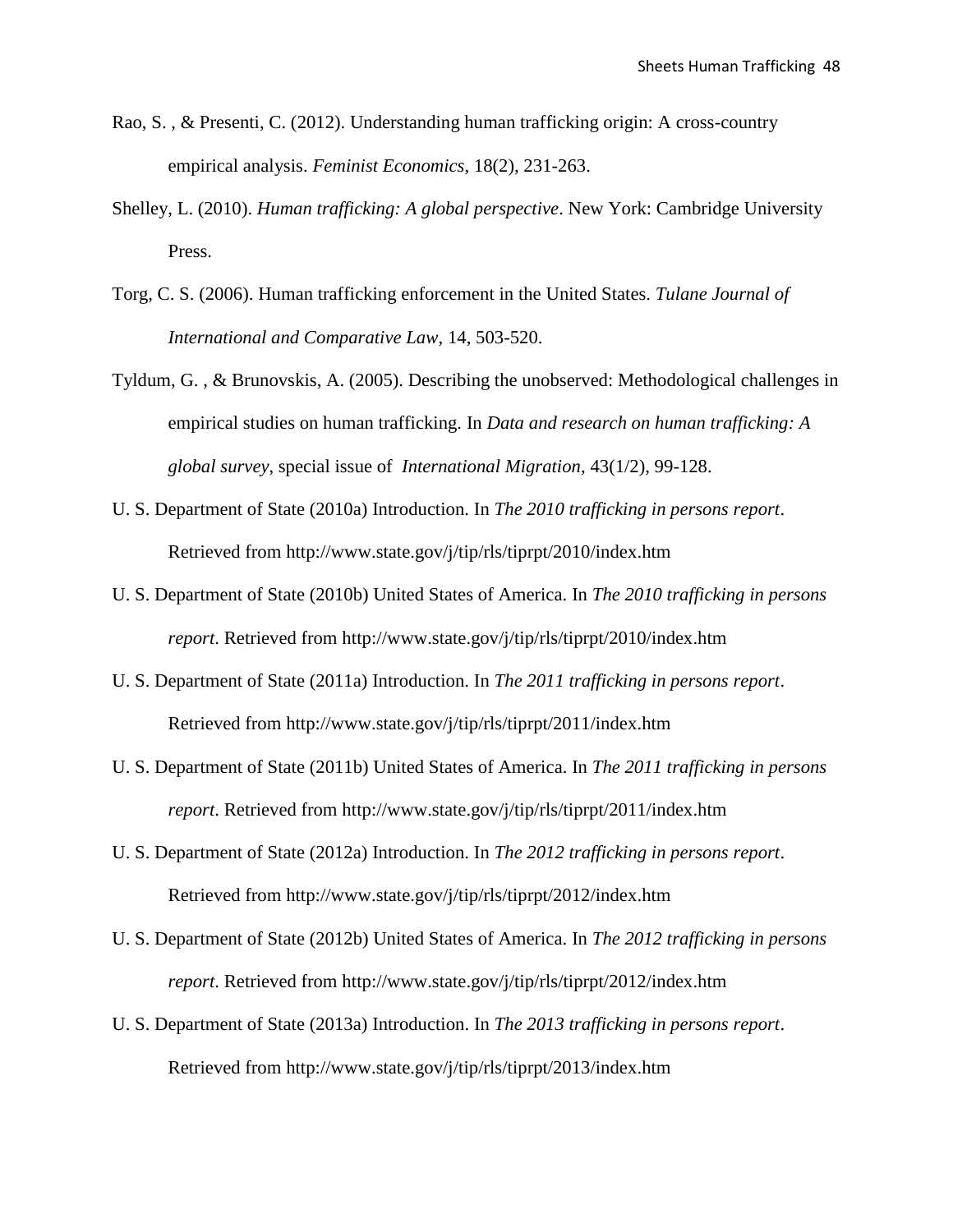- U. S. Department of State (2013b) United States of America. In *The 2013 trafficking in persons report*. Retrieved from http://www.state.gov/j/tip/rls/tiprpt/2013/index.htm
- Wight, L. K. (2011). Legislation and guidelines addressing the trafficking in human beings in the United States of America. In J. Albrecht & D. K. Das (Eds.), *Effective crime reduction strategies: International perspectives* (75-86). Boca Raton, LA: CRC Press.
- Wilson, D. G. , Walsh, W. F. , & Kleuber S. (2008). Trafficking in human beings: Training and services in American law enforcement agencies. In O. N. I. Ebbe & D. K. Das (Eds.), *Global trafficking in women and children* (145-162). Boca Raton, LA: CRC Press.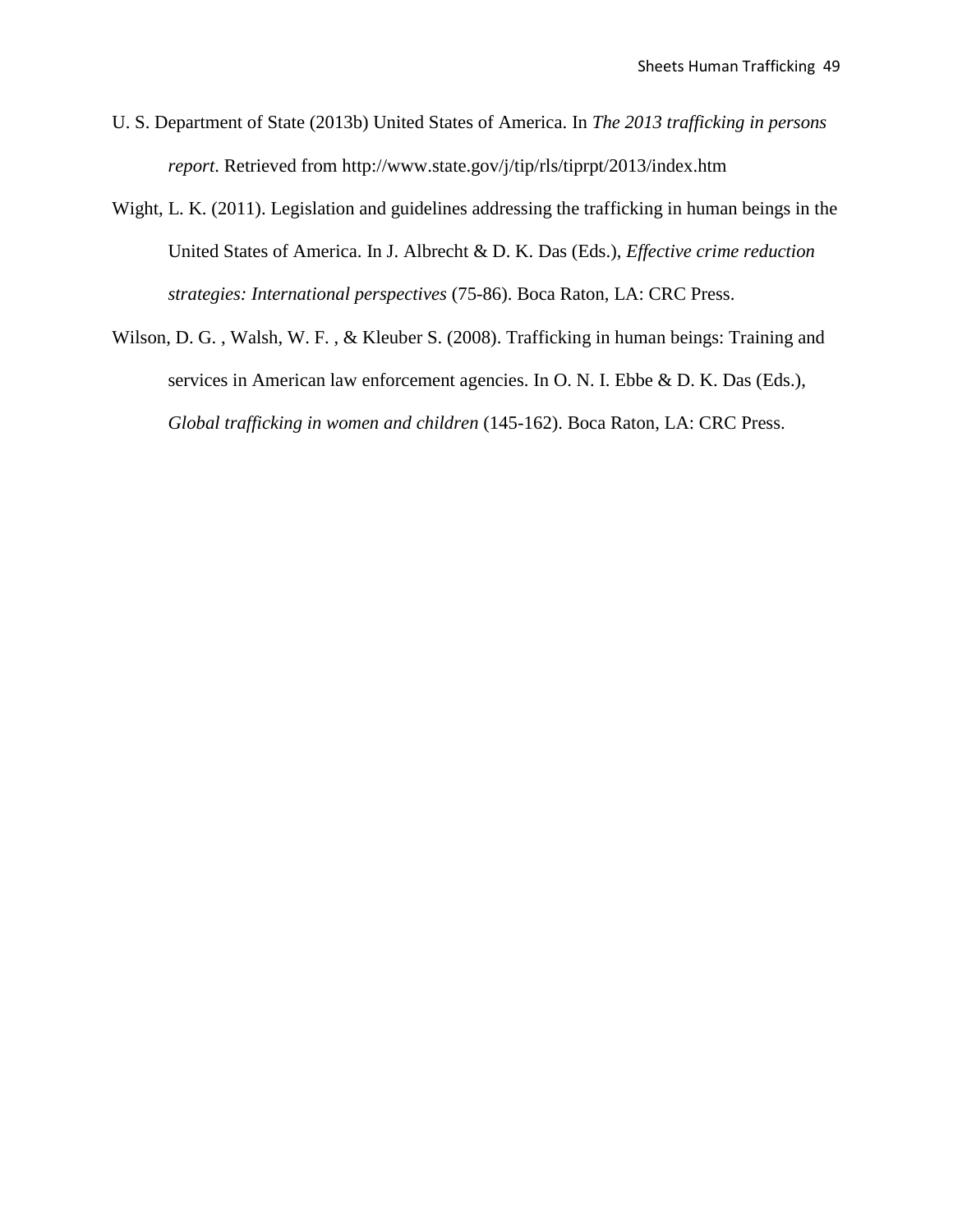## **Appendix A**

|                   | Sex Trafficking                              |  |  |  |  |  |
|-------------------|----------------------------------------------|--|--|--|--|--|
|                   | Provision Present Definition Minimum Maximum |  |  |  |  |  |
| Alabama           |                                              |  |  |  |  |  |
| Alaska            |                                              |  |  |  |  |  |
| Arizona           |                                              |  |  |  |  |  |
| <b>Arkansas</b>   |                                              |  |  |  |  |  |
| California        |                                              |  |  |  |  |  |
| Colorado          |                                              |  |  |  |  |  |
| Connecticut       |                                              |  |  |  |  |  |
| Delaware          |                                              |  |  |  |  |  |
| Florida           |                                              |  |  |  |  |  |
| Georgia           |                                              |  |  |  |  |  |
| Hawaii            |                                              |  |  |  |  |  |
| Idaho             |                                              |  |  |  |  |  |
| Illinois          |                                              |  |  |  |  |  |
| Indiana           |                                              |  |  |  |  |  |
| lowa              |                                              |  |  |  |  |  |
| Kansas            |                                              |  |  |  |  |  |
| Kentucky          |                                              |  |  |  |  |  |
| Louisiana         |                                              |  |  |  |  |  |
| Maine             |                                              |  |  |  |  |  |
| Maryland          |                                              |  |  |  |  |  |
| Massachusetts     |                                              |  |  |  |  |  |
| Michigan          |                                              |  |  |  |  |  |
| Minnesota         |                                              |  |  |  |  |  |
| Mississippi       |                                              |  |  |  |  |  |
| Missouri          |                                              |  |  |  |  |  |
| Montana           |                                              |  |  |  |  |  |
| Nebraska          |                                              |  |  |  |  |  |
| Nevada            |                                              |  |  |  |  |  |
| New Hampshire     |                                              |  |  |  |  |  |
| New Jersey        |                                              |  |  |  |  |  |
| <b>New Mexico</b> |                                              |  |  |  |  |  |
| New York          |                                              |  |  |  |  |  |
| North Carolina    |                                              |  |  |  |  |  |
| North Dakota      |                                              |  |  |  |  |  |
| Ohio              |                                              |  |  |  |  |  |
| Oklahoma          |                                              |  |  |  |  |  |
| Oregon            |                                              |  |  |  |  |  |
| Pennsylvania      |                                              |  |  |  |  |  |
| Rhode Island      |                                              |  |  |  |  |  |
| South Carolina    |                                              |  |  |  |  |  |
| South Dakota      |                                              |  |  |  |  |  |
| Tennessee         |                                              |  |  |  |  |  |
| Texas             |                                              |  |  |  |  |  |
| Uta               |                                              |  |  |  |  |  |
| Vermont           |                                              |  |  |  |  |  |
| Virginia          |                                              |  |  |  |  |  |
| Washington        |                                              |  |  |  |  |  |
| West Virginia     |                                              |  |  |  |  |  |
| Wisconsin         |                                              |  |  |  |  |  |
| Wyoming           |                                              |  |  |  |  |  |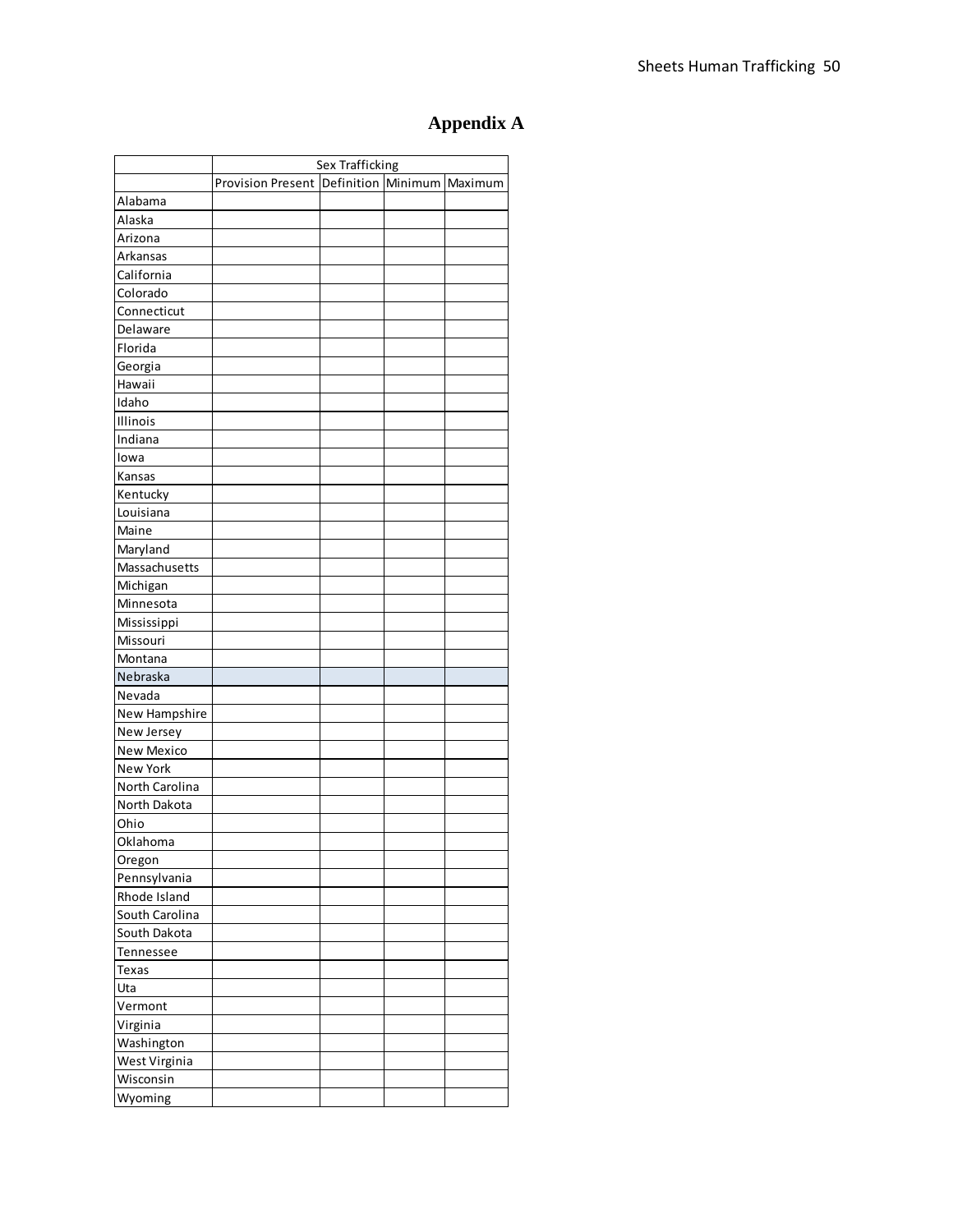|                | Labor Trafficking                           |  |  |         |  |  |  |
|----------------|---------------------------------------------|--|--|---------|--|--|--|
|                | <b>Provision Present Definition Minimum</b> |  |  | Maximum |  |  |  |
| Alabama        |                                             |  |  |         |  |  |  |
| Alaska         |                                             |  |  |         |  |  |  |
| Arizona        |                                             |  |  |         |  |  |  |
| Arkansas       |                                             |  |  |         |  |  |  |
| California     |                                             |  |  |         |  |  |  |
| Colorado       |                                             |  |  |         |  |  |  |
| Connecticut    |                                             |  |  |         |  |  |  |
| Delaware       |                                             |  |  |         |  |  |  |
| Florida        |                                             |  |  |         |  |  |  |
| Georgia        |                                             |  |  |         |  |  |  |
| Hawaii         |                                             |  |  |         |  |  |  |
| Idaho          |                                             |  |  |         |  |  |  |
| Illinois       |                                             |  |  |         |  |  |  |
| Indiana        |                                             |  |  |         |  |  |  |
| lowa           |                                             |  |  |         |  |  |  |
| Kansas         |                                             |  |  |         |  |  |  |
| Kentucky       |                                             |  |  |         |  |  |  |
| Louisiana      |                                             |  |  |         |  |  |  |
| Maine          |                                             |  |  |         |  |  |  |
| Maryland       |                                             |  |  |         |  |  |  |
| Massachusetts  |                                             |  |  |         |  |  |  |
| Michigan       |                                             |  |  |         |  |  |  |
| Minnesota      |                                             |  |  |         |  |  |  |
| Mississippi    |                                             |  |  |         |  |  |  |
| Missouri       |                                             |  |  |         |  |  |  |
| Montana        |                                             |  |  |         |  |  |  |
| Nebraska       |                                             |  |  |         |  |  |  |
| Nevada         |                                             |  |  |         |  |  |  |
| New Hampshire  |                                             |  |  |         |  |  |  |
| New Jersey     |                                             |  |  |         |  |  |  |
| New Mexico     |                                             |  |  |         |  |  |  |
| New York       |                                             |  |  |         |  |  |  |
| North Carolina |                                             |  |  |         |  |  |  |
| North Dakota   |                                             |  |  |         |  |  |  |
| Ohio           |                                             |  |  |         |  |  |  |
| Oklahoma       |                                             |  |  |         |  |  |  |
| Oregon         |                                             |  |  |         |  |  |  |
| Pennsylvania   |                                             |  |  |         |  |  |  |
| Rhode Island   |                                             |  |  |         |  |  |  |
| South Carolina |                                             |  |  |         |  |  |  |
| South Dakota   |                                             |  |  |         |  |  |  |
| Tennessee      |                                             |  |  |         |  |  |  |
| Texas          |                                             |  |  |         |  |  |  |
| Uta            |                                             |  |  |         |  |  |  |
| Vermont        |                                             |  |  |         |  |  |  |
| Virginia       |                                             |  |  |         |  |  |  |
| Washington     |                                             |  |  |         |  |  |  |
| West Virginia  |                                             |  |  |         |  |  |  |
| Wisconsin      |                                             |  |  |         |  |  |  |
| Wyoming        |                                             |  |  |         |  |  |  |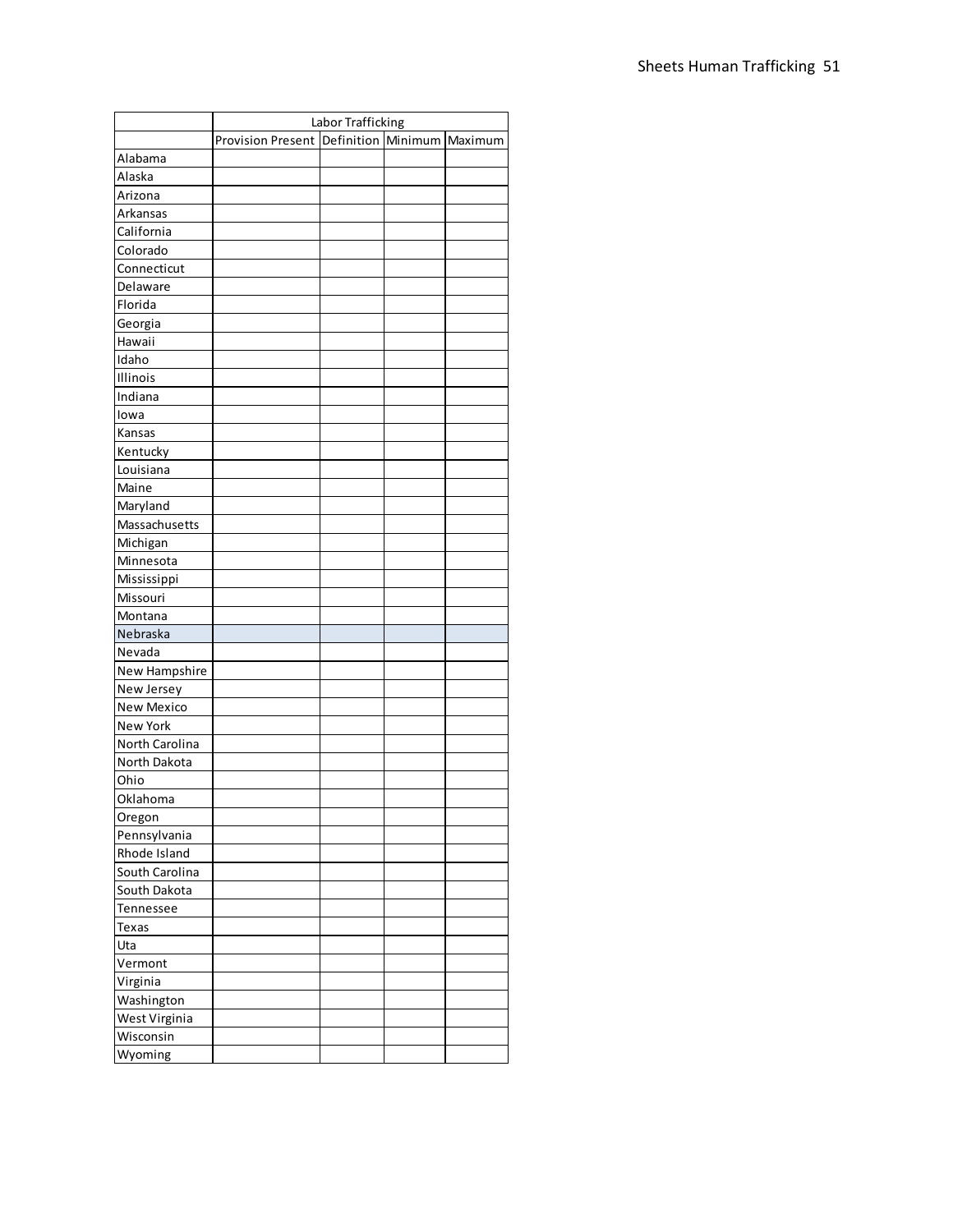|                 | <b>Prosecution Tools</b> |                                        |            |                                                            |  |  |                        |
|-----------------|--------------------------|----------------------------------------|------------|------------------------------------------------------------|--|--|------------------------|
|                 | Aggravating              |                                        | Forfeiture |                                                            |  |  | <b>ID Papers Taken</b> |
|                 |                          | Circumstances Asset Forfeiture Goes To |            | Benefit Crime Participate What Forfeit Crime=Forfeit Crime |  |  |                        |
| Alabama         |                          |                                        |            |                                                            |  |  |                        |
| Alaska          |                          |                                        |            |                                                            |  |  |                        |
| Arizona         |                          |                                        |            |                                                            |  |  |                        |
| Arkansas        |                          |                                        |            |                                                            |  |  |                        |
| California      |                          |                                        |            |                                                            |  |  |                        |
| Colorado        |                          |                                        |            |                                                            |  |  |                        |
| Connecticut     |                          |                                        |            |                                                            |  |  |                        |
| Delaware        |                          |                                        |            |                                                            |  |  |                        |
| Florida         |                          |                                        |            |                                                            |  |  |                        |
| Georgia         |                          |                                        |            |                                                            |  |  |                        |
| Hawaii          |                          |                                        |            |                                                            |  |  |                        |
| Idaho           |                          |                                        |            |                                                            |  |  |                        |
| Illinois        |                          |                                        |            |                                                            |  |  |                        |
| Indiana         |                          |                                        |            |                                                            |  |  |                        |
| lowa            |                          |                                        |            |                                                            |  |  |                        |
| Kansas          |                          |                                        |            |                                                            |  |  |                        |
| Kentucky        |                          |                                        |            |                                                            |  |  |                        |
| Louisiana       |                          |                                        |            |                                                            |  |  |                        |
| Maine           |                          |                                        |            |                                                            |  |  |                        |
| Maryland        |                          |                                        |            |                                                            |  |  |                        |
| Massachusetts   |                          |                                        |            |                                                            |  |  |                        |
| Michigan        |                          |                                        |            |                                                            |  |  |                        |
| Minnesota       |                          |                                        |            |                                                            |  |  |                        |
| Mississippi     |                          |                                        |            |                                                            |  |  |                        |
| Missouri        |                          |                                        |            |                                                            |  |  |                        |
| Montana         |                          |                                        |            |                                                            |  |  |                        |
| Nebraska        |                          |                                        |            |                                                            |  |  |                        |
| Nevada          |                          |                                        |            |                                                            |  |  |                        |
| New Hampshire   |                          |                                        |            |                                                            |  |  |                        |
| New Jersey      |                          |                                        |            |                                                            |  |  |                        |
| New Mexico      |                          |                                        |            |                                                            |  |  |                        |
| <b>New York</b> |                          |                                        |            |                                                            |  |  |                        |
| North Carolina  |                          |                                        |            |                                                            |  |  |                        |
| North Dakota    |                          |                                        |            |                                                            |  |  |                        |
| Ohio            |                          |                                        |            |                                                            |  |  |                        |
|                 |                          |                                        |            |                                                            |  |  |                        |
| Oklahoma        |                          |                                        |            |                                                            |  |  |                        |
| Oregon          |                          |                                        |            |                                                            |  |  |                        |
| Pennsylvania    |                          |                                        |            |                                                            |  |  |                        |
| Rhode Island    |                          |                                        |            |                                                            |  |  |                        |
| South Carolina  |                          |                                        |            |                                                            |  |  |                        |
| South Dakota    |                          |                                        |            |                                                            |  |  |                        |
| Tennessee       |                          |                                        |            |                                                            |  |  |                        |
| Texas           |                          |                                        |            |                                                            |  |  |                        |
| Utah            |                          |                                        |            |                                                            |  |  |                        |
| Vermont         |                          |                                        |            |                                                            |  |  |                        |
| Virginia        |                          |                                        |            |                                                            |  |  |                        |
| Washington      |                          |                                        |            |                                                            |  |  |                        |
| West Virginia   |                          |                                        |            |                                                            |  |  |                        |
| Wisconsin       |                          |                                        |            |                                                            |  |  |                        |
| Wyoming         |                          |                                        |            |                                                            |  |  |                        |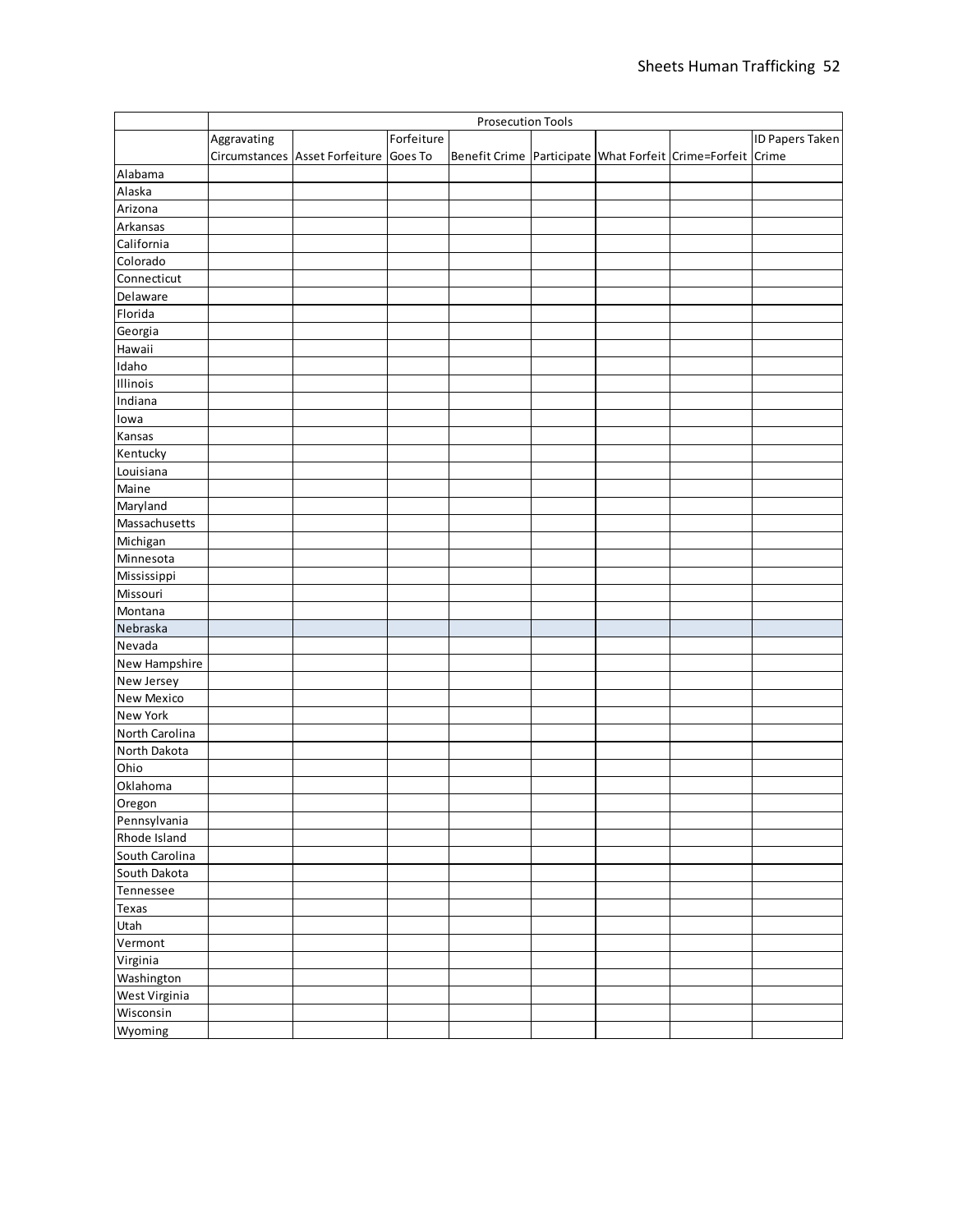|                 | Law Enforcement Tools        |                      |  |                                    |                   |
|-----------------|------------------------------|----------------------|--|------------------------------------|-------------------|
|                 |                              | Mandatory Task Force |  |                                    | Human Trafficking |
|                 | Investigative Tools Training |                      |  | Established Task Force Multiagency | Coordinator       |
| Alabama         |                              |                      |  |                                    |                   |
| Alaska          |                              |                      |  |                                    |                   |
| Arizona         |                              |                      |  |                                    |                   |
| Arkansas        |                              |                      |  |                                    |                   |
| California      |                              |                      |  |                                    |                   |
| Colorado        |                              |                      |  |                                    |                   |
| Connecticut     |                              |                      |  |                                    |                   |
| Delaware        |                              |                      |  |                                    |                   |
| Florida         |                              |                      |  |                                    |                   |
| Georgia         |                              |                      |  |                                    |                   |
| Hawaii          |                              |                      |  |                                    |                   |
| Idaho           |                              |                      |  |                                    |                   |
| Illinois        |                              |                      |  |                                    |                   |
| Indiana         |                              |                      |  |                                    |                   |
| lowa            |                              |                      |  |                                    |                   |
| Kansas          |                              |                      |  |                                    |                   |
| Kentucky        |                              |                      |  |                                    |                   |
| Louisiana       |                              |                      |  |                                    |                   |
| Maine           |                              |                      |  |                                    |                   |
| Maryland        |                              |                      |  |                                    |                   |
| Massachusetts   |                              |                      |  |                                    |                   |
| Michigan        |                              |                      |  |                                    |                   |
| Minnesota       |                              |                      |  |                                    |                   |
| Mississippi     |                              |                      |  |                                    |                   |
| Missouri        |                              |                      |  |                                    |                   |
| Montana         |                              |                      |  |                                    |                   |
| Nebraska        |                              |                      |  |                                    |                   |
| Nevada          |                              |                      |  |                                    |                   |
| New Hampshire   |                              |                      |  |                                    |                   |
| New Jersey      |                              |                      |  |                                    |                   |
| New Mexico      |                              |                      |  |                                    |                   |
| <b>New York</b> |                              |                      |  |                                    |                   |
| North Carolina  |                              |                      |  |                                    |                   |
| North Dakota    |                              |                      |  |                                    |                   |
| Ohio            |                              |                      |  |                                    |                   |
| Oklahoma        |                              |                      |  |                                    |                   |
| Oregon          |                              |                      |  |                                    |                   |
| Pennsylvania    |                              |                      |  |                                    |                   |
| Rhode Island    |                              |                      |  |                                    |                   |
| South Carolina  |                              |                      |  |                                    |                   |
| South Dakota    |                              |                      |  |                                    |                   |
| Tennessee       |                              |                      |  |                                    |                   |
| Texas           |                              |                      |  |                                    |                   |
| Utah            |                              |                      |  |                                    |                   |
| Vermont         |                              |                      |  |                                    |                   |
| Virginia        |                              |                      |  |                                    |                   |
| Washington      |                              |                      |  |                                    |                   |
| West Virginia   |                              |                      |  |                                    |                   |
| Wisconsin       |                              |                      |  |                                    |                   |
| Wyoming         |                              |                      |  |                                    |                   |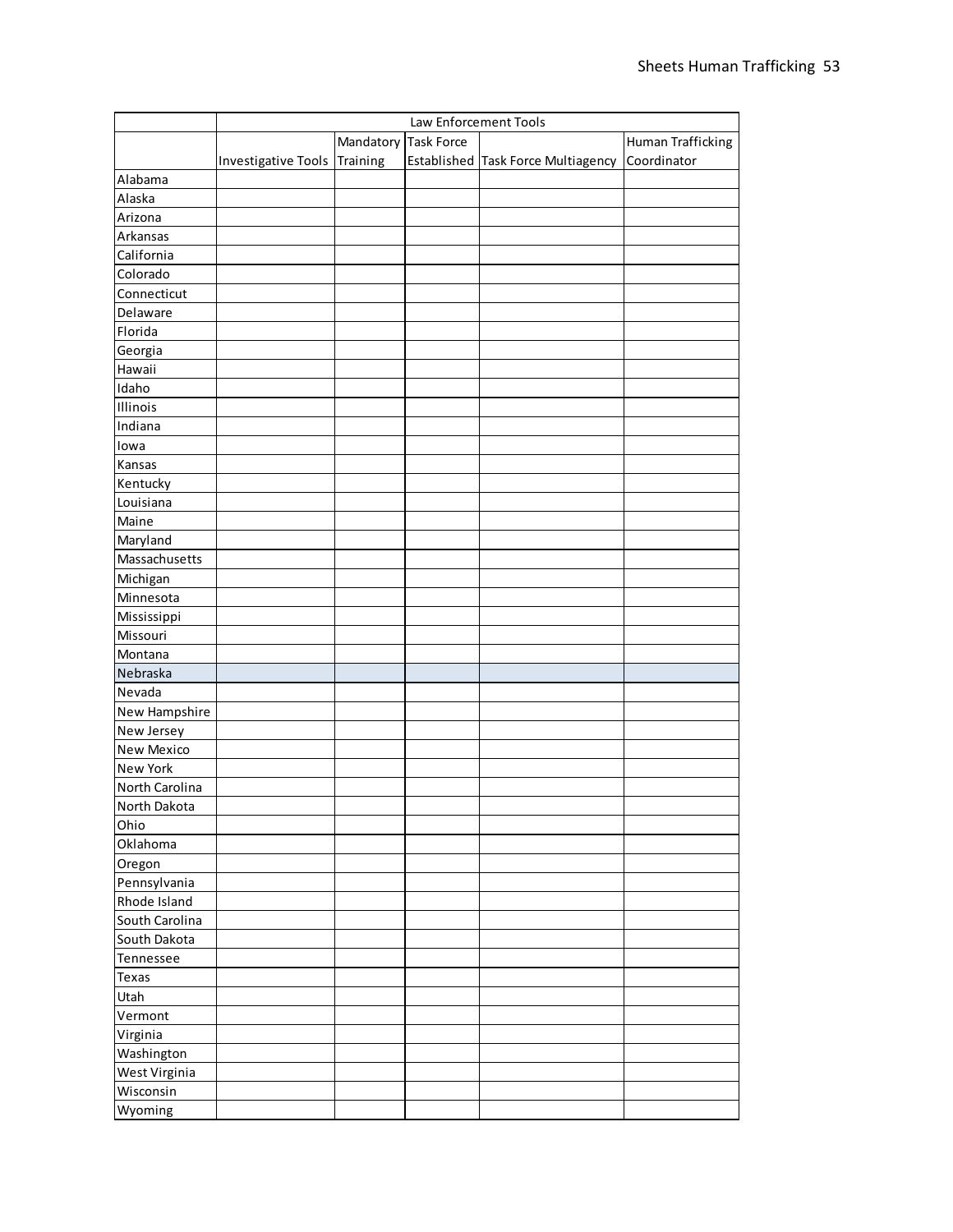|                   | Juvenile Provisions |  |                                                |                                    |
|-------------------|---------------------|--|------------------------------------------------|------------------------------------|
|                   |                     |  |                                                | No Requirement of Force, Fraud, or |
|                   |                     |  | Definition Safe Harbor Aggravating Cirumstance | Coercion for Sex Trafficking       |
| Alabama           |                     |  |                                                |                                    |
| Alaska            |                     |  |                                                |                                    |
| Arizona           |                     |  |                                                |                                    |
| Arkansas          |                     |  |                                                |                                    |
| California        |                     |  |                                                |                                    |
| Colorado          |                     |  |                                                |                                    |
| Connecticut       |                     |  |                                                |                                    |
| Delaware          |                     |  |                                                |                                    |
| Florida           |                     |  |                                                |                                    |
| Georgia           |                     |  |                                                |                                    |
| Hawaii            |                     |  |                                                |                                    |
| Idaho             |                     |  |                                                |                                    |
| Illinois          |                     |  |                                                |                                    |
| Indiana           |                     |  |                                                |                                    |
| lowa              |                     |  |                                                |                                    |
| Kansas            |                     |  |                                                |                                    |
| Kentucky          |                     |  |                                                |                                    |
| Louisiana         |                     |  |                                                |                                    |
| Maine             |                     |  |                                                |                                    |
| Maryland          |                     |  |                                                |                                    |
| Massachusetts     |                     |  |                                                |                                    |
| Michigan          |                     |  |                                                |                                    |
| Minnesota         |                     |  |                                                |                                    |
| Mississippi       |                     |  |                                                |                                    |
| Missouri          |                     |  |                                                |                                    |
| Montana           |                     |  |                                                |                                    |
| Nebraska          |                     |  |                                                |                                    |
| Nevada            |                     |  |                                                |                                    |
| New Hampshire     |                     |  |                                                |                                    |
| New Jersey        |                     |  |                                                |                                    |
| <b>New Mexico</b> |                     |  |                                                |                                    |
| <b>New York</b>   |                     |  |                                                |                                    |
| North Carolina    |                     |  |                                                |                                    |
| North Dakota      |                     |  |                                                |                                    |
| Ohio              |                     |  |                                                |                                    |
| Oklahoma          |                     |  |                                                |                                    |
| Oregon            |                     |  |                                                |                                    |
| Pennsylvania      |                     |  |                                                |                                    |
| Rhode Island      |                     |  |                                                |                                    |
| South Carolina    |                     |  |                                                |                                    |
| South Dakota      |                     |  |                                                |                                    |
|                   |                     |  |                                                |                                    |
| Tennessee         |                     |  |                                                |                                    |
| Texas             |                     |  |                                                |                                    |
| Utah              |                     |  |                                                |                                    |
| Vermont           |                     |  |                                                |                                    |
| Virginia          |                     |  |                                                |                                    |
| Washington        |                     |  |                                                |                                    |
| West Virginia     |                     |  |                                                |                                    |
| Wisconsin         |                     |  |                                                |                                    |
| Wyoming           |                     |  |                                                |                                    |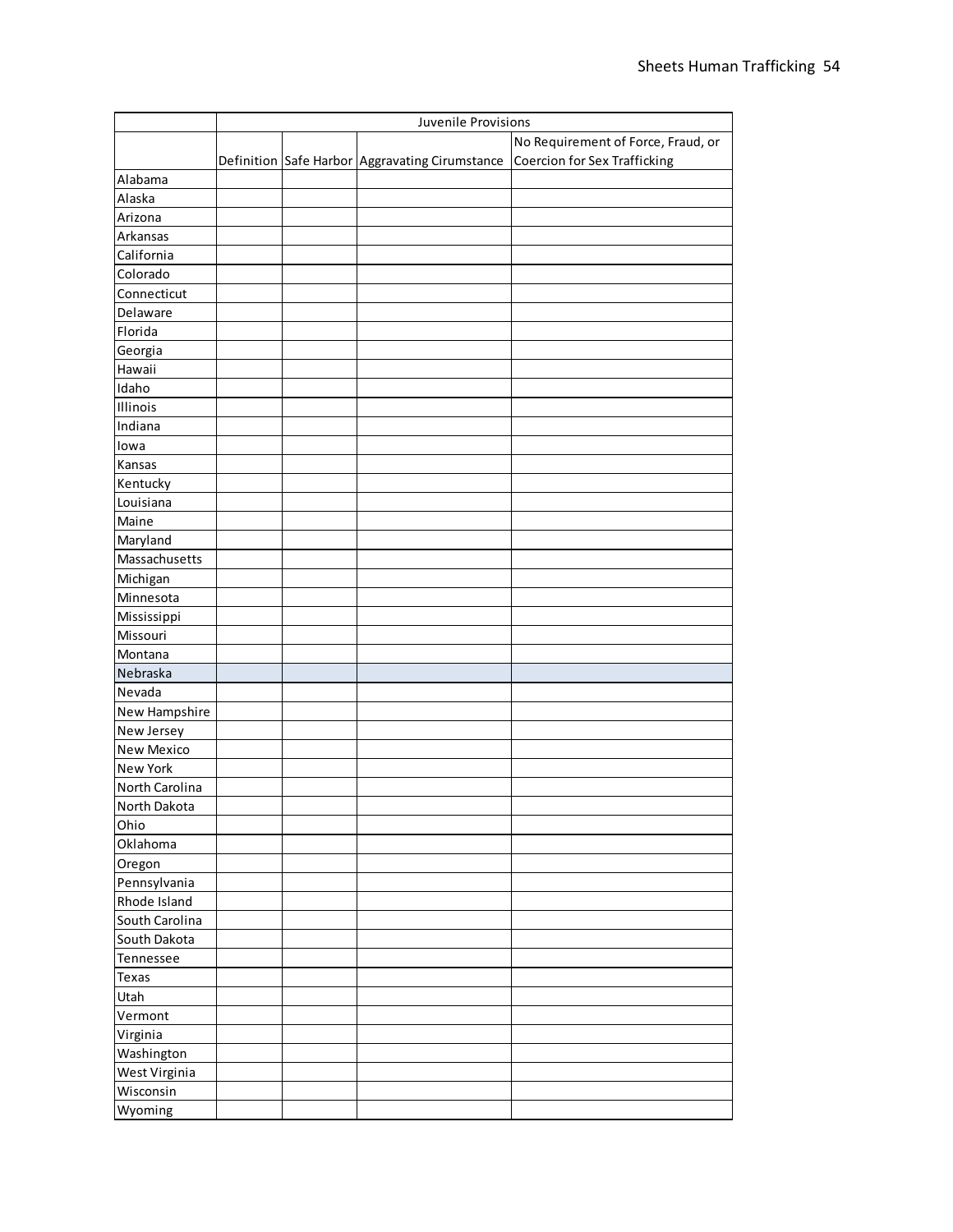|                 | <b>Victim Centered Provisions</b> |  |  |                                                                              |          |                        |                          |
|-----------------|-----------------------------------|--|--|------------------------------------------------------------------------------|----------|------------------------|--------------------------|
|                 |                                   |  |  |                                                                              | Vacating | Police Required Not Be |                          |
|                 |                                   |  |  | Assitance Restitution Civil Action Affirmative Defense Convictions to Notify |          |                        | Detained Confidentiality |
| Alabama         |                                   |  |  |                                                                              |          |                        |                          |
| Alaska          |                                   |  |  |                                                                              |          |                        |                          |
| Arizona         |                                   |  |  |                                                                              |          |                        |                          |
| Arkansas        |                                   |  |  |                                                                              |          |                        |                          |
| California      |                                   |  |  |                                                                              |          |                        |                          |
| Colorado        |                                   |  |  |                                                                              |          |                        |                          |
| Connecticut     |                                   |  |  |                                                                              |          |                        |                          |
| Delaware        |                                   |  |  |                                                                              |          |                        |                          |
| Florida         |                                   |  |  |                                                                              |          |                        |                          |
| Georgia         |                                   |  |  |                                                                              |          |                        |                          |
| Hawaii          |                                   |  |  |                                                                              |          |                        |                          |
| Idaho           |                                   |  |  |                                                                              |          |                        |                          |
| Illinois        |                                   |  |  |                                                                              |          |                        |                          |
| Indiana         |                                   |  |  |                                                                              |          |                        |                          |
| lowa            |                                   |  |  |                                                                              |          |                        |                          |
|                 |                                   |  |  |                                                                              |          |                        |                          |
| Kansas          |                                   |  |  |                                                                              |          |                        |                          |
| Kentucky        |                                   |  |  |                                                                              |          |                        |                          |
| Louisiana       |                                   |  |  |                                                                              |          |                        |                          |
| Maine           |                                   |  |  |                                                                              |          |                        |                          |
| Maryland        |                                   |  |  |                                                                              |          |                        |                          |
| Massachusetts   |                                   |  |  |                                                                              |          |                        |                          |
| Michigan        |                                   |  |  |                                                                              |          |                        |                          |
| Minnesota       |                                   |  |  |                                                                              |          |                        |                          |
| Mississippi     |                                   |  |  |                                                                              |          |                        |                          |
| Missouri        |                                   |  |  |                                                                              |          |                        |                          |
| Montana         |                                   |  |  |                                                                              |          |                        |                          |
| Nebraska        |                                   |  |  |                                                                              |          |                        |                          |
| Nevada          |                                   |  |  |                                                                              |          |                        |                          |
| New Hampshire   |                                   |  |  |                                                                              |          |                        |                          |
| New Jersey      |                                   |  |  |                                                                              |          |                        |                          |
| New Mexico      |                                   |  |  |                                                                              |          |                        |                          |
| <b>New York</b> |                                   |  |  |                                                                              |          |                        |                          |
| North Carolina  |                                   |  |  |                                                                              |          |                        |                          |
| North Dakota    |                                   |  |  |                                                                              |          |                        |                          |
| Ohio            |                                   |  |  |                                                                              |          |                        |                          |
| Oklahoma        |                                   |  |  |                                                                              |          |                        |                          |
| Oregon          |                                   |  |  |                                                                              |          |                        |                          |
| Pennsylvania    |                                   |  |  |                                                                              |          |                        |                          |
| Rhode Island    |                                   |  |  |                                                                              |          |                        |                          |
| South Carolina  |                                   |  |  |                                                                              |          |                        |                          |
| South Dakota    |                                   |  |  |                                                                              |          |                        |                          |
| Tennessee       |                                   |  |  |                                                                              |          |                        |                          |
| Texas           |                                   |  |  |                                                                              |          |                        |                          |
| Utah            |                                   |  |  |                                                                              |          |                        |                          |
| Vermont         |                                   |  |  |                                                                              |          |                        |                          |
| Virginia        |                                   |  |  |                                                                              |          |                        |                          |
| Washington      |                                   |  |  |                                                                              |          |                        |                          |
| West Virginia   |                                   |  |  |                                                                              |          |                        |                          |
| Wisconsin       |                                   |  |  |                                                                              |          |                        |                          |
| Wyoming         |                                   |  |  |                                                                              |          |                        |                          |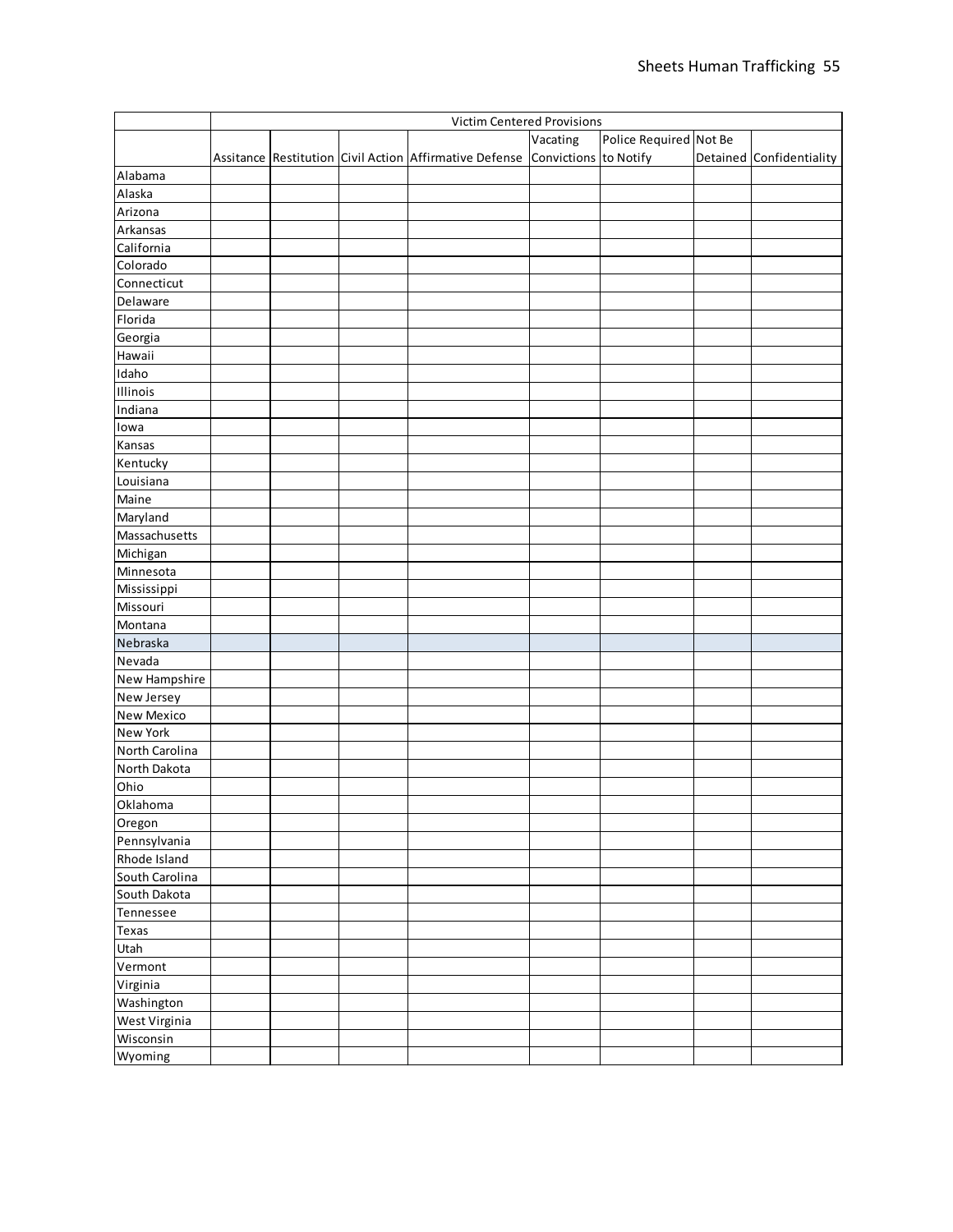### **Appendix B**

**Nebraska Wesleyan University - University College Research Review Board** Protocol # FS KS 01 0414 A, "Human Trafficking in Nebraska" Researcher: Katie Sheets Approved: 04/14/14

#### **Human Trafficking In Nebraska**

**Introduction:** You are invited to participate in a research project being conducted by Katie Sheets, a student in the Masters of Forensic Science program, at Nebraska Wesleyan University.

**Purpose:** The research project sets out to find out what you think about human trafficking as a resident of Nebraska. Human trafficking has recently become a recognized social issue. The project sets out to establish a baseline of Nebraskan's attitudes towards this issue. The project hopes to reach as many residents of Nebraska as possible, hopefully in the hundreds.

**Procedures:** The survey contains general demographic questions followed about questions concerning human trafficking. Overall the survey will take about 15 minutes.

**Exclusions:** Please only complete this survey if you are over the age of 18 and have lived in Nebraska for at least the past two years.

**Risks and Discomforts**: There is minimal risk in completing the survey.

**Benefits:** You will receive no direct benefit from your participation in the study, but your participation may help us better understand human trafficking in Nebraska.

**Right to Refuse or Withdraw:** Your participation in this research is voluntary and you may refuse to participate. By clicking to continue with the survey you are agreeing to participate but may quit at any time.

**Anonymous Data Collection:** The survey is anonymous and your identity will not be connected with your questions once they have been submitted.

**Who to Contact with Questions:** If you have any questions about this study, you may e-mail Katie Sheets at ksheets@nebrwesleyan.edu or call the faculty advisor Gary Plank at 402-465-7541. This project has been reviewed and approved by Nebraska Wesleyan University - University College Research Review Board. If you have any questions about your rights as a research participant, you may call Nancy Wehrbein at (402) 465-2488.

**Acceptance:** I have read the information provided above and all of my questions have been answered. I voluntarily agree to participate in this study. My completion and submittal of this survey will serve as my consent. I have not been given a copy of this consent form for future reference.

If you would like to know more about this issue you can check out these sites: <http://www.polarisproject.org/> [http://www.fbi.gov/about-us/investigate/civilrights/human\\_trafficking](http://www.fbi.gov/about-us/investigate/civilrights/human_trafficking) <http://www.state.gov/j/tip/>

These links can also be found at the end of the survey.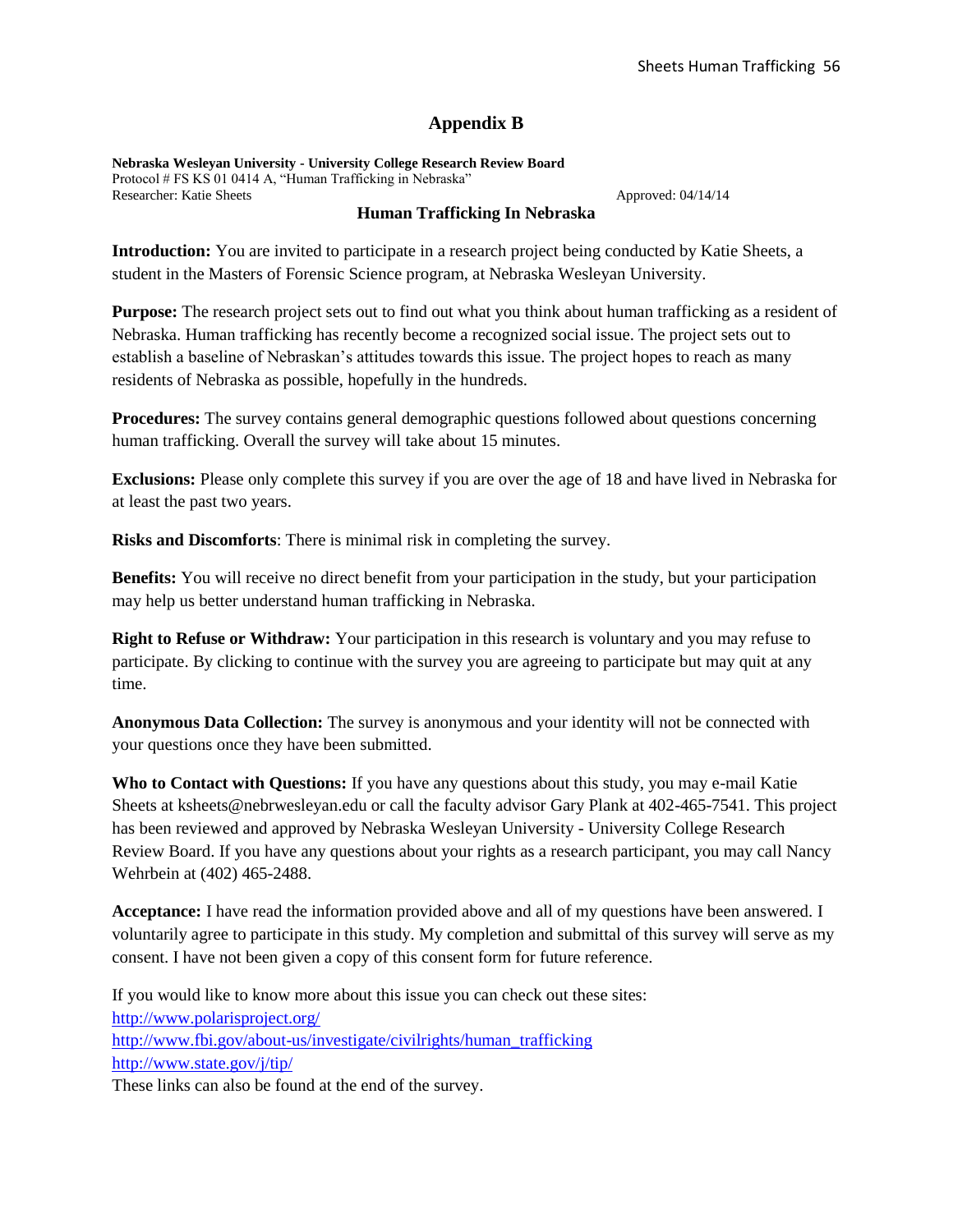## **Appendix C**

Human Trafficking Survey: Public and Law Enforcement

- 1. Please select the one that applies:
	- Male
	- Female
- 2. Please select your age range:
	- $19 24$
	- $-25 34$
	- $-35 44$
	- $-45 54$
	- 55 & Over
- 3. Please select the part of Nebraska you reside in:

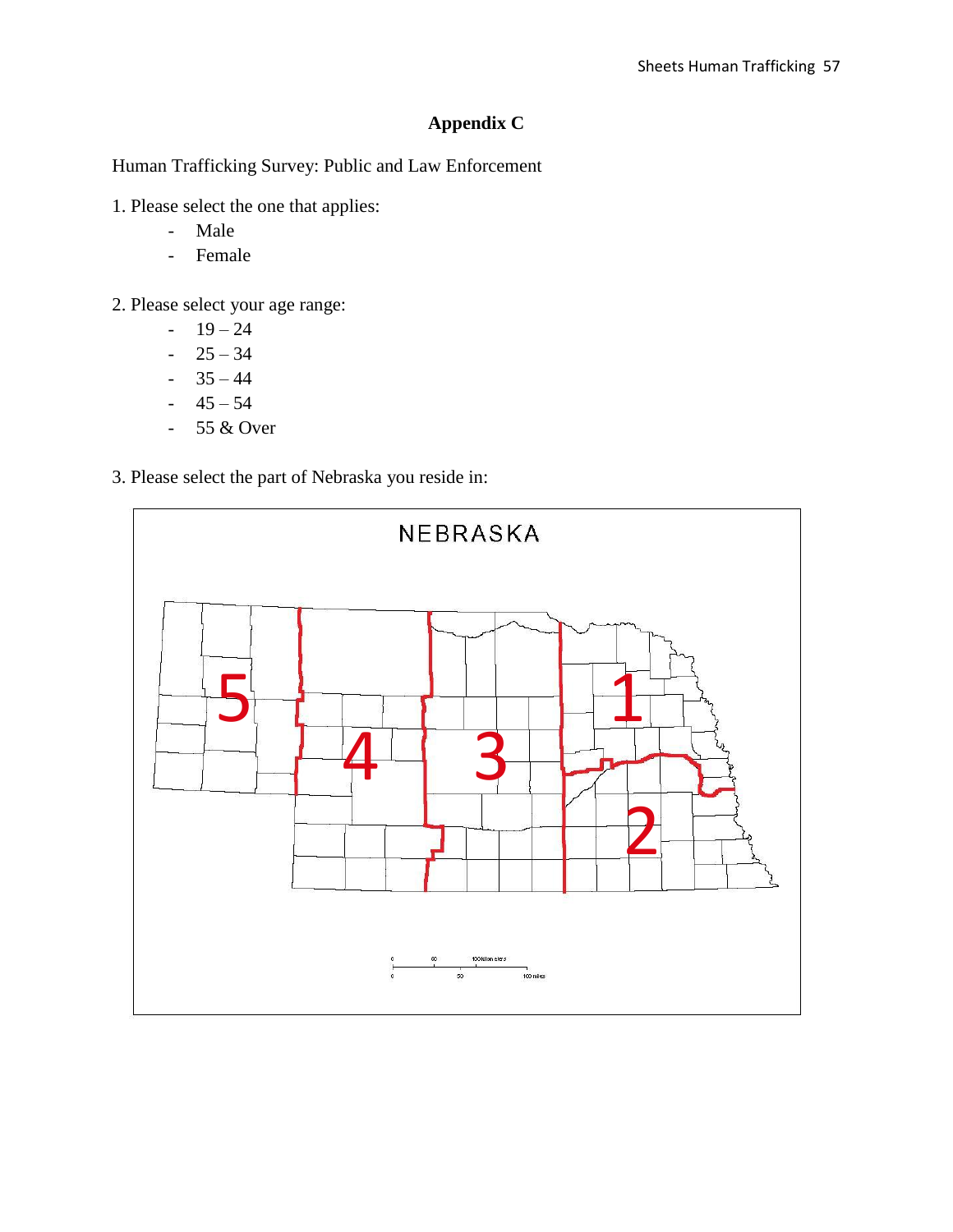- 4. Please select the one that applies:
	- Civilian
	- Law enforcement personnel
- 5. Have you served/are serving in the military?
	- Yes
	- No

5a. (If yes) While in the military, were you deployed/stationed overseas?

- Yes
- No

6. Have you traveled outside of the United States?

- Yes
- No

6a. (If yes) Did you travel as a part of a humanitarian organization?

- Yes
- No

7. Have you heard the term human trafficking before?

- Yes
- No

7a. (If yes) Where did you hear the term human trafficking?

- In a news piece (TV, paper, or online)
- In a college course
- As a part of the military
- Training at work
- Other

United States legislation has defined sever human trafficking as: (a) sex trafficking in which a commercial sex act is induced by force, fraud, or coercion, or (b) in which the person induced to perform such act has not attained 18 years of age; or (c) the recruitment, harboring, transportation, provision, or obtaining of a person for labor or services, through the use of force, fraud, or coercion for the purpose of subjection to involuntary servitude, peonage, debt bondage, or slavery. This is the definition to think of as you answer the next three questions.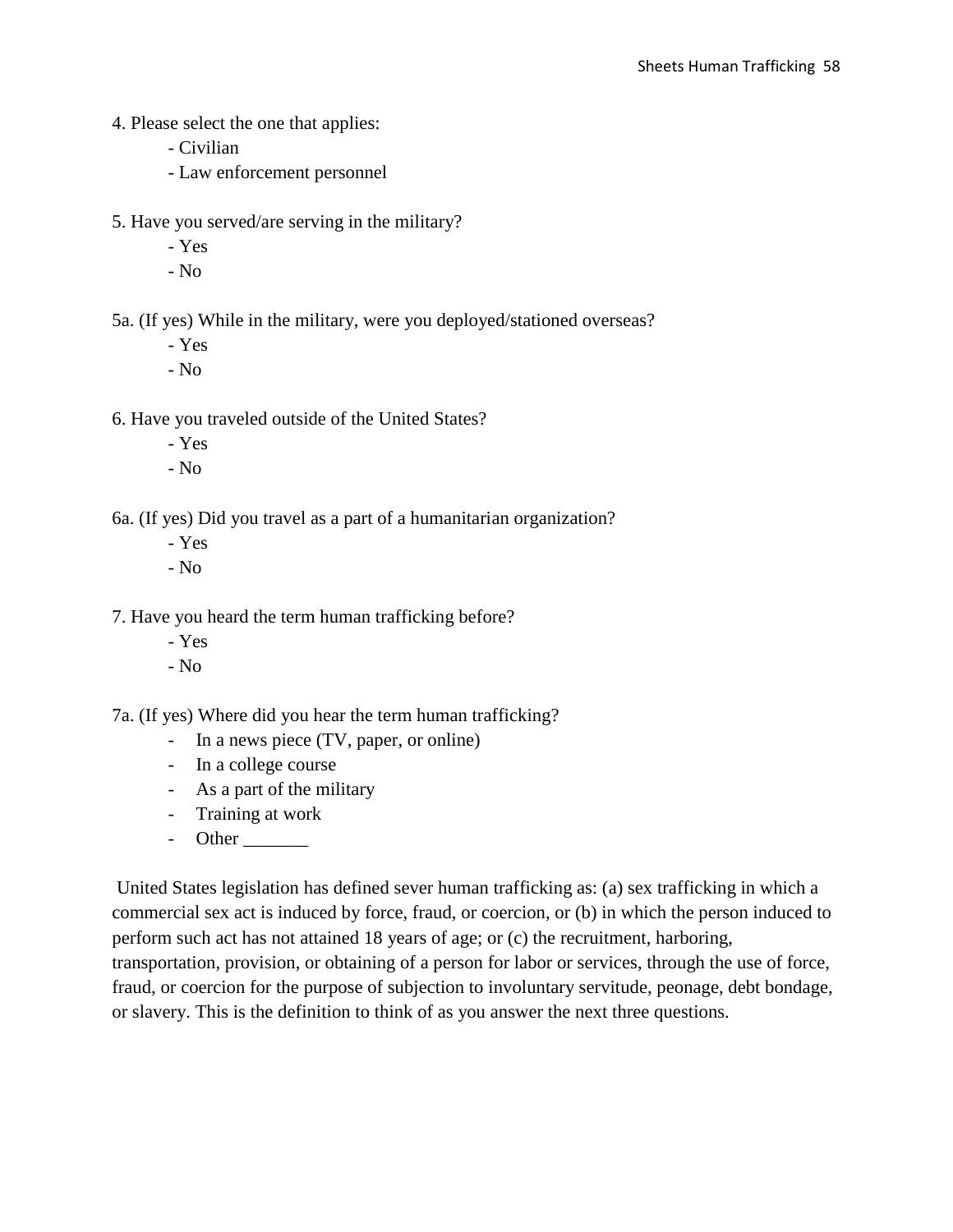- 8. How would you rate the problem of human trafficking in the United States?
	- Very serious
	- Serious
	- Somewhat serious
	- Not serious

9. How would you rate the problem of human trafficking in Nebraska?

- Very serious
- Serious
- Somewhat serious
- Not serious
- 10. How would you rate the problem of human trafficking in your area?
	- Very serious
	- Serious
	- Somewhat serious
	- Not serious

11. Do you know if Nebraska has an anti-human trafficking legislation?

- Yes
- No
- Don't know

#### **The next questions are for law enforcement only.**

12. Please mark the law enforcement agency type you work in:

- Local
- County
- State

13. What is the size of the population that your agency serves?

- 5,000 & under
- $-5,001 25,000$
- $-25,001 50,000$
- $-50,000 99,999$
- 100,000 & above

14. Have you received training on how to identify and respond to human trafficking cases?

- Yes
- No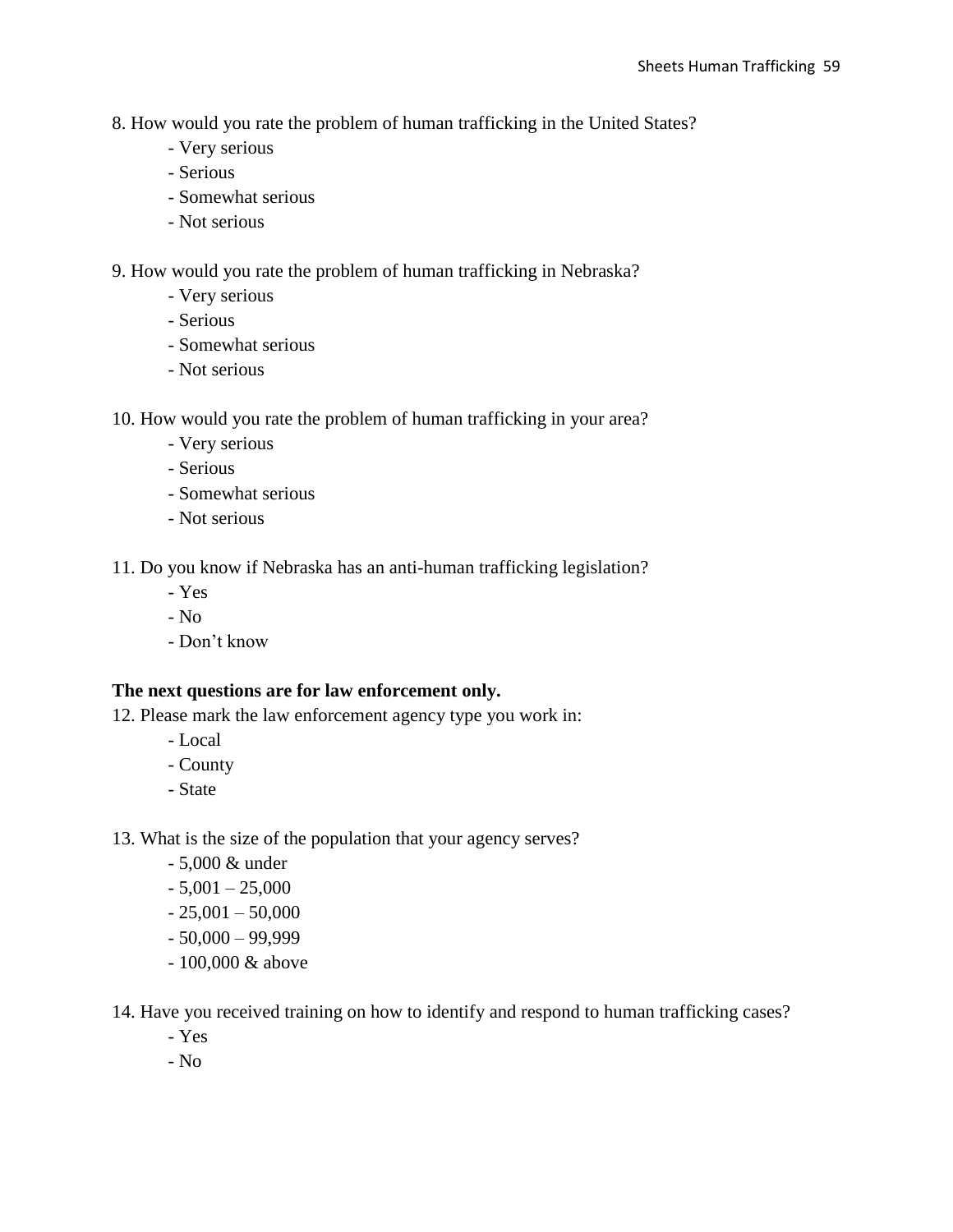15. Is there a specialized human trafficking unit/individual within your agency that is assigned to oversee trafficking investigations?

- Yes
- No
- Don't know

16. Does your agency have a standard operating procedure in place that provides instructions for law enforcement on how to identify and respond to human trafficking cases as well as who to contact for victim assistance?

- Yes
- No
- Don't know

17. How much of a priority is human trafficking in your agency?

- Very high priority
- A priority
- Somewhat a priority
- Not a priority

18. Have you taken part in a human trafficking investigation?

- Yes
- No

19. Has your agency undertaken a human trafficking investigation?

- Yes
- No
- Don't know

If you would like to learn more you can check out the links below.

<http://www.polarisproject.org/>

[http://www.fbi.gov/about-us/investigate/civilrights/human\\_trafficking](http://www.fbi.gov/about-us/investigate/civilrights/human_trafficking) <http://www.state.gov/j/tip/>

<http://www.acf.hhs.gov/programs/orr/programs/anti-trafficking>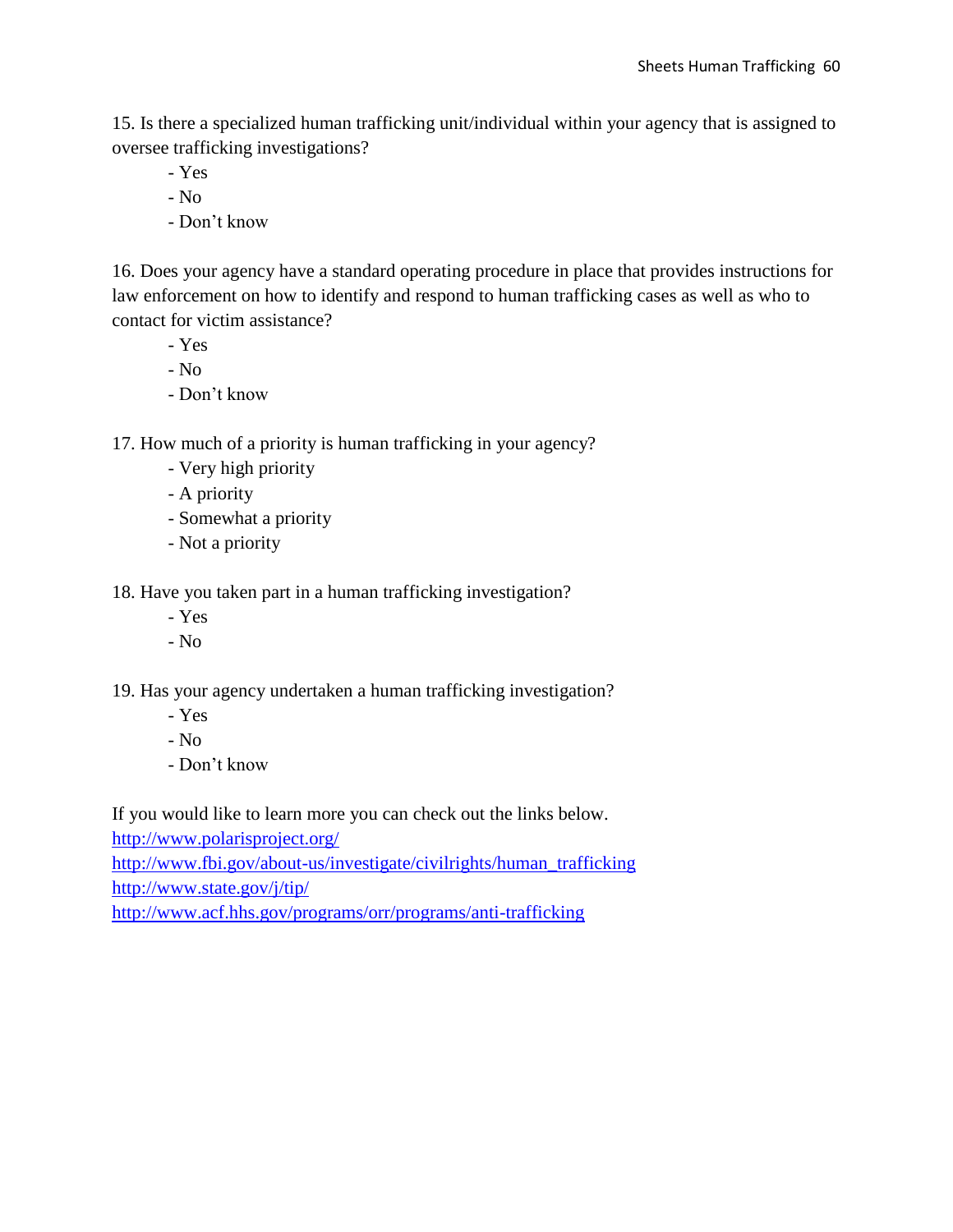# **Appendix D**

|             |                             | Sex Trafficking 1                                                            |     |                   |
|-------------|-----------------------------|------------------------------------------------------------------------------|-----|-------------------|
|             | <b>Provision Present</b>    | Definition                                                                   |     | Minimum   Maximum |
| Alabama     | Yes                         | sexual servitude                                                             | 10  | Life/99           |
| Alaska      | Yes                         | sex trafficking (prostitution, commercial sexual conduct)                    |     | 20                |
| Arizona     | Yes                         | prostitution, sexually explicit performance                                  |     | 10                |
| Arkansas    | Under involuntary servitude | commercial sexual activity                                                   |     | 30                |
| California  | Yes                         | commercial sex act, prostitution                                             |     | 20                |
| Colorado    | No                          | N/A                                                                          | N/A | N/A               |
| Connecticut | Yes                         | sexual contact with one or more third persons                                |     | 20                |
| Delaware    | Under services              | commercial sexual acitivity, sexually explicit performances                  |     | 25                |
|             |                             | commercial sexual activity (sexually explicit performance, production of     |     |                   |
| Florida     | Yes                         | pornography, prostitution)                                                   |     | 30                |
| Georgia     | Yes                         | sexual servitude (sexual explicit conduct)                                   |     | 20                |
| Hawaii      | Yes                         | promoting prostitution                                                       |     | 20                |
| Idaho       | Yes                         | sex trafficking (commercial sex act)                                         |     | 25                |
| Illinois    | Under services              | commercial sexual activity, sexually explicit performance                    |     | 30                |
| Indiana     | Yes                         | marriage, prostitution, participating in sexual conduct                      |     | 20                |
|             |                             | commercial sexual activity (prostitution, participation in the production of |     |                   |
| Ilowa       | Under services              | pornography, performance in strip clubs), sexually explicit performance      |     | 10                |
| Kansas      | Yes                         | sexual gratification of defendant or another                                 |     | 21.08             |
|             |                             | commercial sexual activity (prostitution, production of obscene material,    |     |                   |
| Kentucky    | Yes                         | sexually explicit performance)                                               |     | 10                |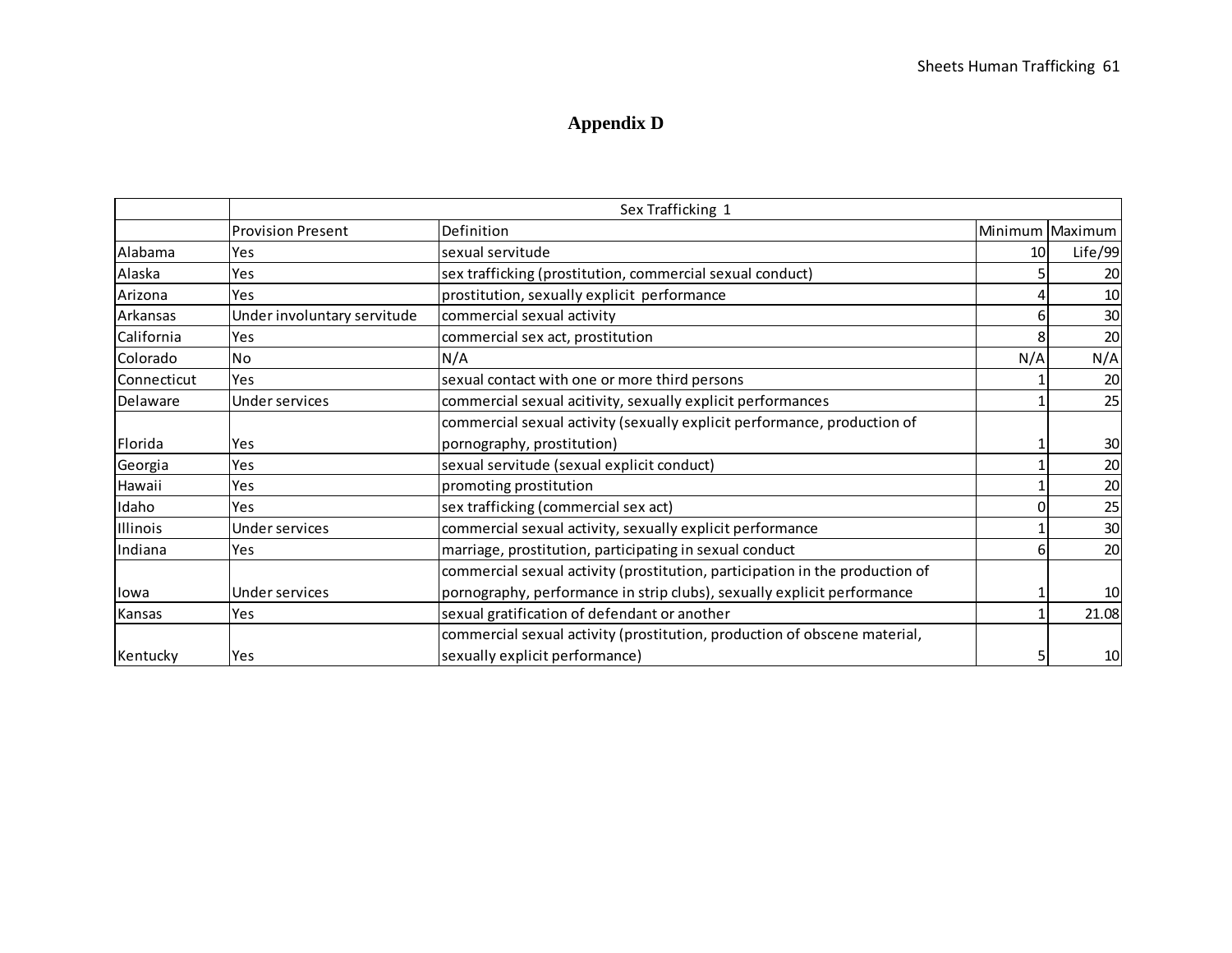|                |                             | Sex Trafficking 2                                                               |      |                 |
|----------------|-----------------------------|---------------------------------------------------------------------------------|------|-----------------|
|                | <b>Provision Present</b>    | Definition                                                                      |      | Minimum Maximum |
| Louisiana      | Under services              | commercial sexual activity or any sexual conduct constituting a crime           |      | 20              |
| Maine          | Yes                         | promotion of prostitution, sex trafficking                                      |      | 10              |
|                |                             | prostitution, sexually explicit performance; minor = marry, sexual act, sexual  |      |                 |
| Maryland       | Yes                         | conduct, or vaginal intercourse                                                 |      | 10              |
|                |                             | commercial sexual activity, sexually-explicit performance, production of        |      |                 |
| Massachusetts  | Yes                         | unlawful pornography                                                            |      | 20              |
| Michigan       | Under services              | commercial sexual activity, sexually explicit performances                      |      | 15              |
| Minnesota      | Yes                         | sex trafficking, prostitution                                                   |      | 15              |
| Mississippi    | Under services              | commerical sexual activity, sexually-explicit performances                      |      | 20              |
|                |                             | sexual exploitation (sexual conduct, sexual performance, production of explicit |      |                 |
| Missouri       | <b>Yes</b>                  | sexual material)                                                                |      | 20              |
| Montana        | Under services              | commercial sexual activity, sexually explicit performances                      |      | 10              |
| Nebraska       | Under services              | commerical sexual activity, sexually-explcit performances                       |      | 20              |
| Nevada         | <b>Yes</b>                  | sex trafficking (prostitution)                                                  |      | 5               |
| New Hampshire  | Under involuntary servitude | commercial sex acts, sexually explicit performance                              | 7.5  | 15              |
| New Jersey     | <b>Yes</b>                  | sexual activity                                                                 | 20   | Life            |
| New Mexico     | Yes                         | commercial sexual activity (sexual act, sexually explicit exhibition)           |      | 3               |
| New York       | <b>Yes</b>                  | sex trafficking (prostitution)                                                  |      | 25              |
| North Carolina | Yes                         | sexual servitude (sexual activity, prostitution)                                | 0.83 | 3.42            |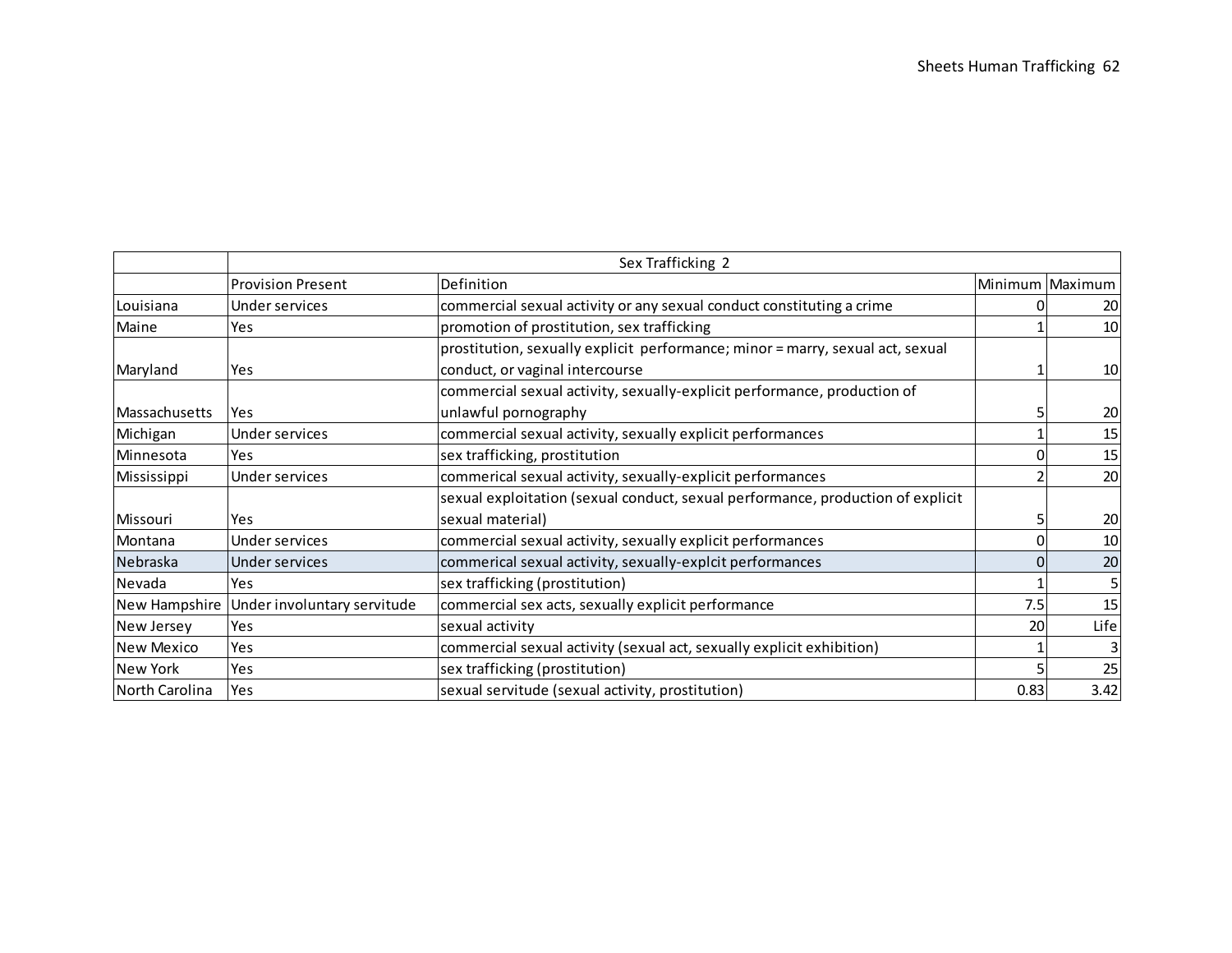|                 |                                             | Sex Trafficking 3                                                               |                 |                 |
|-----------------|---------------------------------------------|---------------------------------------------------------------------------------|-----------------|-----------------|
|                 | <b>Provision Present</b>                    | Definition                                                                      |                 | Minimum Maximum |
| North Dakota    | Yes                                         | sex trafficking (sexual acts, sexual conduct, sexual performance, prostitution) |                 | 20              |
|                 |                                             | sexual activity; performance that is obscene, sexually oriented, or nudity      |                 |                 |
|                 |                                             | oriented; model or participant in the production of material that is obscene,   |                 |                 |
| <b>Ohio</b>     | Yes                                         | sexually oriented, or nudity oriented                                           | 10 <sup>1</sup> | 15              |
|                 |                                             | commercial sex (commercial sexual activity, sexually explicit performances,     |                 |                 |
|                 |                                             | prostitution, participation in the production in pornography, performance in a  |                 |                 |
| <b>Oklahoma</b> | Yes                                         | strip club, or exotic dancing or display)                                       | 5               | N/A             |
| Oregon          | Yes                                         | compelling prostitution                                                         |                 | 10              |
| Pennsylvania    | <b>No</b>                                   | N/A                                                                             | N/A             | N/A             |
| Rhode Island    | Yes                                         | commercial sexual activity                                                      |                 | 20              |
| South Carolina  | Yes                                         | sex trafficking (sexual conduct, sexual performance, sexual battery)            |                 | 15              |
| South Dakota    | Yes                                         | prostitution                                                                    |                 | 25              |
| Tennessee       | Yes                                         | commercial sex act                                                              | 8               | 30              |
| <b>Texas</b>    | Under forced labor or services prostitution |                                                                                 |                 | 20              |
|                 |                                             | forced sexual exploitation = (forced) commercial sexual activity, sexually      |                 |                 |
|                 |                                             | explicit performace, prostitution, participation in the production of           |                 |                 |
| Utah            | Yes                                         | pornography, performance in strip clubs, exotic dancing or display              |                 | 15              |
| Vermont         | Yes                                         | commericial sex act (sex act, sexually explicit performance), sexual conduct    | $\Omega$        | Life            |
|                 |                                             | prostitution, cocubinage, manufacture of any obscene material or child          |                 |                 |
| Virginia        | Under abduction                             | pornography                                                                     | 20              | Life            |
| Washington      | Yes                                         | sexually explicit act, commercial sex act                                       |                 | Life            |
| West Virginia   | Yes                                         | sex trafficking (prostitution)                                                  |                 | 15              |
| Wisconsin       | Yes                                         | commercial sex act                                                              |                 | 25              |
| Wyoming         | Under services                              | sexual servitude                                                                |                 | 50              |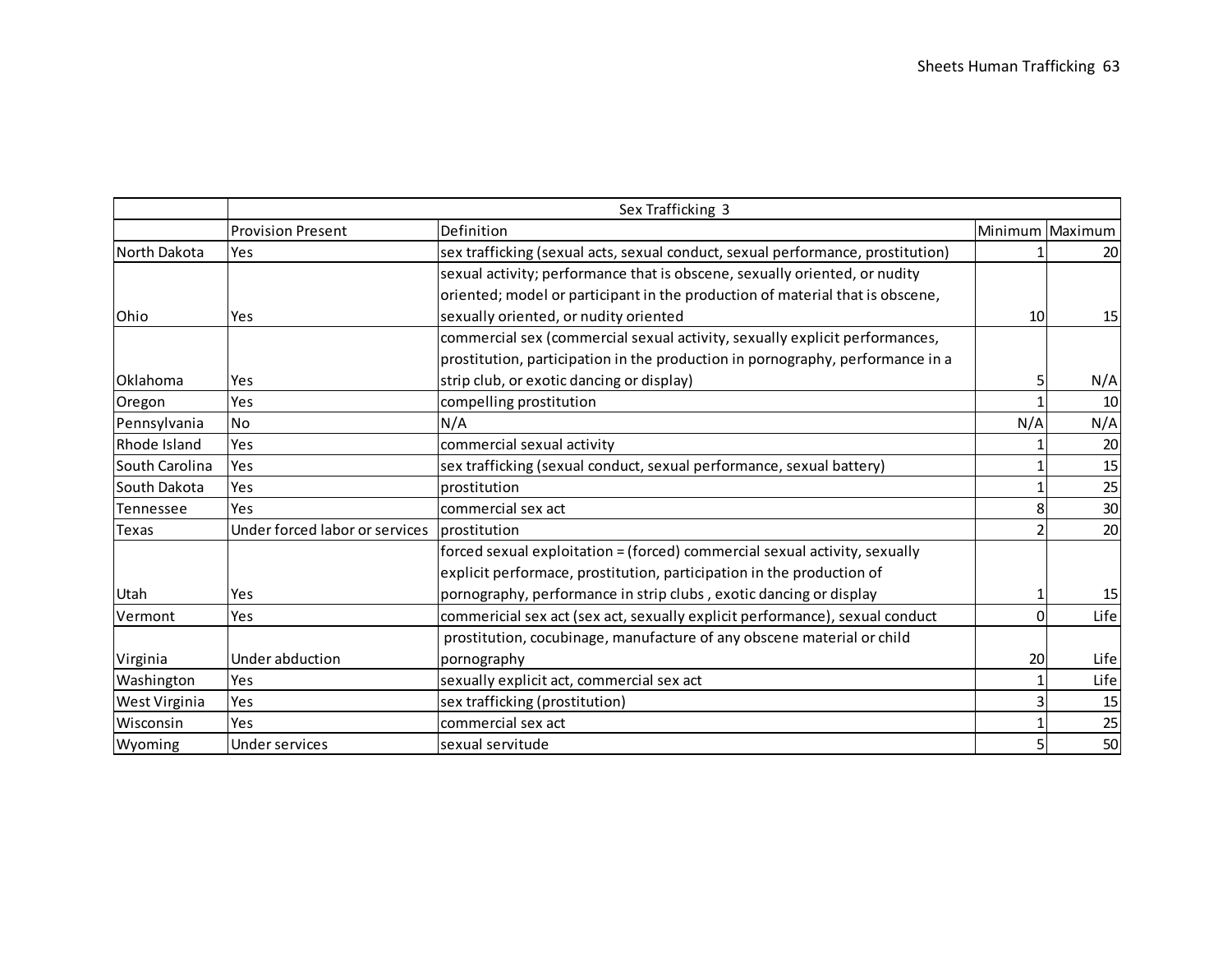|             |                          | Labor Trafficking 1                                               |     |                 |
|-------------|--------------------------|-------------------------------------------------------------------|-----|-----------------|
|             | <b>Provision Present</b> | Definition                                                        |     | Minimum Maximum |
| Alabama     | Yes                      | labor servitude                                                   | 10I | Life/99         |
| Alaska      | Yes                      | sexual conduct, adult entertainment (stripping, sex shows), labor |     | 20              |
| Arizona     | Yes                      | labor or services                                                 | 1.5 | 3               |
| Arkansas    | Yes                      | involuntary servitude (labor or services)                         | 6   | 30              |
| California  | Yes                      | forced labor or services                                          |     | 12              |
| Colorado    | Yes                      | involuntary servitude (labor or services)                         |     | 1.5             |
| Connecticut | Yes                      | labor or services                                                 |     | 20              |
| Delaware    | Yes                      | involuntary servitude (forced labor or services)                  |     | 25              |
| Florida     | Yes                      | labor, services (forced marriage, servitude, removal of organs)   |     | 30              |
| Georgia     | Yes                      | labor servitude                                                   |     | 20              |
| Hawaii      | Yes                      | labor trafficking (labor or services)                             |     | 20              |
|             |                          | labor or services, involuntary servitude, peonage, debt bondage,  |     |                 |
| Idaho       | Yes                      | slavery                                                           | 0   | 25              |
| Illinois    | Yes                      | involuntary servitude (forced labor or services)                  |     | 30              |
| Indiana     | Yes                      | forced labor, involuntary servitude                               | 61  | 20              |
|             |                          | forced labor or services (involuntary servitude, peonage, debt    |     |                 |
| lowa        | Yes                      | bondage, slavery)                                                 |     | 10              |
| Kansas      | Yes                      | labor or services (involuntary servitude, forced labor), peonage  |     | 15.83           |
| Kentucky    | Yes                      | forced labor or services                                          |     | 10              |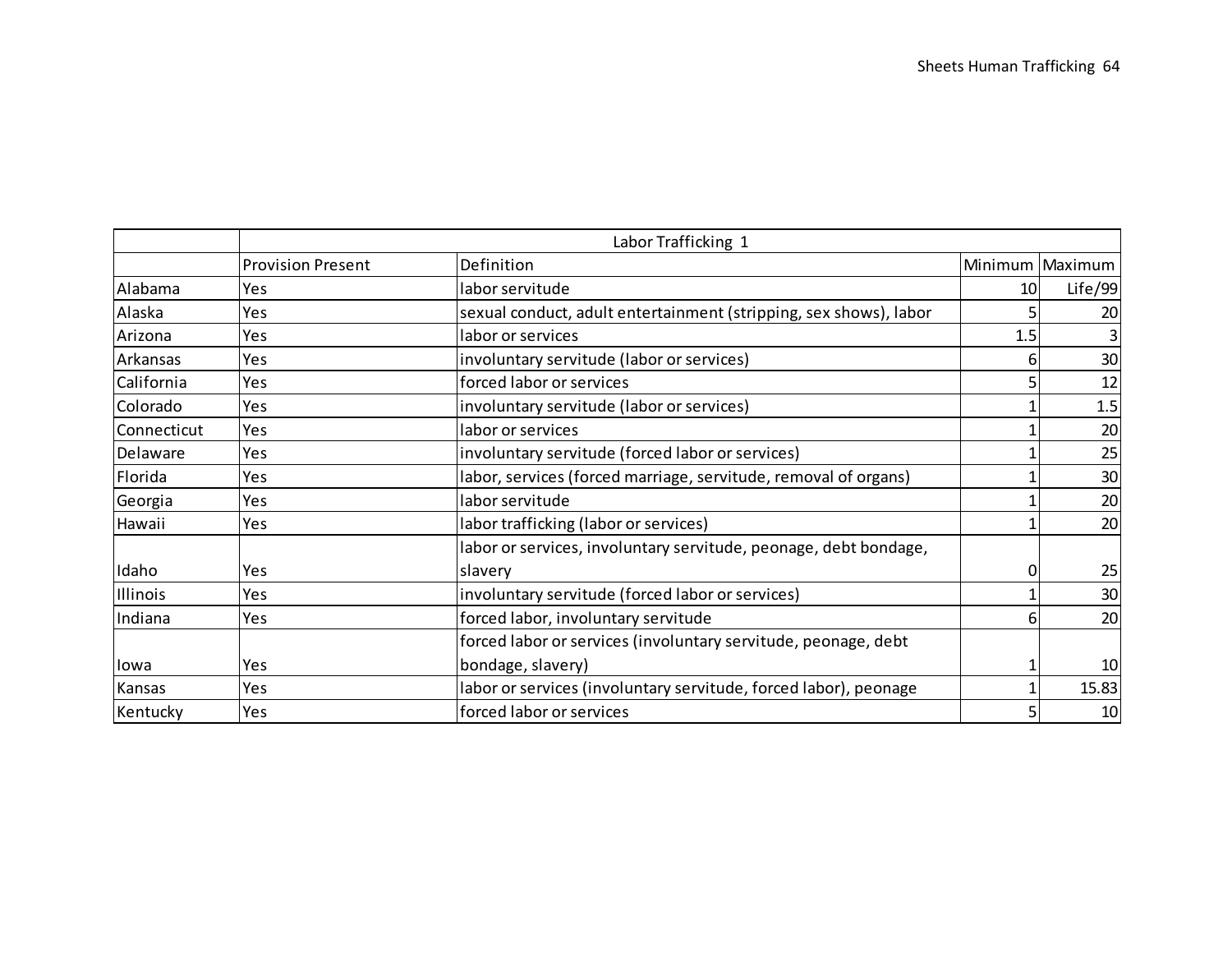|                   |                          | Labor Trafficking 2                                                |          |                 |
|-------------------|--------------------------|--------------------------------------------------------------------|----------|-----------------|
|                   | <b>Provision Present</b> | Definition                                                         |          | Minimum Maximum |
| Louisiana         | Yes                      | services or labor                                                  |          | 10              |
|                   | Under kidnpapping or     |                                                                    |          |                 |
| Maine             | criminal restraint       | labor or services                                                  | $\Omega$ |                 |
| Maryland          | Under extortion          | labor, services                                                    |          | 10              |
| Massachusetts     | Yes                      | forced services                                                    |          | 20              |
| Michigan          | Yes                      | forced labor or services                                           |          | 15              |
|                   |                          | forced labor or services (debt bondage, slavery, removal of organs |          |                 |
| Minnesota         | Yes                      | through the use of coercion or intimidation)                       | 01       | 15              |
| Mississippi       | Yes                      | forced labor or services                                           |          | 20              |
| Missouri          | Yes                      | forced labor, salvery, involuntary servitude, peonage              |          | 15              |
| Montana           | Yes                      | involuntary servitude (forced labor or services)                   | $\Omega$ | 10              |
| Nebraska          | Yes                      | forced labor or services                                           | $\Omega$ | 20              |
| Nevada            | Yes                      | forced labor or services, involuntary servitude                    |          | 20              |
| New Hampshire     | Yes                      | involuntary servitude (labor or services)                          | 7.5      | 15              |
| New Jersey        | Yes                      | labor or services                                                  | 20       | Life            |
| <b>New Mexico</b> | Yes                      | labor, services                                                    |          | 3               |
| <b>New York</b>   | Yes                      | labor trafficking (labor)                                          |          | 7               |
| North Carolina    | Yes                      | involuntary servitude (labor)                                      | 0.83     | 3.42            |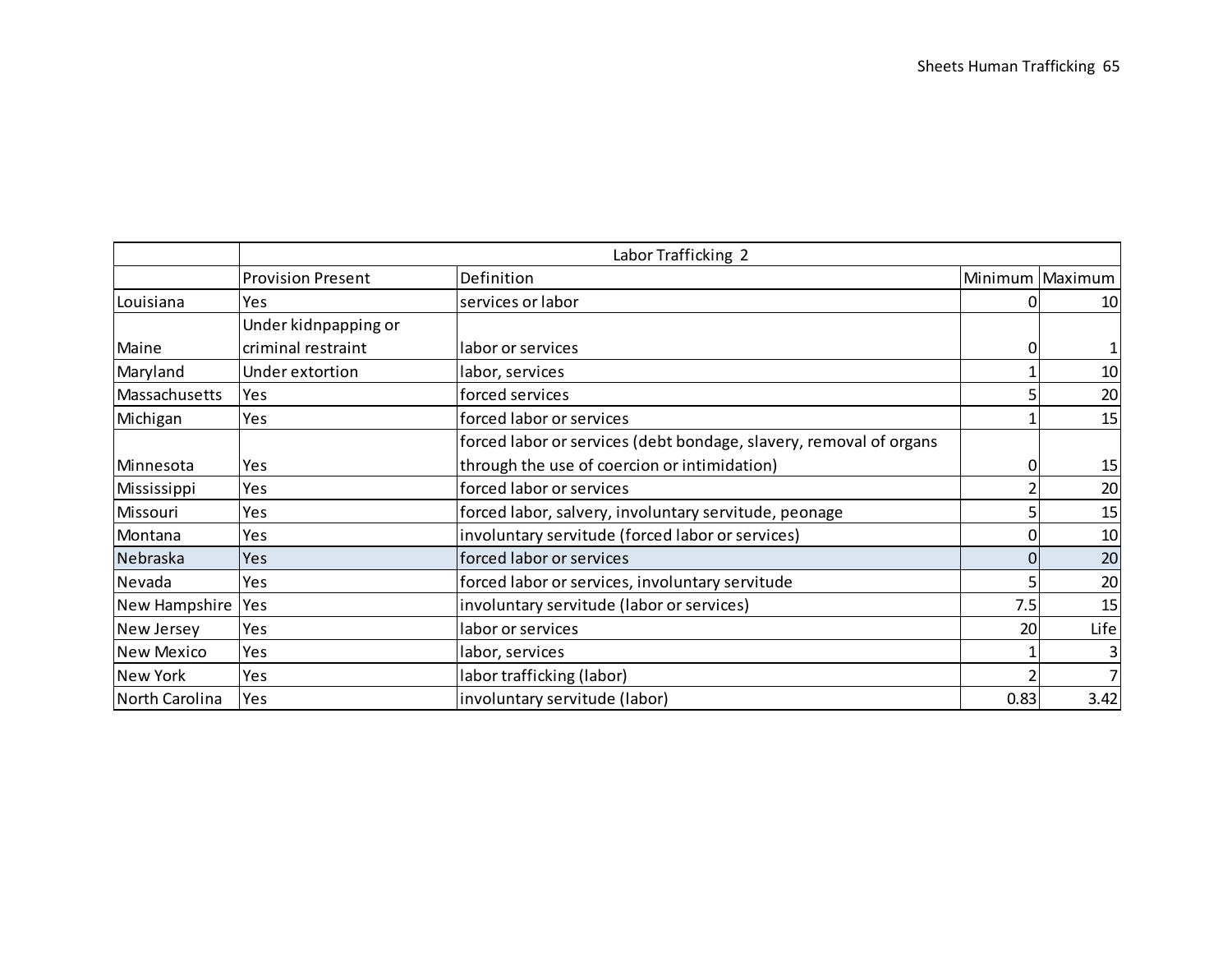|                  |                          | Labor Trafficking 3                                                   |    |                 |
|------------------|--------------------------|-----------------------------------------------------------------------|----|-----------------|
|                  | <b>Provision Present</b> | Definition                                                            |    | Minimum Maximum |
|                  |                          | labor trafficking (debt bondage, forced labor or services, slavery,   |    |                 |
| North Dakota     | Yes                      | removal of organs using force/coercion)                               |    | 20              |
| Ohio             | Yes                      | involuntary servitude (labor or services)                             | 10 | 15              |
| Oklahoma         | Yes                      | labor                                                                 |    | N/A             |
| Oregon           | Yes                      | involuntary servitude                                                 |    | 10              |
| Pennsylvania     | Yes                      | forced labor or services                                              |    | 10              |
| Rhode Island     | Yes                      | forced labor                                                          |    | 20              |
| South Carolina   | Yes                      | forced labor or services, involuntary servitude, debt bondage         |    | 15              |
| South Dakota     | Yes                      | forced labor, involuntary servitude                                   |    | 10              |
| <b>Tennessee</b> | Yes                      | involuntary labor servitude, forced labor or services                 |    | 15              |
| Texas            | Yes                      | forced labor or services                                              |    | 20              |
|                  |                          | forced labor = facilities, sweatshops, households, agricultural       |    |                 |
| Utah             | Yes                      | enterprises, any other workplace                                      |    | 15              |
| Vermont          | Yes                      | labor servitude (labor or services)                                   | 0  | Life            |
| Virginia         | Under abduction          | forced labor or services                                              |    | 10              |
| Washington       | Yes                      | forced labor, involuntary servitude                                   |    | Life            |
|                  |                          | labor trafficking (debt bondage, forced labor or services, slavery or |    |                 |
| West Virginia    | Yes                      | similar to slavery)                                                   | 3  | 15              |
| Wisconsin        | Yes                      | labor or services                                                     |    | 25              |
| Wyoming          | Yes                      | forced labor or servitude                                             | 5  | 50              |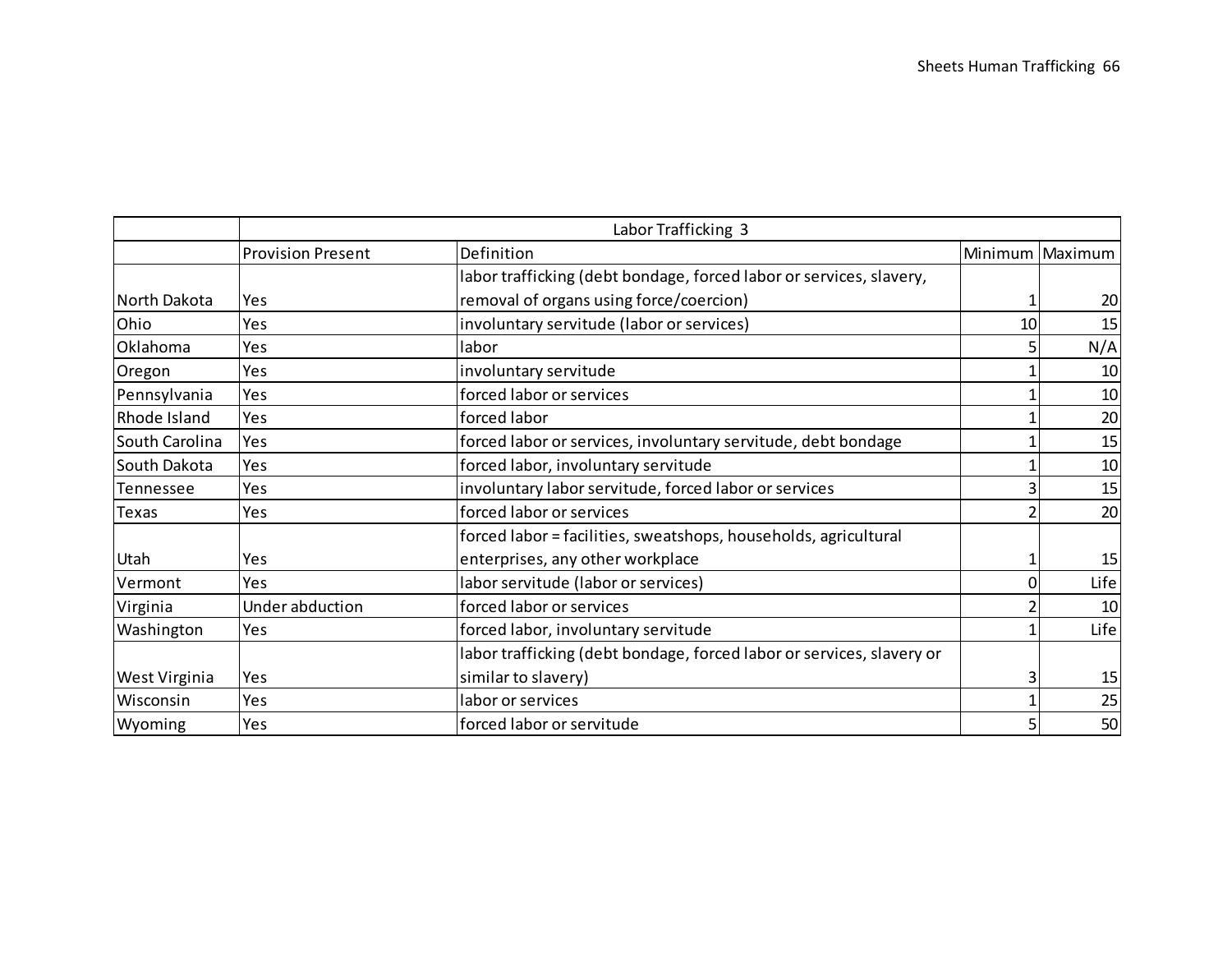|                  | <b>Prosecution Tools 1.1</b>     |     |                                           |  |
|------------------|----------------------------------|-----|-------------------------------------------|--|
|                  | <b>Aggravating Circumstances</b> |     | Asset Forfeiture   Forfeiture Goes To     |  |
|                  |                                  |     | 1. victim (restitution then civil action) |  |
|                  |                                  |     | 2. cost of investigation/prosecution 3.   |  |
|                  |                                  |     | Alabama Crime Victims Compensation        |  |
| Alabama          | None                             | Yes | Fund                                      |  |
| Alaska           | None                             | Yes | N/A                                       |  |
| Arizona          | Minor (under 15, sex)            | No  | N/A                                       |  |
|                  | Minor (both), Criminal Gang/     |     |                                           |  |
| Arkansas         | Organization/Enterprise          | Yes | N/A                                       |  |
| California       | Minor (sex) + force              | Yes | N/A                                       |  |
| Colorado         | None                             | Yes | N/A                                       |  |
|                  |                                  |     | 1. pay outstanding debt on property 2.    |  |
|                  |                                  |     | cost to store/care for property 3. court  |  |
| Connecticut None |                                  | Yes | costs 4. General Fund                     |  |
| Delaware         | Minor + force (sex)              | No  | N/A                                       |  |
| Florida          | Minor (under 15, sex)            | Yes | N/A                                       |  |
| Georgia          | Minor                            | Yes | N/A                                       |  |
| Hawaii           | None                             | Yes | N/A                                       |  |
| Idaho            | None                             | Yes | N/A                                       |  |
|                  | Bodily injury, Victim held for   |     |                                           |  |
|                  | more than 180 days, More than 1  |     |                                           |  |
| Illinois         | victim (especially more than 10) | Yes | N/A                                       |  |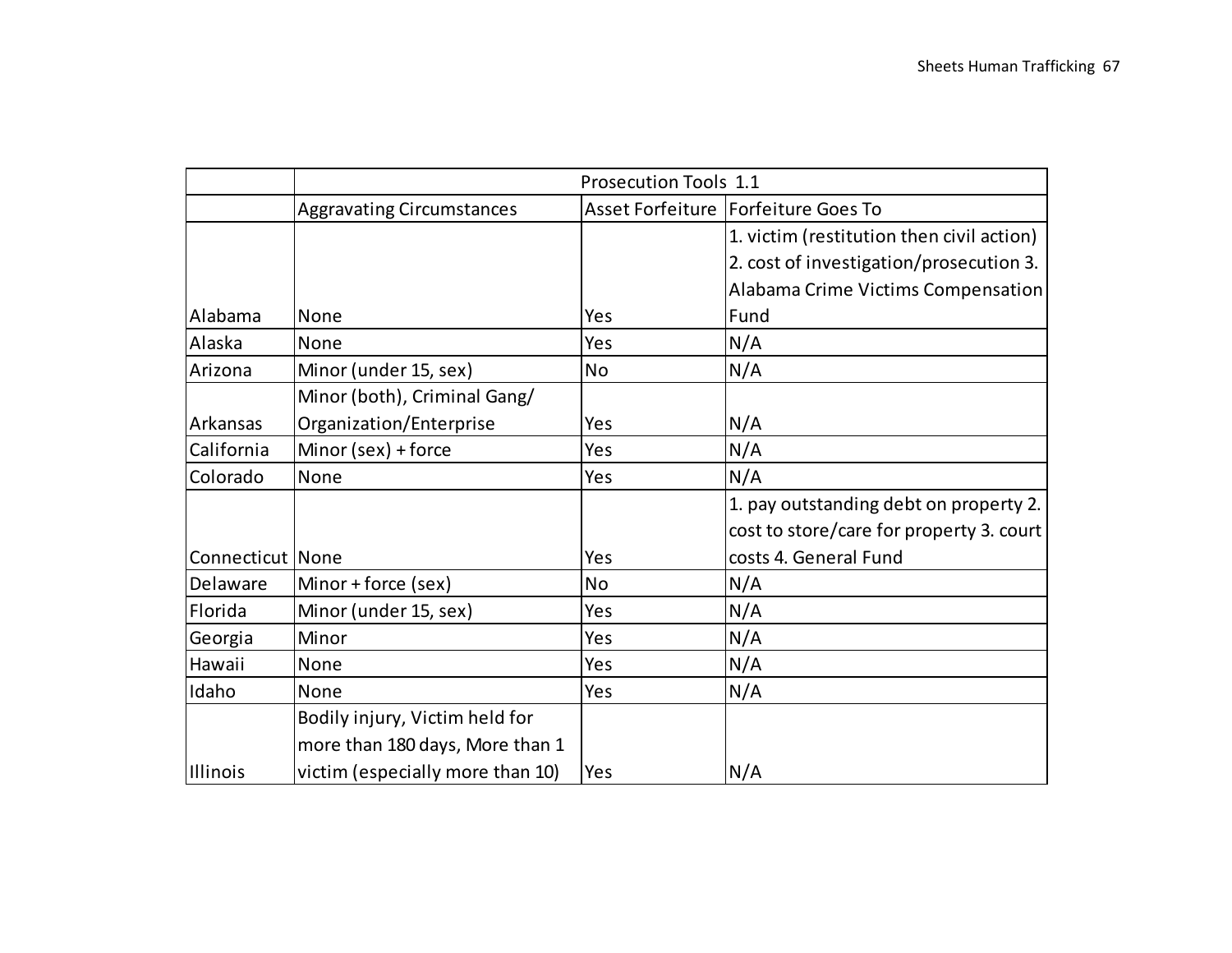|                | <b>Prosecution Tools 1.2</b>     |             |                                                                                                                 |             |                                                      |
|----------------|----------------------------------|-------------|-----------------------------------------------------------------------------------------------------------------|-------------|------------------------------------------------------|
|                | <b>Benefit Crime Participate</b> |             | <b>What Forfeit</b>                                                                                             |             | Crime=Forfeit ID Papers Taken Crime                  |
| Alabama        | Yes                              | Yes         | profits/proceeds, property                                                                                      | <b>Both</b> | Part of Coercion                                     |
| Alaska         | Yes                              | Yes (sex)   | property                                                                                                        | Sex         | <b>No</b>                                            |
| Arizona        | Yes (labor)                      | Yes (labor) | N/A                                                                                                             | N/A         | Part of coercion (sex)<br>Part of definition (labor) |
| Arkansas       | Yes                              | Yes         | Conveyance (vehicle, plane,<br>boat)                                                                            | <b>Both</b> | Part of definition                                   |
| California     | <b>No</b>                        | No          | property                                                                                                        | <b>Both</b> | Part of duress                                       |
|                |                                  |             | property, buildings,<br>currency, vehicles, fixtures<br>in buildings, other personal<br>property used to commit |             |                                                      |
| Colorado       | <b>No</b>                        | No          | crime                                                                                                           | Labor       | Part of definition (labor)                           |
| Connecticut No |                                  | <b>No</b>   | moneys, property                                                                                                | <b>Both</b> | <b>No</b>                                            |
| Delaware       | Yes                              | Yes         | N/A                                                                                                             | N/A         | Yes (Class E felony)                                 |
| Florida        | Yes                              | No          | property, personal property                                                                                     | Both        | Part of coercion                                     |
| Georgia        | <b>No</b>                        | Yes         | property, personal property                                                                                     | <b>Both</b> | Part of coercion                                     |
| Hawaii         | Yes                              | Yes (sex)   | property                                                                                                        | <b>Both</b> | Part of definition (labor)                           |
| Idaho          | No                               | Yes (labor) | property                                                                                                        | <b>Both</b> | <b>No</b>                                            |
| Illinois       | Yes                              | Yes         | property                                                                                                        | <b>Both</b> | Part of definition                                   |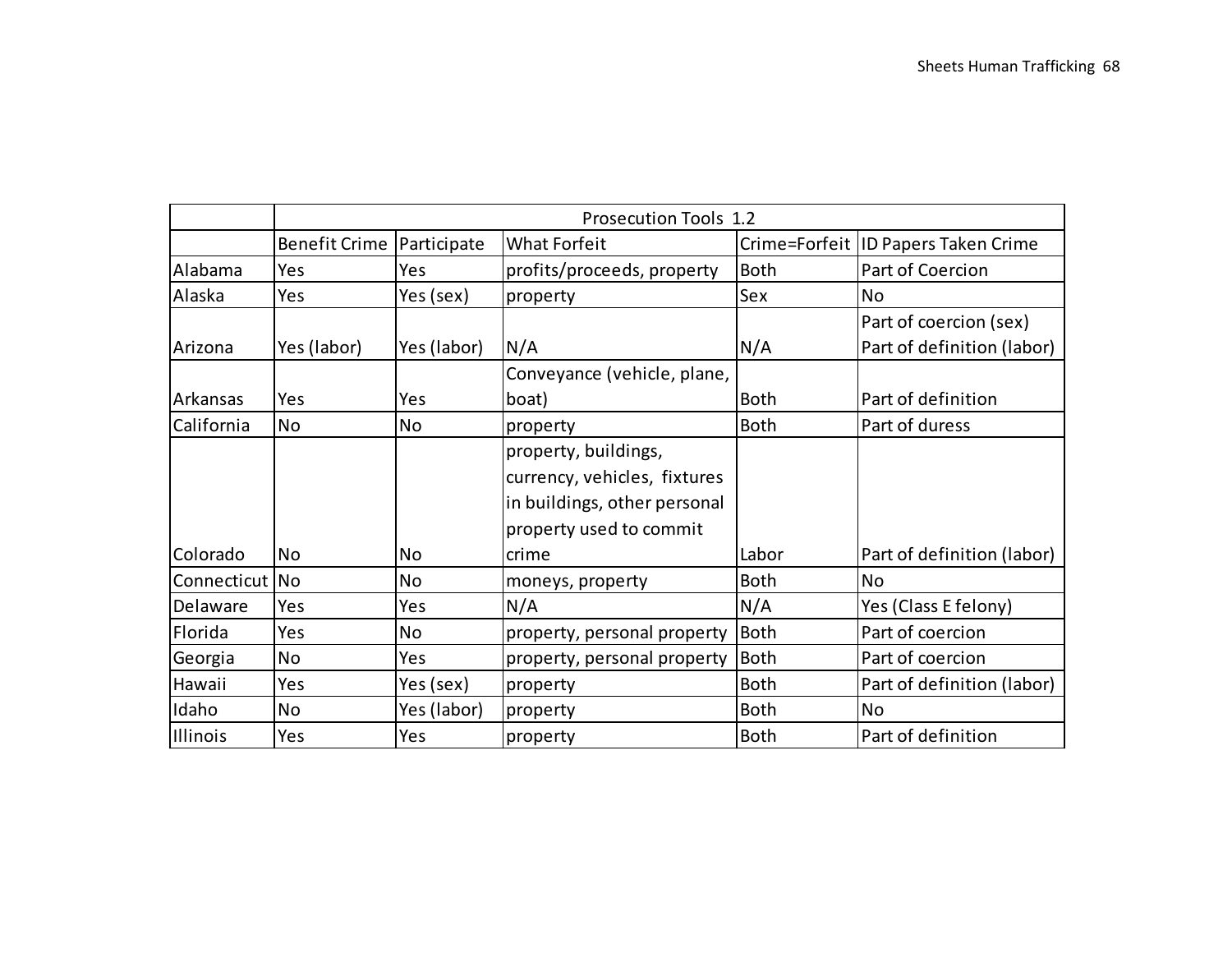|                     | Prosecution Tools 2.1               |     |                                        |  |
|---------------------|-------------------------------------|-----|----------------------------------------|--|
|                     | <b>Aggravating Circumstances</b>    |     | Asset Forfeiture   Forfeiture Goes To  |  |
| Indiana             | None                                | Yes | N/A                                    |  |
| lowa                | Minor                               | Yes | N/A                                    |  |
|                     | Minor (especially under 14),        |     |                                        |  |
|                     | Involves kidnapping or death, For   |     |                                        |  |
|                     | the purpose of sexual               |     |                                        |  |
|                     | gratification of the defendant or   |     |                                        |  |
| Kansas              | another                             | Yes | N/A                                    |  |
|                     |                                     |     | 1.50% human trafficking vcitims fund   |  |
|                     | Involves serious physical injury,   |     | 2.42.5% law enforcement that seized    |  |
|                     | Minor, Engaging in organized        |     | 3.7.5% attorney general office that    |  |
| Kentucky            | crime                               | Yes | run forfeiture proceedings             |  |
|                     |                                     |     | 1. costs of sale (any remaining: 1.60% |  |
|                     | Minor, Minor + Sex + Previous Sex   |     | agencies that seize 2. 20% prosecuting |  |
| Louisiana           | Offense                             | Yes | agency 3. 20% prosecuting court fund)  |  |
| Maine               | Minor (Under 8, labor)              | Yes | N/A                                    |  |
| Maryland            | Minor                               | Yes | N/A                                    |  |
|                     |                                     |     | Victims of Human Trafficking Trust     |  |
| Massachusetts Minor |                                     | Yes | Fund                                   |  |
| Michigan            | Involves death                      | Yes | N/A                                    |  |
|                     | Minor; Sex=Prior human              |     |                                        |  |
|                     | trafficking-related offense, Bodily |     | 1. expense of seizure 2. 40% arresting |  |
|                     | harm to victim, More than 180       |     | agency, 20% forfeiture prosecuting     |  |
| Minnesota           | days, More than one victim          | Yes | office, 40% victim services            |  |
| Mississippi         | Minor                               | Yes | N/A                                    |  |
|                     | Sex + Force/Abduction/ Coercion,    |     |                                        |  |
| Missouri            | Minor                               | Yes | N/A                                    |  |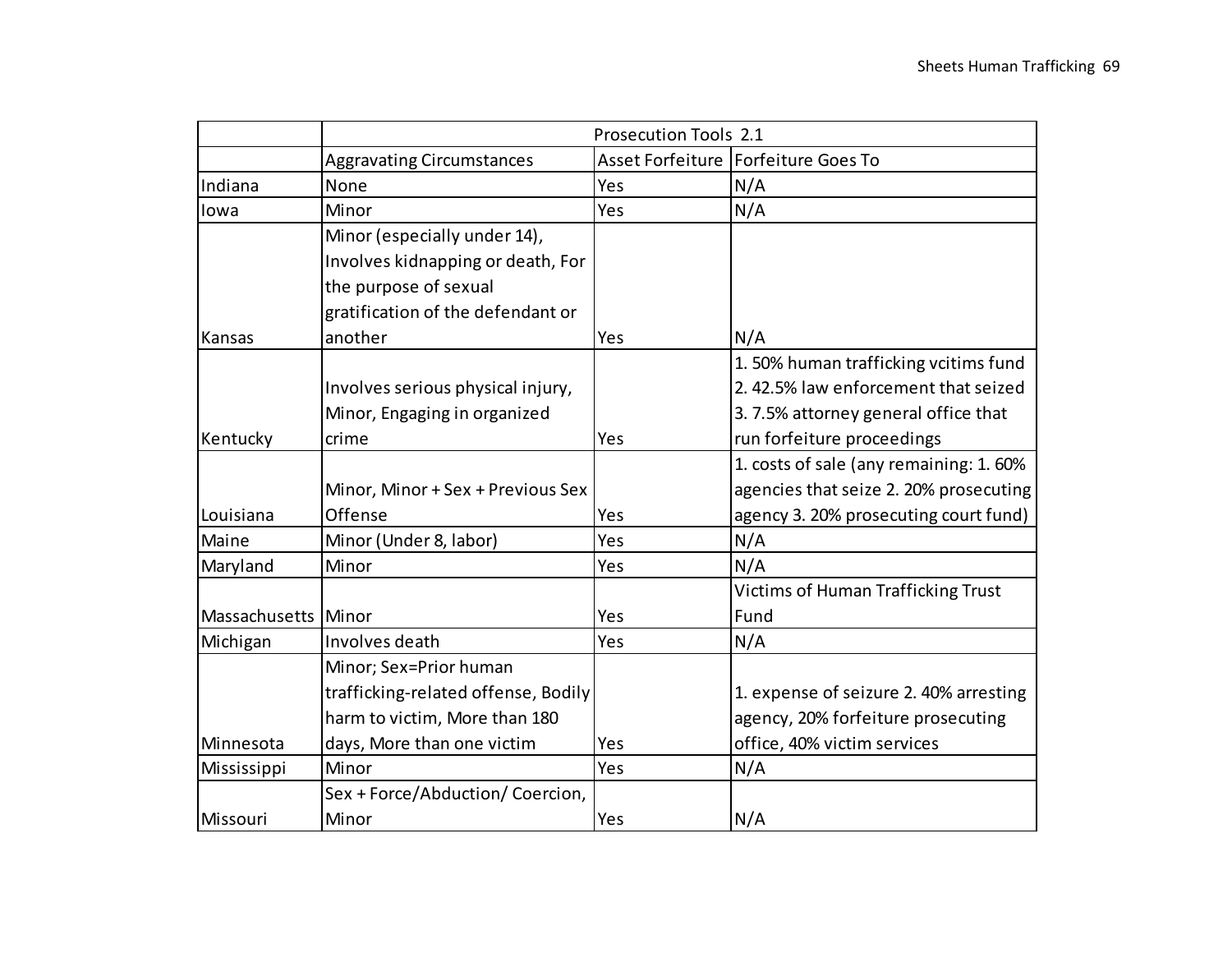|                          | Prosecution Tools 2.2 |             |                                                                                                                                                                       |                            |                                       |
|--------------------------|-----------------------|-------------|-----------------------------------------------------------------------------------------------------------------------------------------------------------------------|----------------------------|---------------------------------------|
|                          | <b>Benefit Crime</b>  | Participate | <b>What Forfeit</b>                                                                                                                                                   |                            | Crime=Forfeit   ID Papers Taken Crime |
| Indiana                  | No                    | Yes         | property, personal property                                                                                                                                           | <b>Both</b>                | <b>No</b>                             |
|                          |                       |             | property, proceeds,                                                                                                                                                   |                            |                                       |
| lowa                     | Yes                   | Yes         | personal property                                                                                                                                                     | <b>Both</b>                | Yes (Class D felony)                  |
| Kansas                   | Yes                   | Yes         | N/A                                                                                                                                                                   | <b>Both</b>                | Part of definition                    |
| Kentucky                 | Yes                   | Yes         | property                                                                                                                                                              | <b>Both</b>                | <b>No</b>                             |
| Louisiana                | Yes                   | Yes         | personal property-<br>electronic communication<br>devices, computers and<br>accompanying equipment,<br>vehicles, cameras (still and<br>video)                         | <b>Both</b>                | Part of fraud, force, or<br>coercion  |
|                          |                       |             | money instruments,                                                                                                                                                    |                            |                                       |
| Maine                    | <b>No</b>             | <b>No</b>   | property, personal property                                                                                                                                           | <b>Sex</b>                 | Part of compelling (sex)              |
| Maryland                 | Yes (sex)             | Yes (sex)   | vehicle, money, property                                                                                                                                              | Sex                        | Part of definition (sex)              |
|                          |                       |             | conveyance (vehicle, plane,<br>boat), property, negotiable                                                                                                            |                            |                                       |
| Massachusetts Yes        |                       | Yes         | instruments, securities                                                                                                                                               | <b>Both</b>                | <b>No</b>                             |
| Michigan                 | Yes                   | Yes         | personal property, property                                                                                                                                           | <b>Both</b>                | Yes                                   |
| Minnesota<br>Mississippi | Yes<br>Yes            | Yes<br>Yes  | property<br>conveyance (vehicle, plane,<br>boat), property, money,<br>weapons, negotiable<br>instruments/securities,<br>computers,<br>telecomunnications<br>equipment | <b>Both</b><br><b>Both</b> | Part of definition (labor)<br>Yes     |
|                          |                       |             | all property (cash/                                                                                                                                                   |                            |                                       |
| Missouri                 | No                    | Yes         | negotiable instruments)                                                                                                                                               | <b>Both</b>                | No                                    |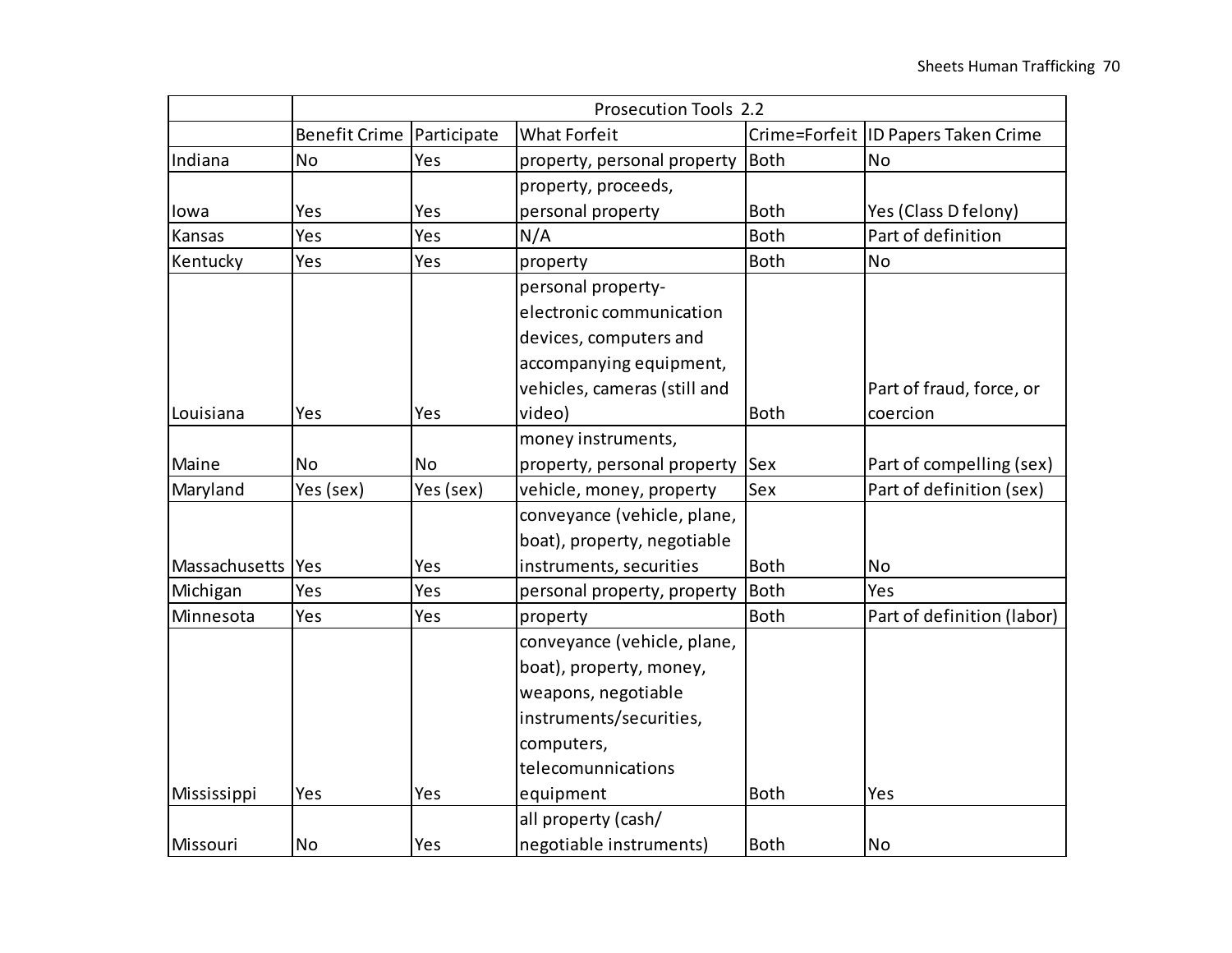|                             | <b>Prosecution Tools 3.1</b>     |           |                                       |  |
|-----------------------------|----------------------------------|-----------|---------------------------------------|--|
|                             | <b>Aggravating Circumstances</b> |           | Asset Forfeiture   Forfeiture Goes To |  |
|                             | Kidnapping, Rape, Murder, Minor  |           |                                       |  |
| Montana                     | (sex)                            | <b>No</b> | N/A                                   |  |
|                             | Minor (under 15,sex),            |           |                                       |  |
| Nebraska                    | Minor+threat/force (sex)         | <b>No</b> | N/A                                   |  |
|                             | Minor (sex), Serious Bodily Harm |           |                                       |  |
| Nevada                      | (labor)                          | Yes       | N/A                                   |  |
|                             |                                  |           | 1. court/care costs 2. outstanding    |  |
|                             |                                  |           | debts on items 3. restitution or      |  |
|                             |                                  |           | compensation to vctim 4. victim's     |  |
| New Hampshire   Minor (sex) |                                  | Yes       | assistance fund                       |  |
| New Jersey                  | <b>None</b>                      | Yes       | N/A                                   |  |
| <b>New Mexico</b>           | Minor (under 16 & 13)            | <b>No</b> | N/A                                   |  |
| <b>New York</b>             | Enterprise corruption (labor)    | <b>No</b> | N/A                                   |  |
| North Carolina              | Minor                            | Yes       | N/A                                   |  |
| North Dakota                | Minor                            | <b>No</b> | N/A                                   |  |
| Ohio                        | None                             | Yes       | victims of human trafficking fund     |  |
| Oklahoma                    | Minor                            | Yes       | N/A                                   |  |
| Oregon                      | None                             | Yes       | N/A                                   |  |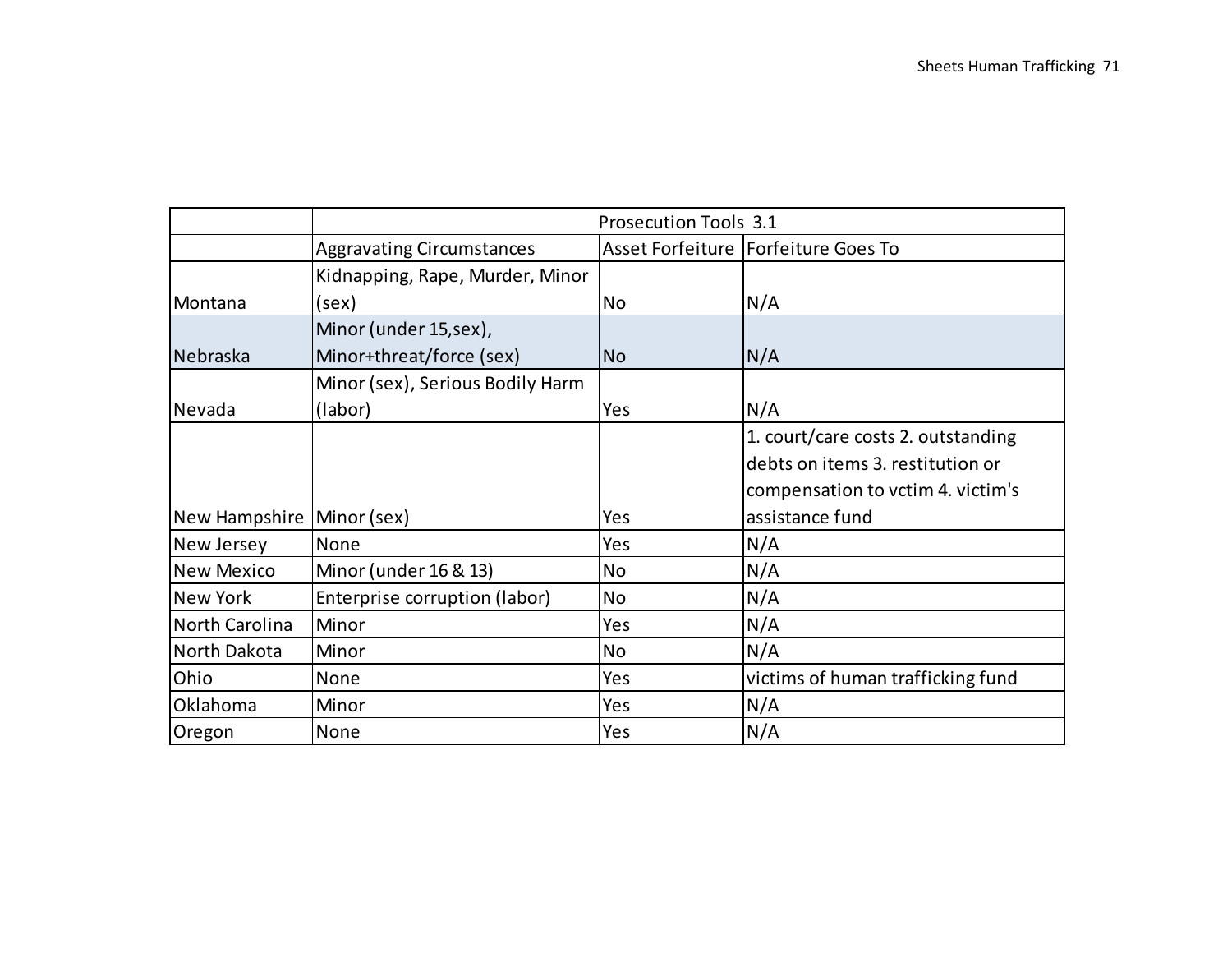|                   |                      |             | Prosecution Tools 3.2        |             |                                       |
|-------------------|----------------------|-------------|------------------------------|-------------|---------------------------------------|
|                   | <b>Benefit Crime</b> | Participate | <b>What Forfeit</b>          |             | Crime=Forfeit   ID Papers Taken Crime |
| Montana           | Yes                  | Yes         | N/A                          | N/A         | Part of definition                    |
| Nebraska          | Yes                  | Yes         | N/A                          | N/A         | Yes (Class IV felony)                 |
|                   |                      |             | Personal property (tool,     |             |                                       |
|                   |                      |             | substance, weapon,           |             |                                       |
|                   |                      |             | machine, computer, money     |             |                                       |
| Nevada            | Yes                  | Yes         | or security)                 | <b>Both</b> | Part of definition (labor)            |
|                   |                      |             | property, money, securities, |             |                                       |
|                   |                      |             | negotiable instruments,      |             |                                       |
|                   |                      |             | conveyance,                  |             |                                       |
|                   |                      |             | material/products/           |             |                                       |
|                   |                      |             | equipment, investments,      |             |                                       |
| New Hampshire No  |                      | Yes         | foreign assets               | <b>Both</b> | Part of definition                    |
|                   |                      |             | property, conveyances,       |             |                                       |
| New Jersey        | Yes                  | Yes         | buildings, money, proceeds   | <b>Both</b> | Part of definition                    |
| <b>New Mexico</b> | Yes                  | Yes         | N/A                          | N/A         | Part of coercion                      |
| New York          | Yes (sex)            | Yes (labor) | N/A                          | N/A         | Part of definition                    |
|                   |                      |             | money, property, interest in |             |                                       |
| North Carolina    | No                   | Yes         | property                     | <b>Both</b> | Part of coercion                      |
| North Dakota      | Yes                  | Yes         | N/A                          | N/A         | Part of definition (labor)            |
|                   |                      |             | money (go to fund),          |             |                                       |
|                   |                      |             | instrumentality that is used |             |                                       |
|                   |                      |             | or intended to be used in    |             |                                       |
| Ohio              | No                   | Yes         | commission or facilitation   | <b>Both</b> | No                                    |
|                   |                      |             | property, conveyance         |             |                                       |
|                   |                      |             | (vehicle, plane, boat),      |             |                                       |
| Oklahoma          | Yes                  | Yes         | equipment, money             | <b>Both</b> | Part of coercion                      |
|                   |                      |             | conveyances (vehicle,        |             |                                       |
|                   |                      |             | plane, boat), money,         |             |                                       |
|                   |                      |             | securities, negotiable       |             |                                       |
|                   |                      |             | instruments, property,       |             |                                       |
| Oregon            | Yes (labor)          | Yes (labor) | weapons                      | Labor       | Part of definition (labor)            |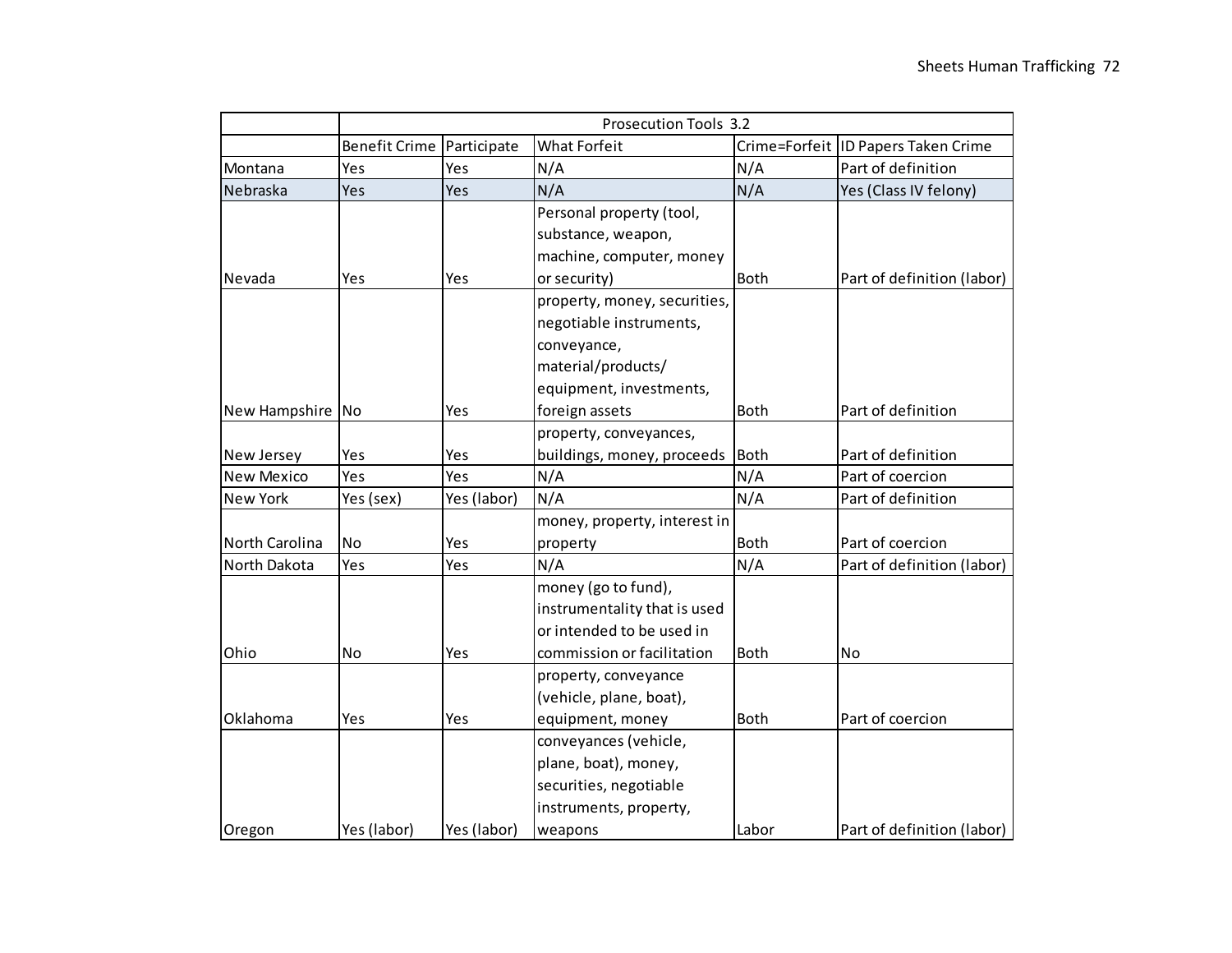|                |                                        | Prosecution Tools 4.1 |                                       |  |  |
|----------------|----------------------------------------|-----------------------|---------------------------------------|--|--|
|                | <b>Aggravating Circumstances</b>       |                       | Asset Forfeiture   Forfeiture Goes To |  |  |
|                |                                        |                       | 1. pay expenses of forfeiture         |  |  |
|                | Minor (labor), Bodily injury           |                       | sale/care 2. rest go to criminal law  |  |  |
| Pennsylvania   | (labor)                                | Yes                   | enforcement                           |  |  |
| Rhode Island   | Minor (sex)                            | Yes                   | general fund                          |  |  |
| South Carolina | Minor                                  | Yes                   | N/A                                   |  |  |
|                | Kidnapping, Minor (under 16),          |                       |                                       |  |  |
| South Dakota   | Prostitution, Results in death         | <b>No</b>             | N/A                                   |  |  |
|                | Sex (under 15, On/Within 1000 ft       |                       | 1. pay expenses of forfeiture 2. 20%  |  |  |
|                | of a school, library, rec center,      |                       | investigating law enforcement         |  |  |
|                | public park, or child care agency)     |                       | agency, 20% districit attorney's      |  |  |
|                | Labor (Death, serious bodily           |                       | general conference, 5% court          |  |  |
|                | injury, held more than 1 yr, more      |                       | forfeiture took place, 55% anti-human |  |  |
| Tennessee      | than 10 victims)                       | Yes                   | trafficking fund                      |  |  |
| <b>Texas</b>   | Minor, Results in death                | Yes                   | N/A                                   |  |  |
|                | Minor, Result in death or serious      |                       |                                       |  |  |
|                | bodily injury, Rape (include           |                       |                                       |  |  |
|                | object, adult &child)/Sodomy/          |                       |                                       |  |  |
|                | <b>Aggravated Sexual Assault, More</b> |                       |                                       |  |  |
|                | than 10 victims, More than 180         |                       |                                       |  |  |
| Utah           | consecutive days                       | <b>No</b>             | N/A                                   |  |  |
|                | Minor; Previous offense; Suffers       |                       |                                       |  |  |
|                | bodily injury or death; Involve        |                       |                                       |  |  |
|                | sexual assault, aggravated sexual      |                       |                                       |  |  |
|                | assault, aggravated sexual assault     |                       |                                       |  |  |
| Vermont        | of a child                             | <b>No</b>             | N/A                                   |  |  |
| Virginia       | None                                   | <b>No</b>             | N/A                                   |  |  |
| Washington     | None                                   | Yes                   | 1. restitution 2. state general fund  |  |  |
| West Virginia  | None                                   | No                    | N/A                                   |  |  |
| Wisconsin      | Minor                                  | No                    | N/A                                   |  |  |
| Wyoming        | None                                   | No                    | N/A                                   |  |  |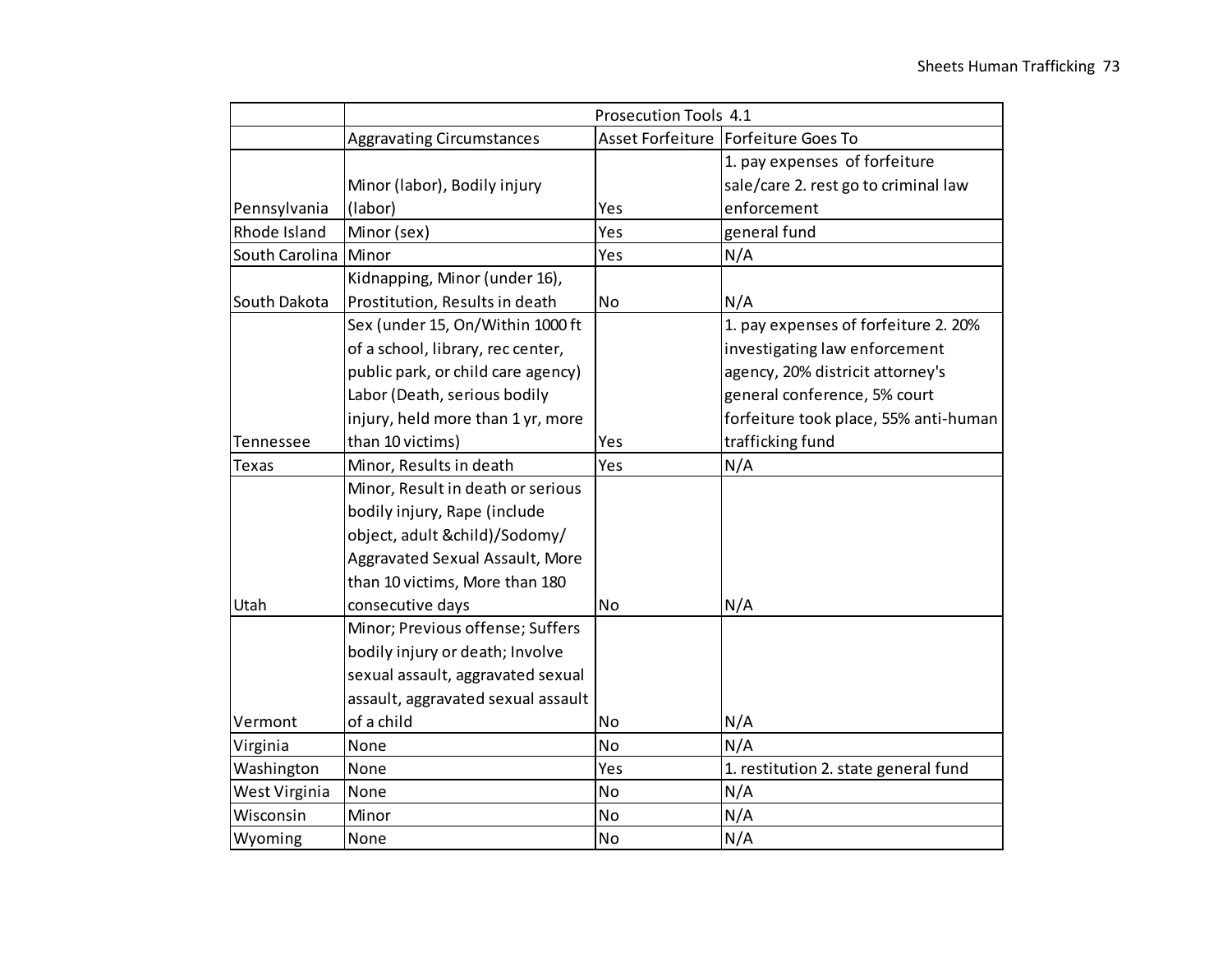|                     |                             |           | <b>Prosecution Tools 4.2</b> |             |                                       |
|---------------------|-----------------------------|-----------|------------------------------|-------------|---------------------------------------|
|                     | Benefit Crime   Participate |           | <b>What Forfeit</b>          |             | Crime=Forfeit   ID Papers Taken Crime |
|                     |                             |           | assets (foreign and          |             |                                       |
| Pennsylvania        | No                          | <b>No</b> | domestic)                    | Labor       | Part of definition (labor)            |
|                     |                             |           | profits/proceeds, interest,  |             |                                       |
| <b>Rhode Island</b> | Yes                         | Yes       | property                     | <b>Both</b> | Part of definition                    |
|                     |                             |           | money, property,             |             |                                       |
|                     |                             |           | conveyances (vehicle,        |             |                                       |
|                     |                             |           | plane, boat), negotiable     |             |                                       |
|                     |                             |           | instruments/securities,      |             |                                       |
| South Carolina      | Yes                         | Yes       | overseas assets              | <b>Both</b> | Part of definition                    |
| South Dakota        | Yes                         | Yes       | N/A                          | N/A         | No                                    |
|                     |                             |           | property, conveyance         |             |                                       |
|                     |                             |           | (vehicle, plane, boat),      |             |                                       |
|                     |                             |           | money, weapons,              |             |                                       |
|                     |                             |           | furnishings, proceeds,       |             |                                       |
| Tennessee           | Yes                         | Yes       | personal property            | <b>Both</b> | Part of definition                    |
|                     |                             |           | property, personal property, |             |                                       |
|                     |                             |           | proceeds gained, acquired    |             |                                       |
| <b>Texas</b>        | Yes                         | No        | with proceeds                | <b>Both</b> | Part of definition                    |
| Utah                | Yes                         | Yes       | N/A                          | N/A         | Part of definition                    |
| Vermont             | Yes                         | Yes       | N/A                          | N/A         | Part of coercion                      |
| Virginia            | Yes                         | Yes       | N/A                          | N/A         | Part of intimidation                  |
|                     |                             |           | proceeds, moneys,            |             |                                       |
|                     |                             |           | negotiable instruments,      |             |                                       |
| Washington          | Yes                         | Yes       | securities                   | <b>Both</b> | N٥                                    |
| West Virginia       | <b>No</b>                   | Yes       | N/A                          | N/A         | Part of definition                    |
| Wisconsin           | Yes                         | Yes       | N/A                          | N/A         | Part of definition                    |
| Wyoming             | <b>No</b>                   | Yes       | N/A                          | N/A         | Part of definition                    |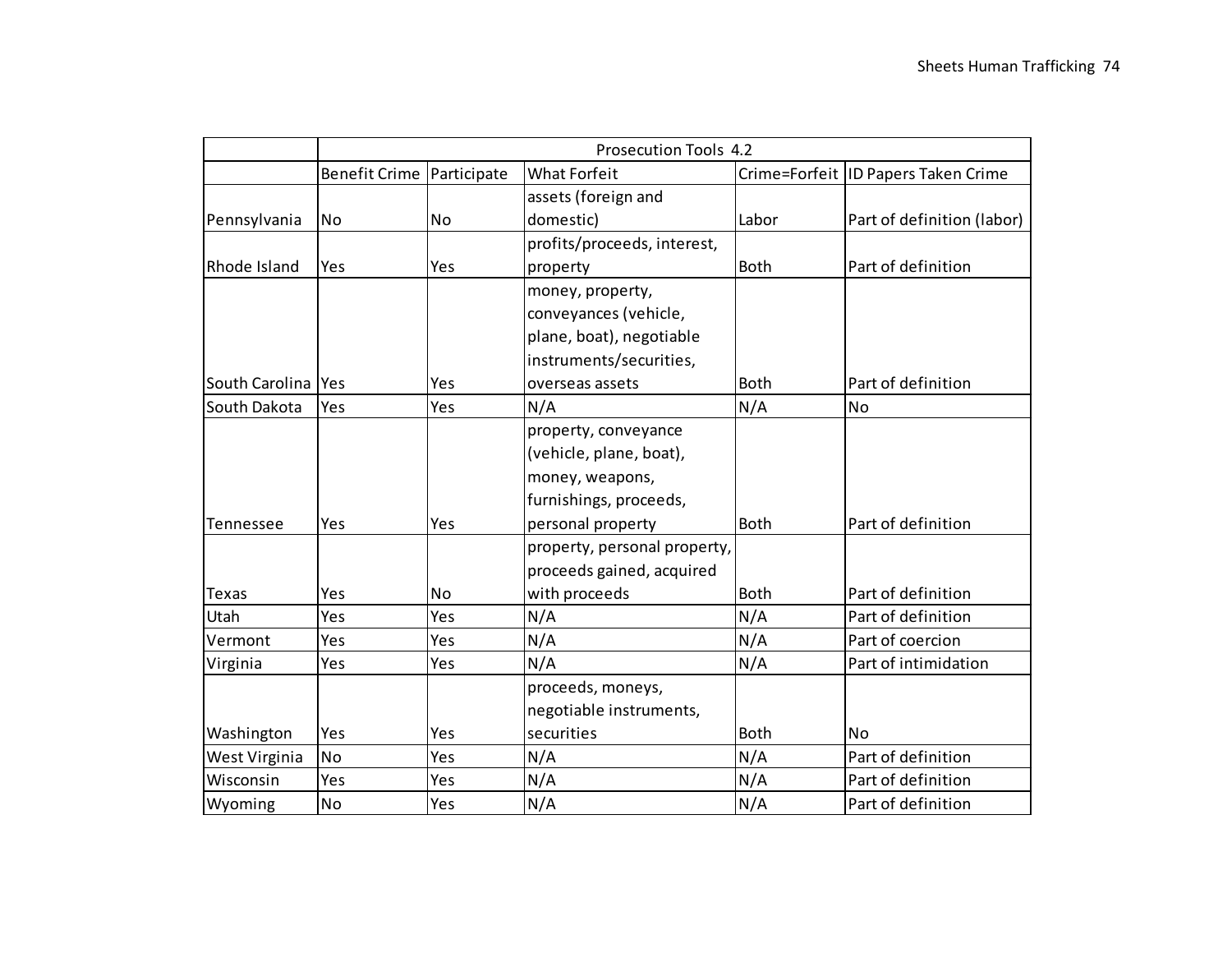|             |                                                                           |                                              | Law Enforcement Tools 1 |     |                                                                             |
|-------------|---------------------------------------------------------------------------|----------------------------------------------|-------------------------|-----|-----------------------------------------------------------------------------|
|             | <b>Investigative Tools</b>                                                | <b>Mandatory Training</b>                    |                         |     | Task Force Established Task Force Multiagency Human Trafficking Coordinator |
| Alabama     | <b>No</b>                                                                 | <b>No</b>                                    | No                      | N/A | No                                                                          |
| Alaska      | Yes - interception of private<br>communication                            | No (funds to train state law<br>enforcement) | No (Used to be)         | N/A | <b>No</b>                                                                   |
| Arizona     | Yes - interception of wire, electronic or<br>oral communications          | No                                           | <b>No</b>               | N/A | <b>No</b>                                                                   |
| Arkansas    | No                                                                        | Yes                                          | Yes                     | Yes | <b>No</b>                                                                   |
| California  | <b>No</b>                                                                 | No (voluntary)                               | <b>No</b>               | N/A | <b>No</b>                                                                   |
| Colorado    | <b>No</b>                                                                 | No                                           | No (Used to be)         | N/A | N <sub>o</sub>                                                              |
| Connecticut | Yes-interception of any wire<br>communication                             | No (request)                                 | Yes                     | Yes | <b>No</b>                                                                   |
| Delaware    | <b>No</b>                                                                 | N <sub>o</sub>                               | <b>No</b>               | N/A | <b>No</b>                                                                   |
| Florida     | Yes-interception of wire, oral, or<br>electronic communications           | Yes                                          | lNo                     | N/A | <b>No</b>                                                                   |
| Georgia     | <b>No</b>                                                                 | Yes                                          | No (Used to be)         | N/A | No                                                                          |
| Hawaii      | Yes - interception of wire, oral, or<br>electronic communications (labor) | No.                                          | <b>No</b>               | N/A | <b>No</b>                                                                   |
| Idaho       | <b>No</b>                                                                 | No (appropriate to receive)                  | <b>No</b>               | N/A | <b>No</b>                                                                   |
| Illinois    | Yes-interception of a private<br>communcation                             | No                                           | <b>No</b>               | N/A | <b>No</b>                                                                   |
| Indiana     | Yes - interception of telephonic or<br>telegraphic communications         | Yes                                          | <b>No</b>               | N/A | N <sub>o</sub>                                                              |
| lowa        | <b>No</b>                                                                 | Yes                                          | No                      | N/A | <b>No</b>                                                                   |
| Kansas      | Yes - interception of a wire, oral or<br>leIectronic communication        | No (attorney general may<br>train)           | Yes                     | Yes | <b>No</b>                                                                   |
| Kentucky    | No                                                                        | No                                           | No                      | N/A | No                                                                          |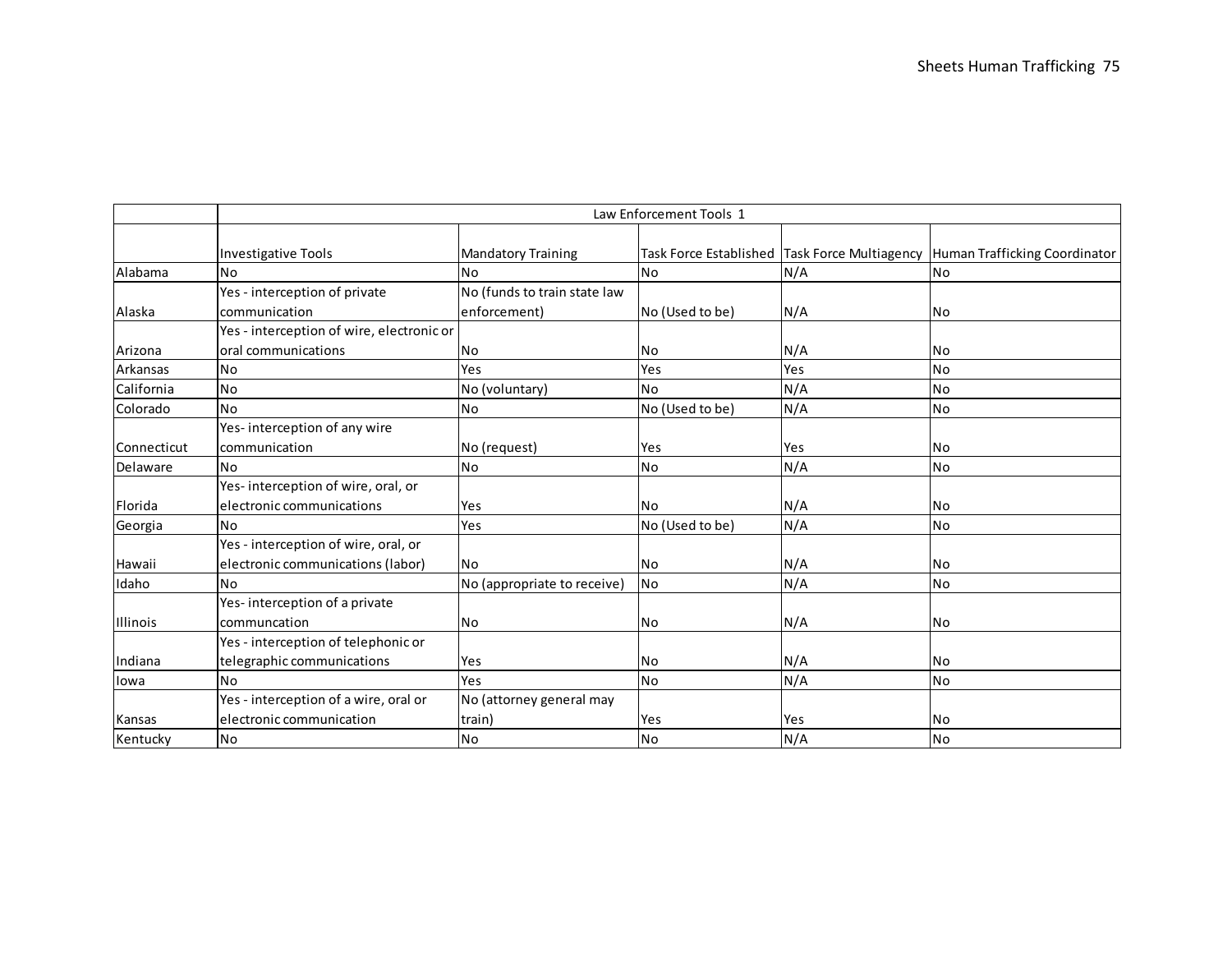|                  |                                      |                                  | Law Enforcement Tools 2 |     |                                                                             |
|------------------|--------------------------------------|----------------------------------|-------------------------|-----|-----------------------------------------------------------------------------|
|                  | Investigative Tools                  | <b>Mandatory Training</b>        |                         |     | Task Force Established Task Force Multiagency Human Trafficking Coordinator |
|                  | Yes - interception of wire or oral   |                                  |                         |     |                                                                             |
| Louisiana        | communications                       | No                               | No (Used to be)         | N/A | No.                                                                         |
| Maine            | <b>No</b>                            | <b>No</b>                        | No                      | N/A | <b>No</b>                                                                   |
|                  | Yes - interception of wire, oral, or |                                  |                         |     |                                                                             |
| Maryland         | le lectronic communications          | No                               | N <sub>o</sub>          | N/A | lNo.                                                                        |
| Massachusetts    | <b>No</b>                            | <b>No</b>                        | Yes                     | Yes | <b>No</b>                                                                   |
| Michigan         | <b>No</b>                            | <b>No</b>                        | No                      | N/A | <b>No</b>                                                                   |
| Minnesota        | <b>No</b>                            | No (use data to implement)       | <b>No</b>               | N/A | <b>No</b>                                                                   |
|                  |                                      | No (funds to conduct             |                         |     |                                                                             |
| Mississippi      | <b>No</b>                            | training)                        | No                      | N/A | Yes                                                                         |
| Missouri         | <b>No</b>                            | No (may establish)               | <b>No</b>               | N/A | <b>No</b>                                                                   |
| Montana          | <b>No</b>                            | <b>No</b>                        | No                      | N/A | <b>No</b>                                                                   |
| Nebraska         | <b>No</b>                            | Yes                              | Yes                     | Yes | No (proposed)                                                               |
| Nevada           | <b>No</b>                            | Yes                              | No                      | N/A | <b>No</b>                                                                   |
| New Hampshire No |                                      | <b>No</b>                        | No                      | N/A | N <sub>o</sub>                                                              |
|                  |                                      |                                  |                         |     |                                                                             |
| New Jersey       | <b>No</b>                            | Yes (coming up with courses) Yes |                         | Yes | lNo.                                                                        |
|                  |                                      | No (task force develop and       |                         |     |                                                                             |
| New Mexico       | <b>No</b>                            | train)                           | Yes (expire 7/1/16)     | Yes | <b>No</b>                                                                   |
| <b>New York</b>  | Yes - eavesdropping (labor)          | <b>No</b>                        | Yes                     | Yes | <b>No</b>                                                                   |
| North Carolina   | <b>No</b>                            | No (up to task force)            | Yes (expire 12/31/14)   | Yes | N <sub>o</sub>                                                              |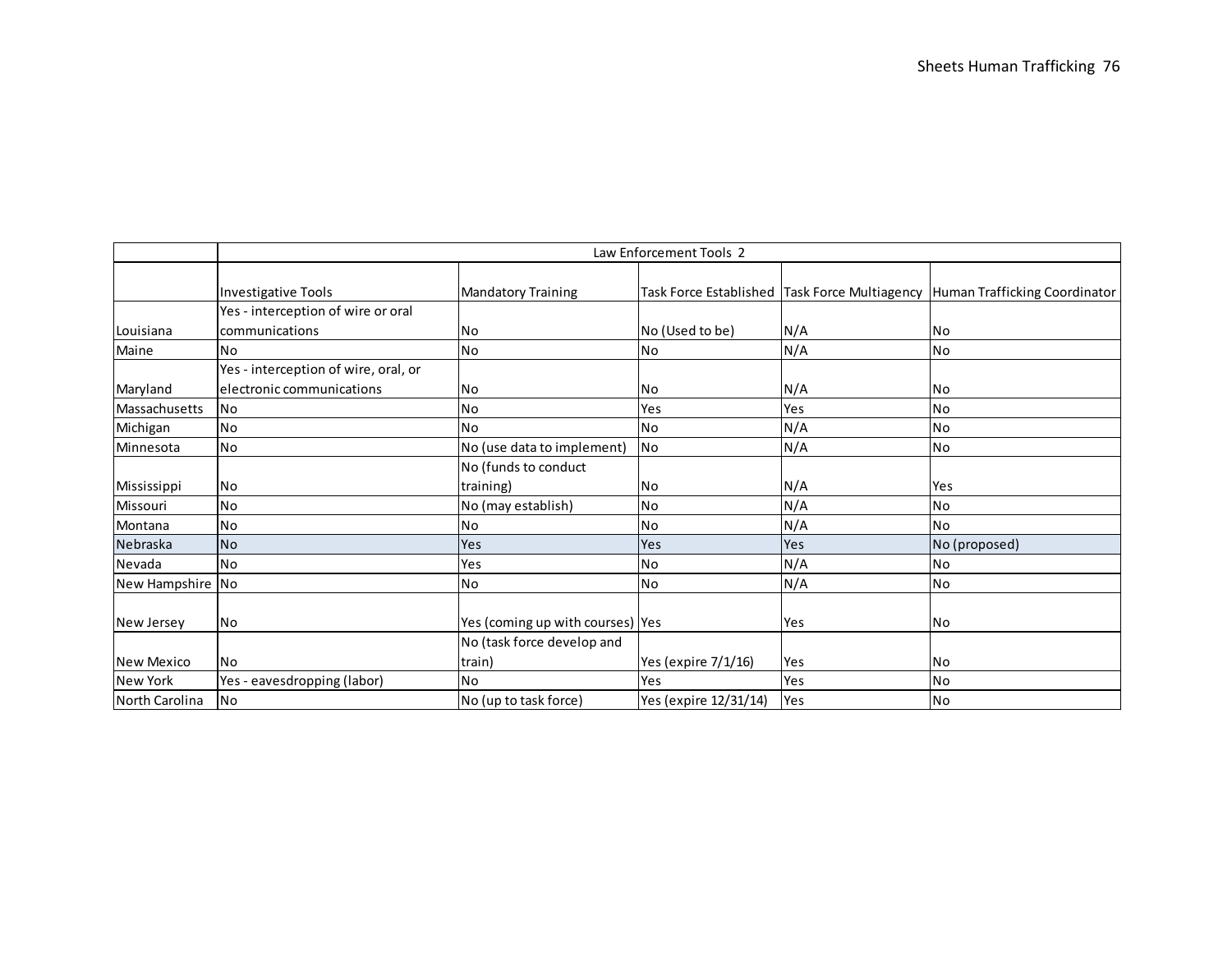|                |                                                                    | Law Enforcement Tools 3                                                |                               |     |                                                                                 |  |  |  |  |
|----------------|--------------------------------------------------------------------|------------------------------------------------------------------------|-------------------------------|-----|---------------------------------------------------------------------------------|--|--|--|--|
|                | Investigative Tools                                                | <b>Mandatory Training</b>                                              |                               |     | Task Force Established   Task Force Multiagency   Human Trafficking Coordinator |  |  |  |  |
| North Dakota   | <b>No</b>                                                          | N <sub>o</sub>                                                         | No                            | N/A | N <sub>o</sub>                                                                  |  |  |  |  |
| Ohio           | <b>No</b>                                                          | Yes                                                                    | <b>No</b>                     | N/A | <b>No</b>                                                                       |  |  |  |  |
| Oklahoma       | No                                                                 | No                                                                     | No                            | N/A | N <sub>o</sub>                                                                  |  |  |  |  |
| Oregon         | Yes - interception of wire, electronic,<br>lor oral communications | No (leave up to Public Safety<br><b>Standard &amp; Training Board)</b> | No                            | N/A | <b>No</b>                                                                       |  |  |  |  |
| Pennsylvania   | <b>No</b>                                                          | No                                                                     | Yes                           | Yes | N <sub>o</sub>                                                                  |  |  |  |  |
| Rhode Island   | <b>No</b>                                                          | No                                                                     | Yes                           | Yes | <b>No</b>                                                                       |  |  |  |  |
| South Carolina | <b>No</b>                                                          | Yes                                                                    | Yes                           | Yes | <b>No</b>                                                                       |  |  |  |  |
| South Dakota   | No                                                                 | No                                                                     | No                            | N/A | No                                                                              |  |  |  |  |
| Tennessee      | <b>No</b>                                                          | N <sub>o</sub>                                                         | Yes                           | Yes | No                                                                              |  |  |  |  |
| Texas          | Yes - interception of wire, oral, or<br>electronic communications  | No (task force develop and<br>train)                                   | Yes (expire 9/1/15)           | Yes | N <sub>o</sub>                                                                  |  |  |  |  |
| Utah           | Yes - interception of wire, electronic,<br>or oral communications  | No                                                                     | Yes                           | Yes | No                                                                              |  |  |  |  |
| Vermont        | <b>No</b>                                                          | N <sub>o</sub>                                                         | No (may convene)              | N/A | <b>No</b>                                                                       |  |  |  |  |
| Virginia       | <b>No</b>                                                          | N <sub>o</sub>                                                         | <b>No</b>                     | N/A | N <sub>o</sub>                                                                  |  |  |  |  |
| Washington     | <b>No</b>                                                          | No.                                                                    | Yes (expire 6/30/15),<br>Isex | Yes | <b>No</b>                                                                       |  |  |  |  |
| West Virginia  | <b>No</b>                                                          | Yes                                                                    | <b>No</b>                     | N/A | N <sub>0</sub>                                                                  |  |  |  |  |
| Wisconsin      | <b>No</b>                                                          | <b>No</b>                                                              | <b>No</b>                     | N/A | N <sub>o</sub>                                                                  |  |  |  |  |
| Wyoming        | No                                                                 | Yes                                                                    | <b>No</b>                     | N/A | No                                                                              |  |  |  |  |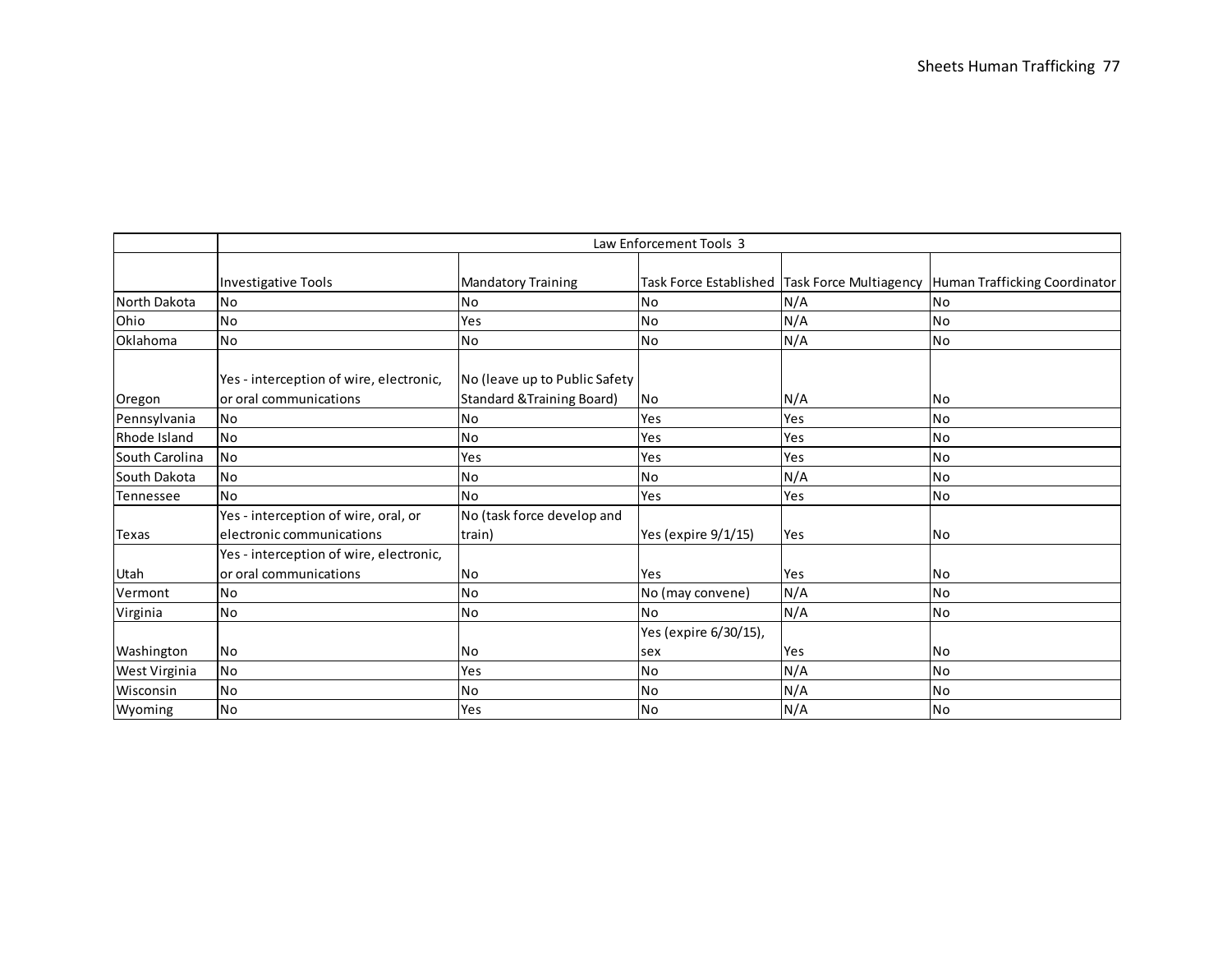|             |          |                                         | Juvenile Provisions 1          |                                     |
|-------------|----------|-----------------------------------------|--------------------------------|-------------------------------------|
|             |          |                                         |                                | No Requirement of Force, Fraud, or  |
|             |          | Definition Safe Harbor                  | <b>Aggravating Cirumstance</b> | <b>Coercion for Sex Trafficking</b> |
| Alabama     | under 18 | <b>No</b>                               | <b>No</b>                      | Yes                                 |
| Alaska      | under 20 | <b>No</b>                               | No                             | Yes                                 |
| Arizona     | under 18 | <b>No</b>                               | Yes (under 15, sex)            | Yes                                 |
| Arkansas    | under 18 | Yes (under 18)                          | Yes                            | Yes                                 |
| California  | under 18 | No* (2 counties: Los Angeles & Alameda) | Sort of (minor+force, sex)     | Yes                                 |
| Colorado    | N/A      | No                                      | No                             | N/A                                 |
|             |          | Yes (under 16, 16 and 17 presumption of |                                |                                     |
| Connecticut | N/A      | coercion)                               | <b>No</b>                      | No                                  |
| Delaware    | under 18 | <b>No</b>                               | Sort of (minor+force, sex)     | Yes                                 |
| Florida     | under 18 | Yes                                     | Yes (under 15, sex)            | Yes                                 |
| Georgia     | under 18 | No                                      | Yes                            | Yes                                 |
| Hawaii      | under 18 | <b>No</b>                               | <b>No</b>                      | Yes                                 |
| Idaho       | under 18 | <b>No</b>                               | <b>No</b>                      | Yes                                 |
| Illinois    | under 18 | Yes                                     | No                             | Yes                                 |
| Indiana     | under 18 | <b>No</b>                               | <b>No</b>                      | Yes                                 |
| lowa        | under 18 | <b>No</b>                               | Yes                            | Yes                                 |
| Kansas      | under 18 | Yes                                     | Yes (under 14)                 | Yes                                 |
| Kentucky    | under 18 | Yes                                     | Yes                            | Yes                                 |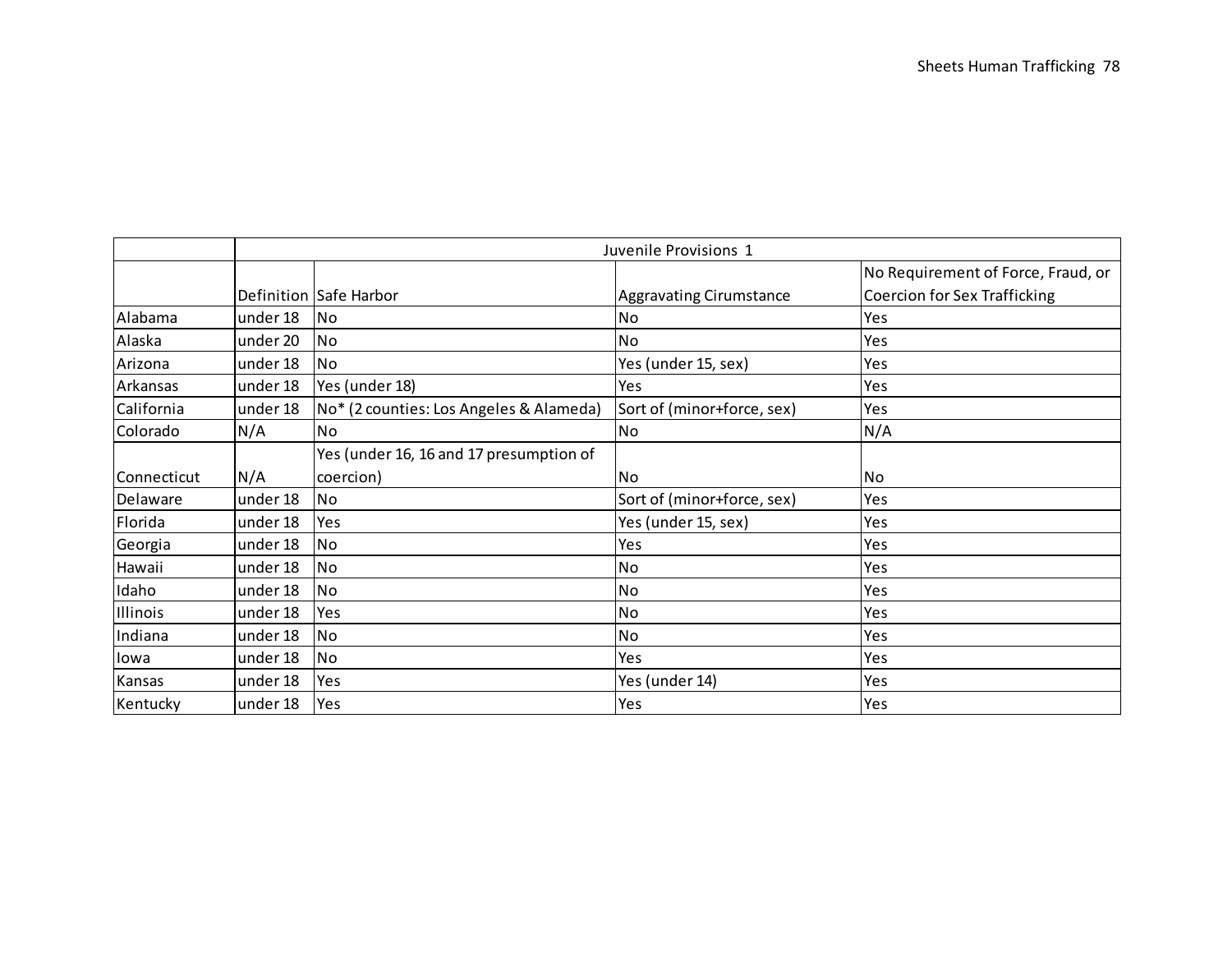|                        |          |                                     | Juvenile Provisions 2              |                                     |
|------------------------|----------|-------------------------------------|------------------------------------|-------------------------------------|
|                        |          |                                     |                                    | No Requirement of Force, Fraud, or  |
|                        |          | Definition Safe Harbor              | <b>Aggravating Cirumstance</b>     | <b>Coercion for Sex Trafficking</b> |
| Louisiana              | under 18 | <b>Yes</b>                          | Yes                                | Yes                                 |
| Maine                  | under 18 | No                                  | Yes (under 8, labor)               | Yes                                 |
| Maryland               | under 18 | lNo.                                | Yes (sex)                          | Yes                                 |
| Massachusetts          | under 18 | Yes                                 | Yes                                | Yes                                 |
| Michigan               | under 18 | Yes (under 16)                      | Yes (sex)                          | Yes                                 |
|                        |          | Yes (under 16, 16 and 17 go through |                                    |                                     |
| Minnesota              | under 18 | program)                            | Yes                                | Yes                                 |
| Mississippi            | under 18 | No.                                 | Yes                                | Yes                                 |
| Missouri               | under 18 | No.                                 | Yes (especially under 12)          | Yes                                 |
| Montana                | under 18 | lNo.                                | Yes (sex)                          | Yes                                 |
|                        |          |                                     | Yes (under 15 & sex, +threat/force |                                     |
| Nebraska               | under 18 | <b>Yes</b>                          | $8$ sex)                           | Yes                                 |
| Nevada                 | under 18 | No.                                 | Yes (sex)                          | Yes                                 |
| New Hampshire under 18 |          | No                                  | Yes (sex)                          | No                                  |
| New Jersey             | under 18 | Yes                                 | No                                 | Yes                                 |
| New Mexico             | under 18 | No.                                 | Yes (under 16 & 13)                | Yes                                 |
| New York               | under 18 | Yes                                 | <b>No</b>                          | No                                  |
| North Carolina         | under 18 | Yes                                 | Yes                                | Yes                                 |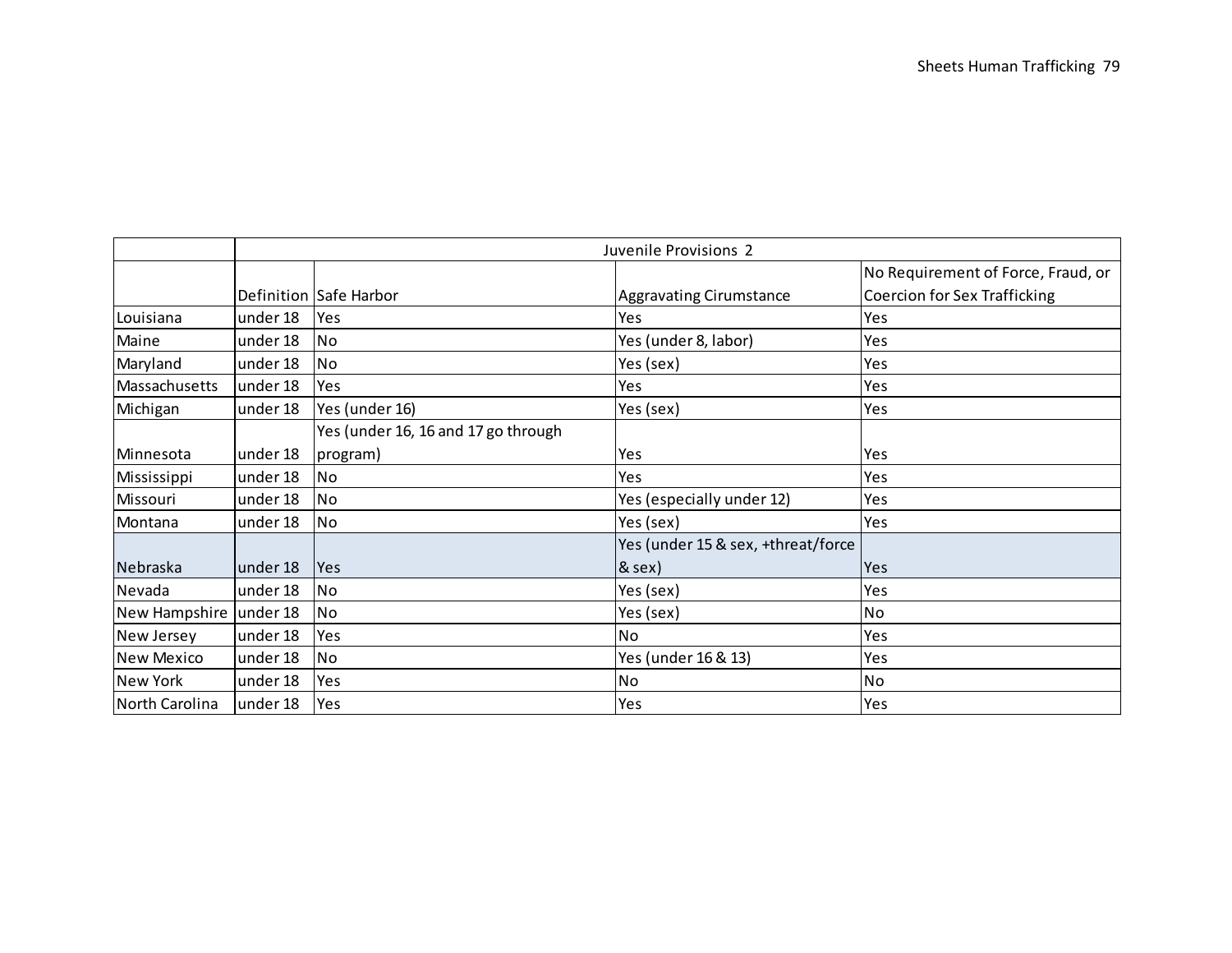|                |          | Juvenile Provisions 3                 |                                |                                     |  |  |  |
|----------------|----------|---------------------------------------|--------------------------------|-------------------------------------|--|--|--|
|                |          |                                       |                                | No Requirement of Force, Fraud, or  |  |  |  |
|                |          | Definition Safe Harbor                | <b>Aggravating Cirumstance</b> | <b>Coercion for Sex Trafficking</b> |  |  |  |
| North Dakota   | under 18 | <b>No</b>                             | Yes                            | Yes                                 |  |  |  |
| Ohio           | under 18 | Yes                                   | No                             | No                                  |  |  |  |
| Oklahoma       | under 18 | Yes (16 & 17 presumption of coercion) | Yes                            | Yes                                 |  |  |  |
| Oregon         | under 18 | No                                    | <b>No</b>                      | Yes                                 |  |  |  |
| Pennsylvania   | under 18 | No                                    | Yes                            | No                                  |  |  |  |
| Rhode Island   | under 18 | No                                    | Yes                            | Yes                                 |  |  |  |
| South Carolina | under 18 | No                                    | Yes                            | Yes                                 |  |  |  |
| South Dakota   | under 16 | No                                    | Yes (under 16)                 | No                                  |  |  |  |
| Tennessee      | under 18 | Yes                                   | Yes (under 15, sex)            | Yes                                 |  |  |  |
| <b>Texas</b>   | under 18 | Yes                                   | Yes                            | Yes                                 |  |  |  |
| Utah           | under 18 | No                                    | Yes                            | No                                  |  |  |  |
| Vermont        | under 18 | <b>Yes</b>                            | Yes                            | Yes                                 |  |  |  |
| Virginia       | under 18 | No                                    | No                             | Yes                                 |  |  |  |
| Washington     | under 18 | Yes                                   | <b>No</b>                      | Yes                                 |  |  |  |
| West Virginia  | under 18 | No                                    | <b>No</b>                      | Yes                                 |  |  |  |
| Wisconsin      | under 18 | No.                                   | Yes                            | Yes                                 |  |  |  |
| Wyoming        | under 18 | No                                    | <b>No</b>                      | Yes                                 |  |  |  |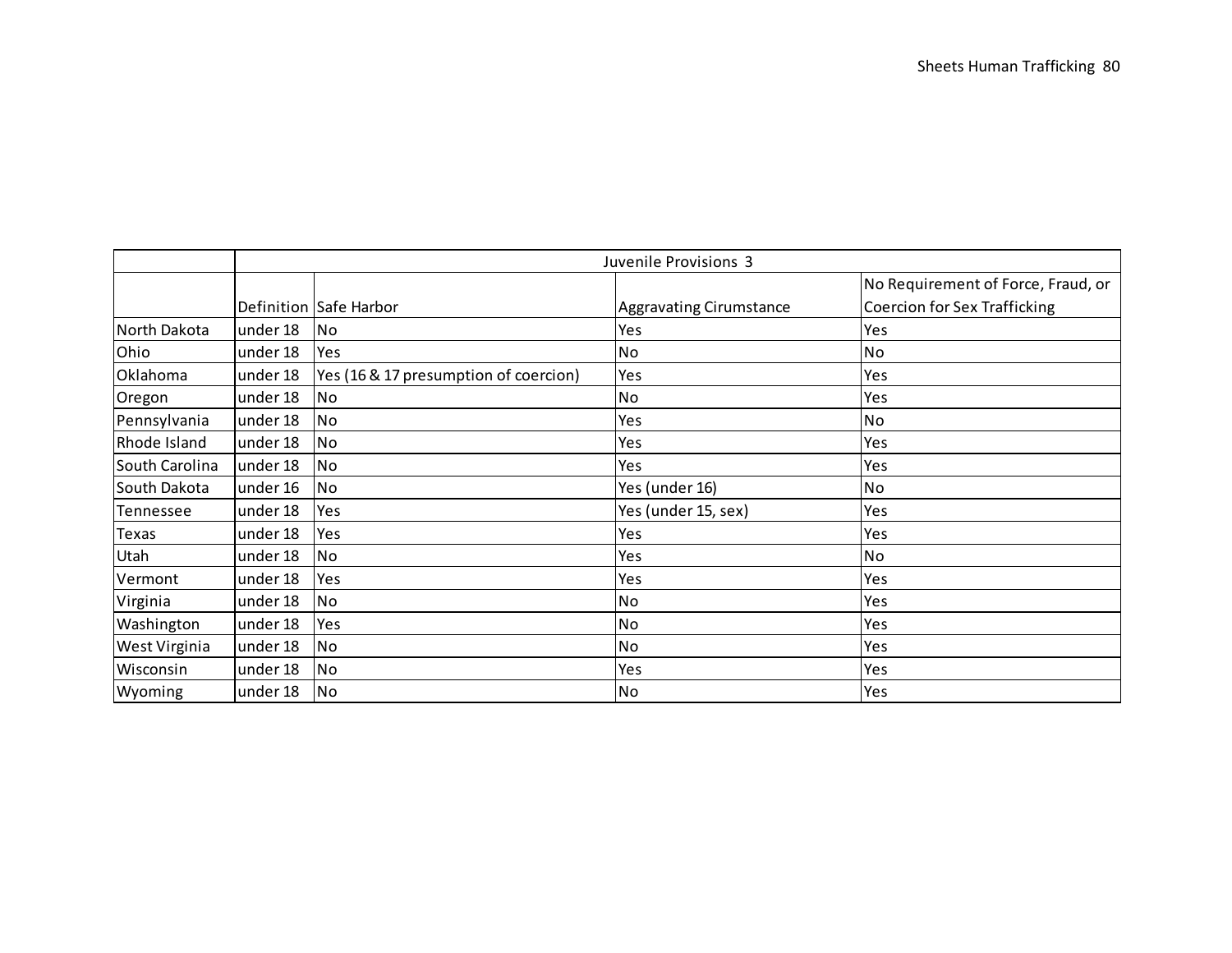|                   |            | Victim Centered Provisions 1.1 |             |                                  |
|-------------------|------------|--------------------------------|-------------|----------------------------------|
|                   | Assitance  | Restitution                    |             | Civil Action Affirmative Defense |
| Alabama           | <b>No</b>  | Yes                            | Yes         | <b>No</b>                        |
| Alaska            | <b>No</b>  | <b>No</b>                      | Yes         | <b>No</b>                        |
| Arizona           | <b>No</b>  | <b>No</b>                      | <b>No</b>   | <b>No</b>                        |
| Arkansas          | Yes        | <b>No</b>                      | Yes         | <b>No</b>                        |
| California        | Yes        | <b>No</b>                      | Yes         | <b>No</b>                        |
| Colorado          | <b>No</b>  | <b>No</b>                      | Yes (labor) | <b>No</b>                        |
| Connecticut   Yes |            | <b>No</b>                      | Yes         | Yes (prostitution)               |
| Delaware          | <b>No</b>  | <b>No</b>                      | <b>No</b>   | <b>No</b>                        |
| Florida           | Yes        | <b>No</b>                      | Yes         | <b>No</b>                        |
| Georgia           | Yes        | No                             | <b>No</b>   | <b>No</b>                        |
| Hawaii            | <b>No</b>  | <b>No</b>                      | Yes (sex)   | <b>No</b>                        |
| Idaho             | <b>No</b>  | Yes                            | <b>No</b>   | <b>No</b>                        |
| Illinois          | Yes        | Yes                            | Yes (sex)   | <b>No</b>                        |
| Indiana           | Yes        | <b>No</b>                      | Yes         | <b>No</b>                        |
| lowa              | Yes        | <b>No</b>                      | <b>No</b>   | <b>No</b>                        |
| Kansas            | Yes        | <b>No</b>                      | No          | No                               |
| Kentucky          | <b>Yes</b> | No                             | Yes         | <b>No</b>                        |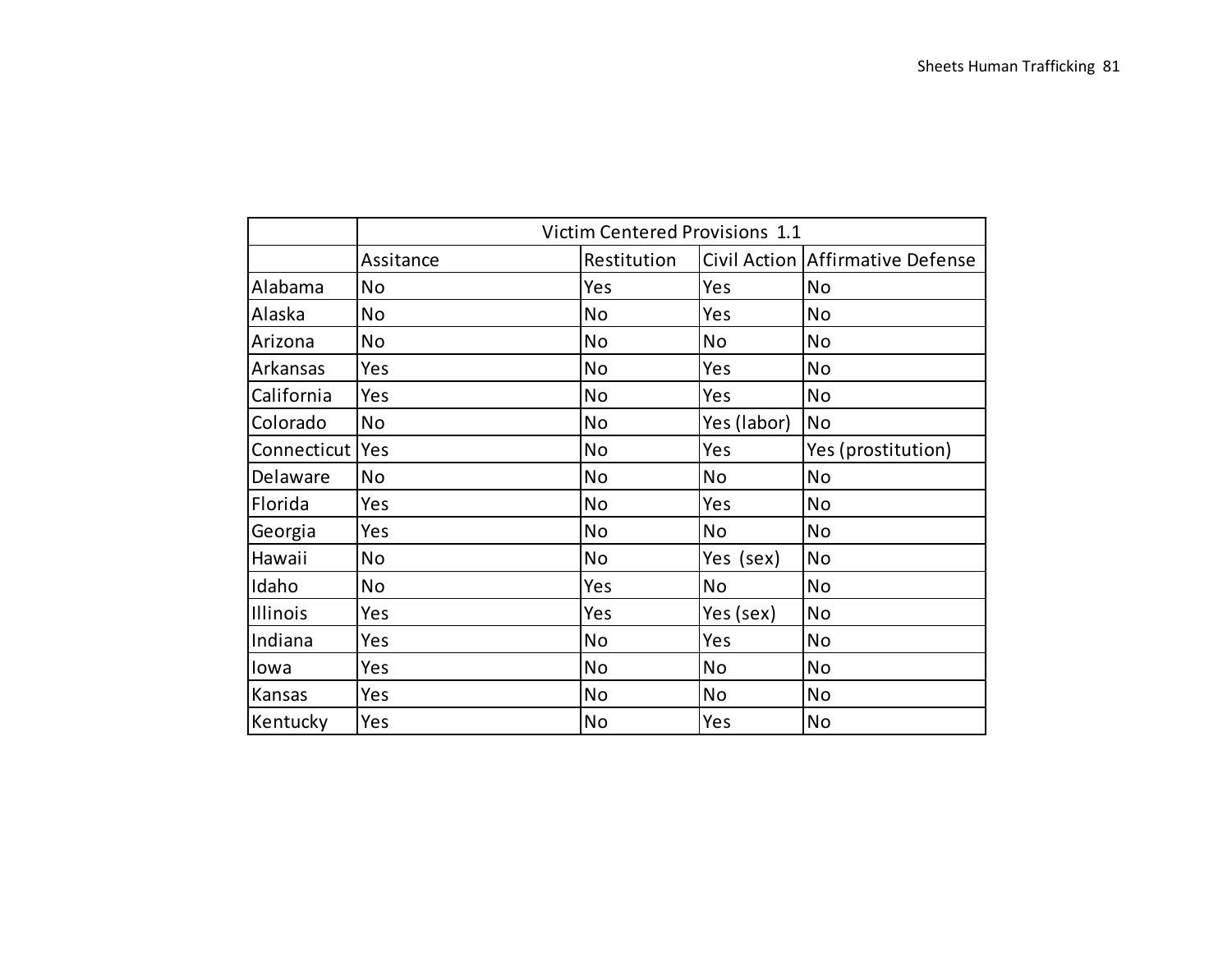|            |                                                                            | Victim Centered Provisions 1.2 |                                 |           |
|------------|----------------------------------------------------------------------------|--------------------------------|---------------------------------|-----------|
|            | <b>Vacating Convictions</b>                                                | Police Required to Notify      | Not Be Detained Confidentiality |           |
| Alabama    | <b>No</b>                                                                  | <b>No</b>                      | <b>No</b>                       | <b>No</b> |
| Alaska     | <b>No</b>                                                                  | <b>No</b>                      | <b>No</b>                       | <b>No</b> |
| Arizona    | <b>No</b>                                                                  | <b>No</b>                      | <b>No</b>                       | <b>No</b> |
| Arkansas   | <b>No</b>                                                                  | <b>No</b>                      | <b>No</b>                       | <b>No</b> |
| California | <b>No</b>                                                                  | Yes                            | <b>No</b>                       | <b>No</b> |
| Colorado   | <b>No</b>                                                                  | <b>No</b>                      | <b>No</b>                       | <b>No</b> |
|            | Connecticut Yes (vacate and dismiss) prostitution No                       |                                | <b>No</b>                       | <b>No</b> |
| Delaware   | <b>No</b>                                                                  | <b>No</b>                      | <b>No</b>                       | <b>No</b> |
| Florida    | Yes (expunge) anything other than<br>violent crime                         | <b>No</b>                      | <b>No</b>                       | <b>No</b> |
| Georgia    | <b>No</b>                                                                  | Yes                            | <b>No</b>                       | <b>No</b> |
| Hawaii     | Yes (vacate) prostitution                                                  | <b>No</b>                      | <b>No</b>                       | <b>No</b> |
| Idaho      | <b>No</b>                                                                  | <b>No</b>                      | <b>No</b>                       | <b>No</b> |
| Illinois   | Yes (vacate and may take additional<br>action if appropriate) prostitution | Yes                            | <b>No</b>                       | <b>No</b> |
| Indiana    | <b>No</b>                                                                  | Yes                            | Yes                             | <b>No</b> |
| lowa       | <b>No</b>                                                                  | <b>No</b>                      | <b>No</b>                       | <b>No</b> |
| Kansas     | <b>No</b>                                                                  | <b>No</b>                      | <b>No</b>                       | <b>No</b> |
| Kentucky   | <b>No</b>                                                                  | No (notify social services)    | Yes                             | Yes       |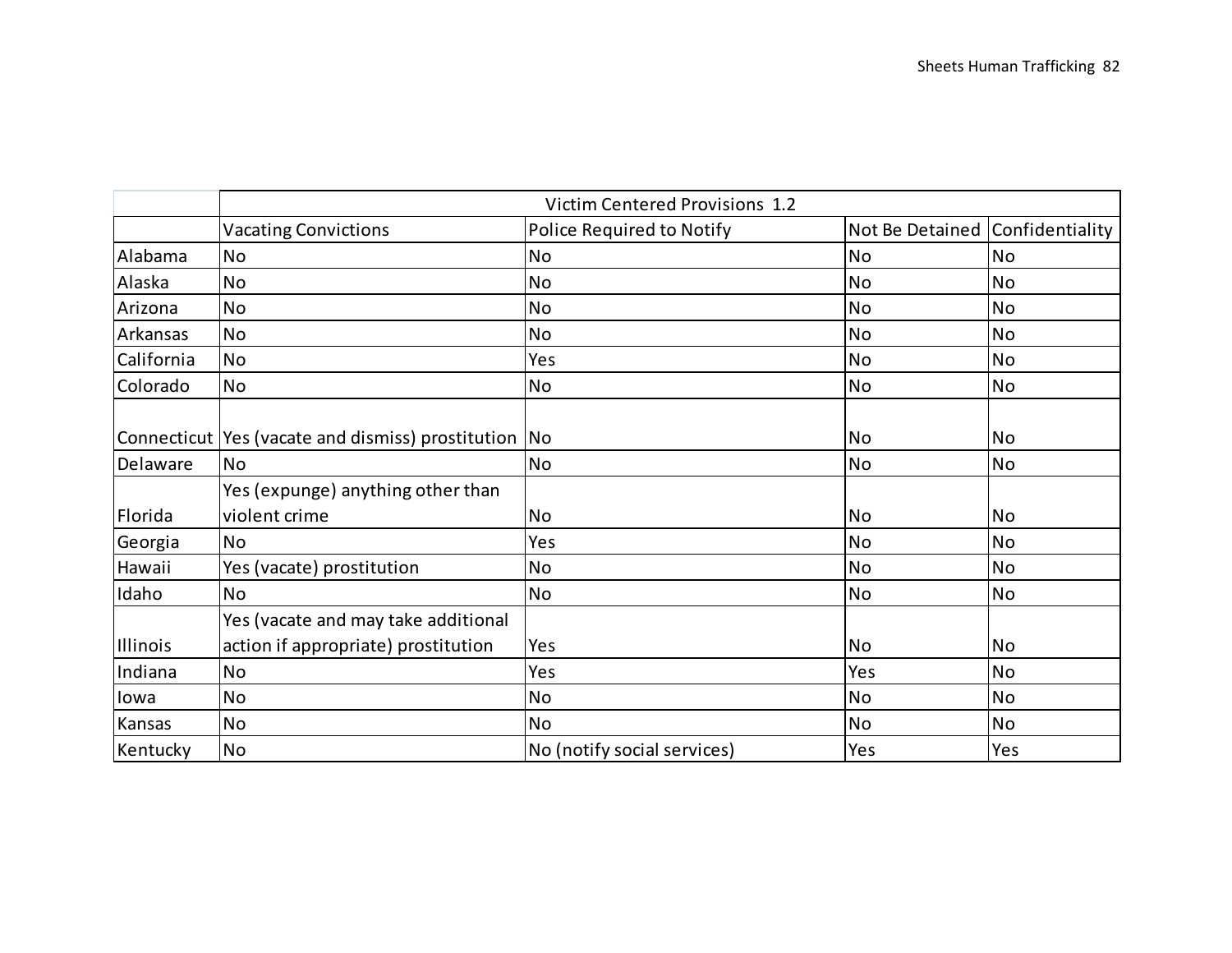|                   |                          |                | Victim Centered Provisions 2.1 |                                  |
|-------------------|--------------------------|----------------|--------------------------------|----------------------------------|
|                   | Assitance                | Restitution    |                                | Civil Action Affirmative Defense |
| Louisiana         | Yes                      | <b>No</b>      | Yes                            | <b>No</b>                        |
| Maine             | <b>No</b>                | <b>No</b>      | Yes                            | <b>No</b>                        |
| Maryland          | No                       | <b>No</b>      | No                             | No                               |
| Massachusetts     | Yes                      | No             | Yes                            | <b>No</b>                        |
| Michigan          | <b>No</b>                | Yes            | <b>No</b>                      | <b>No</b>                        |
| Minnesota         | Yes                      | <b>No</b>      | Yes (labor)                    | <b>No</b>                        |
| Mississippi       | Yes                      | <b>No</b>      | Yes                            | No                               |
| Missouri          | Yes                      | Yes            | Yes                            | <b>No</b>                        |
| Montana           | <b>No</b>                | <b>No</b>      | <b>No</b>                      | <b>No</b>                        |
| Nebraska          | Yes (working on program) | N <sub>o</sub> | <b>No</b>                      | <b>No</b>                        |
| Nevada            | Yes (working on program) | Yes            | Yes                            | <b>No</b>                        |
| New Hampshire     | <b>No</b>                | Yes            | <b>No</b>                      | No                               |
| New Jersey        | Yes                      | Yes            | Yes                            | Yes (prostitution)               |
| <b>New Mexico</b> | Yes                      | Yes            | Yes                            | <b>No</b>                        |
| <b>New York</b>   | Yes                      | <b>No</b>      | <b>No</b>                      | <b>No</b>                        |
| North Carolina    | Yes                      | Yes            | <b>No</b>                      | <b>No</b>                        |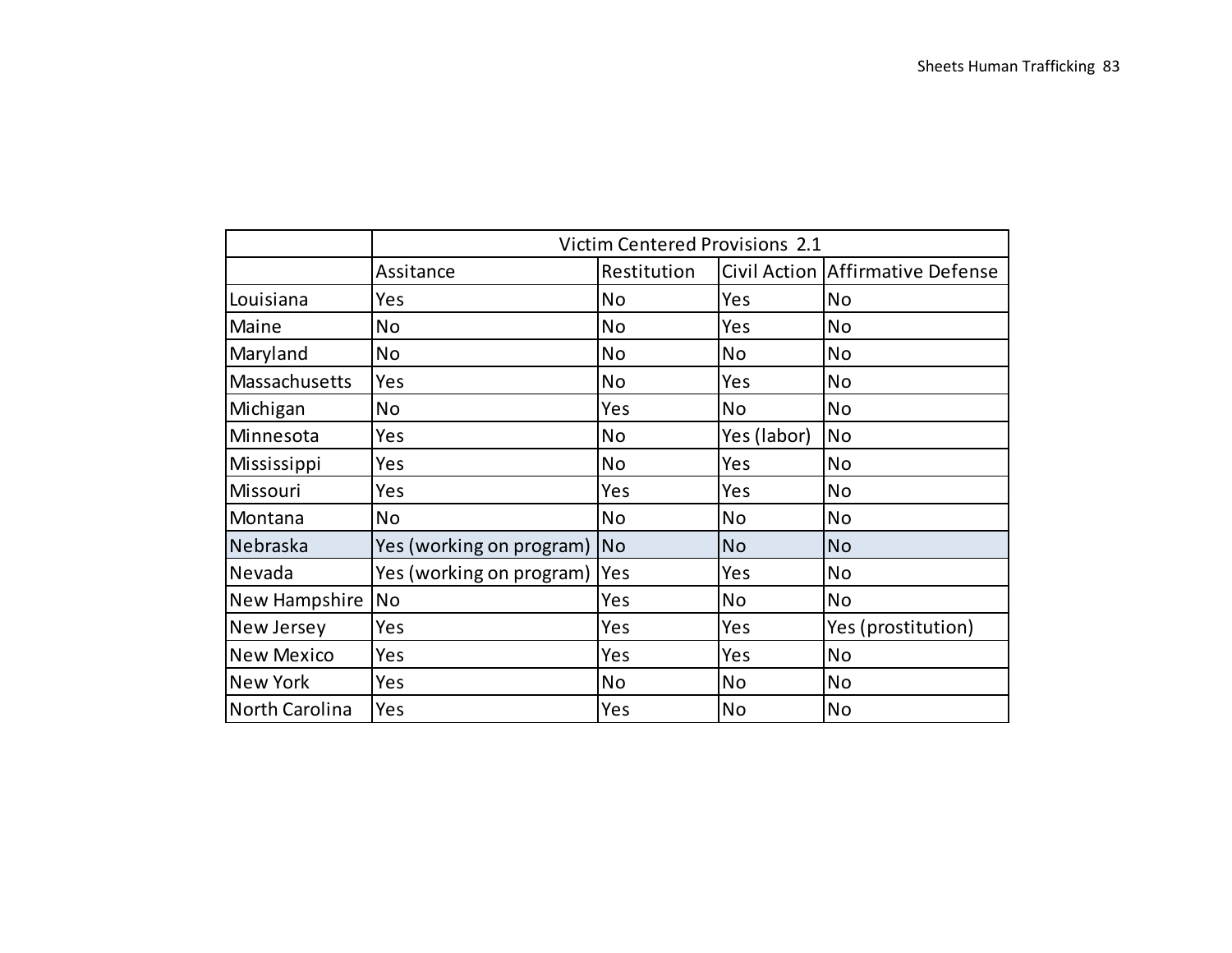|                   | Victim Centered Provisions 2.2        |                                        |                                 |           |  |  |
|-------------------|---------------------------------------|----------------------------------------|---------------------------------|-----------|--|--|
|                   | <b>Vacating Convictions</b>           | Police Required to Notify              | Not Be Detained Confidentiality |           |  |  |
| Louisiana         | <b>No</b>                             | Yes                                    | <b>No</b>                       | <b>No</b> |  |  |
| Maine             | <b>No</b>                             | No                                     | <b>No</b>                       | <b>No</b> |  |  |
|                   | Yes (vacate, modify sentence, or      |                                        |                                 |           |  |  |
| Maryland          | grant new trial) prostitution         | <b>No</b>                              | <b>No</b>                       | <b>No</b> |  |  |
| Massachusetts     | <b>No</b>                             | No                                     | <b>No</b>                       | <b>No</b> |  |  |
| Michigan          | <b>No</b>                             | <b>No</b>                              | <b>No</b>                       | <b>No</b> |  |  |
| Minnesota         | <b>No</b>                             | <b>No</b>                              | <b>No</b>                       | <b>No</b> |  |  |
| Mississippi       | Yes (vacate)                          | No                                     | <b>No</b>                       | <b>No</b> |  |  |
| Missouri          | <b>No</b>                             | No (notify social services)            | <b>No</b>                       | <b>No</b> |  |  |
|                   | Yes (vacate, records confidential)    |                                        |                                 |           |  |  |
| Montana           | prostitution                          | <b>No</b>                              | <b>No</b>                       | <b>No</b> |  |  |
| Nebraska          | <b>No</b>                             | <b>No</b>                              | <b>No</b>                       | <b>No</b> |  |  |
|                   | Yes (vacate and dismiss, may take     |                                        |                                 |           |  |  |
|                   | any additional action if appropriate) |                                        |                                 |           |  |  |
| Nevada            | prostitution                          | <b>No</b>                              | <b>No</b>                       | <b>No</b> |  |  |
| New Hampshire No  |                                       | No                                     | <b>No</b>                       | <b>No</b> |  |  |
|                   | Yes (vacate and expunge),             |                                        |                                 |           |  |  |
| New Jersey        | prostitution                          | <b>No</b>                              | <b>No</b>                       | <b>No</b> |  |  |
| <b>New Mexico</b> | <b>No</b>                             | <b>No</b>                              | <b>No</b>                       | <b>No</b> |  |  |
|                   |                                       | No (office of temporary and disability |                                 |           |  |  |
| <b>New York</b>   | Yes (vacate) prostitution             | assistance notify)                     | <b>No</b>                       | <b>No</b> |  |  |
|                   | Yes (vacate, may take additional      |                                        |                                 |           |  |  |
| North Carolina    | action if appropriate) prostitution   | Yes                                    | <b>No</b>                       | <b>No</b> |  |  |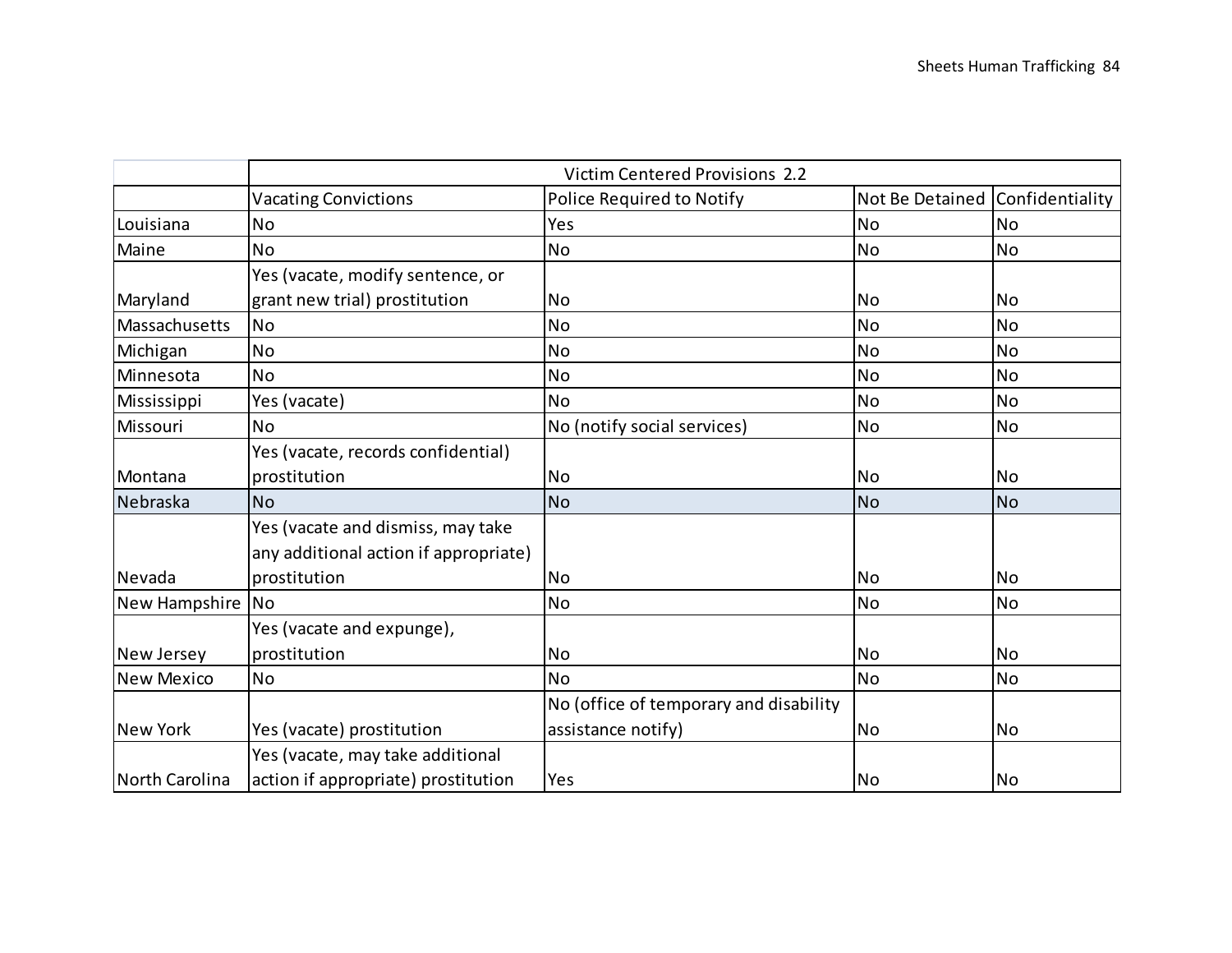|                 | Victim Centered Provisions 3.1 |             |           |                                  |  |
|-----------------|--------------------------------|-------------|-----------|----------------------------------|--|
|                 | Assitance                      | Restitution |           | Civil Action Affirmative Defense |  |
| North Dakota    | No                             | Yes         | <b>No</b> | <b>No</b>                        |  |
| Ohio            | Yes                            | <b>No</b>   | Yes       | <b>No</b>                        |  |
| <b>Oklahoma</b> | Yes                            | Yes         | Yes       | Yes                              |  |
| Oregon          | Yes                            | No          | <b>No</b> | <b>No</b>                        |  |
| Pennsylvania    | Yes (working on program)       | <b>No</b>   | <b>No</b> | <b>No</b>                        |  |
| Rhode Island    | No                             | <b>No</b>   | <b>No</b> | <b>No</b>                        |  |
| South Carolina  | Yes                            | <b>No</b>   | Yes       | <b>No</b>                        |  |
| South Dakota    | No                             | <b>No</b>   | No        | <b>No</b>                        |  |
| Tennessee       | Yes                            | Yes (labor) | Yes       | <b>No</b>                        |  |
| Texas           | Yes                            | <b>No</b>   | Yes       | <b>No</b>                        |  |
| Utah            | No                             | <b>No</b>   | <b>No</b> | <b>No</b>                        |  |
| Vermont         | Yes                            | No          | Yes       | Yes                              |  |
| Virginia        | Yes                            | <b>No</b>   | <b>No</b> | <b>No</b>                        |  |
| Washington      | Yes                            | Yes         | Yes       | <b>No</b>                        |  |
| West Virginia   | <b>No</b>                      | <b>No</b>   | Yes       | <b>No</b>                        |  |
| Wisconsin       | <b>No</b>                      | <b>No</b>   | Yes       | <b>No</b>                        |  |
| Wyoming         | Yes                            | Yes         | <b>No</b> | <b>No</b>                        |  |